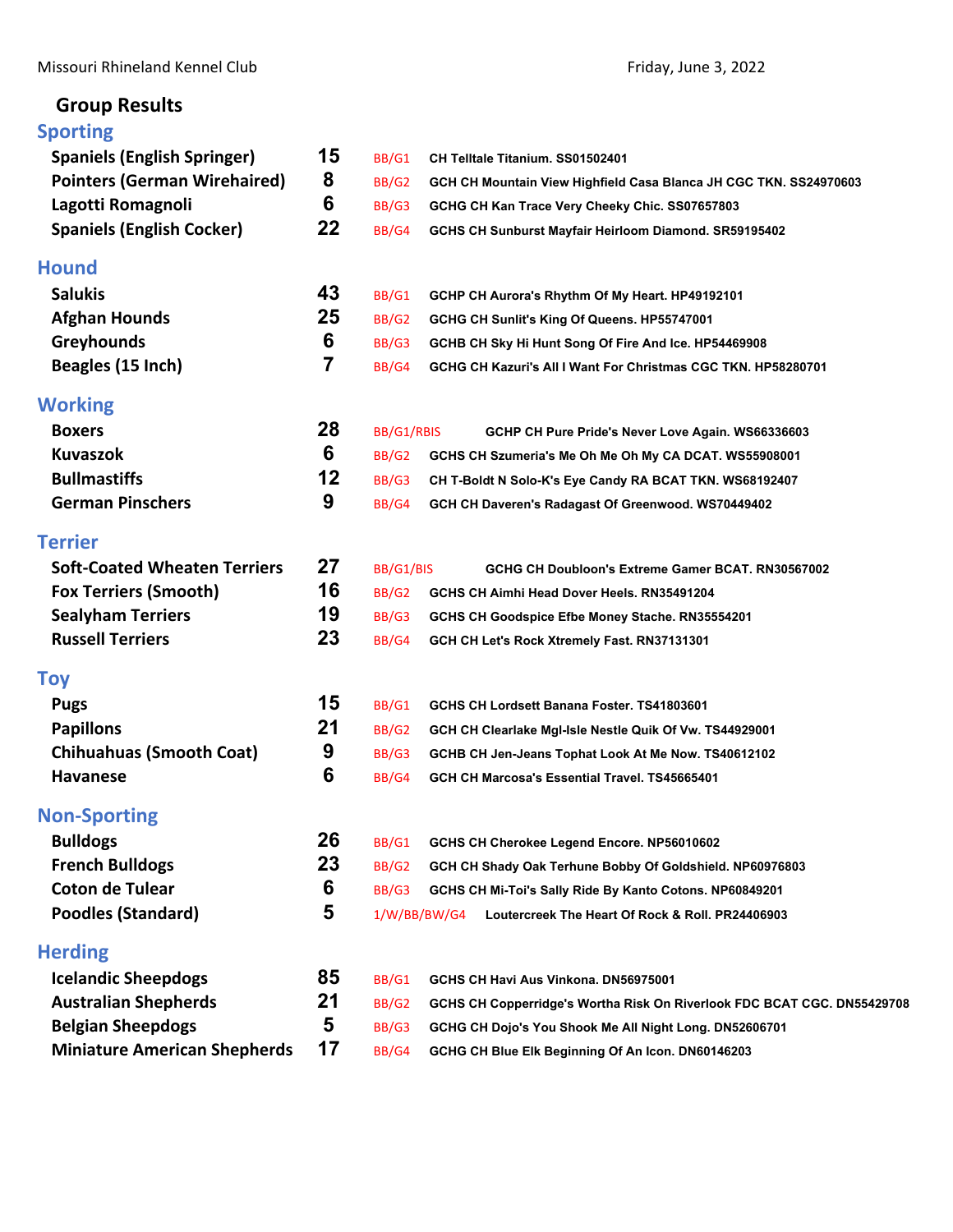## **Owner Handled Group Results**

| <b>Sporting</b>                       |    |                  |                                                                                 |                                                                                   |  |  |
|---------------------------------------|----|------------------|---------------------------------------------------------------------------------|-----------------------------------------------------------------------------------|--|--|
| <b>Brittanys</b>                      | 11 |                  |                                                                                 | OHBB/OHG1 GCH CH Crosscreek's Vibrant Festival Prince Fredrich BN RI BCAT CGCA    |  |  |
| <b>Vizslas</b>                        | 23 | OHBB/OHG2        |                                                                                 | Tradewind's Beecause I Can. SS26583305                                            |  |  |
| Setters (Irish)                       | 9  | OHBB/OHG3        |                                                                                 | GCHS CH Carillon Long Arm Of The Law. SR93858502                                  |  |  |
| Spinone Italiano                      | 5  | OHBB/OHG4        |                                                                                 | GCHG CH Kalas Fly Me To The Moon JH CGC TKN. SS02859403                           |  |  |
| <b>Hound</b>                          |    |                  |                                                                                 |                                                                                   |  |  |
| <b>Grand Basset Griffon Vendeens</b>  | 8  | OHBB/OHG1        |                                                                                 | GCHS CH Sidekick's Ice Queen At R-N-B CM. HP48828703                              |  |  |
| <b>American Foxhounds</b>             | 9  | OHBB/OHG2        |                                                                                 | GCH CH Kiarry & Dakota Freedom And Whisky. HP53814902                             |  |  |
| <b>Treeing Walker Coonhounds</b>      | 6  | OHBB/OHG3        |                                                                                 | CH Meramec Valley's Crown Jewel. HP59068001                                       |  |  |
| Beagles (13 Inch)                     | 6  | OHBB/OHG4        |                                                                                 | Shadynook Chicka Boom Don't Ya Jes Love Her. HP62254801                           |  |  |
| <b>Working</b>                        |    |                  |                                                                                 |                                                                                   |  |  |
| <b>Akitas</b>                         | 11 | OHBB/OHG1/OHBIS  |                                                                                 | GCHS CH Kamikaze's Quest For The Crown, WS61477405                                |  |  |
| <b>Samoyeds</b>                       | 8  | OHBB/OHG2        |                                                                                 | Shirokuma's Aussie Influence Natalya Of Natasha. WS70722407                       |  |  |
| Boxers, Puppy (9-12 Months)           | 10 |                  |                                                                                 | 1/W/BW Starwood's Charmed One. WS73277706                                         |  |  |
| <b>Great Danes</b>                    | 21 |                  | OHBB/OHG4 GCH CH Davisdane's N Balor The Chronicles Of Ridduck RN BCAT CGC TKN. |                                                                                   |  |  |
| <b>Terrier</b>                        |    |                  |                                                                                 |                                                                                   |  |  |
| <b>Sealyham Terriers</b>              | 11 | OHBB/OHG1/OHRBIS |                                                                                 | GCHS CH Ellusion's Ramesses The Great, RN32377003                                 |  |  |
| <b>Soft-Coated Wheaten Terriers</b>   | 54 | OHBB/OHG2        |                                                                                 | GCHB CH Touchstone Spook-Tacular. RN23360201                                      |  |  |
| <b>Cesky Terriers</b>                 | 6  | OHBB/OHG3        |                                                                                 | <b>Bluefire Young Scrappy And Hungry. RN35856702</b>                              |  |  |
| <b>Cairn Terriers</b>                 | 15 | OHBB/OHG4        |                                                                                 | GCH CH Novelty Best Investment JE. RN34560001                                     |  |  |
| <b>Toy</b>                            |    |                  |                                                                                 |                                                                                   |  |  |
| <b>Papillons</b>                      | 23 | OHBB/OHG1        |                                                                                 | CH Loteki In The Midst Of A Derecho. TS48957302                                   |  |  |
| <b>Chinese Cresteds</b>               | 14 |                  |                                                                                 | OHBB/OHG2 GCHP CH Orenda Viva Jumpin' Little Juke Joint CAA FCAT2 ATT. TS36636102 |  |  |
| <b>Chihuahuas (Long Coat)</b>         | 19 | OHBB/OHG3        |                                                                                 | CH Tophat's Archangel. TS48199701                                                 |  |  |
| <b>Cavalier King Charles Spaniels</b> | 7  | OHBB/OHG4        |                                                                                 | Allegro Sonata Hilton. TS52274701                                                 |  |  |
| <b>Non-Sporting</b>                   |    |                  |                                                                                 |                                                                                   |  |  |
| <b>Poodles (Standard)</b>             | 22 | OHBB/OHG1        |                                                                                 | CH Dan Ds Light Up The Darkness CGCA. PR22232202                                  |  |  |
| Lowchen                               | 5  | OHBB/OHG2        |                                                                                 | Cambio's Drop It Like It's Hot. NP72763902                                        |  |  |
| <b>Keeshonden</b>                     | 5  | OHBB/OHG3        |                                                                                 | Cliffhouse's The Peacemaker, NP58251303                                           |  |  |
| <b>Herding</b>                        |    |                  |                                                                                 |                                                                                   |  |  |
| <b>Australian Shepherds</b>           | 15 | OHBB/OHG1        |                                                                                 | GCHS CH Halo Cyan's Leader Of 300. DN43836008                                     |  |  |
| <b>Australian Cattle Dogs</b>         | 11 | OHBB/OHG2        |                                                                                 | GCHB CH Littleflock Tougher Than Nails. DN46888406                                |  |  |
| <b>Miniature American Shepherds</b>   | 11 | OHBB/OHG3        |                                                                                 | GCHG CH Woodridge Hit Me Like A Hurricane. DN51758901                             |  |  |
| <b>Icelandic Sheepdogs</b>            | 59 | OHBB/OHG4        |                                                                                 | GCHB CH Runamuck Himna Arkturus NA NAJ CGC. DN35771003                            |  |  |
|                                       |    |                  |                                                                                 |                                                                                   |  |  |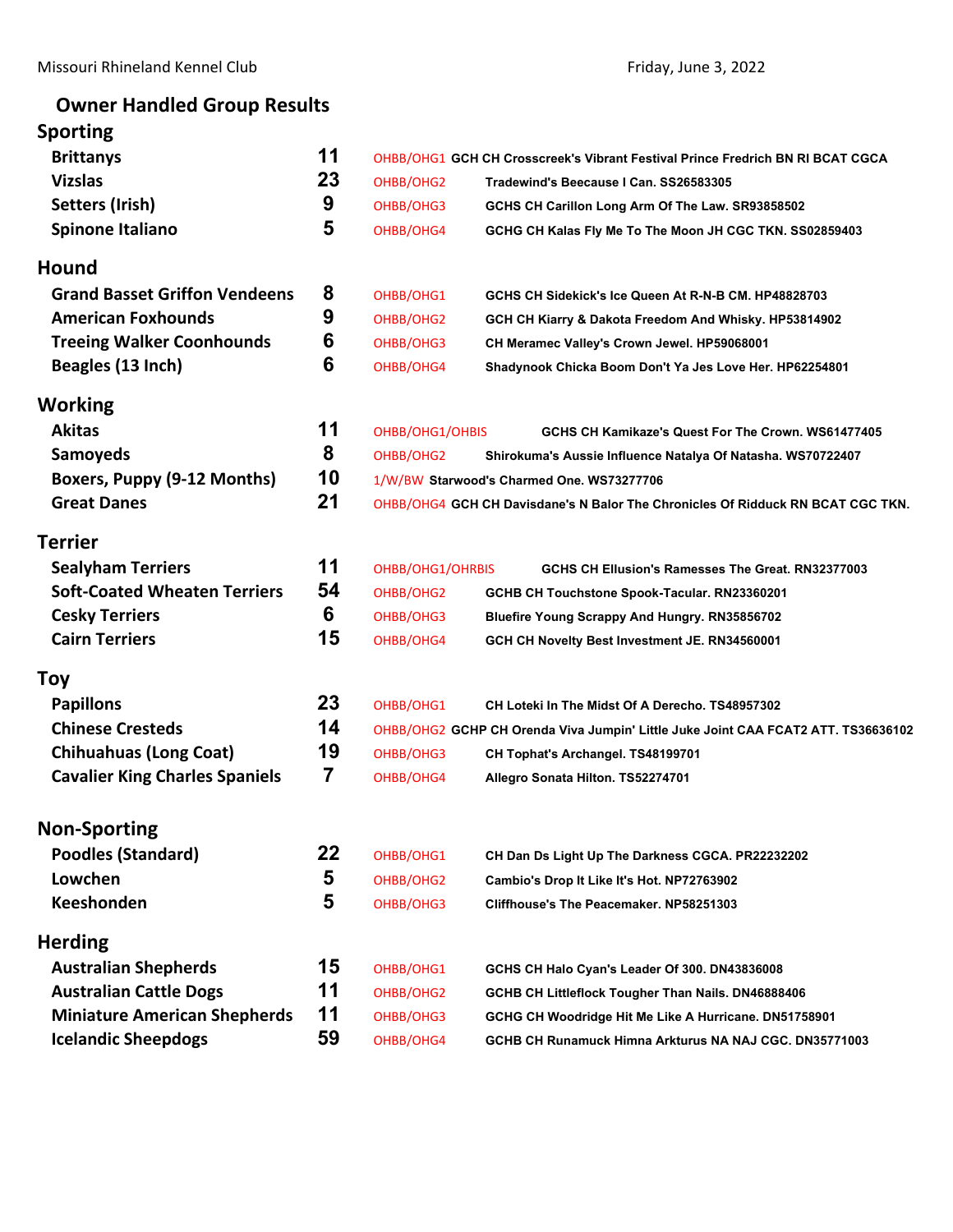<span id="page-2-0"></span>7259 Ms. Helene Nietsch

### **Brittanys**

#### **Brittanys, 12‐18 Months Dogs**

|    |                                 | DIILLAIIVS, IZ-IO IVIUIILIIS DUKS                                                                                                                                                                                                                                                   |
|----|---------------------------------|-------------------------------------------------------------------------------------------------------------------------------------------------------------------------------------------------------------------------------------------------------------------------------------|
| 5  | 1/W                             | Cross Creek Fanta C's On The Right Track. SS27476002<br>5/24/2021 Breeder: Barbara J Pepin D.V.M./Wayne C Pepin. Sire: CH Crosscreek's Father Knows Best<br>Dam: CH Crosscreek Sanbar Flying Colors. Owner: Allison Coulton. Chris Swartz                                           |
|    |                                 | <b>Brittanys, Puppy (6-9 Months) Bitches</b>                                                                                                                                                                                                                                        |
| 6  | 1/W/BW/OS                       | Granmar Diamonds Sparkle At Chisholm Trail. SS29986810<br>11/1/2021 Breeder: Mr. Tim Foley. Sire: CH Granmars No Pressure No Diamonds Dam: CH Big Oaks<br>Ozark Diamond Of Granmar. Owner: Jody RKirtley Agent: Rachel Hanna                                                        |
|    | <b>Brittanys, Best of Breed</b> |                                                                                                                                                                                                                                                                                     |
| 7  | <b>SEL</b>                      | GCH CH Firefly's Grand Cappuccino. SR92206104<br>2/3/2016 Breeder: Leslie Ann Stalker/Gregory Stalker/David Downing/Nancy L Crandall. Sire: CH<br>Triumphant's Absolutely G.Q. MH Dam: Kabina's Double Shot Expresso. Owner:LeslieAnn Stalker Gregory<br>Stalker   Linda McCartney. |
| 9  |                                 | GCH CH Dogwood Hollow West Point. SS10606306<br>2/26/2019 Breeder: Rhonda Cornum/Cheryl Mika/Jennifer Burlingame/Geri O Clements. Sire: CH<br>Dogwood Hollow Emmanuel Dam: CH Dogwood Hollow Flashpoint SH. Owner:Alyeace Geary Cheryl<br>Mika Rhonda Cornum Brooke Burlingame.     |
| 11 | <b>BB</b><br>OHBB/OHG1          | GCH CH Crosscreek's Vibrant Festival Prince Fredrich BN RI BCAT CGCA CGCU TKN.<br>12/4/2019 Breeder: Barbara J Pepin D.V.M./Wayne C Pepin. Sire: CH Castle's I Can Dance Dam: CH<br>Sanbar's True Colors. Owner: Abigail E Engler.                                                  |

## **15 GCH CH Labyrinth Double Entendre. SS20157506**

8/3/2020 Breeder: Karen Hanson. Sire: GCHS CH Dream Hi's Rsvp Whooz In SH Dam: CH Labyrinth A Kiss'Ll Cost Ya. Owner:Erica Behnke|Karen Hanson.Agent: Eileen Hackett

Judge:

7259 Ms. Helene Nietsch

#### **Lagotti Romagnoli**

#### **Lagotti Romagnoli, Best of Breed**

#### **6** BB/G3 **GCHG CH Kan Trace Very Cheeky Chic. SS07657803**

5/3/2018 Breeder: Sabina Zdunic Sinkovic/Kalecak Zdunic Sinkovic. Sire: Rowntree Ugo Unico Dam: Kan Trace Princess Viola. Owner:Jill Armstrong|Victor Malzoni Jr|Sabina Zdunic|Ante Lucin.Agent: Phil Booth

Judge:

7259 Ms. Helene Nietsch

**Pointers**

#### **Pointers, Open Bitches**

#### **6** AB **Daykeyne Filthy Cute. SS16141303**

8/21/2019 Breeder: Tabatha Buckley/Mark Bettis. Sire: GCHP CH Chesterhope Never Ask Why For Daykeyne Dam: CH Daykeyne I Came For The Ribbons. Owner:Tabitha Buckley.

#### **Pointers, Best of Breed**

#### **5** AB **CH Penpoint Dashing Through The Snow. SS24105502**

12/21/2020 Breeder: KAYLA HONY/LEE ANN STAGG/SIERRA WILSON. Sire: CH Calais Of Solivia Becker Arizmendi Dam: GCH CH Penpoint Tallahassee CAA DCAT CGC TKI ATT. Owner:BROOKE ADAMS|LEE ANN STAGG.

Judge:

7259 Ms. Helene Nietsch

#### **Pointers (German Shorthaired)**

#### **Pointers (German Shorthaired), Bred‐By‐Exhibitor (Adult) Dogs**

#### **5** AB **Suma's Captain America. SS27870601**

4/22/2021 Breeder: Jessica Kalupa/Mary Beth Usery. Sire: GCH CH Suma's All For Pure Fun JH Dam: Suma's Dream On Boys. Owner:Jessica Kalupa|Mary Beth Usery.

#### **Pointers (German Shorthaired), Open Dogs**

#### **7** 1/W **Showme They're Grrreat @ Kan-Point JH. SS24620401** 2/27/2021 Breeder: Julie Steinbeck/Lucretia Coonrod. Sire: GCHB CH Showme The Eye Of The Tiger Dam: GCHP CH Kan-Point's Showme The Chase To Victory. Owner:Eric/Julie Steinbeck.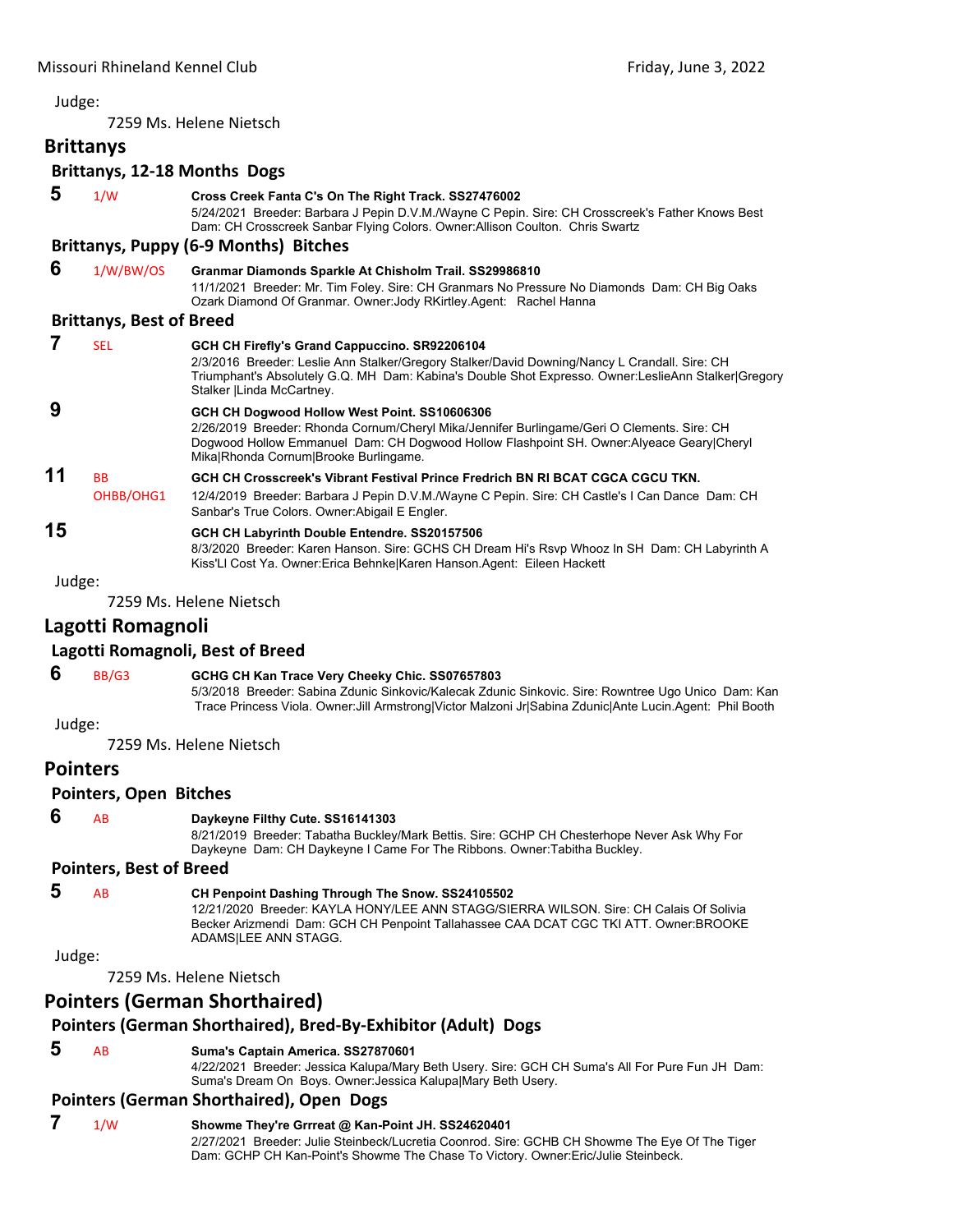|        |                          | <b>Pointers (German Shorthaired), 12-18 Months Bitches</b>                                                                                                                                                                                                                                                                                             |
|--------|--------------------------|--------------------------------------------------------------------------------------------------------------------------------------------------------------------------------------------------------------------------------------------------------------------------------------------------------------------------------------------------------|
| 6      | 1/R                      | All Day Karma Von Hege-Haus CGCA. SS26963902<br>5/23/2021 Breeder: Mr. Kenneth Wayne Hill Jr Sire: Delta Von Den Seiben Sohnen Dam: All Day Millie.<br>Owner:Tammy Lynn Hawkins.                                                                                                                                                                       |
|        |                          | Pointers (German Shorthaired), American Bred Bitches                                                                                                                                                                                                                                                                                                   |
| 10     | 1/W/BW                   | Cheza's My Fair Lady. SS24421601<br>12/2/2020 Breeder: Jane C Rae. Sire: CH Depaw's All Fired Up V. Cheza JH Dam: GCH CH Cheza's<br>Stairway To The Stars JH. Owner: Fiona Hilyer Jane C. Rae Agent: Kelly Shupp                                                                                                                                       |
|        |                          | Pointers (German Shorthaired), Open Bitches                                                                                                                                                                                                                                                                                                            |
| 12     | <b>AB</b>                | Suma's Return To Sender, SS11360810<br>2/20/2019 Breeder: Jessica Kalupa/Mary Beth Usery. Sire: CH Kan-Point's Walk Like An Eqyptian Dam:<br>Suma-Braerwood Sincerely Irresistible. Owner: Jessica Kalupa Mary Beth Usery.                                                                                                                             |
|        |                          | <b>Pointers (German Shorthaired), Best of Breed</b>                                                                                                                                                                                                                                                                                                    |
| 9      | AB                       | GCH CH Bleugras N Renegade Don't Tread On Me!. SS04707502<br>3/20/2018 Breeder: Eve Parsons/Patty Huffman. Sire: GCHG CH Trf White River Howlin' At The Stars CD<br>BN RA JH DS CGC Dam: GCHS CH Bleugras N Renegade Pardon Me Boys!. Owner:Patty Huffman.                                                                                             |
| 11     | <b>OS</b><br><b>OHBB</b> | CH Kan-Point's Stl Blues Hero BN RI JH BCAT SWA SHDA RATN DE DM CGC TKN, SS14661208<br>9/10/2019 Breeder: Dr. Richard Stanley/Mrs. Richard Stanley/Lucretia Coonrod. Sire: GCHG CH<br>Quinsea's War Admiral Dam: GCHB CH Kan-Point's Flashback, Owner: Theresa Boxdorfer,                                                                              |
| 14     | <b>SEL</b>               | CH Grandslam's Meant To Be. SS01553303<br>9/28/2017 Breeder: Claude Matula/Linda Matula/Karen Kohlmeyer/Dr. K Ann Jeglum/Jan Hasart. Sire:<br>GCHG CH Trf White River Howlin' At The Stars CD BN RA JH DS CGC Dam: GCHG CH Markann-N-Kk's<br>It Is All About Me CD RE JH. Owner: Cheri Guenther   Patricia Burmeister   Michelle Hess   Lorre Schmidt. |
| 16     | <b>BB</b>                | GCHS CH Halestorm-Suma This Is Unbelievable FDC CA BCAT CGC TKN ATT, SS18982501<br>5/16/2020 Breeder: Christy Hale/Jessica Kalupa. Sire: GCH CH Nmk's Make Mine Music MH DE DMA<br>CGC Dam: GCHB CH Suma's For The Fun Of It RN JH FDC CAA FCAT CGC TKN. Owner:Christy Hale.                                                                           |
| Judge: |                          |                                                                                                                                                                                                                                                                                                                                                        |
|        |                          | 7259 Ms. Helene Nietsch                                                                                                                                                                                                                                                                                                                                |

#### **Pointers (German Wirehaired)**

#### **Pointers (German Wirehaired), Best of Breed**

 **8** BB/G2 **GCH CH Mountain View Highfield Casa Blanca JH CGC TKN. SS24970603**

11/20/2020 Breeder: Pam Kincaid/Larry Kincaid/Kelly Shupp. Sire: CH Mountain View National Affair With Rlb JH Dam: GCH CH Highfield N Heywire Diamonds R A Girls Best Friend. Owner:Carrie A Carroll|Ward Carroll|Kelly Wisch Shupp.Agent: Kelly Shupp

Judge:

7259 Ms. Helene Nietsch

#### **Retrievers (Flat‐Coated)**

#### **Retrievers (Flat‐Coated), Amateur Owner Handler Bitches**

 **8** 1/W/OS **Kincavel's Earlysunrise@Praireflats CD BN RA NAP NJP BCAT THD CGCA TKA. SS16085207** OHBB 12/16/2019 Breeder: Florence Engoran. Sire: Argon's Captain Jack Black Pearl Dam: Argon's Rebel Princess. Owner:Mark and Sharmin DeMoss|Sharmin DeMoss|John Mark DeMoss.

#### **Retrievers (Flat‐Coated), Best of Breed**

- **11** BB **GCHG CH Beachcliff Lenni-Riddle Milles Tweenus JH. SR80763901**
	- 11/29/2013 Breeder: John Seivwright/Roberta O'Neill/CarolLynne Inman. Sire: GCH CH Blythe Blue-Jay The Trickster God CD BN RAE AXP AJP NFP DJ Dam: CH Harlequins Garnet Protection. Owner:Deborah Edwards|Mari Rendich|Carrie Ryberg.Agent: Phil Booth

Judge:

7259 Ms. Helene Nietsch

#### **Retrievers (Golden)**

#### **Retrievers (Golden), Puppy (9‐12 Months) Dogs**

| 5 | 2/R | Hillside American Thunder. SS28445409<br>7/17/2021 Breeder: Sharon Rosenkoetter. Sire: GCH CH Riverbend Owling's Decoy Chardonnay Dam:<br>Hillside Grandma's Special Eggnog CD RN. Owner: Susan Kunz Sharon Rosenkotter Agent: Madeline<br><b>Buehler</b> |
|---|-----|-----------------------------------------------------------------------------------------------------------------------------------------------------------------------------------------------------------------------------------------------------------|
|   | 1/W | Emery Snap Crackle Pop At Jetoca. SS28678003<br>6/30/2021 Breeder: Brianna Bischoff. Sire: GCHG CH Tamarack He Likes It Dam: CH Goodtime Emery's<br>Mc'X It Up. Owner: Julie Caruthers Darcy Grieger Jeff Van Engelenhoven. Agent: Carrie Rosenkoetter    |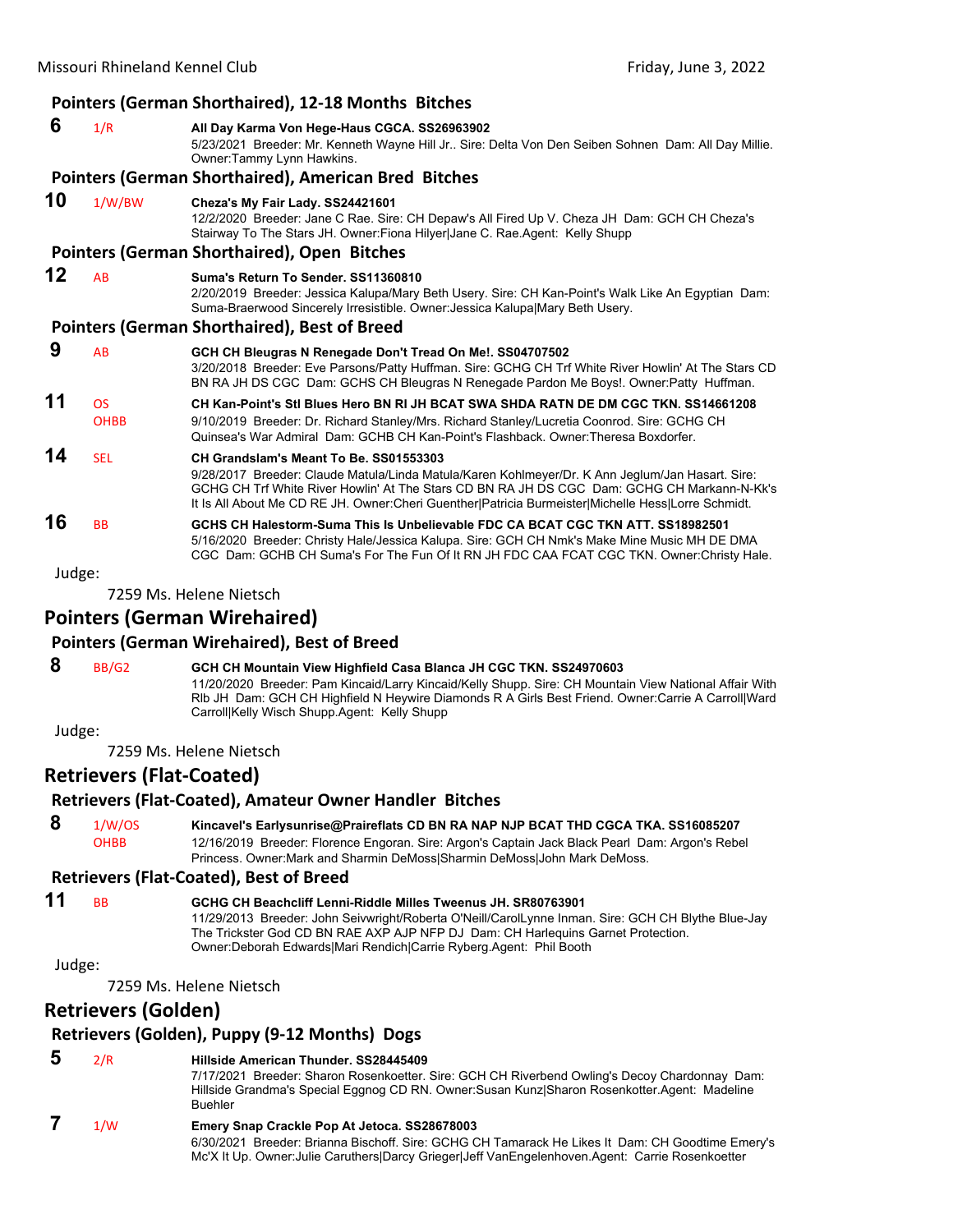#### **Retrievers (Golden), Open Dogs**

| 11     | AB                           | Golden Clover's The Joy Of Marriage BCAT. SS09585308<br>12/17/2018 Breeder: Leo A Gould/Savannah Gould. Sire: GCH CH Four Seasons Cracker Barrel Kid BN<br>CGC Dam: Golden Clover's Colts Win! Colts Win!. Owner:Sammy Coons Shereen Farber Leo Gould. Kari<br>Adams                                            |
|--------|------------------------------|-----------------------------------------------------------------------------------------------------------------------------------------------------------------------------------------------------------------------------------------------------------------------------------------------------------------|
| 15     | AB                           | Tangleloft Jetoca Seal Of Approval. SS23684601<br>8/20/2020 Breeder: Lindsay Mcdowell. Sire: CH Summits Fireline Public Outcry Dam: CH Tangleloft Extra<br>Special. Owner: Julie Caruthers Lindsay McDowell Karen Abben.Agent: Carrie Rosenkoetter                                                              |
|        |                              | <b>Retrievers (Golden), Best of Breed</b>                                                                                                                                                                                                                                                                       |
| 9      | <b>SEL</b>                   | Goldenstar's Miracles Do Happen. SS02889401<br>12/5/2017 Breeder: Melinda Miller/Robert Miller/Faye Skelton. Sire: GCH CH Oak Lane's Gimme Some<br>Lovin' At Goldenstar Dam: Cassimere's Emerald Gem @ Goldenstar. Owner: Melinda W. Miller. Agent:<br>Carrie Rosenkoetter                                      |
|        |                              | Retrievers (Golden), Puppy (6-9 Months) Bitches                                                                                                                                                                                                                                                                 |
| 6      | $\mathbf{1}$                 | Pebble Creek Tis The Season. SS30382901<br>11/26/2021 Breeder: J Douglas Hippler/Susan Hippler. Sire: CH Lakesyde Gingerrun's Captain<br>Underpants CDX Dam: GCH CH Lakesyde And That's The Truth. Owner:Doug Hippler Sue Hippler Amy<br>Burnim Cortney Corrall.                                                |
|        |                              | Retrievers (Golden), 12-18 Months Bitches                                                                                                                                                                                                                                                                       |
| 8      | 1/W/BW/OS                    | Priderock's Pushin Boundaries At Dream Goldens, SS26874204<br>4/28/2021 Breeder: Mrs. Layla M Williams. Sire: GCHB CH Gemini's Tranquil Rain CGC TKN Dam:<br>Golden Trip Fashion Gucci. Owner:Stephanie Haut Brian Haut Layla Williams.Agent: Danielle Frykman                                                  |
|        |                              | Retrievers (Golden), Open Bitches                                                                                                                                                                                                                                                                               |
| 12     | 1/R                          | My Buddy's This Little Light Of Mine. SS11218901<br>2/17/2019 Breeder: Leeah Rae Schwanger D.V.M Sire: GCH CH Chestnut Doesn't Get Better Than This<br>Dam: CH My Buddy's Playing To Win CD RA JH CGC. Owner:Lisa Barta Leeah Schwanger.Agent: Carrie<br>Rosenkoetter                                           |
| 14     | AB                           | Pebble Creek Blue Note. SS13005001<br>6/3/2019 Breeder: J Douglas Hippler/Susan Hippler. Sire: GCH CH Shyan's Blu Christmas Dam: GCH CH<br>Lakesyde And That's The Truth. Owner: Doug Hippler Susan Hippler.                                                                                                    |
| 16     | $\overline{2}$               | Trademark's On The Road Again @ Goldenstar. SS22136502<br>10/3/2020 Breeder: Theresa Zeise. Sire: GCHG CH Flying Nico De Himmelstein Dam: GCH CH<br>Trademark's For A Good Time Call. Owner: Melinda W. Miller. Agent: Carrie Rosenkoetter                                                                      |
|        |                              | <b>Retrievers (Golden), Best of Breed</b>                                                                                                                                                                                                                                                                       |
| 17     | <b>BB</b>                    | CH Dynasty Confetti Lime Rickey. SS09880802<br>9/25/2018 Breeder: Sandra Reeves/Timothy Reeves. Sire: CH Hytree's Ryd-N- Out The Storm Dam: GCH<br>CH Karagold's Dynasty Lime'n T'coconut DN CGC. Owner:Ken Judy Schlecht.Agent: Carrie Rosenkoetter                                                            |
| 19     |                              | CH Hillside I Want To Believe. SS13435102<br>2/3/2019 Breeder: Caron Rosenkoetter/Robert Hallahan Jr/Jade Rosenkoetter/Colleen Maddox. Sire: CH<br>Hashgold's Santiago De Himmelstein Dam: CH Amica Dogwood Gone With The Wind. Owner:Carl<br>Rosenkoetter Caron Rosenkoetter Jade Rosenkoetter S Rosenkoetter. |
| Judge: |                              | 7259 Ms. Helene Nietsch                                                                                                                                                                                                                                                                                         |
|        | <b>Retrievers (Labrador)</b> |                                                                                                                                                                                                                                                                                                                 |
|        |                              | Retrievers (Labrador), Puppy (6-9 Months) Dogs                                                                                                                                                                                                                                                                  |
| 5      | $\mathbf{1}$                 | Ajoys Seamus Mayo. SS31373906<br>12/1/2021 Breeder: Ms. April Pitzer. Sire: Zinfndel Arms Wide Open Dam: Ajoys What's Up Buttercup?.<br>Owner: Maria Morrison.                                                                                                                                                  |
|        |                              | Retrievers (Labrador), 12-18 Months Dogs                                                                                                                                                                                                                                                                        |
| 7      | $\mathbf{1}$                 | Jetoca's Bark At The Moon. SS24327605                                                                                                                                                                                                                                                                           |

1/3/2021 Breeder: Julie Caruthers/Jennifer Zingula/Jeff Van Engelenhoven/Randahl Hoffmann. Sire: CH Hoffmann's Stop And Stare Dam: CH Belgold Passing The Torch To Jetoca. Owner:Madeline Buehler|Julie Caruthers|Stephanie Buehler|Sarah Gilreath.

#### **Retrievers (Labrador), Bred‐By‐Exhibitor (Puppy) Dogs**

 **9** 1/R **Pleasant Valleys Take Em To The Station. SS30508502** 8/2/2021 Breeder: Patty Burmeister/Michelle Hess. Sire: GCH CH Harbor Run's Art Of Animation Dam: Harbor Run's Practical Joke. Owner:Michelle Hess|Patty Burmeister.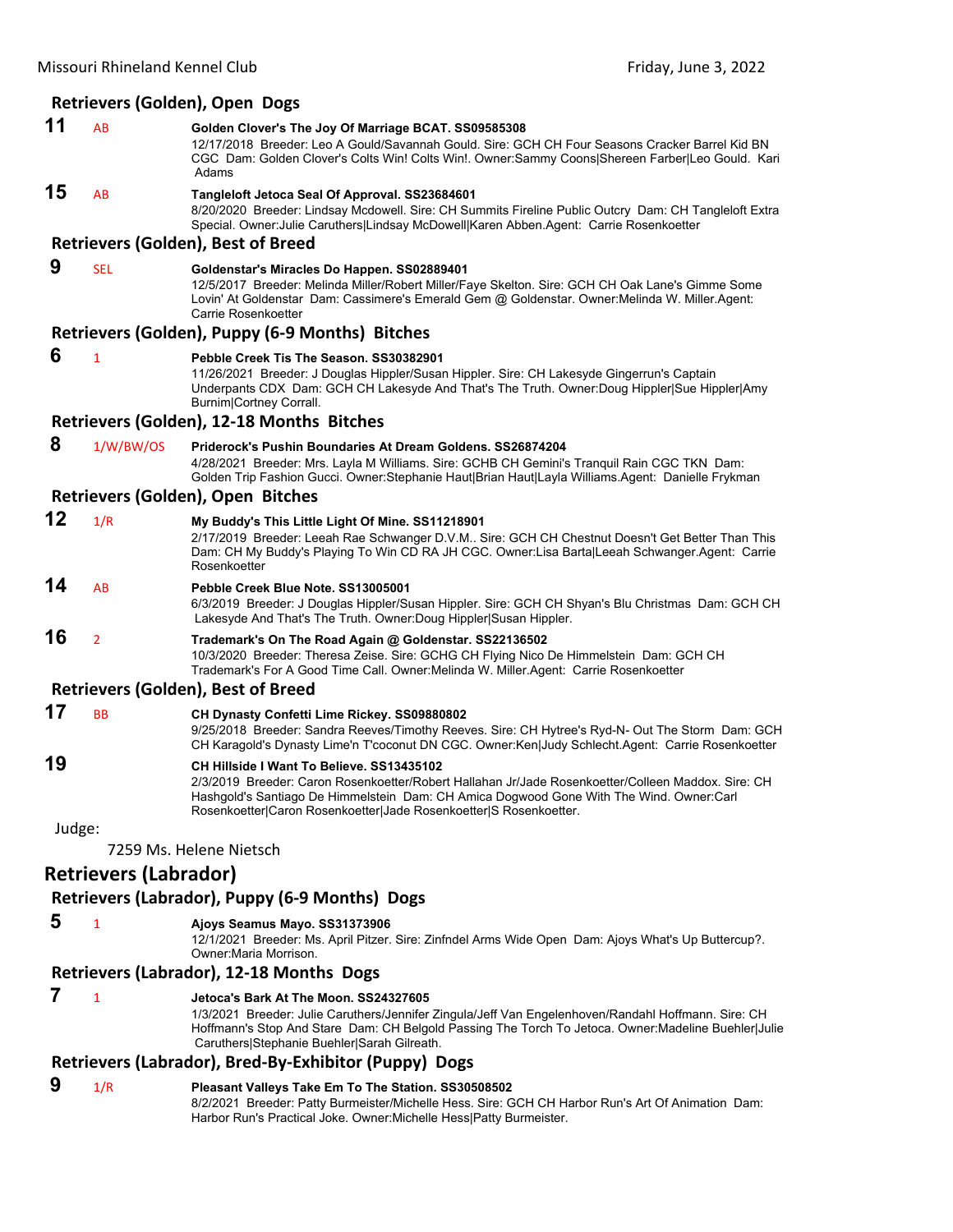## **Retrievers (Labrador), Open Black Dogs**

|    |                | Retrievers (Labrador), Open Black Dogs                                                                                                                                                                                                                                                                                                 |
|----|----------------|----------------------------------------------------------------------------------------------------------------------------------------------------------------------------------------------------------------------------------------------------------------------------------------------------------------------------------------|
| 11 | 1/W            | Debkens Gentleman's Porter At Twin Farms CGC. SS04418406<br>2/23/2018 Breeder: Debi Richardson/Dori Lenaeus/Kenny Richardson/Rachael Marie Lenaeus. Sire: GCH<br>CH Acornoaks Extraordinary Gentleman THDX CGC TKN Dam: Blue Heaven Debkens Powder Keg TD.<br>Owner: Jane Tenquist   Kevin Mahoney  Debi Richardson. Agent: Laura King |
| 15 | AB             | Chestnut's Living On The Edge. SS07852002<br>9/21/2018 Breeder: John Moneghan/Jenny Moneghan. Sire: GCH CH Glacieridge Tabatha's Stonehedge<br>Boulder Dam: Chestnut's Mickey You're So Fine. Owner: John Moneghan John Moneghan. Agent: Erin Hall                                                                                     |
|    |                | Retrievers (Labrador), Open Chocolate Dogs                                                                                                                                                                                                                                                                                             |
| 17 | $\mathbf{1}$   | Hadleigh Greenstone The Big Easy. SS19738102<br>4/25/2020 Breeder: Brenton Hadley/Stacey Green/Starkey Green. Sire: GCHP CH Davris Tabatha's Dutch<br>Dam: CH Hadleigh Greenstone I'm So Fancy. Owner:Brent Hadley  Stacey Starkey Green.Agent: Erin Hall                                                                              |
|    |                | <b>Retrievers (Labrador), Open Yellow Dogs</b>                                                                                                                                                                                                                                                                                         |
| 19 | $\mathbf{1}$   | Penara Catching Fire. SS11065701<br>2/9/2019 Breeder: Pam Doubek. Sire: GCH CH Elkens Forged In Fire "Ford" Dam: Penara Crimson And<br>Clover. Owner: Pam Doubek DVM. Agent: Erin Hall                                                                                                                                                 |
|    |                | <b>Retrievers (Labrador), 12-18 Months Bitches</b>                                                                                                                                                                                                                                                                                     |
| 12 | $\mathbf{1}$   | Fishpaw's High Tides & Good Vibes At Blacice. SS26463401<br>3/27/2021 Breeder: Natalie J Williams/Scott Ashley. Sire: GCHS CH Glacieridge Tabatha's Granite Dam:<br>Fishpaw Eight Below. Owner: Jean M Hairston. Agent: Erin Henlon-Hall<br>Retrievers (Labrador), Bred-By-Exhibitor (Puppy) Bitches                                   |
| 14 |                |                                                                                                                                                                                                                                                                                                                                        |
|    | $\mathbf{1}$   | Pleasant Valleys One And Only. SS30508501<br>8/2/2021 Breeder: Patty Burmeister/Michelle Hess. Sire: GCH CH Harbor Run's Art Of Animation Dam:<br>Harbor Run's Practical Joke. Owner: Michelle Hess   Patty Burmeister.                                                                                                                |
|    |                | Retrievers (Labrador), Bred-By-Exhibitor (Adult) Bitches                                                                                                                                                                                                                                                                               |
| 16 | 1/R            | Dutch Hollow's Simply Overjoyed RN JH CGC TKI. SS07308001<br>8/28/2018 Breeder: Sandy Mcmillan. Sire: GCH CH Honorbright Dunn's Marsh Song And Dance RA SH<br>FDC RATCHX DN TKN Dam: GCH CH Dutch Hollow's Simply Charming CD RA TDX MH CGC TKI.<br>Owner:Sandy McMillan.                                                              |
|    |                | Retrievers (Labrador), American Bred Bitches                                                                                                                                                                                                                                                                                           |
| 18 | $\overline{2}$ | Blue Heaven Debkens You Look Like An Angel BN RI CGCA TKI. SS08156209<br>10/18/2018 Breeder: Debi Richardson/Dori Lenaeus/Kenny Richardson/Rachael Marie Lenaeus. Sire: CH<br>Agape Saint Of Blue Heaven Dam: Blue Heaven Debkens Powder Keg TD. Owner:Nancy Coates <br>M.D.   Dori Lenaeus  Rachael Lenaeus  Debi Richardson.         |
| 20 | $\mathbf{1}$   | Greenstone Double Jeopardy. SS11697004<br>4/21/2019 Breeder: Starkey Green/Stacey Green. Sire: CH Hadleigh Greenstone Guido Dam: CH<br>Greenstone's Double Dutch. Owner:Brent Hadley  Stacey Starkey Green.Agent: Erin Hall                                                                                                            |
| 22 | 3              | <b>Belguest Conclusion No Panties. SS15473804</b><br>11/22/2019 Breeder: Vicky Creamer/Kristen Creamer-Allison/Ms. Krista Beal. Sire: GCHG CH Belquest<br>Conclusion No Limit Poker Dam: Belquest Conclusion Don't Get Knickers In A Twist. Owner: Vicky<br>Creamer. Kelly Schup                                                       |
|    |                | <b>Retrievers (Labrador), Open Black Bitches</b>                                                                                                                                                                                                                                                                                       |
| 26 | 4              | Rumac's Caccia Fuoco RN JH BCAT RATN CGCU. SS00537701<br>8/11/2017 Breeder: Jennie L Macaluso/Christopher Ruditys. Sire: GCHB CH Quail Chase Broadway Joe<br>Windfall Dam: Nachusa's Little Black Titan BN RN MH CA BCAT RATO DN CGCU TKN, Owner: Jennie<br>Macaluso Christopher Ruditys.                                              |
| 28 | AB             | Dutch Hollow's First To The Party RN TD JH CGC TKI. SS07690801<br>9/14/2018 Breeder: Sandy Mcmillan. Sire: GCH CH Honorbright Dunn's Marsh Song And Dance RA SH<br>FDC RATCHX DN TKN Dam: Dutch Hollow's Slick As A Whistle RA TDX SH CGC TKI. Owner:Sandy<br>McMillan.                                                                |
| 30 | $\overline{2}$ | Simpson's High On Mary Jane. SS08310206<br>10/20/2018 Breeder: Glennda Naeger. Sire: GCHB CH Clearwater's Midnight Romance From Arlon SH<br>CGC Dam: Labranzh Shot Kleopatra Cosmic Power. Owner: Glennda S Naeger. Agent: Erin Hall                                                                                                   |
| 34 | $\mathbf{1}$   | Fishpaw Lemon Ice. SS13114601<br>6/26/2019 Breeder: Natalie Williams/Scott Ashley. Sire: GCH CH Gallivant Black Russian Dam: CH<br>Fishpaw Black Ice. Owner: Mary Henricks Erin Hall.                                                                                                                                                  |
| 36 | 3              | Mistywoods Acornoaks Lucky Lady. SS20477606<br>6/11/2020 Breeder: Tammy Johnston/Sharon Hamilton. Sire: GCHB CH Acornoaks Jolly Joker Dam:                                                                                                                                                                                             |

Acornoaks Papi's Magic Touch. Owner:Harvey Slade|Harvey Slade|Tammy Johnston. Kari Adams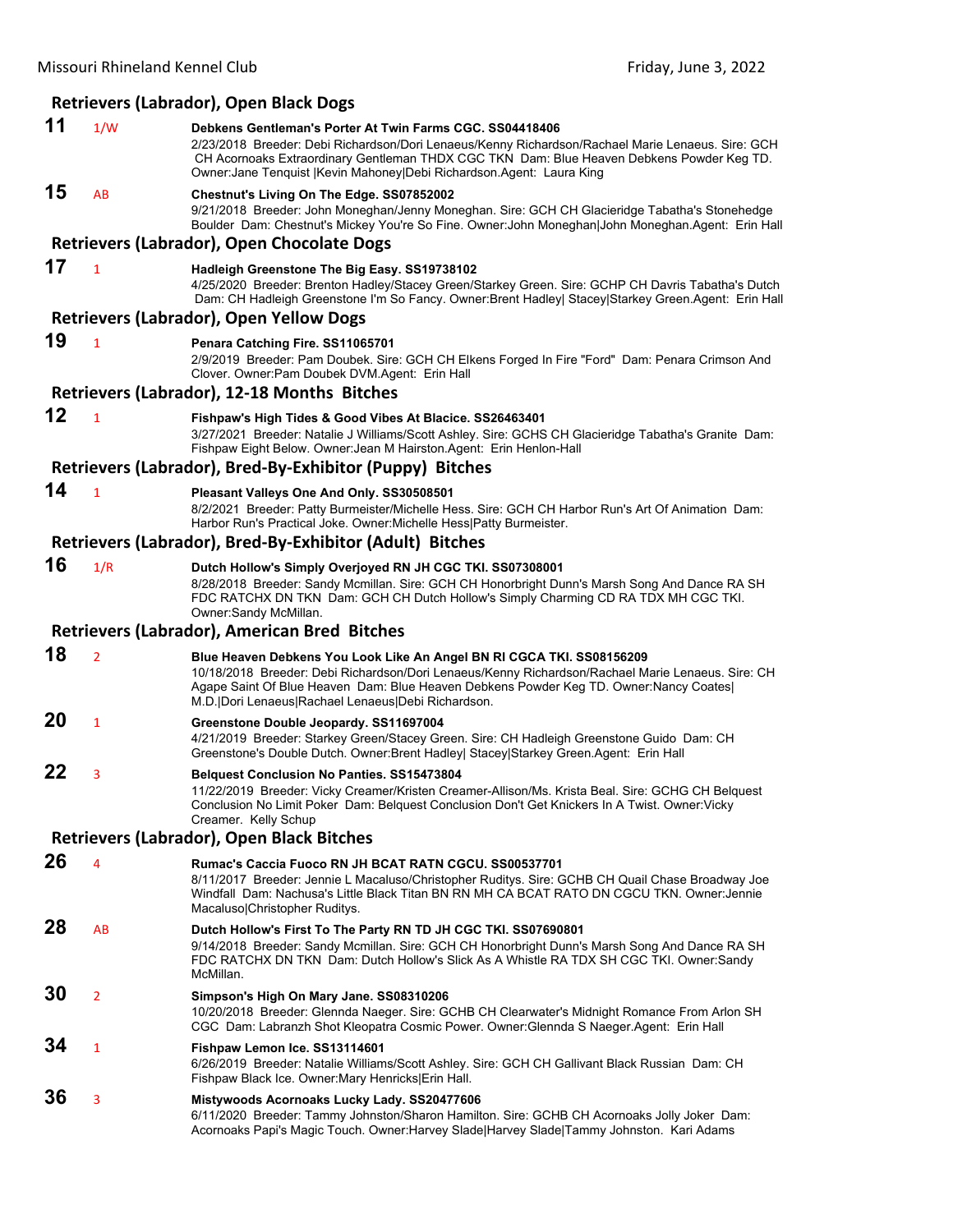|        |                | <b>Retrievers (Labrador), Open Chocolate Bitches</b>                                                                                                                                                                                                                                                     |
|--------|----------------|----------------------------------------------------------------------------------------------------------------------------------------------------------------------------------------------------------------------------------------------------------------------------------------------------------|
| 38     | $\overline{2}$ | Simpson's Piper Down. SS05608706<br>4/21/2018 Breeder: Glennda Naeger. Sire: GCH CH Mykiss Chips' Ahoy RN Dam: Labranzh Shot Kamila<br>Keg Of Gold. Owner: Glennda S Naeger Agent: Erin Hall                                                                                                             |
| 40     | 1/W/BW         | Inselheim Balamar Banner, SS18530001<br>12/28/2019 Breeder: Barbara Reisig. Sire: GCH CH Quailchase Bearcreek Jolly Joe Dam: CH Inselheim<br>Iced Mocha. Owner: Patricia Ramey   Barbara Reisig.                                                                                                         |
|        |                | <b>Retrievers (Labrador), Open Black Bitches</b>                                                                                                                                                                                                                                                         |
| 46     | $\mathbf{1}$   | <b>Mistywoods The Adventure Awaits. SS23785401</b><br>11/23/2020 Breeder: Tammy M Johnston. Sire: GCH CH Avery's The Rifleman At Misty Woods Dam: CH<br>Mistywoods Mississippi River Adventure. Owner:TAMMY M JOHNSTON.Agent: Ramona Browning                                                            |
|        |                | <b>Retrievers (Labrador), Best of Breed</b>                                                                                                                                                                                                                                                              |
| 21     | <b>SEL</b>     | GCHB CH Peertree Acres Cosmic One, SR90088206<br>9/22/2015 Breeder: KATHERINE PEERSON/Tammy M Johnston. Sire: C.R. Gateway's Man About Town<br>Dam: Misty Woods Dixieland Delight. Owner: Harvey Slade. kari adams                                                                                       |
| 23     |                | CH Parracino's Lone Ranger. SR93534207<br>5/8/2016 Breeder: Susan D Parracino. Sire: GCH CH Avery's The Rifleman At Misty Woods Dam:<br>Parracino's Lady Black Gold Rush. Owner: Susan D Parracino. Agent: Ramona Browning                                                                               |
| 25     |                | GCHB CH Loretta Labs Andy Warhol (Trujillo/Guerrero). SS08359604<br>4/20/2018 Breeder: Juan Carbonell/alberto trujillo/consuelo guerrero. Sire: Clark Kent (Trujillo) Dam:<br>Greenstone's Glass Slipper. Owner: Juan Carbonell. Nacho Calvo                                                             |
| 27     | BB             | GCHS CH Atlantic's Thunder Road At Ghoststone. SS11244901<br>2/1/2019 Breeder: Deborah Weinman. Sire: GCHB CH Lakeside Memoir Of Gallivant CGC TKN Dam:<br>GCH CH Atlantic's Nothin' But Lilies. Owner: Judy Chambers Deborah Weinman.Agent: Christian Rutten                                            |
| 29     | AB             | CH Atlantic's Cool Hand Luke, SS12266202<br>3/16/2019 Breeder: Deborah Weinman/Lisa Weiss. Sire: GCH CH Gallivant Black Russian Dam: Dallen<br>Atlantic's If Wishes Were Horses. Owner:Deborah Weinman. Erin Henson Hall                                                                                 |
| 44     | <b>SEL</b>     | <b>Belquest Conclusion In Ya Face. SS15473902</b><br>11/22/2019 Breeder: Vicky Creamer/Kristen Creamer-Allison/Ms. Krista Beal. Sire: GCH CH Farnfield<br>Topo Gigio Dam: Belquest Conclusion Poker Face. Owner: Vicky Creamer Kristen Creamer-Allison  Krista<br>Beal. Kelly Schup                      |
| 48     |                | CH Harbor Run's Take Another Little Piece Of My Heart. SS08085509<br>6/4/2018 Breeder: Mrs. Heidi A Hartman/Carolyn G Kellerman. Sire: GCH CH Stoneleighs Into Mischief<br>TKN Dam: Harbor Run's Perfect Storm. Owner: Megan Burmeister.                                                                 |
| 50     | <b>OS</b>      | GCH CH Belquest Conclusion Defies Logic. SS14265201<br>9/19/2019 Breeder: Vicky Creamer/Ms. Krista Beal/Kristen Creamer-Allison. Sire: GCHG CH Belguest<br>Conclusion No Limit Poker Dam: GCH CH Belquest Conclusion Nike Logo. Owner: Vicky Creamer KRISTA<br>BEAL KRISTEN CREAMER-ALLISON. Kelly Schup |
| Judge: |                |                                                                                                                                                                                                                                                                                                          |
|        |                | 7259 Ms. Helene Nietsch                                                                                                                                                                                                                                                                                  |
|        |                | <b>Retrievers (Nova Scotia Duck Tolling)</b>                                                                                                                                                                                                                                                             |
|        |                | <b>Retrievers (Nova Scotia Duck Tolling), Best of Breed</b>                                                                                                                                                                                                                                              |
| 6      | <b>BB</b>      | Fireballs Vermilion Swingin' on a Star. SS12458201<br>5/17/2019 Breeder: Kirk Rich/Kathy Koebensky-Como. Sire: Ch Crossroad's Vermilion Huntsman CGC                                                                                                                                                     |

7259 Ms. Helene Nietsch

Huffman

**Setters (English)**

#### **Setters (English), Best of Breed**

 **8** BB **GCH CH Firehouse 'N Wingfield Prime Time. SS18905804**

4/8/2020 Breeder: Daniela Suarez/Robson D suarez. Sire: GCHP CH Stargaz'r 'N Wingfield Time Will Tell Dam: GCHB CH Sevenoaks Tropical Fever. Owner:Don Coller|Pat Coller|Eileen Hackett.

Dam: Gch Ch Vermilion's Dancing Waters of Brori BN RN RATN CGC. Owner:Pam Leonard.Agent: Patty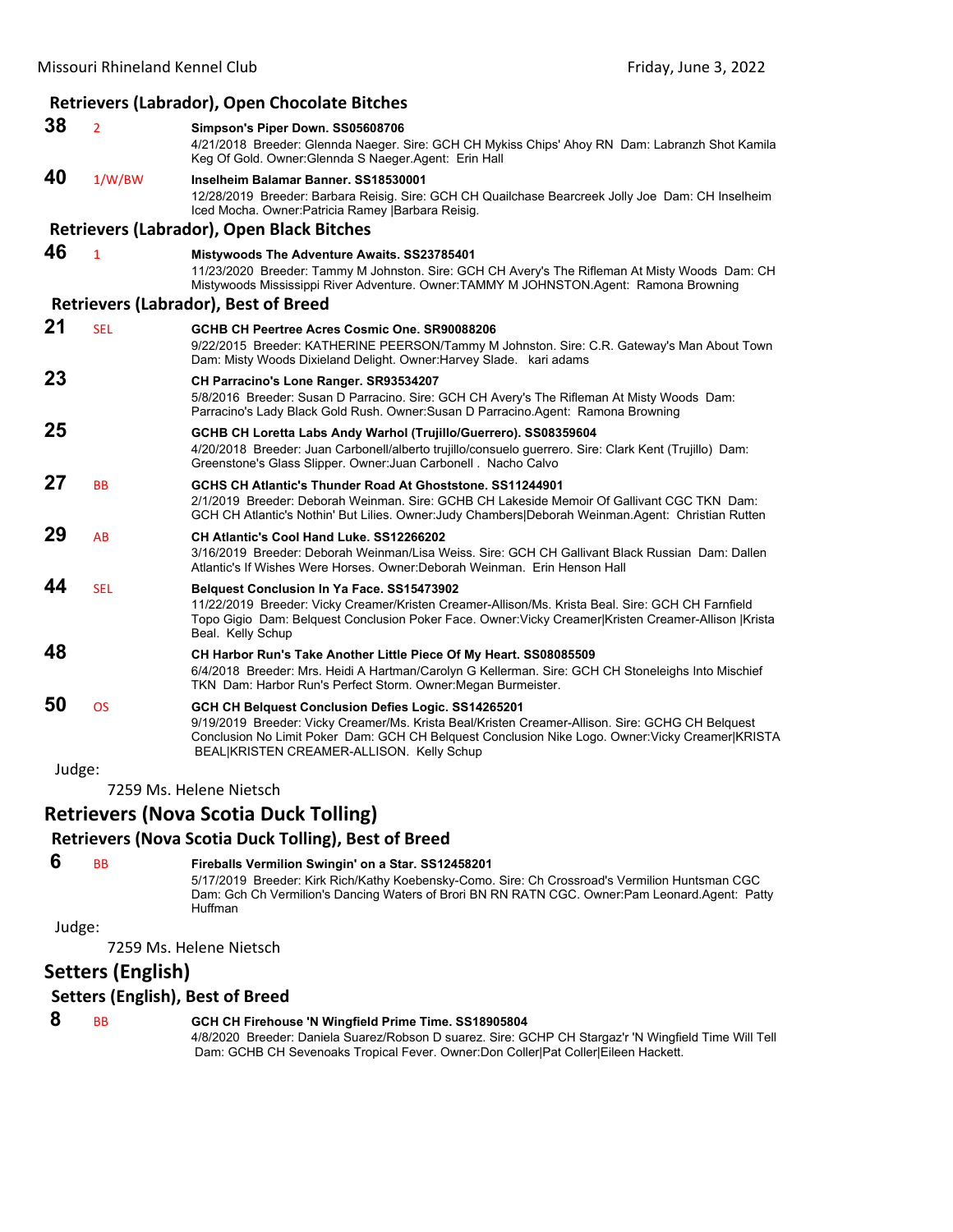7259 Ms. Helene Nietsch

**Setters (Gordon)**

|        | JELIEIJ (YVIUVII <i>)</i>             |                                                                                                                                                                                                                                                                                                                                     |
|--------|---------------------------------------|-------------------------------------------------------------------------------------------------------------------------------------------------------------------------------------------------------------------------------------------------------------------------------------------------------------------------------------|
|        |                                       | Setters (Gordon), Puppy (9-12 Months) Bitches                                                                                                                                                                                                                                                                                       |
| 6      | 1/W                                   | Brentwood & Firethorn's Prom Queen. SS30593201<br>8/25/2021 Breeder: Eileen Hackett/Chuck Krothe. Sire: CH Brentwood's Magnum P I Dam: GCH CH<br>Firethorn & Valley View's Straighten My Crown. Owner: Mary McLoughlin DVM Christina Kirby. Agent:<br>Eileen Hackett                                                                |
|        |                                       | Setters (Gordon), Best of Breed                                                                                                                                                                                                                                                                                                     |
| 8      | <b>BB</b>                             | GCH CH Just Winter Story Ares Samarkan. SS05813002<br>1/6/2018 Breeder: Marta Scudlova. Sire: Black Scottish Gin Shadow Dog Dam: Celtic Carpediem<br>Samarkan Kochanej Emilki. Owner: Gail Godding. Agent: Danielle Frykman                                                                                                         |
| 10     | <b>SEL</b>                            | CH Beaconfield Bellagio Bella Bella. SS11147502<br>10/21/2018 Breeder: Ronet Murray, Sire: GCHG CH Hillock Beaconfield Bellagio Dam: GCH CH Fairray<br>Circus Circus. Owner: Ronet Murray Spring Krickeburg.                                                                                                                        |
| Judge: |                                       |                                                                                                                                                                                                                                                                                                                                     |
|        |                                       | 7259 Ms. Helene Nietsch                                                                                                                                                                                                                                                                                                             |
|        | Setters (Irish)                       |                                                                                                                                                                                                                                                                                                                                     |
|        |                                       | Setters (Irish), Bred-By-Exhibitor (Adult) Dogs                                                                                                                                                                                                                                                                                     |
| 5      | AB                                    | Kellyglen's Pursuit Of Happiness. SS15161802<br>11/7/2019 Breeder: Suzanne Walker/Charles Walker. Sire: Kellyglen's Unbreakable Vow Dam: CH<br>Kellyglen's Memories. Owner: Suzanne and Charles Walker.                                                                                                                             |
|        | <b>Setters (Irish), Best of Breed</b> |                                                                                                                                                                                                                                                                                                                                     |
| 7      | <b>OS</b>                             | GCHS CH Carillon Fiat Lux. SR83374805<br>2/12/2014 Breeder: Mrs. Carolyn R Hills. Sire: CH Eireannmada Fortuitous Dam: GCHB CH Avon Farm<br>Torch Song Of Carillon JH. Owner: Helen M St Cin Edwin J St Cin.                                                                                                                        |
| 8      | <b>SEL</b>                            | GCHS CH Fyrethorn"Lead"Me Home. SS07679707<br>6/25/2018 Breeder: Lynne Godshall/Frances L Sloughfy/Alexander Van Meter. Sire: GCHB CH Ramblin'<br>Red Slamdunk Irish Rover Dam: GCH CH Fyrethorn Entitlement CD PCDX BN RE FDC AX OAJ NAP OF<br>SWA SCE SHDN CGCU TKI. Owner:Lynne Godshall Abagail Van Meter.Agent: Eileen Hackett |
| 9      | SEL                                   | GCHS CH Carillon Long Arm Of The Law. SR93858502                                                                                                                                                                                                                                                                                    |
|        | OHBB/OHG3                             | 3/16/2016 Breeder: Mrs. Carolyn R Hills. Sire: GCHS CH Rusticwood Bentley Corsica CD RE CGC TKN<br>Dam: GCHB CH Avon Farm Torch Song Of Carillon JH. Owner: Helen M St Cin Edwin St Cin.                                                                                                                                            |
| 10     |                                       | GCH CH Stoneypoint Remember Me At Northwinds. SS08618603<br>10/14/2018 Breeder: Jeri L McClure/Dixie Demorest/Rebecca Arch/Jeffrey Arch. Sire: CH Quailfield Mak'n<br>Business Dam: GCH CH Stoneypoint's Singin' In The Rain. Owner: Jeri L. McClure Dixie<br>Demorest Rebecca Arch Jeff Arch.                                      |
| 12     | <b>BB</b>                             | GCHB CH Kellyglen's Life Is Good. SS15161801<br>11/7/2019 Breeder: Suzanne Walker/Charles Walker. Sire: Kellyglen's Unbreakable Vow Dam: CH<br>Kellyglen's Memories. Owner: Alaina Moulton Suzanne and Charlie Walker.                                                                                                              |
| 14     |                                       | <b>CH Cairncross Love To Wistful Vista, SS16676110</b><br>1/1/2020 Breeder: Renette Berggren/Nancy Owens. Sire: GCH CH Kinloch's Back Burn Dam: CH<br>Cairncross Don't Take Your Love To Town. Owner: Jill Wahl.Agent: Danielle Frykman                                                                                             |
| Judge: |                                       |                                                                                                                                                                                                                                                                                                                                     |
|        |                                       | 7259 Ms. Helene Nietsch                                                                                                                                                                                                                                                                                                             |
|        | <b>Spaniels (Clumber)</b>             |                                                                                                                                                                                                                                                                                                                                     |
|        |                                       | Spaniels (Clumber), Puppy (6-9 Months) Dogs                                                                                                                                                                                                                                                                                         |
| 5      | 1/W/BB                                | Rainsway's Call Me Old Fashioned. SS31650502<br>10/5/2021 Breeder: Raina Moss/Darcy Moss. Sire: GCHS CH Rainsway & Cajun's Reese's Pieces CGC<br>ATT Dam: CH Rainsway's The Bee's Knees. Owner: Brittany Munster   Easton Munster   Raina Moss.                                                                                     |
|        |                                       | <b>Spaniels (Clumber), Best of Breed</b>                                                                                                                                                                                                                                                                                            |
|        | AB                                    | CH Nexus That 70's Show. SS18894401                                                                                                                                                                                                                                                                                                 |
|        |                                       | 3/7/2020 Breeder: James Fankhauser/Shirley A Fankhauser. Sire: GCHS CH Spice Twice Rattle And Hum<br>Dam: CH Nexus Crazy On You. Owner: Makayla Boeske.                                                                                                                                                                             |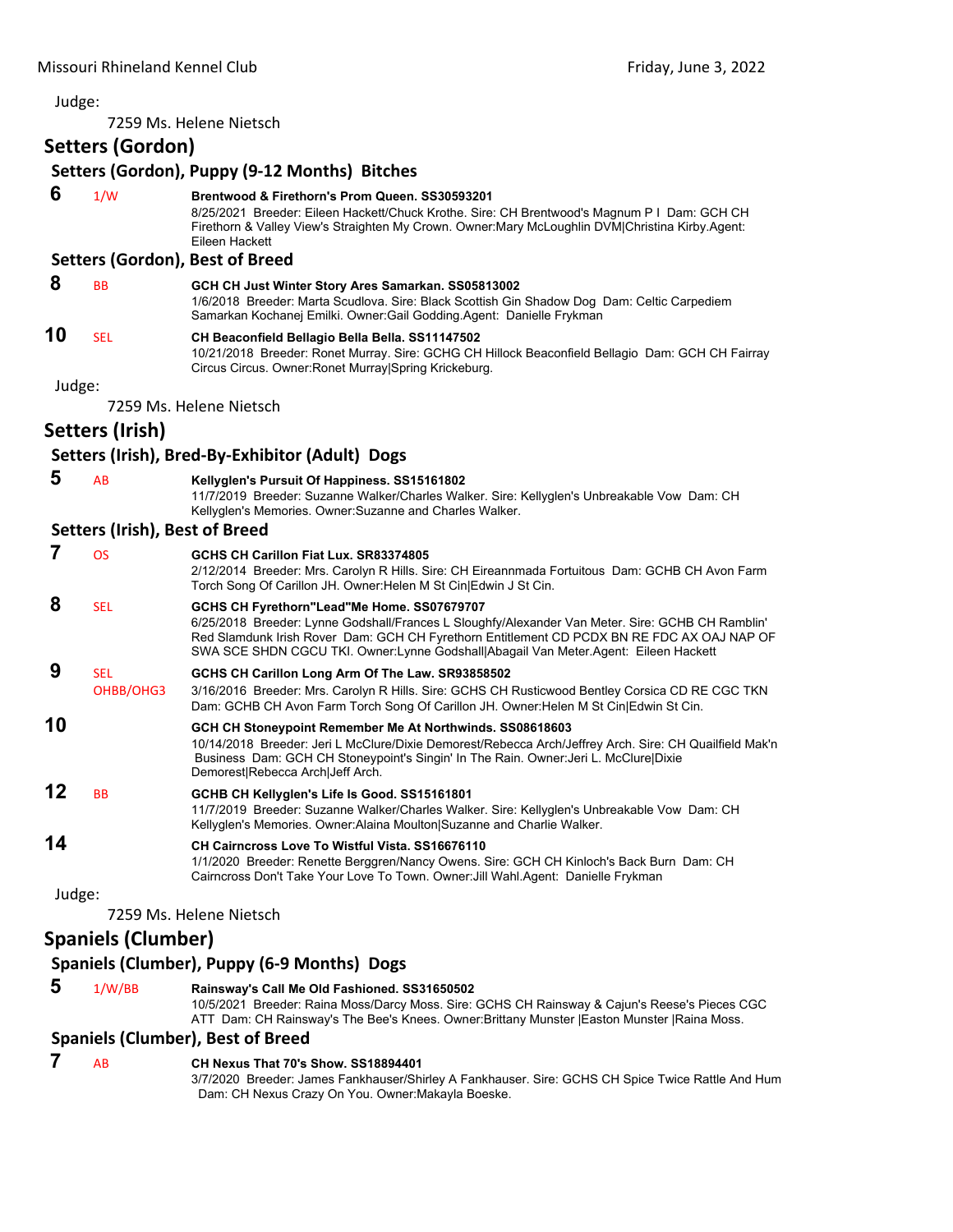7259 Ms. Helene Nietsch

## **Spaniels (Cocker) Parti‐Color**

|        |                                  | Spaniels (Cocker) Parti-Color<br>Spaniels (Cocker) Parti-Color, Puppy (6-9 Months) Dogs                                                                                                                                                                                  |
|--------|----------------------------------|--------------------------------------------------------------------------------------------------------------------------------------------------------------------------------------------------------------------------------------------------------------------------|
|        |                                  |                                                                                                                                                                                                                                                                          |
| 5      | AB                               | Show'Ntail's Rocky Mountain Daredevil. SS29675904<br>10/13/2021 Breeder: Kara Frankovich. Sire: GCH CH Julre's Majestic Ninja Dam: Caysigo's Triple<br>Trouble Taffy. Owner: Kara Frankovich.                                                                            |
| Judge: |                                  |                                                                                                                                                                                                                                                                          |
|        |                                  | 7259 Ms. Helene Nietsch                                                                                                                                                                                                                                                  |
|        | <b>Spaniels (English Cocker)</b> |                                                                                                                                                                                                                                                                          |
|        |                                  | Spaniels (English Cocker), Puppy (9-12 Months) Dogs                                                                                                                                                                                                                      |
| 5      | 1/R                              | <b>Brilliant History Ivar. SS32604902</b><br>8/26/2021 Breeder: Lorena Sorze. Sire: Covenant American Style Dam: Covenant Gold Dust.<br>Owner: Donna Jaruzel Ashliegh Boudreaux.                                                                                         |
|        |                                  | Spaniels (English Cocker), Open Dogs                                                                                                                                                                                                                                     |
| 7      | 1/W/BW                           | Carefree's Fast Pitch, SS08143906<br>10/14/2018 Breeder: Ms. Amy J Kluth/Joyce B Winkels. Sire: CH Carefree's So Dammed Cute RN CA<br>BCAT CGC TKN Dam: CH Carefree Itoba Secret Stasche'. Owner:Michele OKeefe.Agent: Robin Novack                                      |
| 9      | $\overline{2}$                   | Rockback Dd Chasing The Dream. SS20620610<br>8/20/2020 Breeder: Cathy Ann Litwin/Mary Beth Williams/Jay Beaver. Sire: CH Northworth Online Style<br>Dam: Rockback You Make Me Blush CGC. Owner:Marla Knowles Cathy Ann Lifwin.Agent: Robin Novack                        |
|        |                                  | Spaniels (English Cocker), Puppy (9-12 Months) Bitches                                                                                                                                                                                                                   |
| 6      | 1/R                              | Sunburst System Error. SS29054501<br>7/23/2021 Breeder: Nicole M Lewis. Sire: GCH CH Cedarglen Reliance Memory Seeker Dam: CH<br>Sunburst Dirty Little Secret. Owner: Nicole Lewis.                                                                                      |
| 8      | $\overline{2}$                   | Sunburst Dagnabbit. SS29085502<br>7/12/2021 Breeder: Nicole Lewis/Robert Grundmann. Sire: CH Sunburst Oops Accidents Happen Dam:<br>CH Sunburst The Curse Continued. Owner:Deanna Kidd Nicole Lewis.                                                                     |
|        |                                  | Spaniels (English Cocker), 12-18 Months Bitches                                                                                                                                                                                                                          |
| 10     | $\mathbf{1}$                     | Selena Sunforest Soul, SS29785801<br>3/31/2021 Breeder: Galyna Chernichko. Sire: Seraphim Sunforest Soul Dam: Luxury Witchblade Sunforest<br>Soul. Owner: Joyce B Winkels.                                                                                               |
|        |                                  | Spaniels (English Cocker), Bred-By-Exhibitor (Puppy) Bitches                                                                                                                                                                                                             |
| 12     | 1/W                              | Sunburst Shut The Front Door. SS29085504<br>7/12/2021 Breeder: Nicole Lewis/Robert Grundmann. Sire: CH Sunburst Oops Accidents Happen Dam:<br>CH Sunburst The Curse Continued. Owner: Nicole Lewis Robert Grundmann.                                                     |
|        |                                  | Spaniels (English Cocker), Bred-By-Exhibitor (Adult) Bitches                                                                                                                                                                                                             |
| 16     | $\mathbf{1}$                     | Brandilyn Ruffles Has Ridges. SS16048103<br>10/16/2019 Breeder: Donna Jaruzel/Nicole Lewis. Sire: GCHB CH Brandilyn's Time Travler Dam: CH<br>Sunburst Dirty Little Secret. Owner:Donna Jaruzel Nicole Lewis.                                                            |
|        |                                  | Spaniels (English Cocker), Open Bitches                                                                                                                                                                                                                                  |
| 18     | AB                               | Sweet Apple Opalescent. SR96560401<br>9/27/2016 Breeder: Nancy Sweet. Sire: GCH CH Edgewood Freedom Fighter Dam: GCHG CH Sweet<br>Apple Temptation. Owner: Nancy Sweet. Agent: Laura King                                                                                |
| 20     | 1                                | Eglesfeld It Was The Worst Of Times. SS24628701<br>11/8/2020 Breeder: Laura Haverstick/Lyn Foley/Ella Palutis. Sire: GCH CH Eglesfeld It Was The Best Of<br>Times AX OAJ OF Dam: GCH CH Eglesfeld's Thyme Will Tell NAP NJP NFP. Owner:Laura Haverstick.<br>Carrie Owens |
|        |                                  | <b>Spaniels (English Cocker), Best of Breed</b>                                                                                                                                                                                                                          |
| 11     | <b>OS</b>                        | GCHG CH Lynann's Keeper Of The Flame. SS06445901<br>5/11/2018 Breeder: Lynda Gall/DEBRA PITCHFORD/Robert Gall Sr Sire: GCHS CH Dawnglow Man In<br>Black Dam: GCHB CH Lynann's Rhythm In Blue. Owner: Lynda Gall Pamela Morgan   Robert Gall Sr. Agent:<br>Laura King     |
| 22     | BB/G4                            | GCHS CH Sunburst Mayfair Heirloom Diamond. SR59195402<br>6/13/2009 Breeder: Nicole Lewis/ANNE PHILLIPS. Sire: CH Pathfinder's Wild Blue Yonder Dam: CH<br>Mayfair Sunburst Timeless. Owner: Nicole Lewis.                                                                |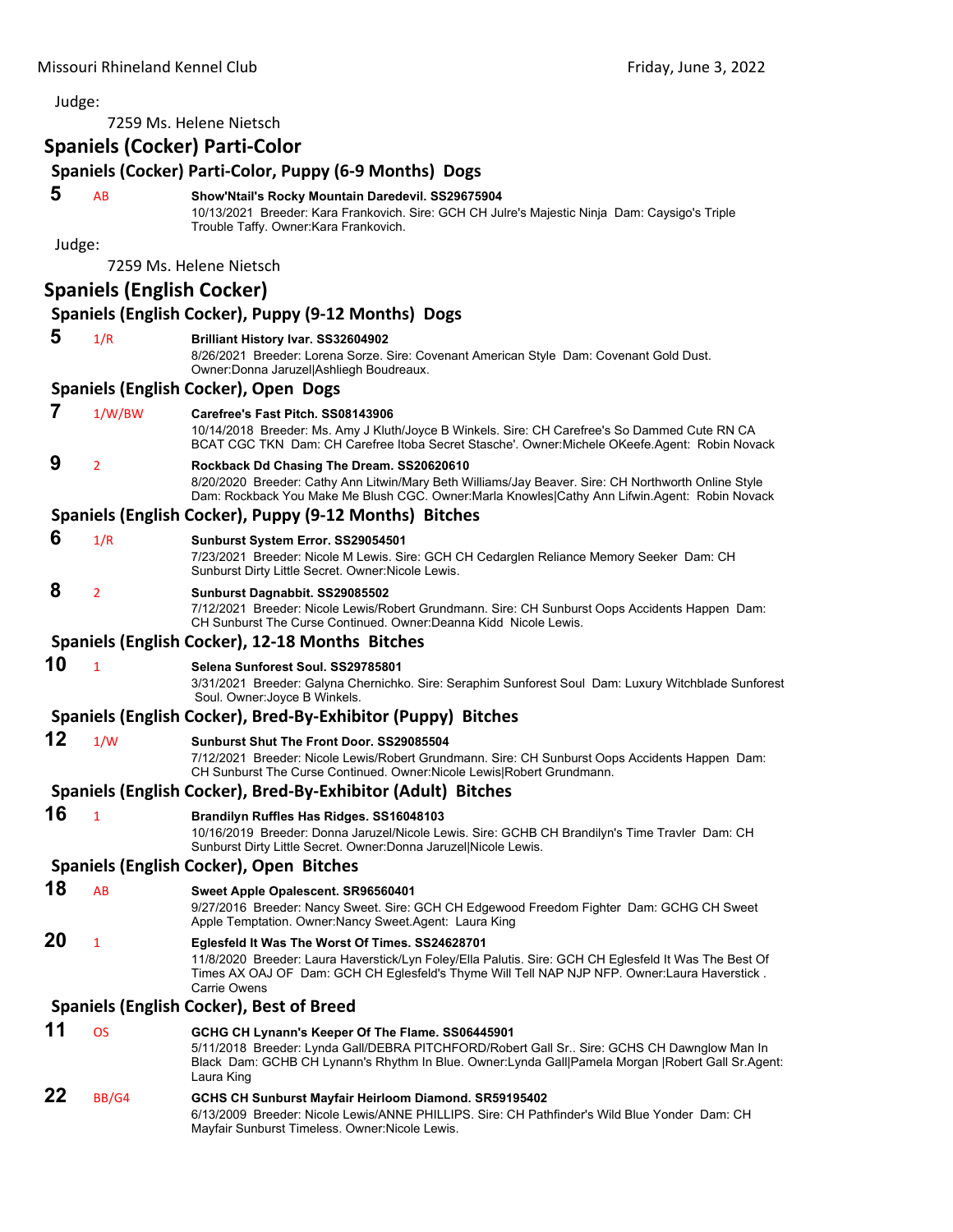| Judge: |                                                                   |                                                                                                                                                                                                                                                                                                                          |
|--------|-------------------------------------------------------------------|--------------------------------------------------------------------------------------------------------------------------------------------------------------------------------------------------------------------------------------------------------------------------------------------------------------------------|
|        |                                                                   | 7259 Ms. Helene Nietsch                                                                                                                                                                                                                                                                                                  |
|        | <b>Spaniels (English Springer)</b>                                |                                                                                                                                                                                                                                                                                                                          |
|        |                                                                   | Spaniels (English Springer), Puppy (9-12 Months) Bitches                                                                                                                                                                                                                                                                 |
| 6      | 2/R                                                               | Gentry's Secret Code. SS28865801<br>7/24/2021 Breeder: Lee Ann Gutzwiler. Sire: CH Gentrynrose Lane's Incognito TD Dam: CH Gentry's Girl<br>Code. Owner:LeeAnn Gutzwiler.                                                                                                                                                |
| 8      | 1/W                                                               | Tiffany Breakfast At Polesitter. SS29154102<br>8/5/2021 Breeder: Elizabeth Fink/Robin Novack. Sire: GCH CH Chelsae Infinite Blessing Dam: CH<br>Telltale Time Will Tell. Owner: Mike Bockhorn   Benjamin Custer   Robin Novack.                                                                                          |
|        |                                                                   | Spaniels (English Springer), 12-18 Months Bitches                                                                                                                                                                                                                                                                        |
| 10     | AB                                                                | Woodbeigh Zoned Out. SS29972103<br>5/7/2021 Breeder: Kerrie Frederick. Sire: GCH CH Springbrook Tdp Out Of Bounds CGC Dam: GCH CH<br>Woodbeigh Who Tells Your Story. Owner:Kerrie Frederick.Agent: Robin Novack                                                                                                          |
|        |                                                                   | Spaniels (English Springer), Bred-By-Exhibitor (Adult) Bitches                                                                                                                                                                                                                                                           |
| 12     | AB                                                                | Tiptops Redi 2 Rock 2 The Top. SS13079102<br>7/14/2019 Breeder: Connie Manguso-Perkins/Steve Chodrick. Sire: CH Topsail Once Upon A Time At<br>Daz-End Dam: GCHS CH Tiptops American Heritage RN CGC. Owner:Connie Manguso-Perkins Steve<br>Chodrick.                                                                    |
|        |                                                                   | <b>Spaniels (English Springer), Best of Breed</b>                                                                                                                                                                                                                                                                        |
| 9      | <b>SEL</b>                                                        | GCHG CH Wil-Orion's If Wishes Came True, SR89988506<br>8/6/2015 Breeder: Mary P Osbun/Janice L Johnson/Jennifer Kettleson/Erica & Riley Brookshire. Sire:<br>GCHP CH Legacy Random Titleist Dam: CH Wil-Orion's Cleared For Takeoff. Owner:Judy Vanderlip Liz<br>Pike S Hatch J Johnson B Fink.Agent: Robin Novack       |
| 11     |                                                                   | GCHS CH Crossroad Jockeyhill My Shot. SS01468001<br>9/30/2017 Breeder: Laurie Green/Jody Garcini/Richard Green/Erline Jesseman. Sire: GCHG CH<br>Crossroad Jockeyhill On The Green NAJ AXP AJP Dam: GCHG CH Telltale Crossroad Opposites Attrack<br>NJP. Owner: Laurie Green Richard Green Jodi Garcini Erlene Jessiman. |
| 15     | BB/G1                                                             | CH Telltale Titanium, SS01502401<br>6/28/2017 Breeder: Celie Florence/Robin Novack/Beth Fink. Sire: GCHS CH Seaview's Notorious Dam:<br>CH Telltale Curtain Call. Owner:Laurie Green Robin Novack Beth Fink.                                                                                                             |
| 16     |                                                                   | GCH CH Crossroad Jockeyhill Only Want To Be With You. SS13906404<br>8/24/2019 Breeder: Richard Green/Laurie Green/Jody Garcini/Erline Jesseman. Sire: CH Lordillea<br>Stonihill Foto-Op Dam: GCHG CH Crossroad Jockeyhill Big Girls Don't Cry. Owner:Laurie Green Richard<br>Green Jody Garcini Erline Jesseman.         |
| 17     |                                                                   | Tiptops Redi 4 A Rumble. SS13079109<br>7/14/2019 Breeder: Connie Manguso-Perkins/Steve Chodrick. Sire: CH Topsail Once Upon A Time At<br>Daz-End Dam: GCHS CH Tiptops American Heritage RN CGC. Owner:Amy Ellis Connie Manguso-<br>Perkins.                                                                              |
| 18     | SEL<br><b>OHBB</b>                                                | CH Tiptop And Saffire's Steel Magnolia. SS14813502<br>8/20/2019 Breeder: Liz McKnight/Carol M Rushing. Sire: GCHB CH Silverhill Steel Wheels Dam: GCHB<br>CH Circle Games Black Swan. Owner:Stephen Chodrick Carol Rushing Liz Mc Knight Connie Manguso<br>Perkins .                                                     |
| 20     | AB                                                                | GCH CH Cerise Rendition Jazz Stands For Freedom, SS16807807<br>2/8/2020 Breeder: Dorothy Cherry/Kathryn Kirk. Sire: GCH CH Embur Autumfire Royal Rendition Dam: CH<br>Cerise Peppermint Patty. Owner: Karen Pierce Laster   Dorothy Cherry   Ruth Dehmel.                                                                |
| 22     | <b>OS</b>                                                         | GCHB CH Wynmoor Diamonds And Hearts. SS16823502<br>1/24/2020 Breeder: Billie Kerfoot/Dr. Erin Kerfoot. Sire: GCH CH Segre's Wine Not? TKN Dam: GCH CH<br>Wynmoor Denim 'N Diamonds BCAT. Owner:Kenneth Shipman Dr Erin Kerfoot.Agent: Kelly Shupp                                                                        |
| Judge: |                                                                   | 7259 Ms. Helene Nietsch                                                                                                                                                                                                                                                                                                  |
|        | <b>Spaniels (Field)</b><br><b>Spaniels (Field), Best of Breed</b> |                                                                                                                                                                                                                                                                                                                          |
| 6      | OS                                                                | CH Killara's The Talisman. SS19957305                                                                                                                                                                                                                                                                                    |

5/8/2020 Breeder: Karen M Balinski. Sire: CH Killara's Sunday Silence Dam: CH Killara's Light Up The Darkness RATN. Owner:Karen Balinski|Sean Bellinger.Agent: Danielle Frykman  **7** BB **GCHS CH Bruce's Living The Life @ Upland. SR94532102** OHBB 3/2/2016 Breeder: Robert Bruce/Kathleen Ahrens-Johnson. Sire: Winfarthing's Rob Roy At Bruce Dam: CH Bruce's Sweet Marie From Northsky "Blk Br". Owner:Mikala Seymour|Linda Blaser |Nadene Seymour |Peter Archer .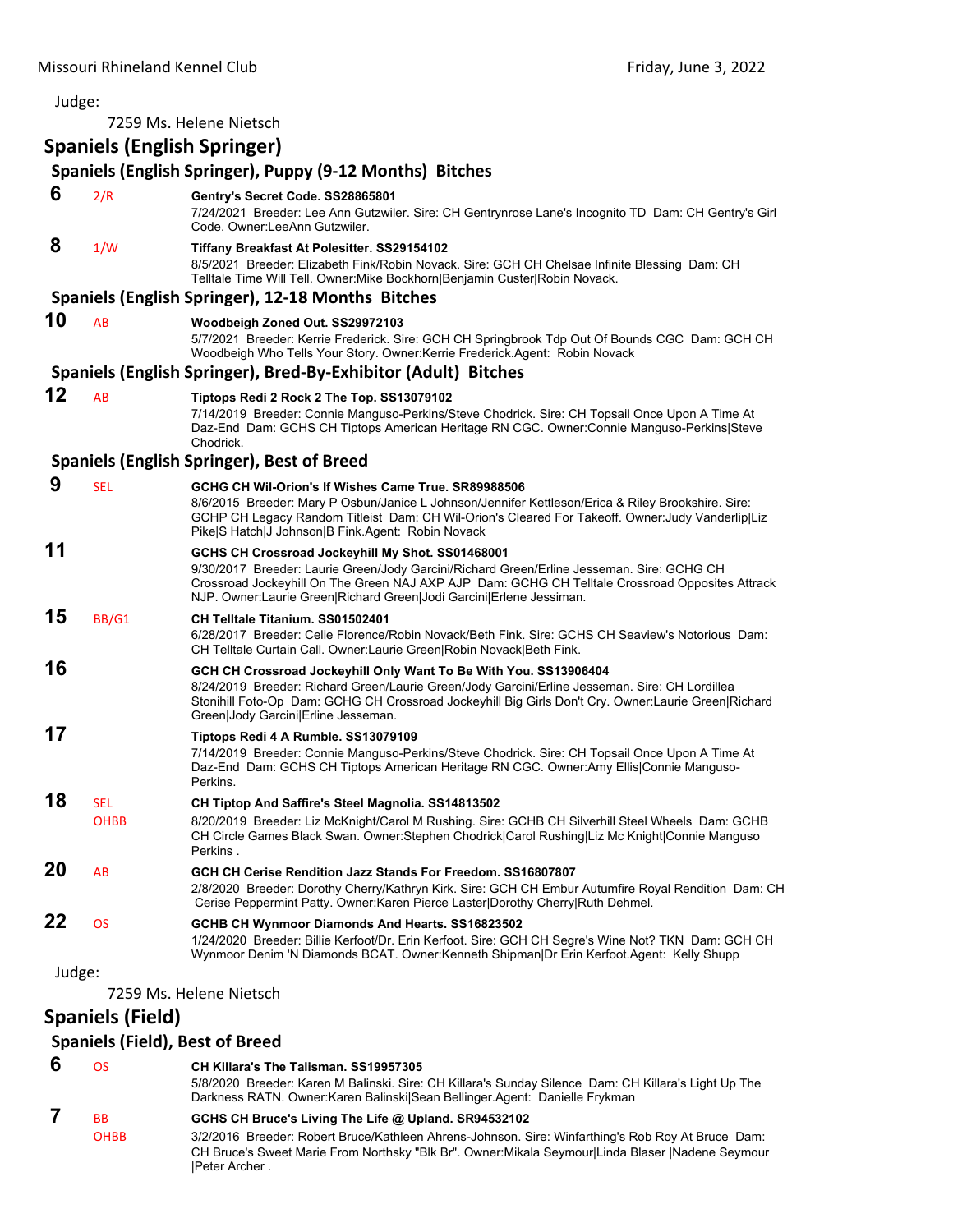7259 Ms. Helene Nietsch

**Spaniels (Irish Water)**

**Spaniels (Irish Water), Best of Breed**

#### **6** AB **CH Tara's Evil Enchantress. SS01645301**

7/8/2017 Breeder: Tara Darling-Lyon. Sire: CH Whistle Stop's Elements Of Magic CD RN Dam: GCH CH Tara's High Jinx RA CGC TKN. Owner:Tara Darling-Lyon.Agent: Lisa Bettis

Judge:

7259 Ms. Helene Nietsch

#### **Spinone Italiano**

#### **Spinone Italiano, Best of Breed**

| 5  | <b>BB</b><br>OHBB/OHG4 | GCHG CH Kalas Fly Me To The Moon JH CGC TKN. SS02859403<br>9/21/2017 Breeder: Kathleen A Hamaker/Matt Cole. Sire: GCHS CH Darby Canyon's Million Dollar<br>Cowboy MH CGCA Dam: GCHB CH Kala's Regina Dell' Affascinante. Owner: Angela Matias Kathy Hamaker.              |
|----|------------------------|---------------------------------------------------------------------------------------------------------------------------------------------------------------------------------------------------------------------------------------------------------------------------|
| 6  | AB                     | GCHS CH Collina D'Oro Solo Un Bacio, SS08769003<br>10/20/2018 Breeder: Stacey Anderson Belt/Lorne Belt. Sire: GCHB CH Collina D'Oro Rock You Like A<br>Hurricane Dam: GCHG CH Collina D'oro Adele By Royal Design. Owner:Claire Abraham Stacey<br>Belt.Agent: Kelly Shupp |
| 8  | <b>SEL</b>             | CH Kala's Angels Envy JH TKN. SS09491505<br>11/2/2018 Breeder: Kathleen A Hamaker/Matt Cole. Sire: GCHS CH Darby Canyon's Million Dollar<br>Cowboy MH CGCA Dam: GCHB CH Kala's Regina Dell' Affascinante. Owner: Brittany Te Grootenhuis<br>Kathleen Hamaker.             |
| 10 | <b>OS</b>              | CH Venticalmi's Francesca Mama Raghetti. SS21578704<br>7/25/2020 Breeder: Suzanne Hudson. Sire: GCHS CH Venticalmi Pepper Bridge CGCU Dam: GCH CH<br>Italix Georgiana. Owner:Wayne Susan Plucheck Suzanne Hudson.Agent: Danielle Goodland                                 |

Judge:

7259 Ms. Helene Nietsch

#### **Vizslas**

#### **Vizslas, Bred‐By‐Exhibitor (Adult) Dogs**

 **7** AB **Brazenrock N Linmar Remington Miracle JH TKN. SS18403203** 4/27/2020 Breeder: Christina L Frazier/Judith L Johnson/Dianne Kramlich/Fred Hachtel. Sire: CH Regal Point Red Admiral CGC Dam: GCH CH Linmar N Brazenrock Pass The Torch. Owner:Denise Brodbeck|Joe Brodbeck|Dianne Kramlich.

#### **Vizslas, Open Dogs**

| 9  | 2/R | Highfield Sly Dewey. SS09058705<br>11/20/2018 Breeder: Carol Lehmann. Sire: Linden's Sly As A Fox JH Dam: Highfield Gilly Girl. |
|----|-----|---------------------------------------------------------------------------------------------------------------------------------|
|    |     | Owner: Carol Lehmann. Agent: Eileen Hackett                                                                                     |
| 11 | 1/N | Brazenrock N Linmar Miracle Worker JH, SS18403206                                                                               |
|    |     | 4/27/2020 Breeder: Christina L Frazier/Judith L Johnson/Dianne Kramlich/Fred Hachtel. Sire: CH Regal                            |
|    |     | Point Red Admiral CGC Dam: GCH CH Linmar N Brazenrock Pass The Torch. Owner:Dianne M                                            |
|    |     | Kramlich Judy Johnson Christina Frazier Fred Hachtel.                                                                           |
|    |     | Vizelas Dunny (0.12 Menthe) Ditches                                                                                             |

#### **Vizslas, Puppy (9‐12 Months) Bitches**

#### **6** 1/W/BW **Kutya Lanya. SS28768401**

8/13/2021 Breeder: Judith R Erikson. Sire: GCH CH Highfield Royce Rolls At The Plaza Dam: GCH CH Mez Kutya CGC. Owner:Judith R Erikson.

#### **Vizslas, Bred‐By‐Exhibitor (Puppy) Bitches**

#### **10** <sup>1</sup> **Echo's Pitch Perfect. SS28772601**

7/31/2021 Breeder: Penny Buchanan/Mr. William Wesley Buchanan III/Skyelar Elizabeth Williams. Sire: GCH CH Bayviews Sweep'N The Clouds Away MHA CGC Dam: GCH CH Paradox Echo's Maybe I'm Amazed BCAT TKN. Owner:Penny Buchanan|William Buchanan|Skyelar Williams.

#### **Vizslas, Bred‐By‐Exhibitor (Adult) Bitches**

**14** AB **Tsavo's Majik Potion JH. SS26066001**

12/3/2020 Breeder: Valerie Smith. Sire: GCHG CH Grouse Point Rimfire Benchrest Dam: CH Tsavo's Got Moxie BN RI JH CGC TKN. Owner:Valerie Smith.

#### **Vizslas, American Bred Bitches**

#### **16** 1/R **Tsavo's Outlaw Josey JH. SS26066002**

12/3/2020 Breeder: Valerie Smith. Sire: GCHG CH Grouse Point Rimfire Benchrest Dam: CH Tsavo's Got Moxie BN RI JH CGC TKN. Owner:Scott Martin |Mary Martin|Val Smith.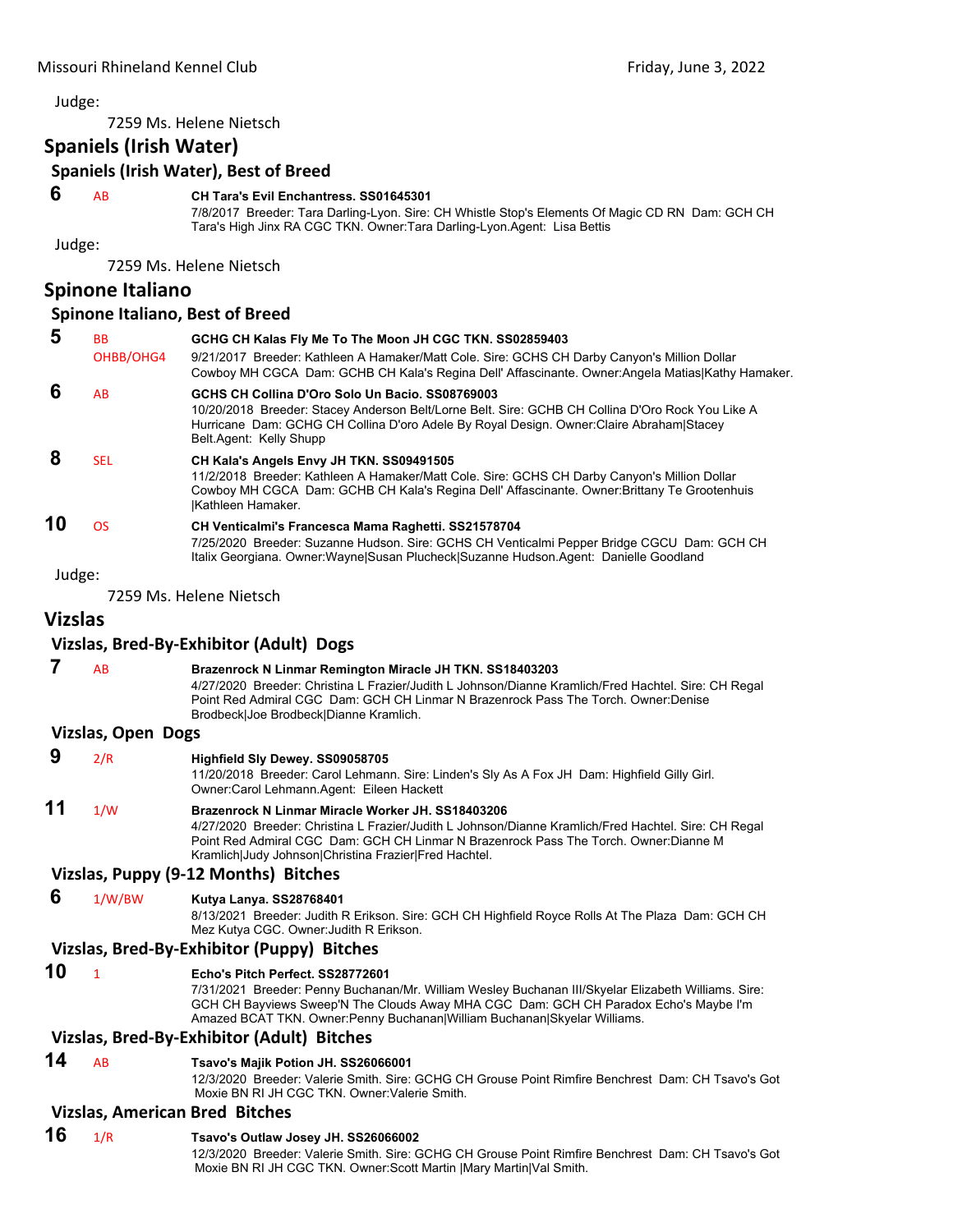#### **Vizslas, Best of Breed 17** AB **GCHG CH Grouse Point Rimfire Benchrest. SS01211501** 8/9/2017 Breeder: Skyler Livingston/Jennifer Mosing/Robin Bernstein/Corinne Miklos. Sire: Mehagian's Keystone Brother David Dam: GCHS CH Sassafras Grouse Point Keepin It Pink JH. Owner:Deborah Lynn|Corinne Miklos.Agent: Holley Eldred **18** OS **GCH CH Solaris N' Illusion Sweet Baby James JH CGC TKN. SR98974105** 5/6/2017 Breeder: Debra Turak/John Turak/Abbie Hanson/Beth T Kirven. Sire: CH Wetherbee's One Time Only JH Dam: CH Solaris N' Illusion Lone Star JH. Owner:Joyce A Jackson|Beth T Kirven|O'malley McGee.Agent: Madeline Buehler **19 CH Cardinal Jazzberry Cosimo JH. SS02525203** 10/21/2017 Breeder: Lorre Schmidt/Kevin Schmidt. Sire: CH Jazzberry Cardinal Cy Young Dam: CH Jazzberry Cmf Cardinal Al Hrabosky. Owner:Lorre A Schmidt. **21** SEL **GCHG CH Zenith's Suspense Is My Game JH. SS05603903** 4/26/2018 Breeder: Karen Carnahan/Donna Stein/Mr. Robert E Stein/Gayle Taber. Sire: GCHG CH Pagliacci Kizmar Wicked Suspense At Zenith JH RATN CGC TKN Dam: GCH CH Zenith's Back Atcha. Owner:Steve Carnahan|Karen Carnahan|Gayle Taber|Eva Broseus.Agent: Gerry Thornton **22** SEL **CH Paradox Echo's Can You Do The Fandango. SS25863904** 3/5/2021 Breeder: Dr. Nancy Heinold. Sire: GCHB CH Paradox Glorybound Brok RN JH TKN Dam: GCH CH Paradox Esterhazy Rose JH. Owner:Penny Buchanan|William Buchanan|Nancy Heinold|Diana Boggs.Agent: Ellen Perry **23 Tradewind's Beecause I Can. SS26583305**

Judge:

7259 Ms. Helene Nietsch

#### **Weimaraners**

#### **Weimaraners, Bred‐By‐Exhibitor (Puppy) Bitches**

 **6** 1/W/OS **Big Rivers Mwdream N Breica October Gem. SS30230903** 10/25/2021 Breeder: Ms. Roberta Wieman/Rhonda J Chesley. Sire: CH Breica Blue Sky Shines At Last RATN CGC TKN Dam: GCH CH Midwest Dream Big Rivers Pearl Gem THD RATN CGCA TKI. Owner:Roberta Wieman Steven Wieman.

Block Dam: GCH CH Tradewind's Ida Queen Bee. Owner:Lindsay Fetters.

5/20/2021 Breeder: Mrs. Kathi Goddard/Mr. Bob Goddard/Lindsay Fetters. Sire: CH Rhapsody Writer's

#### **Weimaraners, Best of Breed**

#### **7** BB **CH 'Ekahi's Who Knew. SS17029005**

OHBB 1/8/2020 Breeder: Daryle Oliveira. Sire: CH Nani's Indecent Exposure JH NAJ Dam: CH 'Ekahi Rissana Know It All. Owner:Barb Shepard|Daryle Oliveira.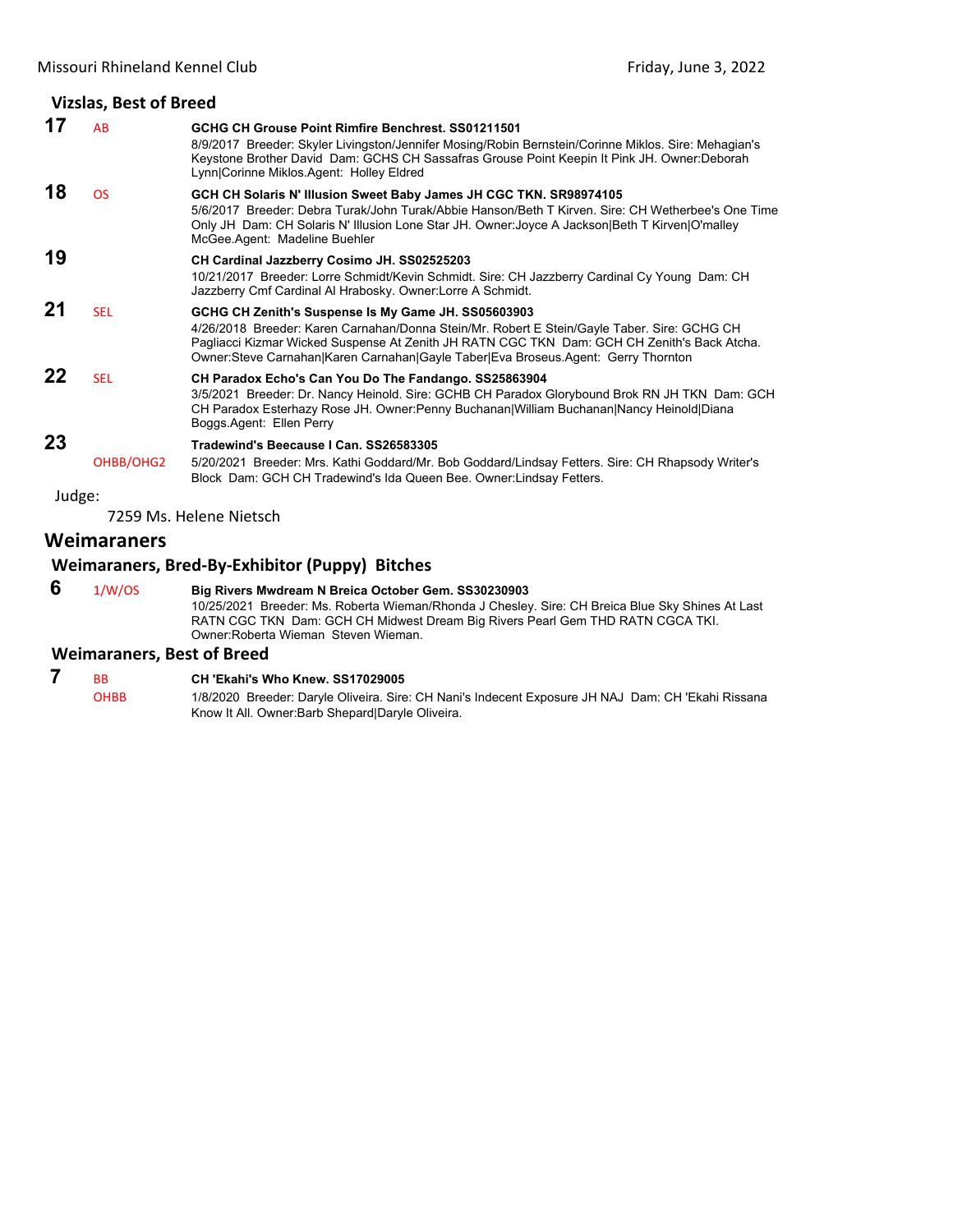<span id="page-12-0"></span>

| Judge: |                           |                                                                                                                                                                                                                                                                                                                        |
|--------|---------------------------|------------------------------------------------------------------------------------------------------------------------------------------------------------------------------------------------------------------------------------------------------------------------------------------------------------------------|
|        |                           | 55162 Mr. Jon Titus Steele                                                                                                                                                                                                                                                                                             |
|        | Afghan Hounds             |                                                                                                                                                                                                                                                                                                                        |
|        |                           | Afghan Hounds, Puppy (9-12 Months) Dogs                                                                                                                                                                                                                                                                                |
| 7      | 1/R                       | Black Voodoo Of Swanah. HP63170202<br>6/17/2021 Breeder: Tammy Swanson/Stephanie Hunt-Crowley/DeVaune Johnson. Sire: CH Mahar's<br>Zihronot Dam: CH Chandhara Terlez Dilkushah. Owner:Tammy Swanson Mike Swanson.                                                                                                      |
|        |                           | Afghan Hounds, Bred-By-Exhibitor (Adult) Dogs                                                                                                                                                                                                                                                                          |
| 17     | 1/W                       | Wynsyr Abominable. HP61223605<br>10/23/2020 Breeder: Mr. James Donahue/D Scott Pfeil/Fran Donahue. Sire: GCHP CH Elmo's Martian<br>Chronicles CGC Dam: CH Wynsyr Summerwind's Vanity Fair. Owner: Kara Hale James Donahue D Scott<br>Pfeil.                                                                            |
|        |                           | <b>Afghan Hounds, American Bred Dogs</b>                                                                                                                                                                                                                                                                               |
| 19     | $\mathbf{1}$              | Amon Rih I'm Sweet Baby James. HP54373405<br>4/10/2017 Breeder: Joy Atkins-Miller/Marina Slosson/Olivia Slosson. Sire: CH Jorogz' Sweet Baby James<br>Dam: CH Amon Rih Farouka. Owner: Joy Atkins-Miller. Aleta Sharafanowich                                                                                          |
|        |                           | Afghan Hounds, Open Dogs                                                                                                                                                                                                                                                                                               |
| 21     | $\mathbf{1}$              | Chandhara's Now Bring The Rain. HP55035001<br>12/31/2017 Breeder: Stephanie Hunt-Crowley. Sire: CH Chandhara's Lodestar Dam: Chandhara's<br>Rainbow In The Clouds, Owner: Mel Holmes,                                                                                                                                  |
|        |                           | <b>Afghan Hounds, Best of Breed</b>                                                                                                                                                                                                                                                                                    |
| 25     | <b>BB/G2</b>              | GCHG CH Sunlit's King Of Queens. HP55747001<br>1/26/2018 Breeder: Ms. Tara Richardson/Pam Winkelmeier/Norma M Feldman. Sire: GCHP CH Agha<br>Djari's Fifth Dimension Of Sura Dam: GCHG CH Sunlit's Queen Of Everything CGC. Owner: Tara<br>Richardson Pam Winkelmeier Alicia Jones M Hunter J Souza Bartlett.          |
| 27     | <b>SEL</b>                | GCH CH Foxrun Inisfree Dream On. HP56124202<br>5/21/2018 Breeder: Ms. Anna C Tyler/Lynn Mercer/Cynthia Byington/Louise Paulson. Sire: GCHP CH<br>Agha Djari's Fifth Dimension Of Sura Dam: GCH CH Inisfree Sirae' Duet Whiter Shade Of Pale.<br>Owner: Lynn Mercer Anna Tyler William Pfeffer. Agent: Danielle Frykman |
| 31     | AB                        | GCH CH Agha Djari's Via Kjavu. HP63482101<br>3/14/2020 Breeder: Stefan Boieck/Nico Kersten. Sire: Kjavu It Tells Dam: Agha Djari's Kashmere.<br>Owner: Bradley Phifer. Agent: Lisa Bettis                                                                                                                              |
| Judge: |                           |                                                                                                                                                                                                                                                                                                                        |
|        |                           | 55162 Mr. Jon Titus Steele                                                                                                                                                                                                                                                                                             |
|        | <b>American Foxhounds</b> |                                                                                                                                                                                                                                                                                                                        |
|        |                           | American Foxhounds, Puppy (9-12 Months) Dogs                                                                                                                                                                                                                                                                           |
| 5      | 1/W                       | Devlon's Big Boss Man. HP63182801<br>6/20/2021 Breeder: Donald Leonard/Kelly Leonard. Sire: GCH CH Devlon's Blue Suede Shoes Dam: Tri<br>County Mean Woman Blues O'Devlon. Owner: Kelly Leonard   Donald Leonard.                                                                                                      |
|        |                           | <b>American Foxhounds, Open Dogs</b>                                                                                                                                                                                                                                                                                   |
| 7      | 1/R                       | Winquests Best Laid Plans. HP55733602<br>4/28/2018 Breeder: Phyllis L Snell/Lennah E Snell. Sire: A.A. Lightnin Strikes Dam: CH Winquest's<br>Mistress Of The Manor. Owner: phyllis snell. Agent: laura king                                                                                                           |
|        |                           | American Foxhounds, Puppy (9-12 Months) Bitches                                                                                                                                                                                                                                                                        |
| 6      | $\overline{2}$            | Devlon's Roustabout. HP63182802<br>6/20/2021 Breeder: Donald Leonard/Kelly Leonard. Sire: GCH CH Devlon's Blue Suede Shoes Dam: Tri<br>County Mean Woman Blues O'Devlon. Owner:Kelly Leonard Donald Leonard.                                                                                                           |
| 8      | 1/W                       | Devlon's Runaway. HP63182803<br>6/20/2021 Breeder: Donald Leonard/Kelly Leonard. Sire: GCH CH Devlon's Blue Suede Shoes Dam: Tri<br>County Mean Woman Blues O'Devlon. Owner: Kelly Leonard   Donald Leonard.                                                                                                           |
|        |                           | American Foxhounds, Bred-By-Exhibitor (Adult) Bitches                                                                                                                                                                                                                                                                  |
| 10     | 1                         | Cedar Creeks Dusty Boots Of Winquest. HP62852203<br>6/3/2021 Breeder: Janice c Wright/lindsey e may/phyllis snell. Sire: Hicks' Big Ike Dam: Winquest Summer<br>Storm At Cedar Creek. Owner: Janice C Wright.                                                                                                          |
|        |                           | American Foxhounds, Open Bitches                                                                                                                                                                                                                                                                                       |
| 12     |                           | Minguest Summer Storm At Cedar Creek HD55733604                                                                                                                                                                                                                                                                        |

**12** 1/R **Winquest Summer Storm At Cedar Creek. HP55733604** 4/28/2018 Breeder: Phyllis L Snell/Lennah E Snell. Sire: A.A. Lightnin Strikes Dam: CH Winquest's Mistress Of The Manor. Owner:Janice C Wright .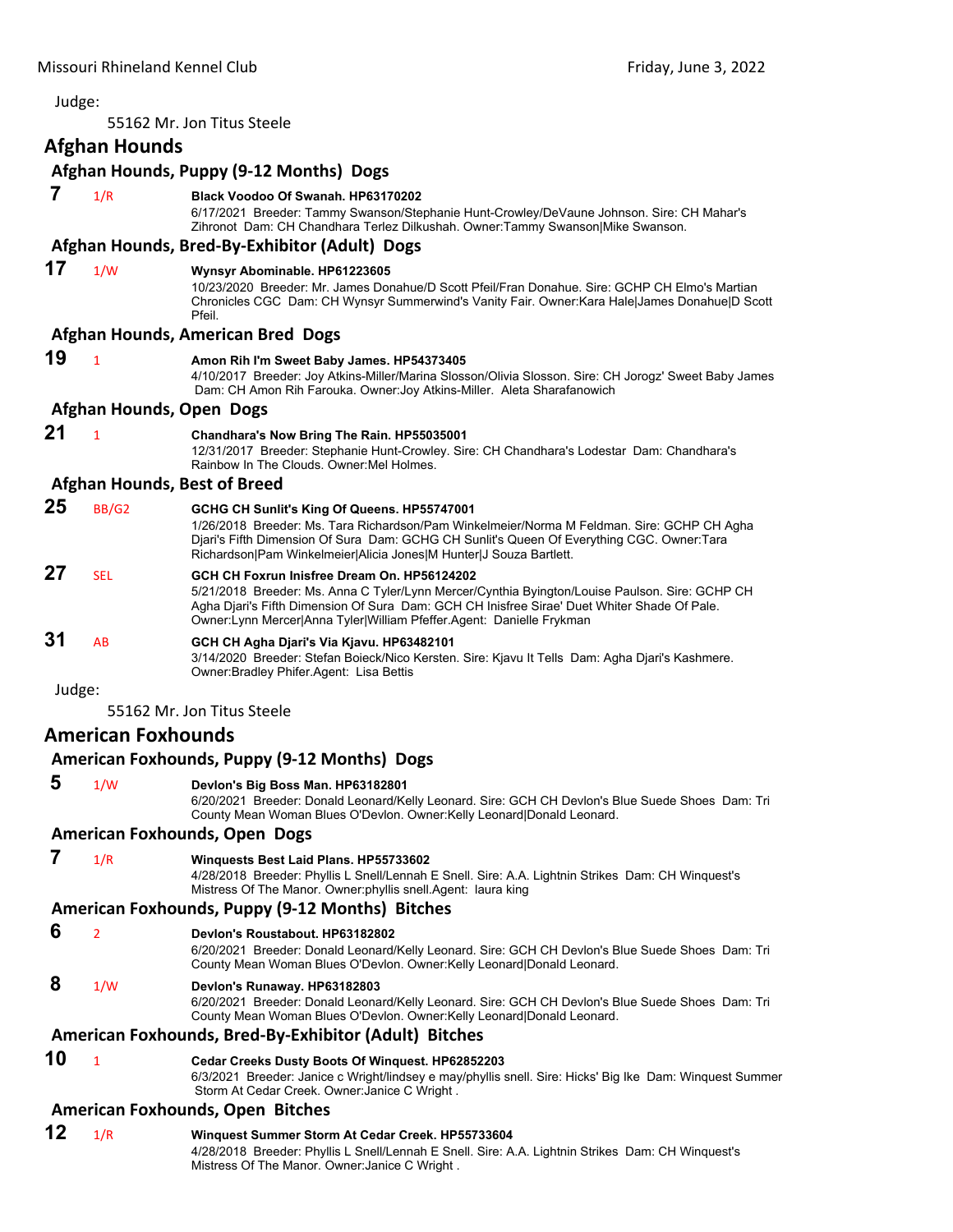#### **American Foxhounds, Best of Breed**

| 9      | <b>SEL</b>                     | GCH CH Kiarry & Dakota Freedom And Whisky. HP53814902                                                                                                                                                                                                                                                                                                  |
|--------|--------------------------------|--------------------------------------------------------------------------------------------------------------------------------------------------------------------------------------------------------------------------------------------------------------------------------------------------------------------------------------------------------|
|        | OHBB/OHG2                      | 4/24/2017 Breeder: Laura King/Lisa Miller/Robin Novack/Alexandra Romero. Sire: CH Kiarry's Deadliest<br>Catch Dam: GCHB CH Kiarry Deeprun At Last. Owner: Brittany Te Grootenhuis  Danielle Frykman Kristine<br>K Benoit.                                                                                                                              |
| 14     | <b>OS</b>                      | CH Dakota's Boo N Me. HP56884901<br>11/2/2018 Breeder: Nancy L Jacoby/Kristine K Benoit. Sire: GCH CH Kiarry & Dakota Freedom And<br>Whisky Dam: CH Hewly Julep. Owner:Nancy Jacoby.Agent: Danielle Frykman                                                                                                                                            |
| 15     | BB                             | GCH CH Kiarry & Whit Captain & The Kid @ Beachside. HP60655701<br>7/11/2020 Breeder: Robert Whitlow Jr./Samantha Whitlow/Lisa Miller/Harry Miller. Sire: GCH CH Dassin<br>Kiarry's Tulip Garden I Want It All Dam: GCHB CH Kiarry's Naughty Natalie. Owner:Walter Cunningham Cliff<br>Ramos.Agent: Laura King                                          |
| Judge: |                                |                                                                                                                                                                                                                                                                                                                                                        |
|        |                                | 76729 Mrs. Penny DiSiena                                                                                                                                                                                                                                                                                                                               |
|        | <b>Basenjis</b>                |                                                                                                                                                                                                                                                                                                                                                        |
|        |                                | Basenjis, 12-18 Months Dogs                                                                                                                                                                                                                                                                                                                            |
| 5      | 1/R                            | Sonbar's Justa K's Shelby Kobra. HP61517304                                                                                                                                                                                                                                                                                                            |
|        |                                | 12/31/2020 Breeder: Sally Wuornos/Kari Wuornos Winger. Sire: GCHB CH Sonbar's Justa Grand Torino<br>Dam: CH Sonbar's Justa Foreign Accent BN RI TKN. Owner: Belinda Kaufman.                                                                                                                                                                           |
|        | <b>Basenjis, Open Dogs</b>     |                                                                                                                                                                                                                                                                                                                                                        |
| 7      | 1/W/OS                         | Jerlin's Sid Lord Of The Flame, HP52542602<br>11/29/2016 Breeder: Cagney L Ehlers. Sire: GCH CH Ankhu First To Fire Dam: GCH CH Jerlin's Topeka.<br>Owner:Cagney Ehlers Linda Ehlers Cagney Ehlers Linda Ehlers.                                                                                                                                       |
|        | <b>Basenjis, Open Bitches</b>  |                                                                                                                                                                                                                                                                                                                                                        |
| 6      | AB                             | Jadaka Meisterhaus Rock Your World BCAT. HP57347302<br>11/16/2018 Breeder: Janice Kahl/Tad Brooks. Sire: CH Meisterhaus Puzzle Piece Dam: CH La-Vie-Est-<br>Belle Of Swala Pala. Owner:Bob Gooderl/David Woolf Tad Brooks Jan Kahl Bob Gooderl David Woolf.                                                                                            |
|        | <b>Basenjis, Best of Breed</b> |                                                                                                                                                                                                                                                                                                                                                        |
| 8      |                                | GCH CH Sunrise Signet Southern Breeze BCAT. HP50843502                                                                                                                                                                                                                                                                                                 |
|        |                                | 12/11/2015 Breeder: Annette Muenter/Brenda J Cassell/Ciara Cassell. Sire: CH Meisterhaus Puzzle Piece<br>Dam: GCH CH Signet 'tis-A Gone With The Wind. Owner:Annette Crisco Ciara Cassel  Brenda Cassell.                                                                                                                                              |
| 10     |                                | CH Jerlin's Turn Back Time. HP52542601<br>11/29/2016 Breeder: Cagney L Ehlers. Sire: GCH CH Ankhu First To Fire Dam: GCH CH Jerlin's Topeka.<br>Owner:Cagney L Ehlers.                                                                                                                                                                                 |
| 12     | BB<br><b>OHBB</b>              | GCH DC Meisterhaus The Next Level SC LCX CA DCAT TKP. HP59041001<br>12/12/2019 Breeder: Joe Stewart/Tad Brooks/Lisa Stewart. Sire: CH African Legend Ft.Meisterhaus Forty<br>Tales Dam: CH Meisterhaus The Winner Takes It All JC. Owner: Lisa Stewart   A Tad Brooks  Joe Stewart.                                                                    |
| 16     | <b>SEL</b>                     | GCH CH Epic Select Mohr's Carma Que Changing Da World. HP60657401<br>7/30/2020 Breeder: Becky Blansett/Tracy Leonard D.V.M./Hunter Calveleg/Shane Moore, Sire: GCHB DC<br>Borassus 51's Comeback Kid SC CAA BCAT Dam: GCH CH Epic Select The Course Of True Love SC<br>BCAT. Owner:Becky Blansett Tracy Leonard DVM Thomas Wright H Calvelage S Moore. |
| Judge: |                                |                                                                                                                                                                                                                                                                                                                                                        |
|        |                                | 55162 Mr. Jon Titus Steele                                                                                                                                                                                                                                                                                                                             |
|        | <b>Basset Hounds</b>           |                                                                                                                                                                                                                                                                                                                                                        |
|        |                                | <b>Basset Hounds, 12-18 Months Dogs</b>                                                                                                                                                                                                                                                                                                                |
|        |                                |                                                                                                                                                                                                                                                                                                                                                        |

#### **5** AB **Bur Grad Mozart Great Winner. HP62822301**

1/9/2021 Breeder: E. V. Buryak. Sire: Bur Grad Henni Ays Strom Dam: Bur Grad Trixie Sunny Fantasy. Owner:Gavon Hutchison|Landon Hutchison.

# **Basset Hounds, Best of Breed**

| 15 | <b>BB</b> | CH Vision Topsfield-Lebrera Enough Said. HP60566705                                                  |
|----|-----------|------------------------------------------------------------------------------------------------------|
|    |           | 5/28/2020 Breeder: Nancy Richmond/Claudia Orlandi/Guillermo Gonzalez. Sire: FC Soundtrack Sorcerer's |
|    |           | Apprentice Dam: FC Vision Itsy Bitsy Vanila Cream Of Cloverhill. Owner: Vickie L Prescott Nancy      |
|    |           | Richmond.Agent: Danielle Goodland                                                                    |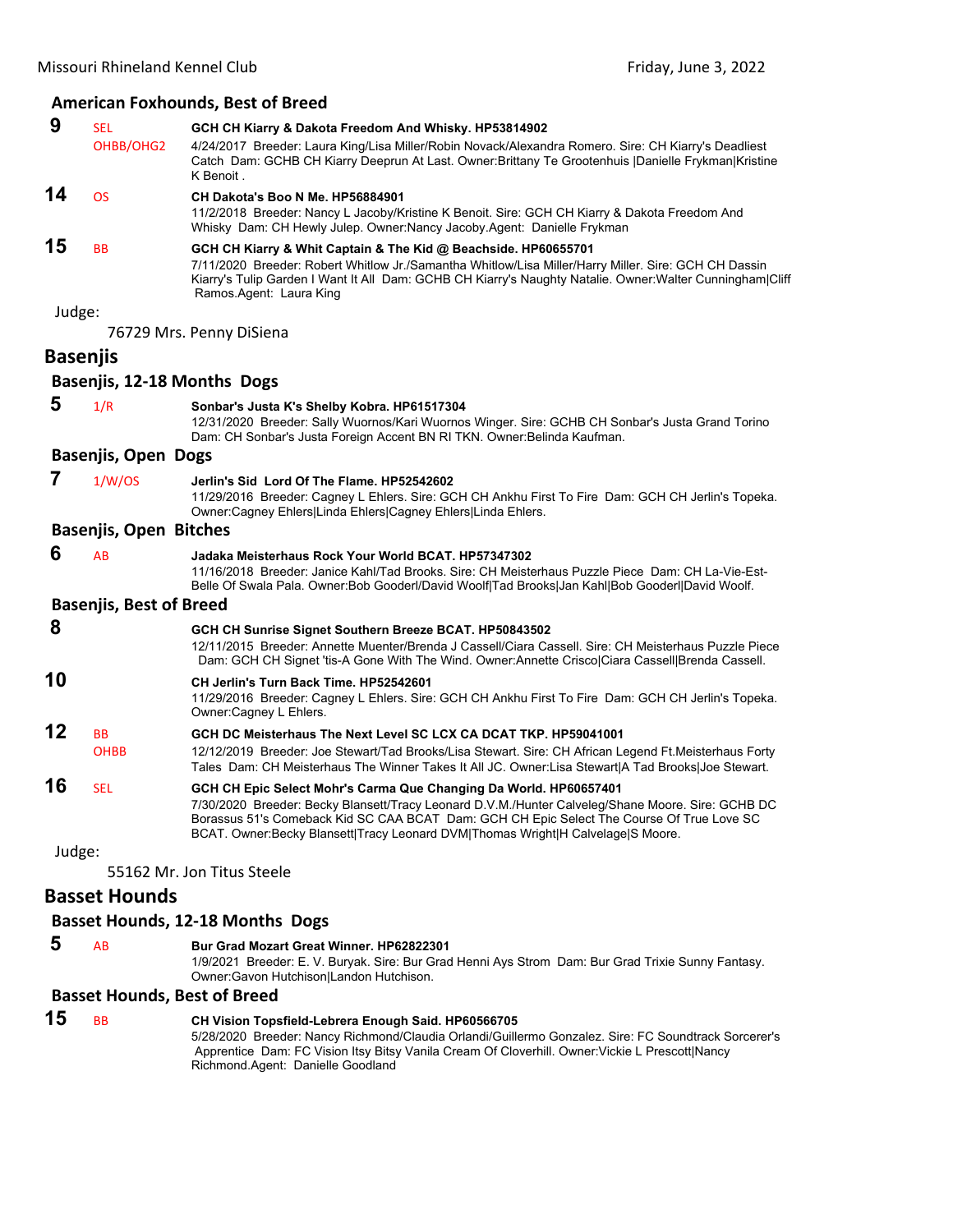55162 Mr. Jon Titus Steele

**Beagles (13 Inch)**

|  |  | Beagles (13 Inch), 12-18 Months Bitches |  |
|--|--|-----------------------------------------|--|
|--|--|-----------------------------------------|--|

 **6** 1/W/OS **Shadynook Chicka Boom Don't Ya Jes Love Her. HP62254801**

OHBB/OHG4 3/13/2021 Breeder: Ruth E Werlein/Barbara C Scherer. Sire: CH Blackspot Quentin Tarantino Dam: CH Shadynook This Girl Is On Fire. Owner:Anne Headings.

#### **Beagles (13 Inch), Best of Breed**

 **5** BB **GCHB CH Beaconfield Supreme Sultan Of Gwencalon. HP60417001** 1/7/2020 Breeder: Edward Murray/WILLIAM FRIEND/Ronet Rodewald Murray. Sire: GCHP CH Gwencalon's Tam O'Shanter Dam: GCHB CH Gwencalon's Aurora Borealis. Owner:Edward Murray|William Friend|Ronet Murray|Spring Krickeburg. Sarah Krickeburg

Judge:

55162 Mr. Jon Titus Steele

#### **Beagles (15 Inch)**

#### **Beagles (15 Inch), Best of Breed**

|        | BB/G4 | GCHG CH Kazuri's All I Want For Christmas CGC TKN, HP58280701<br>7/29/2019 Breeder: Michael Kurtzner/Sarah Sweetman/Karen Kurtzner. Sire: CH Malarky In Good<br>Company Dam: CH Hailstorms Feeling A Little Foxy At Kazuri TKN. Owner:sarah sweetman Michael<br>Kurtzner Karen Kurtzner.      |
|--------|-------|-----------------------------------------------------------------------------------------------------------------------------------------------------------------------------------------------------------------------------------------------------------------------------------------------|
| 8      | AB    | GCHB CH Fetch & Smell Chrissy Snow. HP55721503<br>1/3/2018 Breeder: Macarena Pantaleon, Sire: GCH CH Lanbur National Anthem Dam: GCHB CH Fetch &<br>Smell Buttercup. Owner: Macarena Pantaleon   Victor Platia. Agent: Phil Booth                                                             |
| 9      | AB    | ch. skyline N Woodstone's big show de huilcallacta. HP62250303<br>11/13/2020 Breeder: Kathy A Forbes/Gustavo Daniel Ferrari/Raquel Maria Luna Zarate. Sire: ch.<br>springfield N Skyline's big shot Dam: ch. tamia de huilcallacta. Owner: gustavo ferrarilraguel luna zarate.<br>Nacho Calvo |
| 10     | AB    | CH Bujo's Sparkling Gem Of Augusta. HP58022101<br>2/19/2019 Breeder: Erica Ryan/Mrs. Ann Harris-Chaffin/Mari Jones. Sire: GCHB CH Lanbur Quest For The<br>Best Dam: GCH CH Bujo's Ruby Red. Owner: ANN HARRIS CHAFFIN Erica Ryan Mari Jones.                                                  |
| Judge: |       |                                                                                                                                                                                                                                                                                               |

55162 Mr. Jon Titus Steele

#### **Black & Tan Coonhounds**

#### **Black & Tan Coonhounds, Best of Breed**

 **5** AB **GCHB CH Squire: I Got My Mojo Working. HP57760001** 5/22/2019 Breeder: John Magenau/Ann Magenau. Sire: GCHG CH Oak Hill's Heart Of Gold Dam: GCHS CH Squire In Route To Cheyenne. Owner:John Magenau|Ann Magenau.Agent: Nick Grubb

Judge:

55162 Mr. Jon Titus Steele

#### **Bluetick Coonhounds**

#### **Bluetick Coonhounds, Best of Breed**

#### **6** BB **CH Evenstar-Wesridge Dirtroadanthem. HP59727810**

OHBB 1/30/2020 Breeder: Kacie Davis/Michelle Queen/Jim Daly/Avery L Miller. Sire: Evenstar Shining Armor Dam: Evanstar Wesridge Country Girl. Owner:Kacie Davis Jim Daly Avery Miller.

Judge:

55162 Mr. Jon Titus Steele

#### **Borzois**

#### **Borzois, 12‐18 Months Dogs**

| -5 | 1/W/BW | Heritage Mhd Hansel Grimm. HP62620105 |
|----|--------|---------------------------------------|
|----|--------|---------------------------------------|

4/22/2021 Breeder: javier ocasio/Keishla Brito. Sire: CH Avalon Ebeko Howff Carbonel SC Dam: GCH CH Avalon Katinka Under The Mistletoe. Owner:Ashleigh Huber.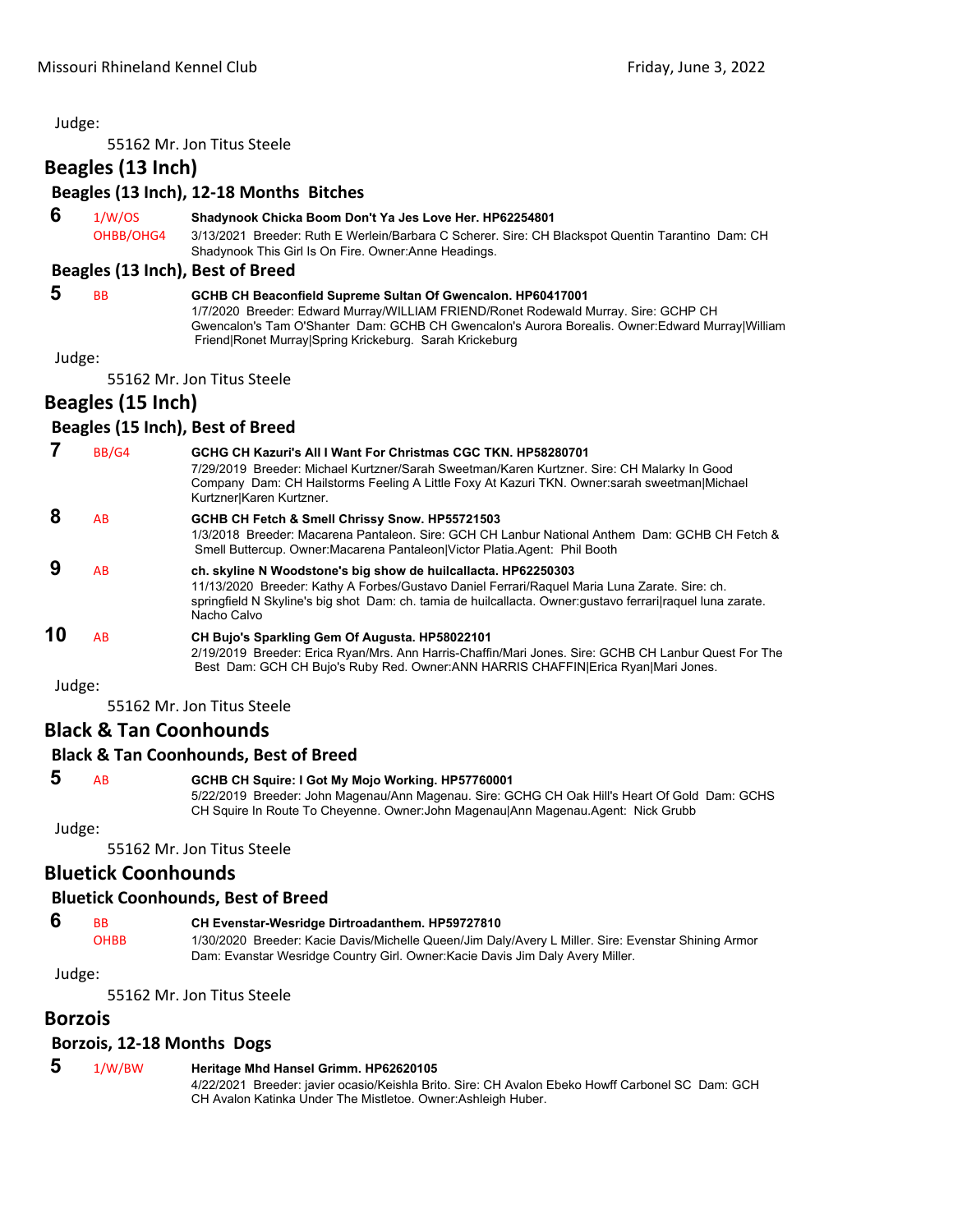|        |                               | Borzois, Bred-By-Exhibitor (Adult) Dogs                                                                                                                                                                                                                                                           |
|--------|-------------------------------|---------------------------------------------------------------------------------------------------------------------------------------------------------------------------------------------------------------------------------------------------------------------------------------------------|
| 7      | 1/R                           | <b>Avalon Nonfiction Windfaire. HP57958301</b><br>3/29/2019 Breeder: Laurie Florio/Sandra Moore. Sire: CH Willowwind Avalon Fitzgerald Dam: Avalon<br>Bahama Breeze. Owner: Sandra MooreDoby   Janice C Wright.                                                                                   |
|        | <b>Borzois, Open Dogs</b>     |                                                                                                                                                                                                                                                                                                   |
| 11     | <b>AB</b>                     | Coburn's Spirit In The Sky. HP56527808<br>8/22/2018 Breeder: Patricia Shaw. Sire: DC Riju Enjoy The Ride CD PCD BN RA SC SWD SWME<br>SHDME Dam: DC Windnsatin Dragons Maiden SC. Owner:Patricia Shaw.Agent: Donna Smith                                                                           |
|        |                               | Borzois, 12-18 Months Bitches                                                                                                                                                                                                                                                                     |
| 10     | 1/R                           | Heritage Mhd Cruella De Vil. HP62620101<br>4/22/2021 Breeder: javier ocasio/Keishla Brito. Sire: CH Avalon Ebeko Howff Carbonel SC Dam: GCH<br>CH Avalon Katinka Under The Mistletoe SC. Owner: Javier Ocasio Keishla Brito Javier Ocasio.                                                        |
|        |                               | Borzois, Bred-By-Exhibitor (Puppy) Bitches                                                                                                                                                                                                                                                        |
| 12     | 1/W/OS                        | Avalon Qquantum Mechanics V.Rosehill. HP63236701<br>6/13/2021 Breeder: Sherita Tabner/Sandra Moore. Sire: Kuskaya's Lord Of Longford SC Dam: Avalon<br>Ksusha Red Sky At Night. Owner: Sandra Moore Elizabeth Pease.                                                                              |
|        | <b>Borzois, Best of Breed</b> |                                                                                                                                                                                                                                                                                                   |
| 9      | <b>BB</b>                     | Coburn's Neoclassical Cannon, HP56527807                                                                                                                                                                                                                                                          |
|        | <b>OHBB</b>                   | 8/22/2018 Breeder: Patricia Shaw. Sire: DC Riju Enjoy The Ride CD PCD BN RA SC SWD SWME<br>SHDME Dam: DC Windnsatin Dragons Maiden SC. Owner: Elizabeth Lissner   Patricia Shaw.                                                                                                                  |
| 17     | <b>SEL</b>                    | DC Mhd Love Handles Avalon Perlova SC. HP57216902<br>12/14/2018 Breeder: Sandra Moore/Leigh Paintin/Javier Ocasio. Sire: GCHB CH Oxota RiverRun<br>Tangmalangaloo Avalon RN JC CGCA CGCU TKN Dam: CH Avalon Dolce Tigrecilla Willowind BN RE SC<br>BCAT THDA CGCA CGCU TKI. Owner: Javier Ocasio. |
| Judge: |                               |                                                                                                                                                                                                                                                                                                   |
|        |                               | 76729 Mrs. Penny DiSiena                                                                                                                                                                                                                                                                          |
|        | Dachshunds (Longhaired)       |                                                                                                                                                                                                                                                                                                   |
|        |                               | Dachshunds (Longhaired), 12-18 Months Dogs                                                                                                                                                                                                                                                        |
| 5      | <b>AB</b>                     | Littl Fut Bentley. HP64760701<br>4/25/2021 Breeder: E V Gataullina. Sire: Littl Fut Yaroslav Dam: Littl Fut Happy Life. Owner: Julie Waldon.                                                                                                                                                      |
|        |                               | Dachshunds (Longhaired), Open Miniature Dogs                                                                                                                                                                                                                                                      |
| 9      | 1/W/BW                        | Littl Fut Topaz. HP63178201<br>2/4/2021 Breeder: E V Gataullina. Sire: Daks-Veg-As Lionel Logue Dam: Littl Fut Black Pearl.<br>Owner:Candice summers.Agent: Sue cassel                                                                                                                            |
| 11     | $\overline{2}$                | Stoneleigh Midnite Blue Of Karonika. HP56968602<br>10/19/2016 Breeder: Margaret D Stone. Sire: Stoneleigh I'm Ina Tizz Dam: Red Garnet Of Stoneleigh.<br>Owner: Tracie B Goodspeed. Amanda Barron                                                                                                 |
| 15     | 1/R                           | Telkel Here We Go Again SI. HP63536001<br>1/8/2021 Breeder: SOPHIE TREMBLAY. Sire: GCHB CH Elysian Solar Flare V Pramada Koradox SI<br>Dam: Telkel Control Alt Delete SI. Owner:Mendy Howard. Chris Swartz                                                                                        |
|        |                               | Dachshunds (Longhaired), 12-18 Months Bitches                                                                                                                                                                                                                                                     |
| 6      | $\overline{2}$                | Red-Dirt's At Jb's Harper Valley Pta MI. HP62225204<br>3/6/2021 Breeder: Mrs. Tina S Stalker-Betts/Aubrey Nash. Sire: CH Roserock Aubray's By Design MI<br>Dam: GCH CH Red-Dirt's Nutter Butter Meg MI. Owner: Jane Brown Agent: Deanna Kidd                                                      |
| 8      | 3                             | Our Gang's Paris In The Springtime MI. HP62503404<br>3/18/2021 Breeder: Nancy Z Prouty. Sire: CH Wagsmore's Bee Charming MI Dam: GCHS DC Our Gang's<br>Something In The Way She Moves MI. Owner: Nancy Prouty. Agent: Tyler Mills                                                                 |
| 10     | 4                             | Schreibers Mercy Me @Hvnshlfacr Ml. HP62509001<br>5/13/2021 Breeder: Philip R. Schreiber. Sire: Jo-Jac's Moonlight Magic Mlpie Dam: Schreiber's Myrtle<br>Elizabeth MI. Owner: Sherri Weiss.                                                                                                      |
| 12     | 1/W                           | D'Artagnan Royall T's Smile At You SI. HP62704111<br>5/24/2021 Breeder: Mrs. Teresa M. Kress/Lynn Tyler. Sire: CH Bronia D'Artagnan Dam: Brownwood<br>Royall T's Just Let Me See You Smile SI. Owner:Zachary George Kim Baldwin Teresa Kress Lynn Tyler.<br>Amanda Barron                         |
|        |                               | Dachshunds (Longhaired), American Bred Bitches                                                                                                                                                                                                                                                    |
| 14     | $\mathbf{1}$                  | Paldachs Good Golly Miss Molly @ Jbs MI. HP60356204<br>6/21/2020 Breeder: Patricia A Litchfield. Sire: GCH CH Jbs Fire I Can't Put Out MI Dam: CH Paldachs<br>Simply Red MI. Owner: Jyl V Scott. Agent: Deanna Kidd                                                                               |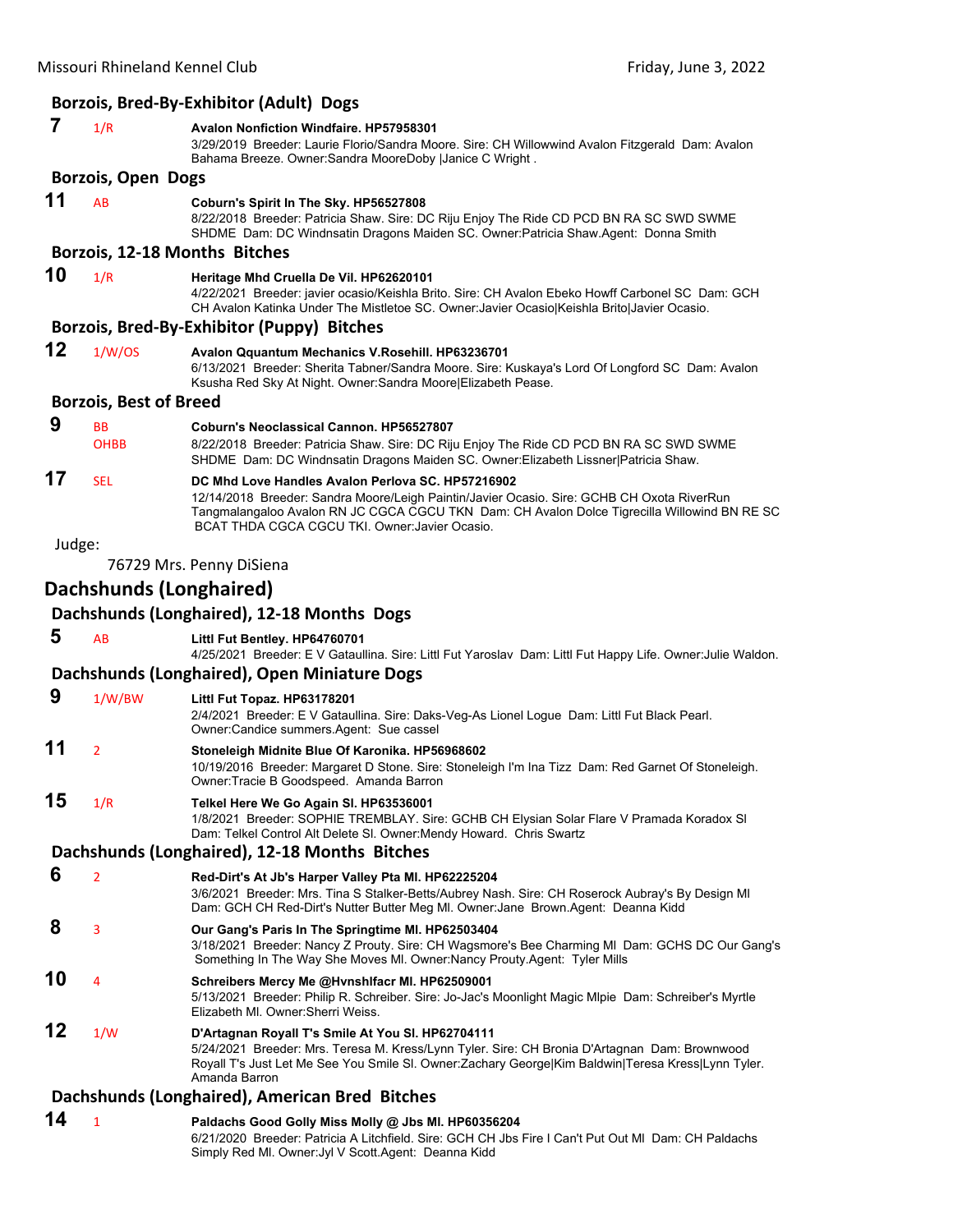| 16     | $\overline{2}$      | Eastwinds Gorgeous In Strypes. HP60466604<br>6/9/2020 Breeder: Kaye Atkinson, Sire: CH Minidogland Zoom Zoom Dam: GCH CH Stendachs Strype<br>Me Beautiful. Owner: Julie Waldon.                                                                                                                                |
|--------|---------------------|----------------------------------------------------------------------------------------------------------------------------------------------------------------------------------------------------------------------------------------------------------------------------------------------------------------|
|        |                     | Dachshunds (Longhaired), Open Miniature Bitches                                                                                                                                                                                                                                                                |
| 18     | 1/R                 | Taylored In America. HP59222901<br>1/11/2020 Breeder: Jennifer Taylor. Sire: Kinchville Leyden Dam: Mokko Maksimum Yunona II.<br>Owner:Candice summers.Agent: Sue cassel                                                                                                                                       |
| 20     | $\overline{2}$      | Waldons Southern Spots Galore. HP61208105<br>10/26/2020 Breeder: julie waldon. Sire: GCH CH Stonerivers Southern Gentleman MIcc Dam: CH Cks<br>Westwolf Of Camelot Dreams, Owner: Julie Waldon,                                                                                                                |
| 22     | 1                   | Endachs Suckin' On Lemon Drops TKN. HP61195001<br>10/16/2020 Breeder: Victoria Lee. Sire: CH Daksland Incognito Iz S-Petersburga CGCA CGCU Dam: CH<br>Cedarmist's Raspberry Ripple At Endachs SI SE TKN. Owner: Victoria Lee.                                                                                  |
|        |                     | Dachshunds (Longhaired), Best of Breed                                                                                                                                                                                                                                                                         |
| 7      |                     | Gooddach's Ain't Nothin' But A Hound Dog @ Htld MI. HP61576401<br>11/22/2020 Breeder: Kathleen Good. Sire: Eledox Lowrider Liam @ Goodachs Dam: Gooddach's<br>Goddess Of The Stars MI. Owner: Reba Mandrell. Amanda Barron                                                                                     |
| 17     |                     | GCHB CH Lockshire V Splendor Farm Messenger Of Strength SI. HP59035201                                                                                                                                                                                                                                         |
|        | <b>OHBB</b>         | 12/17/2019 Breeder: Kathleen Lockyer/Thomas Lockyer/Kelly Denise Mckinney. Sire: GCHP CH<br>Lockshire's Cash Only Please SI CGC Dam: CH Splendor Farm Raise A Glass To Freedom SI.<br>Owner:Kathleen Thomas Lockyer  Kelly McKinney.                                                                           |
| 19     |                     | CH Daks-Veg-As Amadeus. HP59120001<br>3/28/2019 Breeder: S.V. Baranova Shtokkmann. Sire: Basshubert Hat Trick In Vegas Dam: Daks-Veg-As<br>Gala Gradiva. Owner:Dawn M. Hintz.Agent: Kaye Atkinson                                                                                                              |
| 21     |                     | GCH CH Kenmar's The Big Easy At Wincroft. HP59961501<br>5/13/2020 Breeder: Marianne McCullough/Judy Hargrove/Mrs. Kendra Suggs/Mr. Dylan Suggs. Sire: CH<br>Kenmar's Tiny Wonder One Love NAJ DN CGCA CGCU TKI Dam: CH Kenmar's Big Bang Theory.<br>Owner: Barbara and Michele Johannes   Marianne McCullough. |
| 23     | <b>SEL</b>          | CH Ozo's Wild About Harry MI. HP60551902<br>8/14/2020 Breeder: Janice Finney/Janice Finney/Janice Finney. Sire: CH Harlequin Cc Cessna Cardinal<br>MI Dam: CH Ozo's N Vztops Moroccan Oasis MI. Owner:Linda Shaddy And Janet Cunningham.                                                                       |
| 24     | <b>OS</b>           | CH Katerinapark Dobrava. HP61423801<br>9/1/2018 Breeder: E Falina. Sire: Daks-Veg-As Vittorio Dam: Kinchville Merry Me. Owner: Tracie B<br>Goodspeed. Amanda Barron                                                                                                                                            |
| 25     |                     | GCH CH Littl Fut Franco, HP60745801<br>8/6/2019 Breeder: E V Gataullina. Sire: Zvezda Kovaleni Yago Dam: Littl Fut Jewel. Owner:Candice<br>summers.Agent: Sue cassel                                                                                                                                           |
| 27     | BB                  | GCHB CH Littl Fut Jaquet Droz. HP61362802<br>8/2/2019 Breeder: Elena Gataullina. Sire: Tezaurus Dream Unison Dam: Littl Fut Beauty And Luxury.<br>Owner:Dawn M. Hintz.Agent: Kaye Atkinson                                                                                                                     |
| Judge: |                     |                                                                                                                                                                                                                                                                                                                |
|        |                     | 76729 Mrs. Penny DiSiena                                                                                                                                                                                                                                                                                       |
|        | Dachshunds (Smooth) |                                                                                                                                                                                                                                                                                                                |
|        |                     | Dachshunds (Smooth), Puppy (9-12 Months) Dogs                                                                                                                                                                                                                                                                  |
| 5      | 1/W/OS              | Doxy Den's Lord Of The Rings Ms. HP63446305<br>8/9/2021 Breeder: Anne Thibault. Sire: CH Parracino's Odinson At Doxy Den Ms Dam: Poor Meadow's<br>Baby Dill Msp. Owner: Susan D Parracino. Agent: Ramona Browning                                                                                              |
|        |                     | Dachshunds (Smooth), 12-18 Months Dogs                                                                                                                                                                                                                                                                         |
| 7      | AB                  | Lost Creek Heart Is A Feather. HP62604302                                                                                                                                                                                                                                                                      |

5/13/2021 Breeder: Mrs. Susan Ann Genz/Timothy Genz. Sire: GCH CH Rosegate@Antir Braav Pony Soldier SE Dam: GCH CH Lost Creek Moment Of Beauty JE BCAT. Owner:Cassie Myers |Edgar Myers.

#### **Dachshunds (Smooth), Puppy (6‐9 Months) Bitches**

#### **6** 1/W/BW **Wtl Tin Goddess Msd. HP63607402**

9/10/2021 Breeder: Dominique Spann. Sire: CH Mayor Iz Omskoi Kreposti Dam: Hr Thors Need For Daisy Ms. Owner:Dominique R Spann.Agent: Kaye Atkinson

#### **Dachshunds (Smooth), Bred‐By‐Exhibitor (Adult) Bitches**

#### **8** <sup>1</sup> **Hvnshlfacr Merit Of Honor Mps. HP57125301**

1/11/2019 Breeder: Mrs. Sherri L Weiss. Sire: CH Linzy Yosemite Sam Mw Dam: Fairest Finley Of Heavens Half Acre. Owner:Sherri Weiss.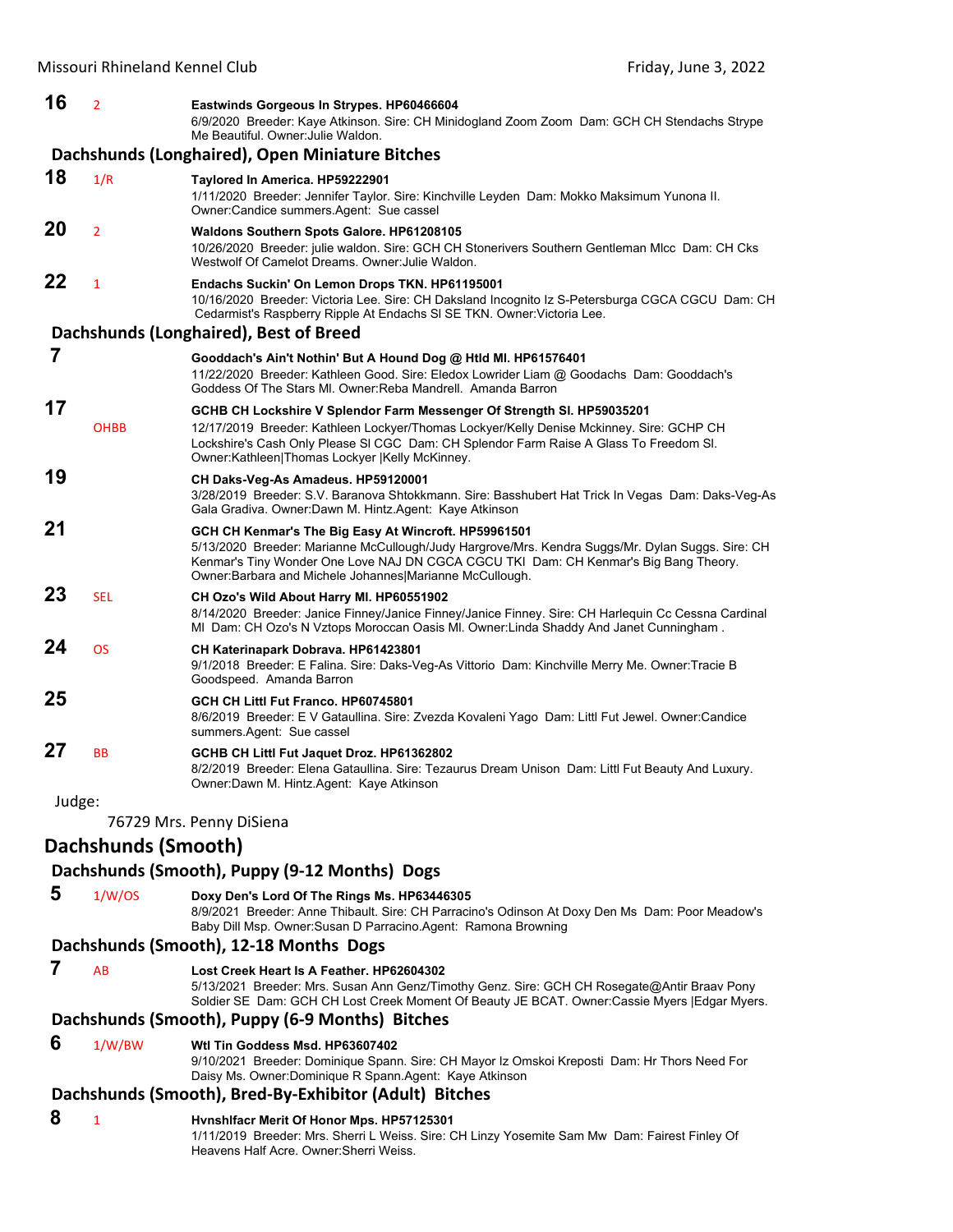|        |                           | Dachshunds (Smooth), American Bred Bitches                                                                                                                                                                                                                                           |
|--------|---------------------------|--------------------------------------------------------------------------------------------------------------------------------------------------------------------------------------------------------------------------------------------------------------------------------------|
| 10     | $\mathbf{1}$              | Wylde Rose A Desilu Production. HP59676501<br>2/6/2020 Breeder: Sharon S Anderson. Sire: CH Aviance's Son Of A Biotch Ss Dam: CH Geisler's Lucy In<br>The Sky With Diamonds. Owner: Alex Geisler Bernadetta Taflan. Agent: Debra Mattingly                                           |
|        |                           | Dachshunds (Smooth), Open Miniature Bitches                                                                                                                                                                                                                                          |
| 12     | $\overline{2}$            | Templedox Devil In A Red Dress Ms. HP59948104<br>9/24/2019 Breeder: Mr. David A Temple. Sire: GCH CH Nomalas Doodle Dandy V Tudorglen Ms Dam:<br>Templedox Ashes To Ashes MI. Owner:David Temple Deanna Kidd.                                                                        |
| 14     | 1/R                       | Beachside Dox Tin Cup Chalice Ms. HP59016402<br>10/29/2019 Breeder: Cliff Ramos/Cliff Ramos/Walter D Cunningham/Walter D Cunningham. Sire: CH<br>Paradise's Red Hot Renegade Ms Dam: CH Beachside Dox Swingin' Hula Girl Ms. Owner: Dr Catherine<br>Martine Agent: Tyler Mills       |
| 16     | $\overline{2}$            | Passport Thank You For The Venom Ss. HP58494702<br>9/14/2019 Breeder: Mr. Arvind DeBraganca/Joyce de Braganca. Sire: GCH CH Passport It's All In How<br>You Say It Ss Dam: CH Passport The Heart Wants What It Wants. Owner: Melony Lopez   Arvind<br>DeBraganca .Agent: Angel Lopez |
| 18     | $\mathbf{1}$              | Dublin Creeks I'LI Be The Difference, HP63734302<br>5/23/2021 Breeder: Susan Elizabeth O'Reilly. Sire: GCHG CH Dublin's Black Ice Dam: GCH CH Dublin<br>Creek Fun In The Sun At Windfall. Owner: Katie Noyes Susan O Reilly Agent: Debra Mattingly                                   |
|        |                           | Dachshunds (Smooth), Best of Breed                                                                                                                                                                                                                                                   |
| 9      | AB                        | <b>CH Hidden Cedars Meant Condition Ms. HP52134104</b><br>8/2/2016 Breeder: Gloria Latour. Sire: CH Criscross Meant To Be Msc Dam: CH Hidden Cedars Secret<br>Negotiations Ms. Owner: Mendy Howard. Chris Swartz                                                                     |
| 11     | AB                        | CH Wtl Get Him To The Greek Ms. HP62848804<br>5/13/2021 Breeder: Dominique Spann/Bridget Loveless. Sire: GCH CH Kupecheskiy Syn Iz Omskoi<br>Kreposti Dam: Hr Quincys Blue Asia Msp. Owner:Dominique R Spann.Agent: Kaye Atkinson                                                    |
| 20     | <b>SEL</b><br><b>OHBB</b> | GCH CH Lost Creek Moment Of Beauty JE BCAT. HP55444404<br>4/23/2018 Breeder: Mrs. Susan Ann Genz/Timothy Genz. Sire: GCHB DC Bensarka Top Cat RATN Dam:<br>GCHS DC Jagies At Last V Spellbound JE CGC. Owner: Susan Genz.                                                            |
| 24     | <b>BB</b>                 | CH Leru V Stendachs Right As Rain Ms. HP62255001<br>1/22/2021 Breeder: Leann Lange/Barbara Robinson. Sire: CH Stendachs Traditional No Strypes Dam:<br>CH Leru Crickhollow Pink Panther. Owner: Monica Stensby. Agent: Kaye Atkinson                                                 |
| Judge: |                           |                                                                                                                                                                                                                                                                                      |
|        |                           | 76729 Mrs. Penny DiSiena                                                                                                                                                                                                                                                             |
|        |                           | <b>Dachshunds (Wirehaired)</b>                                                                                                                                                                                                                                                       |
|        |                           | Dachshunds (Wirehaired), Bred-By-Exhibitor (Adult) Bitches                                                                                                                                                                                                                           |
| C.     |                           | 4 http://www.ithornelife.co.Organization.com/community.com/index.com/index.com/                                                                                                                                                                                                      |

 **6** 1/W **Hunu-Hvnshlfacr Over And Underground Mw. HP62353801** OHBB 4/2/2021 Breeder: Marie Dorris/Sherri Weiss. Sire: GCH CH Hunu Southern Style Mw Dam: Hvnshlfacr Merit Of Honor Mps. Owner:Sherri Weiss.

#### **Dachshunds (Wirehaired), Open Standard Bitches**

#### **8** 1/R **Brazosski Rivendell's Mayflower. HP59232403**

11/29/2019 Breeder: Kellie Williams/Diana Rockwell. Sire: DC Brazos Ski The Apostle Dam: CH Yuletides Fahrenheit 451 Sw. Owner:Kellie Williams|Diana Rockwell.Agent: Lisa Bettis

#### **Dachshunds (Wirehaired), Best of Breed**

|    | ΩS        | GCH CH Maurice Iz Novo-Peredelkino. HP58750401                                                                                                                                                                                                                                                                                                                                                                                                                                                                                      |
|----|-----------|-------------------------------------------------------------------------------------------------------------------------------------------------------------------------------------------------------------------------------------------------------------------------------------------------------------------------------------------------------------------------------------------------------------------------------------------------------------------------------------------------------------------------------------|
|    |           | 6/13/2018 Breeder: A V Vorobyeva. Sire: Patree Kay Iz Novo-Peredelkino Dam: Khokhloma Iz Novo-                                                                                                                                                                                                                                                                                                                                                                                                                                      |
|    |           | Peredelkino. Owner: ALICIA J ODONNELL Mark V ODonnell. Agent: billy huntington                                                                                                                                                                                                                                                                                                                                                                                                                                                      |
| 12 | <b>RR</b> | GCHS CH Watermark The Secrets In The Sauce V. Legibach Sw. HP59669401<br>$\mathsf{A} \cup \mathsf{B} \cup \mathsf{B} \cup \mathsf{B} \cup \mathsf{B} \cup \mathsf{B} \cup \mathsf{B} \cup \mathsf{B} \cup \mathsf{B} \cup \mathsf{B} \cup \mathsf{B} \cup \mathsf{B} \cup \mathsf{B} \cup \mathsf{B} \cup \mathsf{B} \cup \mathsf{B} \cup \mathsf{B} \cup \mathsf{B} \cup \mathsf{B} \cup \mathsf{B} \cup \mathsf{B} \cup \mathsf{B} \cup \mathsf{B} \cup \mathsf{B} \cup \mathsf{B} \cup \mathsf{B} \cup \mathsf{B} \cup \mathsf{$ |

3/5/2020 Breeder: Tyler Mills/Gina Leone Middings/Pat Leone. Sire: GCHB CH Treis Pinheiros Quid Pro Quo Sw Dam: CH Legibach Double The Love Sw. Owner:Tyler Mills|Joseph Metheney|Bill Gorodner.

Judge:

55162 Mr. Jon Titus Steele

#### **Grand Basset Griffon Vendeens**

#### **Grand Basset Griffon Vendeens, Open Dogs**

 **5** 1/W **Gebeba's Philadelphia City Special At Vernaccia CM2. HP50607202** 9/5/2015 Breeder: George Barth/Betty Barth/Jessica Rotondo. Sire: Debucher Renoir CM Dam: CH Debucher Delicieuse CM. Owner:Karen Schaffer Meldrum|Denise Parker|Betty Barth.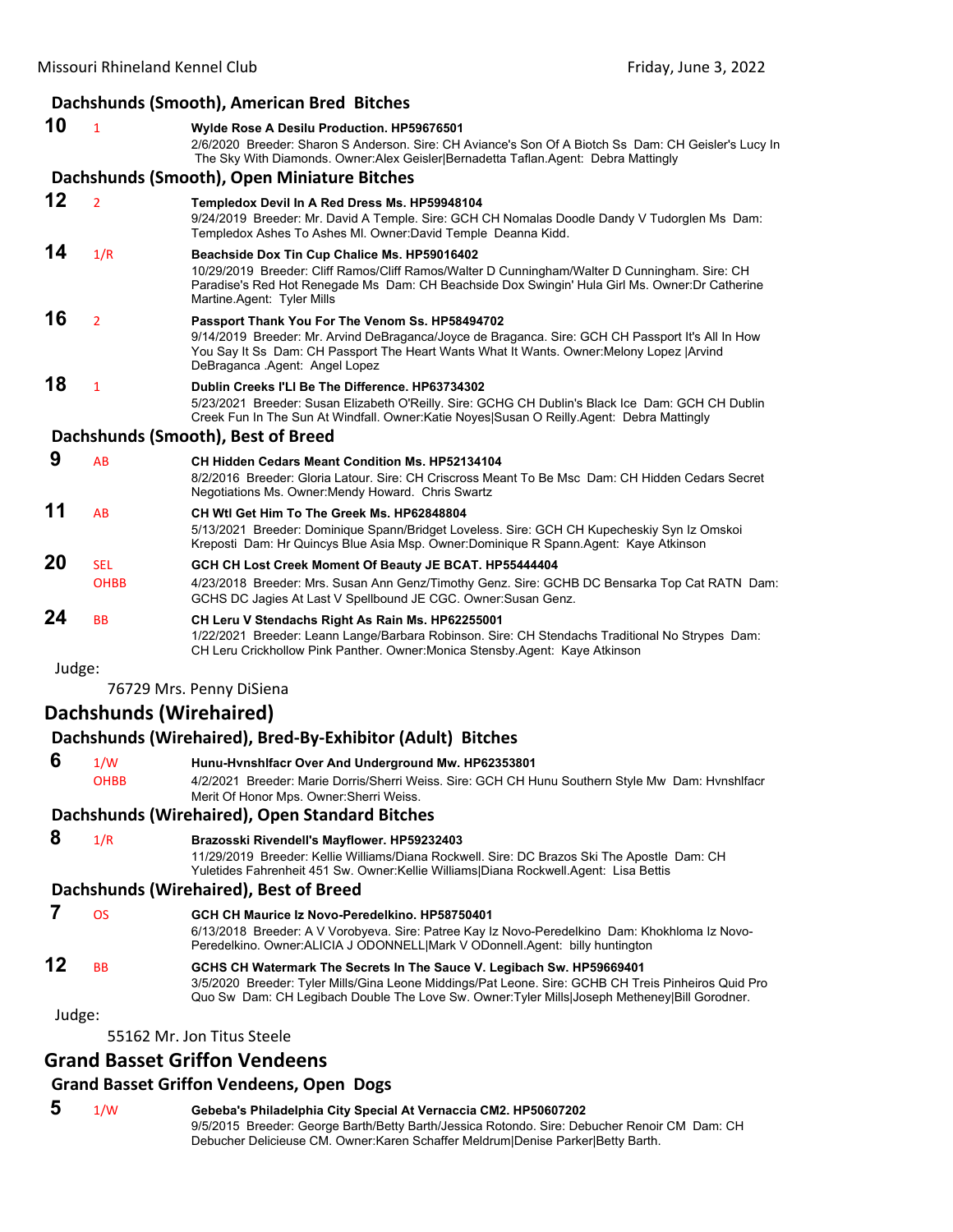#### **Grand Basset Griffon Vendeens, Puppy (9‐12 Months) Bitches**

 **6** AB **Sidekick's Go The Xtra Mile. HP63489601** 8/30/2021 Breeder: Brent Humphrey/Corey Benedict/Katherine Kellum/Justin Rose. Sire: CH Sidekick's Royal Guard Of Arendale Dam: Jouvence Du Bois Mande. Owner:Brent Humphrey|Corey Benedict.Agent: Jody Paquette-Garcini

#### **Grand Basset Griffon Vendeens, Best of Breed**

#### **7** BB **GCHB CH Sidekick's Secret Weapon. HP59232202** 1/16/2020 Breeder: Shari Green/Brent Humphrey/Corey Benedict. Sire: GCHB CH Sidekick's Life In The Fast Lane Dam: Sidekick's Jete Entrelace. Owner:Laurie Green|Erline Jesseman|Brent Humphrey|Jody Garcini.  **8** OS **GCHS CH Sidekick's Ice Queen At R-N-B CM. HP48828703** OHBB/OHG1 1/31/2015 Breeder: Brent Humphrey/Corey Benedict/Laura Offerdahl. Sire: CH Sidekick's Amour De Bonami CM6 Dam: Sidekick's Daisy Duke. Owner:Laurie Green|Brent Humphrey|Barbara Miller. Judge:

55162 Mr. Jon Titus Steele

#### **Greyhounds**

#### **Greyhounds, Puppy (9‐12 Months) Dogs**

 **5** 1/W **Sky Hi Hunt Fire Burning. HP63547605** 8/7/2021 Breeder: Anita Pugh/Dwayne Pugh/Gavin Pugh. Sire: CH Estet Classic Genteel Ashby Dam: Sky Hi Hunt Kissed By Fire. Owner:Wendy Anderson|James Donahue|D. Scott Pfeil|Anita Pugh.

#### **Greyhounds, Best of Breed**

| 6  | BB/G3       | GCHB CH Sky Hi Hunt Song Of Fire And Ice. HP54469908<br>9/30/2017 Breeder: Anita Pugh/Dwayne Pugh/Gavin Pugh. Sire: GCH CH Kj's Primo Vi Prendo Dam: CH<br>Sky Hi Girls Run The World SC. Owner: James Donahue D Scott Pfeil Geno Sisneros. |
|----|-------------|---------------------------------------------------------------------------------------------------------------------------------------------------------------------------------------------------------------------------------------------|
|    |             | GCHB CH Pax Mundi Bacchus, HP55254702<br>5/6/2017 Breeder: Christopher Shields. Sire: CH Denetorn Des Legendes Du Moyen Age Dam: Sobers<br>Rosa Mundi. Owner: Waylon Ramming Alyeace Geary.                                                 |
| 8  | <b>SEL</b>  | CH Poachers Irresistible Carli BCAT. HP61398502                                                                                                                                                                                             |
|    | <b>OHBB</b> | 11/12/2020 Breeder: Waylon Ramming. Sire: CH Poachers Star When You Shine Dam: CH Lakilanni<br>Bang Bang At Poacher. Owner: Scott M Thomas.                                                                                                 |
| 9  | <b>SEL</b>  | <b>CH Poachers Gustavo Fring. HP58565903</b><br>9/25/2019 Breeder: J Waylon Ramming. Sire: GCHB CH Pax Mundi Bacchus Dam: CH Poachers A New<br>Dawn. Owner: Waylon Ramming. Agent: Jody Paquette-Garcini                                    |
| 11 | <b>OS</b>   | CH Hunters Artemis Moon Of Poachers BCAT, HP58725110<br>10/3/2019 Breeder: Waylon Ramming. Sire: GCHB CH Pax Mundi Bacchus Dam: CH Lakilanni Bang<br>Bang At Poacher. Owner: J Waylon Ramming Beth Jewell.                                  |

Judge:

55162 Mr. Jon Titus Steele

#### **Harriers**

#### **Harriers, Best of Breed**

 **5** BB **CH Blythmoor Sheez-Beez How High The Moon. HP58129204** 5/22/2019 Breeder: Margie Dykstra. Sire: GCHS CH Blythmoor Chance Encounter At Shadowmere TD TDU TKN Dam: Wynfield When Sunny Gets Blue. Owner:Sheila Allen|Billy Huntington.

Judge:

55162 Mr. Jon Titus Steele

#### **Ibizan Hounds**

#### **Ibizan Hounds, Bred‐By‐Exhibitor (Adult) Bitches**

- **6** 2/R **Windrift's Border Town Buzz. HP62469402**
	- 3/20/2021 Breeder: Lisa Venegas/Brenda Murray. Sire: GCH CH Neavaeh's Poppin' The Pop Rocks @ Windrift Dam: Nevaeh's Beauty School Dropout. Owner:B Murray|K Murray|L Venegas.

#### **8** 1/W **Nahala Heron And Hound's Tickle Me Pink. HP62936404**

5/1/2021 Breeder: Meegan Pierotti-Tietje/Alexandria Mitchell. Sire: DC Honeymoon's Livin On The Edge SC ACT1 SCN SIN CGC TKN Dam: CH Heron And Hound's Just You Wait. Owner:Alex Mitchell|Meegan Pierotti-Titeje.

#### **Ibizan Hounds, Best of Breed**

| 10 | GCH DC Nahala's Eternal Winter At Morado SC, HP55526403                                         |
|----|-------------------------------------------------------------------------------------------------|
|    | 3/3/2018 Breeder: Alexandria R Mitchell-Lynch. Sire: CH Davinci Nahala Chaos Reigns Dam: GCH DC |
|    | Nahala's Signed Sealed Delivered SC CA TKN. Owner: Leah Hartlep Alex Mitchell.                  |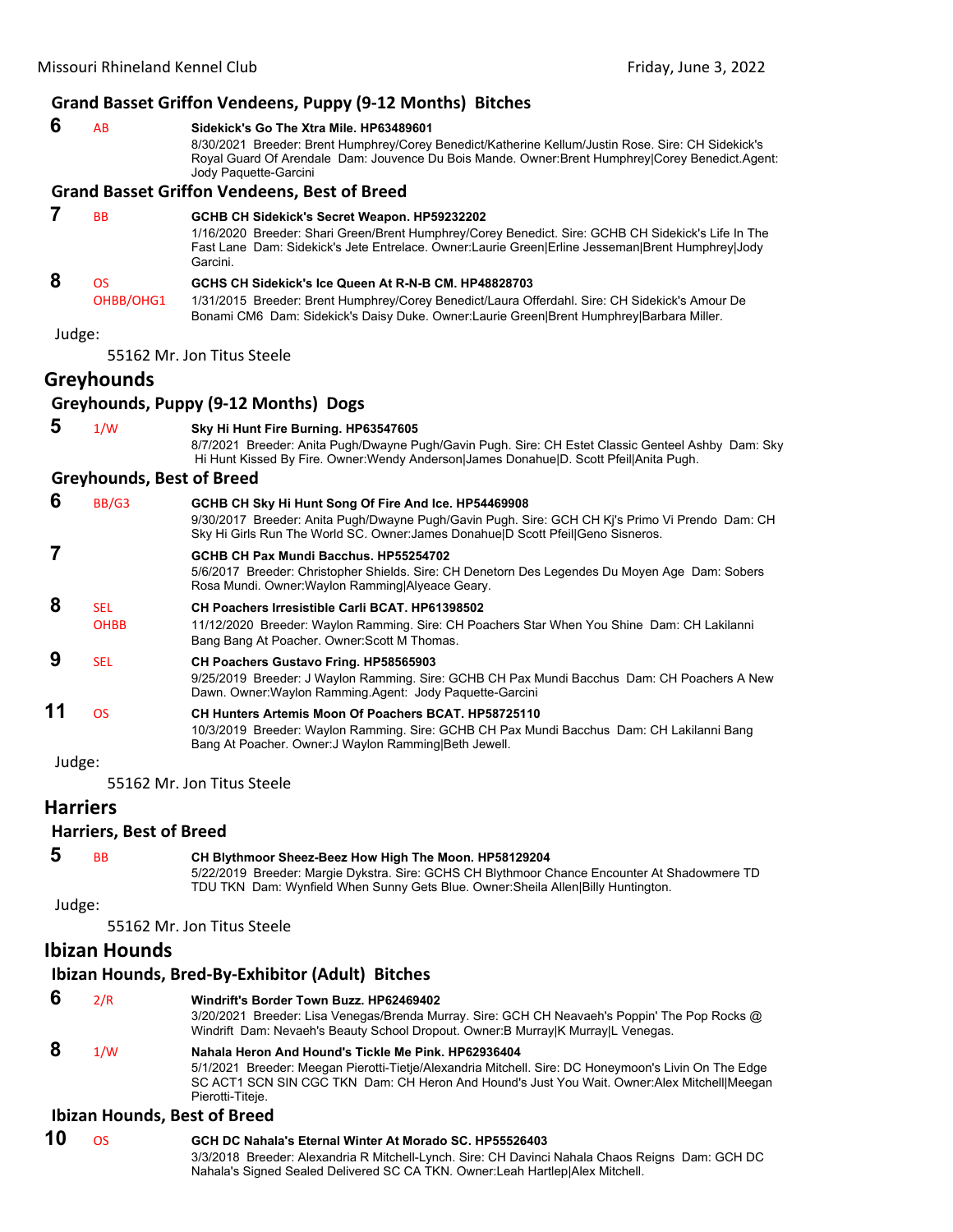

**12** AB **GCHB DC Hart's Up Tall And High RN FDC MC BCAT ACT2J DN CGC TKA ATT. HP56446803** 9/28/2018 Breeder: Brianne Butcher/Katie Belz. Sire: GCHB DC Loco Motion's Dare To Prevail With Hart MC LCX5 Dam: GCHB DC Kamars Final Laugh MC LCX3. Owner:Hiland Langhans|Brianne Butcher.Agent: Jody Paquette-Garcini

Judge:

55162 Mr. Jon Titus Steele

#### **Irish Wolfhounds**

#### **Irish Wolfhounds, Novice Dogs**

 **5** 1/W **Riverview Carroy Stars And Stripes O'Cos. HP60415110** 7/3/2020 Breeder: Mary Wiewel/Fred Wiewel/Lynne Rosebrock. Sire: GCHS CH Fleetwind Carroy Cosgrove Con'An Dam: Carroy Riverview Cadimhe Mcaiden. Owner:Mary M Wiewel|Fred Wiewel.

#### **Irish Wolfhounds, Puppy (9‐12 Months) Bitches**

 **6** 1/W/BW/OS **Riverview Aphrodite. HP63214308** OHBB 6/16/2021 Breeder: Mary Wiewel/Fred Wiewel/Lynne Rosebrock. Sire: GCH CH Kellcastle Rushmore Dam: Carroy Riverview Cadimhe Mcaiden. Owner:Fred Wiewel|Mary Wiewel.

#### **Irish Wolfhounds, Best of Breed**

#### **11** BB **CH Dia Duit Slaine Tenor. HP57907002**

5/13/2019 Breeder: Pamela F McNeil/Rockne Elgin. Sire: GCH CH Shellane Pavarotti Sings For Slaine Dam: CH Dia Duit's Anna Aine CGC. Owner:Christine and Robert Bernstein and Helen Philpott|Pam Elgin.

Judge:

76729 Mrs. Penny DiSiena

#### **Otterhounds**

#### **Otterhounds, Puppy (6‐9 Months) Dogs**

 **5** 1/W/BB/BW **Kiowa Creeks Red Tail Lights Heading For Spain. HP63404802** 9/19/2021 Breeder: Susan Plucheck/WAYNE PLUCHECK. Sire: Kiowa Creek's Sammy Can't Drive 55 Dam: GCHS CH Ironquest's C You're A Fine Girl. Owner:Wayne|Susan Plucheck.Agent: Danielle Goodland

#### **Otterhounds, 12‐18 Months Dogs**

 **7** 1/R **Kiowa Creeks Qcumber Knows Best VHMA. HP62311410** 4/25/2021 Breeder: SUE PLUCHECK/WAYNE PLUCHECK. Sire: Beardsen Friar Tuck O'Wooded Glen

THDA CGC TKN Dam: GCH CH Kiowa Creeks Little Rascal Miss Crabtree. Owner:Dian Quist.

#### **Otterhounds, Puppy (6‐9 Months) Bitches**

 **6** AB **Kiowa Creek's Dance With Me. HP63404806** 9/19/2021 Breeder: Susan Plucheck/WAYNE PLUCHECK. Sire: Kiowa Creek's Sammy Can't Drive 55 Dam: GCHS CH Ironquest's C You're A Fine Girl. Owner:Pamela Grant.  **8** 1/R **Kiowa Creeks Shes A Poor Mans Rich Girl. HP63404808**

9/19/2021 Breeder: Susan Plucheck/WAYNE PLUCHECK. Sire: Kiowa Creek's Sammy Can't Drive 55 Dam: GCHS CH Ironquest's C You're A Fine Girl. Owner:Wayne|Susan Plucheck.Agent: Danielle Goodland

#### **Otterhounds, 12‐18 Months Bitches**

**10** 1/W **Kiowa Creeks People Call Me Mrs Wormer. HP62311401** 4/25/2021 Breeder: SUE PLUCHECK/WAYNE PLUCHECK. Sire: Beardsen Friar Tuck O'Wooded Glen THDA CGC TKN Dam: GCH CH Kiowa Creeks Little Rascal Miss Crabtree. Owner:Wayne|Susan Plucheck.Agent: Danielle Goodland

#### **12** AB **Kiowa Creeks A Bird In The Hand. HP62311409**

4/25/2021 Breeder: SUE PLUCHECK/WAYNE PLUCHECK. Sire: Beardsen Friar Tuck O'Wooded Glen THDA CGC TKN Dam: GCH CH Kiowa Creeks Little Rascal Miss Crabtree. Owner:Pamela Grant.

#### Judge:

55162 Mr. Jon Titus Steele

#### **Rhodesian Ridgebacks**

#### **Rhodesian Ridgebacks, Bred‐By‐Exhibitor (Puppy) Dogs**

 **5** 1/R **Tampo's Muwindaji Simba Mzuri Wa Baba. HP63899008** 10/17/2021 Breeder: Barbara Harden/Linda Winford. Sire: GCH CH Desta's Another Beginning For Tampo Dam: GCH CH Tampo's Layla Of Southridge. Owner:Barbara Harden.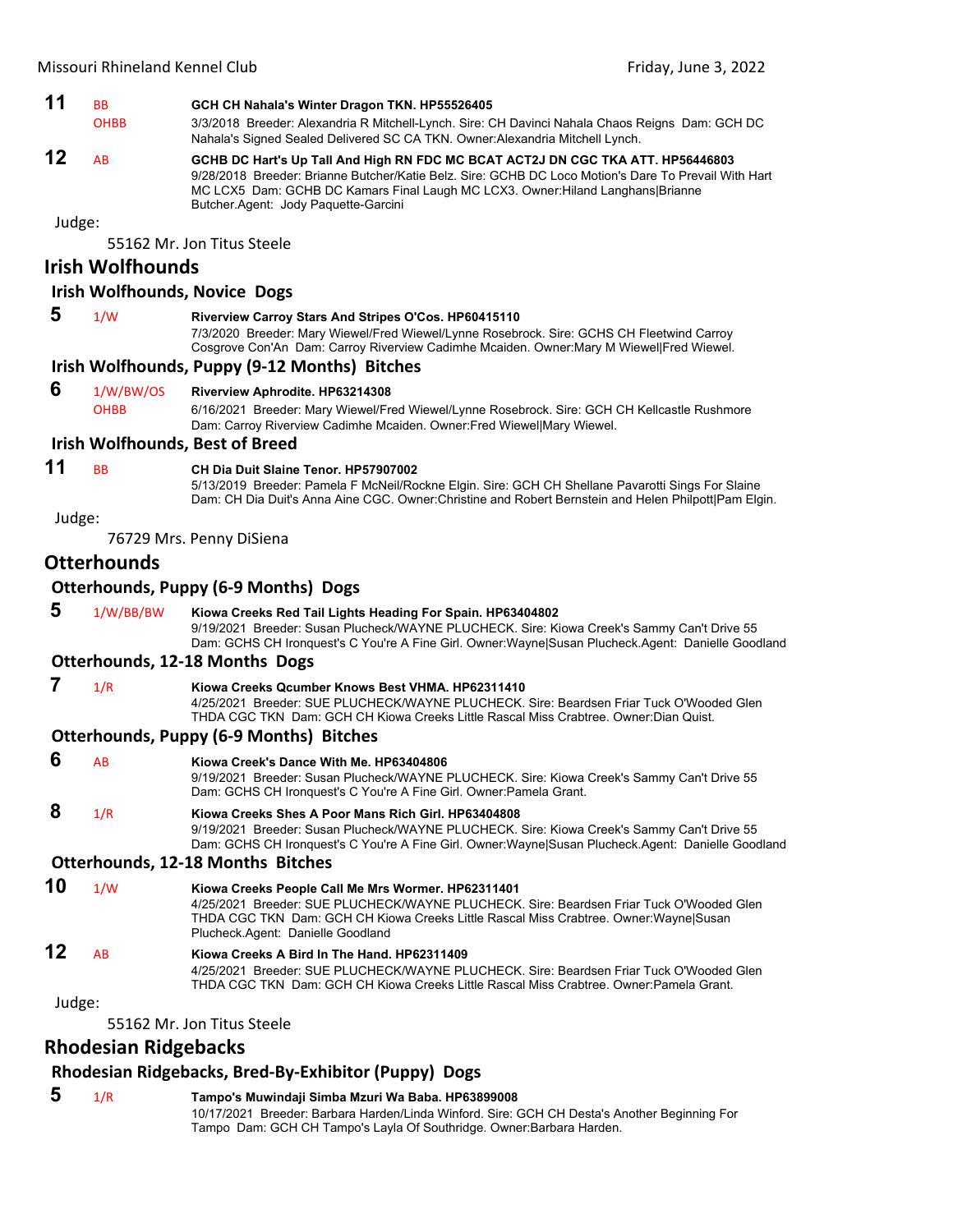#### **Rhodesian Ridgebacks, Open Dogs**

| 9       | 1/W                | Rainbow Hill's Sugar Daddy. HP59566602<br>12/28/2019 Breeder: Anthony Alario/Jill Davis. Sire: GCHG CH Highland Rim Sugar Man Of Presidio<br>Dam: CH Rainbow Hill's Zambia Alula. Owner: Lyndsay Metz. Sarah Krickeburg                                                                                             |
|---------|--------------------|---------------------------------------------------------------------------------------------------------------------------------------------------------------------------------------------------------------------------------------------------------------------------------------------------------------------|
|         |                    | Rhodesian Ridgebacks, 12-18 Months Bitches                                                                                                                                                                                                                                                                          |
| 6       | 1/R                | Rhapsody's Sugar Magnolia. HP61451812<br>12/6/2020 Breeder: Mark Shirley. Sire: Kwetu's Joe Cotton Dam: Rhapsody's All That Jazz.<br>Owner: Meredith Womack.                                                                                                                                                        |
| 8       | 2                  | Tampo's Safari Huanza. HP61819401<br>1/29/2021 Breeder: Barbara Harden/Linda Winford. Sire: GCH CH Desta's Another Beginning For Tampo<br>Dam: GCH CH Tampo's Layla Of Southridge. Owner: Barbara Harden.                                                                                                           |
| 10      | AB                 | Cynara's OMG Just Like Momma Miley!. HP62491105<br>5/21/2021 Breeder: Danielle M Homan/Elaine Hudson. Sire: DC Cynara's Got A Friend In Me SC CA<br>Dam: FC Cynara's Just Like A Wrecking Ball SC CA CGC. Owner:Elaine Hudson Mark Hudson. Kari<br>Adams                                                            |
|         |                    | Rhodesian Ridgebacks, Bred-By-Exhibitor (Adult) Bitches                                                                                                                                                                                                                                                             |
| 12      | 1                  | Tampo's Vision Of The Past. HP59603101<br>3/27/2020 Breeder: Barbara Harden/Linda Winford. Sire: CH Sundown's Tennessee Walker Dam: GCH<br>CH Tampo's Layla Of Southridge. Owner: Barbara Harden.                                                                                                                   |
|         |                    | Rhodesian Ridgebacks, Open Bitches                                                                                                                                                                                                                                                                                  |
| 16      | 3                  | Wayamba's Free Spirit. HP54803901<br>12/19/2017 Breeder: Sharon C Gardner. Sire: GCHB CH Triggerhill's Western Adventure RN SC CGC<br>Dam: CH Wayamba's Touched By An Angel. Owner: Sharon C Gardner Agent: Sue Cassel                                                                                              |
| 18      | 2                  | Southridge Visions Of The Future At Dragonridge. HP58013902<br>6/3/2019 Breeder: Ms. Linda Winford/Ms. Kathleen E Lyons. Sire: CH Nashira's Southridge Reflection In<br>Time Dam: CH Southridge Kisa Lindiwe. Owner: Linda Winford. Agent: Christine Swartz                                                         |
| 22      | 1/W/BW/OS          | Rhapsody's Cheeky Chic. HP61451805<br>12/6/2020 Breeder: Mark Shirley. Sire: Kwetu's Joe Cotton Dam: Rhapsody's All That Jazz.<br>Owner: Gretchen Freund Mark Shirley.Agent: Ramona Browning                                                                                                                        |
|         |                    | <b>Rhodesian Ridgebacks, Best of Breed</b>                                                                                                                                                                                                                                                                          |
| 11      |                    | GCHB CH Kabusha Allegro Minuetto. HP50754204<br>9/21/2015 Breeder: Kim N. Ellsmore/Rosemary Teel. Sire: Ridgeville's Royal Reign Dam: Kabusha<br>Dreams Come True. Owner: Kim N Ellsmore.                                                                                                                           |
| 17      | SEL<br><b>OHBB</b> | CH Intrigue's Incrediblexpression Of Jabari. HP53981807<br>7/7/2017 Breeder: Susan Morrill/JOHN CHRISTIAN MORRILL. Sire: CH Dimond's Fast Times At Rivercity<br>High RI SC CGCA TKA Dam: GCH DC Intrigue's West Coast Expression RI SC OA AXJ AXP AJP NFP<br>CAA DCAT TKA. Owner: Pamela Schroeder Scott Schroeder. |
| 19      |                    | CH Harley Ridge's Back In Black. HP54646101<br>11/9/2017 Breeder: Heike Fulton/Rick Fulton. Sire: GCHB CH Elyia's Stardust CA Dam: GCHG CH Harley<br>Ridge's Magical Madhi Of Spring Valley SC. Owner: Heike Fulton   Rick Fulton. Agent: Sue Cassel                                                                |
| 21      | ВB                 | GCHG CH Kkrspirit Of Goodwill. HP55750005<br>6/6/2018 Breeder: June Greenwood. Sire: CH Kkr You Should Be Dancing CGC Dam: CH Kkr Captain's<br>Skip To My Lou. Owner: Kenna Bertelli Steve Bertelli June Greenwood. Agent: Kelly Shupp                                                                              |
| Judge:  |                    |                                                                                                                                                                                                                                                                                                                     |
|         |                    | 55162 Mr. Jon Titus Steele                                                                                                                                                                                                                                                                                          |
| Salukis |                    |                                                                                                                                                                                                                                                                                                                     |
|         |                    | Salukis, Bred-By-Exhibitor (Puppy) Dogs                                                                                                                                                                                                                                                                             |
| 9       | 1/R                | Al Sayad Isirad Oh Bringing Back The Sunshine. HP64714602<br>11/30/2021 Breeder: Jack Adams/Kari Adams/Fiona Bennett/Deborah Satterfield. Sire: GCHB CH Khiva's<br>Samwise Of Isirad RN SC MX AXJ OF CGC TKN Dam: GCH CH Azharaani Ki Tzarina Kira JC CA.<br>Owner: Kari Adams Jack Adams Fiona Bennett.            |
|         |                    | Salukis, Bred-By-Exhibitor (Adult) Dogs                                                                                                                                                                                                                                                                             |
| 11      | 1/W                | Azharaani Shachor Jovan Nahar, HP54916907<br>12/5/2017 Breeder: Gina Hayden/Fiona Bennett. Sire: GCH CH D'Ansor Shachor Rip-Roaring Raphael                                                                                                                                                                         |

CGC Dam: GCH CH Azharaani Yomshal Secrets Zanskar. Owner:Gina Hayden|Fiona Bennett.

#### **17** <sup>3</sup> **Blue Nile Majestic Bronze. HP58993901**

12/3/2019 Breeder: Sara Winsted/Michael McMillan. Sire: GCHS CH J.A.Y. Jp Love Me Tender Blue Nile Dam: GCHB CH Tazillah Elmas Blue Nile. Owner:Sara Winsted and Michael Winsted|Michael McMillan.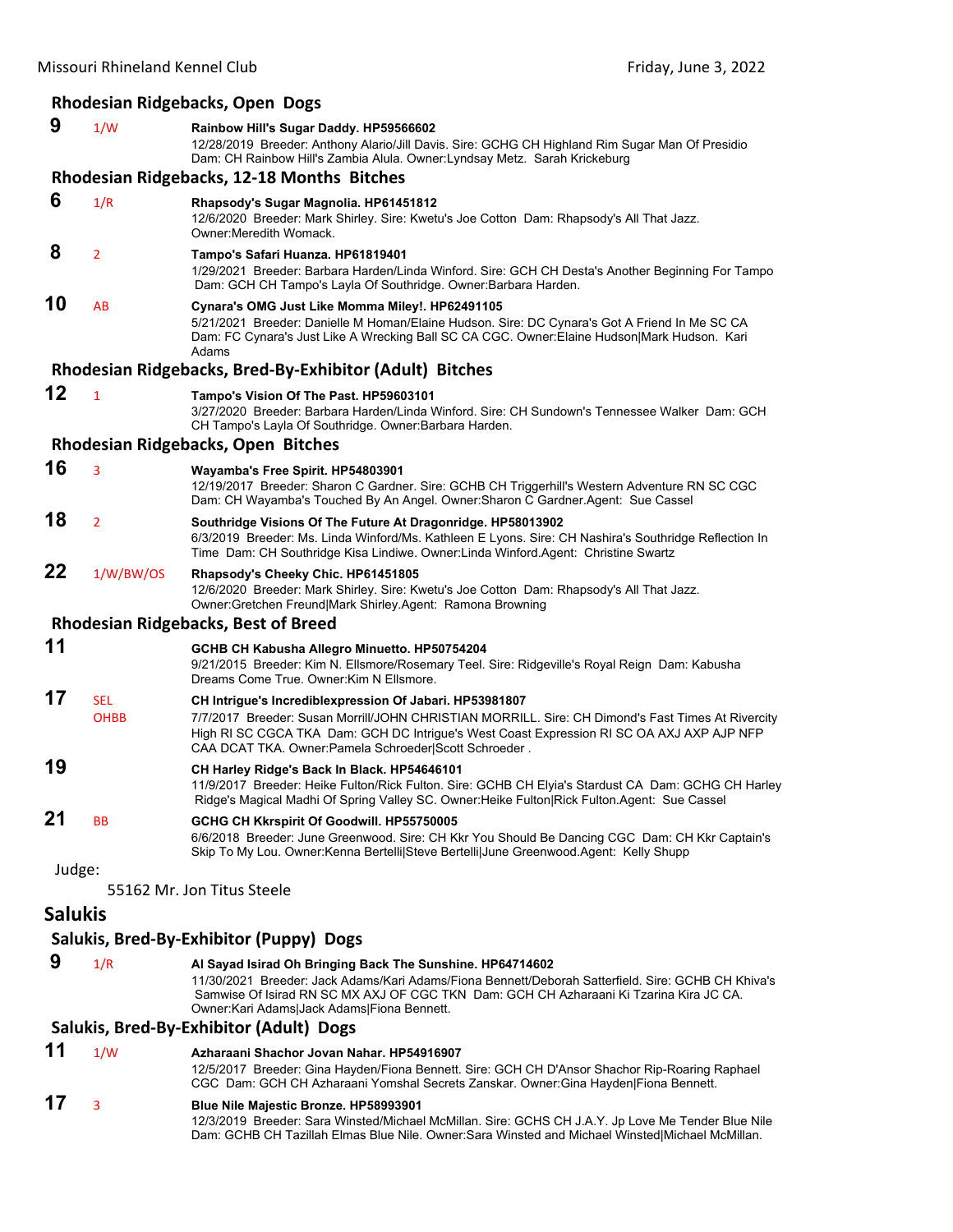| 19 |                           | Azharaani Nur Sweet Prince Hamlet JC. HP61051602<br>8/22/2020 Breeder: Gina Hayden/Fiona Bennett/Thomas Dunne. Sire: Al Sayad Gaia Tor Mjolnir Nihaati<br>Dam: GCH CH D'Ansor Dar Be'Ance Al Sayad. Owner: Fiona Bennett Gina Hayden T Dunne.                                                                                                           |
|----|---------------------------|---------------------------------------------------------------------------------------------------------------------------------------------------------------------------------------------------------------------------------------------------------------------------------------------------------------------------------------------------------|
| 21 | $\overline{2}$            | Twilight's Time Traveler. HP62000101<br>3/12/2021 Breeder: Lila Marie Burnett/Rick Brown. Sire: GCHB CH Tamrick Blood Moon Of Appalachia<br>SC Dam: GCHB CH Shahtani Pequest Twilight Zvart SC. Owner: Rick Brown.                                                                                                                                      |
| 23 | 4                         | Hajji-Silverlea Sherom Bourbon Peach Smash. HP62611606<br>4/12/2021 Breeder: Lea Anne Broseus/Shereen Shuman/Eva Broseus/Gerry Thornton/Tina Jumbelick.<br>Sire: GCHB CH Sherom Silverlea Olaf's Warm Hugs JC Dam: GCH CH Desperado Pb Silverlea Sherom<br>Live At The Garden SC. Owner:Lindsay Schneider Ryan Spitzer Lea Anne Broseus Gerry Thornton. |
|    | <b>Salukis, Open Dogs</b> |                                                                                                                                                                                                                                                                                                                                                         |
| 33 | $\mathbf{1}$              | 7seas My Name Is Bocephus At Parfait. HP57321401<br>11/29/2018 Breeder: Camerin Kelly/Karin Kelly-Burns/Stephanie House. Sire: GCHB CH Impala Red<br>Headed Stranger Dam: GCH CH 7seas Parfait These Boots Are Made For Walkin. Owner:Camerin<br>Kelly Karin Kelly-Burns Stephanie House Kelly K Brown.                                                 |
|    |                           | Salukis, Puppy (6-9 Months) Bitches                                                                                                                                                                                                                                                                                                                     |
| 6  | $\mathbf{1}$              | Srinagar Majalis Cascabela Thevetia. HP64516202<br>11/16/2021 Breeder: Srinagar Knl. Sire: Elamir Flamenco El Cortez Dam: Srinagar Circe El Samawhiya.<br>Owner: Marisa Murray.                                                                                                                                                                         |
|    |                           | Salukis, Puppy (9-12 Months) Bitches                                                                                                                                                                                                                                                                                                                    |
| 10 | $\overline{2}$            | Hidasar Divine Ethereal Beauty. HP63393101<br>8/31/2021 Breeder: Debbie Ann Heckeroth/Terri Fortner-Jackson. Sire: CH Hidasar Jabberwocky Dam:<br>CH Haefen Izian Zela JC. Owner:Terri Fortner-Jackson  Terri Fortner-Jackson Debbie Ann Heckeroth.                                                                                                     |
| 12 | $\mathbf{1}$              | Hidasar Divine Kismet Esme Janaan. HP63393102<br>8/31/2021 Breeder: Debbie Ann Heckeroth/Terri Fortner-Jackson. Sire: CH Hidasar Jabberwocky Dam:<br>CH Haefen Izian Zela JC. Owner:Debbie Ann Heckeroth Terri Fortner Jackson.                                                                                                                         |
|    |                           | Salukis, 12-18 Months Bitches                                                                                                                                                                                                                                                                                                                           |
| 18 | 3                         | Twilight's Never As Good As The First Time. HP62000105<br>3/12/2021 Breeder: Lila Marie Burnett/Rick Brown. Sire: GCHB CH Tamrick Blood Moon Of Appalachia<br>SC Dam: GCHB CH Shahtani Pequest Twilight Zvart SC. Owner:Nancy Curtis-Caswell Rick Brown.                                                                                                |
| 20 | 4                         | Vivor Baby It's Cold Outside. HP62064401<br>2/5/2021 Breeder: Teresa Vogelsang. Sire: Ramij Mufasa Ibn Amani JC Dam: El Baz Taj Tazkia JC CA.<br>Owner: Teresa Vogelsang.                                                                                                                                                                               |
| 22 | $\mathbf{1}$              | 7seas Parfait Pharoah Kleopatra's Echo Of Avalon. HP62825102<br>5/5/2021 Breeder: Karin Kelly-Burns/Stephanie House/Darin Collins D.V.M Sire: CH AI Sayad Gaia Ghibli<br>Dam: GCH CH 7seas Parfait Avalon Arjean Of Keffiyeh. Owner:Camerin Kelly Stephanie House Darin<br>Collins DVM.                                                                 |
| 24 | $\overline{2}$            | Fazara Al Naqawa. HP63929501<br>2/24/2021 Breeder: Svetlana Panova. Sire: Karob Sandstorm Kalani Of Sawahin Dam: Damira Al<br>Nagawa, Owner: Michelle Hathorn Sue Ann Pietros,                                                                                                                                                                          |
|    |                           | Salukis, Bred-By-Exhibitor (Adult) Bitches                                                                                                                                                                                                                                                                                                              |
| 32 |                           | Eden's Corahk I Honestly Love U SC BCAT. HP55502501<br>2/18/2018 Breeder: Celeste M Johnson. Sire: CH Eden's Sultan Of Khazib-SM JC NAJ Dam: GCH CH<br>Tamarisk Cemal Coroarrah NA NAJ CGCA. Owner: CELESTE M JOHNSON.                                                                                                                                  |
| 34 | 1/W/BW                    | Virtue's London Calling. HP56648001<br>8/11/2018 Breeder: Jamey Witmer/Warren Cook/Wanda L Sirianni/Pamela Sirianni/Vicky Cook. Sire:<br>GCHB CH Wild West Show At Sundog Saloon JC BCAT Dam: GCH CH Santana Sirianni Stand Still Look<br>Pretty. Owner: Jamey Witmer BW Phillips Carin Houser.                                                         |
| 36 | 4                         | Blue Nile Majestic Gold. HP58993907<br>12/3/2019 Breeder: Sara Winsted/Michael McMillan. Sire: GCHS CH J.A.Y. Jp Love Me Tender Blue Nile<br>Dam: GCHB CH Tazillah Elmas Blue Nile. Owner:Sara Winsted and Michael Winsted Michael McMillan.                                                                                                            |
| 38 |                           | Tribute Al Sayad Hot Lips. HP59259201<br>8/29/2019 Breeder: Betsy Cummings/Kevin Cummings/Fiona Bennett/David Bennett/K Murphy. Sire: Al<br>Sayad 7seas Parfait Isis Hawkbrother At Tribute Dam: GCHB CH Tributes Ringside Scandal. Owner: Fiona<br>Bennett Dr David Bennett.                                                                           |
| 42 | 3                         | Nefer Ka's Night At The Peep Show. HP59871201<br>4/25/2020 Breeder: Michelle Ridenour/Valerie Bauer. Sire: GCH CH Nefer Ka's Silver Dollar Dam: GCH<br>CH Nefer Ka Zrkia Making Waves. Owner:Michelle Ridenour.                                                                                                                                         |
| 50 | 2/R                       | Hajji-Silverlea Sherom Caribbean Sunset. HP62611604<br>4/12/2021 Breeder: Lea Anne Broseus/Shereen Shuman/Eva Broseus/Gerry Thornton/Tina Jumbelick.<br>Sire: GCHB CH Sherom Silverlea Olaf's Warm Hugs JC Dam: GCH CH Desperado Pb Silverlea Sherom<br>Live At The Garden SC. Owner: Hilarie Daniel Lea Anne Broseus Gerry Thornton.                   |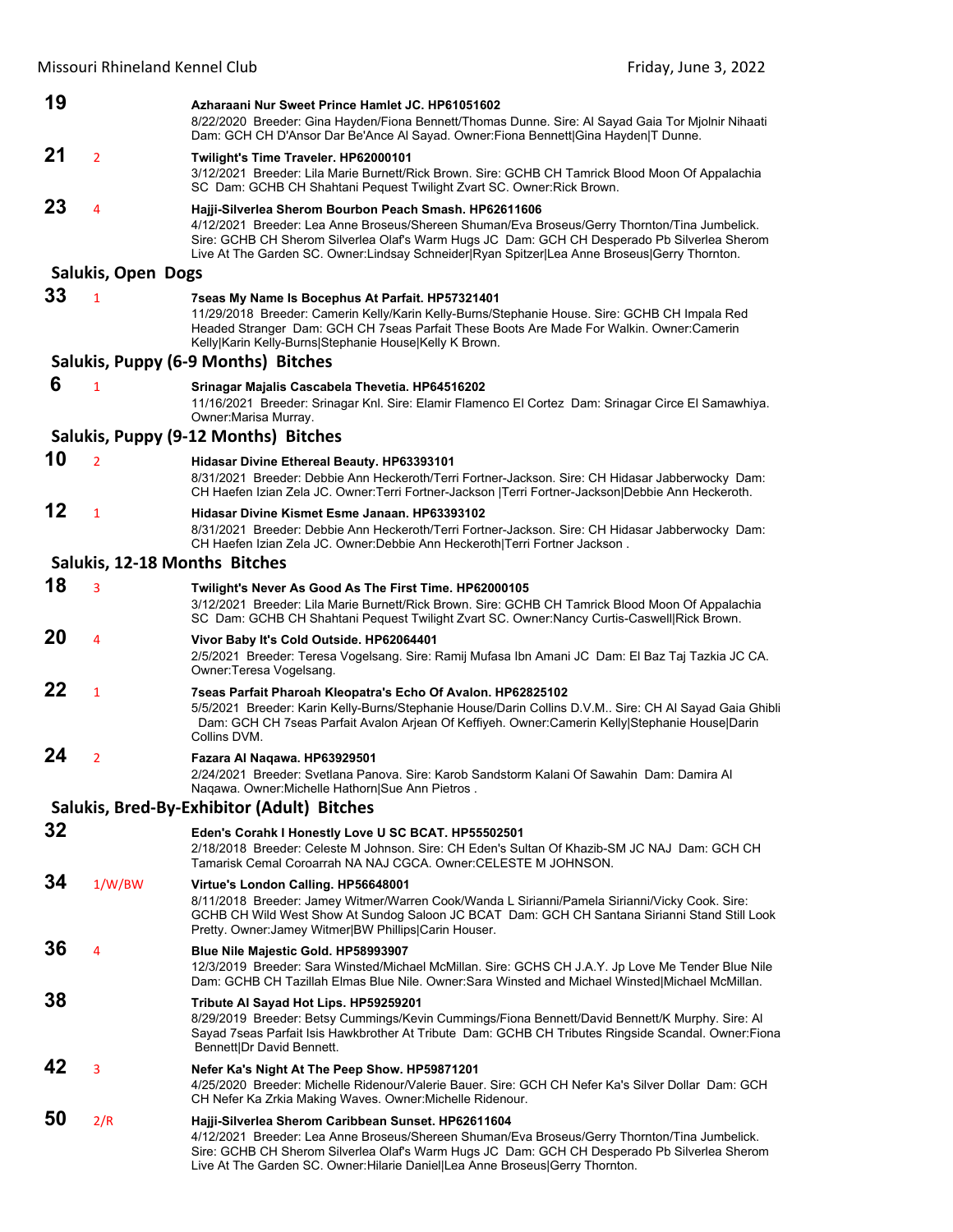#### **Salukis, American Bred Bitches**

| 56 | $\mathbf{1}$                  | Eden's Corahk I Think I Love U Sm BCAT. HP55502502<br>2/18/2018 Breeder: Celeste M Johnson. Sire: CH Eden's Sultan Of Khazib-SM JC NAJ Dam: GCH CH<br>Tamarisk Cemal Coroarrah NA NAJ CGCA. Owner: CELESTE M JOHNSON.                                                                                                         |
|----|-------------------------------|-------------------------------------------------------------------------------------------------------------------------------------------------------------------------------------------------------------------------------------------------------------------------------------------------------------------------------|
|    | Salukis, Open Bitches         |                                                                                                                                                                                                                                                                                                                               |
| 62 | 4                             | Eden's Corahk Roses R Red My Love Sm. HP55502503<br>2/18/2018 Breeder: Celeste M Johnson. Sire: CH Eden's Sultan Of Khazib-SM JC NAJ Dam: GCH CH<br>Tamarisk Cemal Coroarrah NA NAJ CGCA, Owner: CELESTE M JOHNSON,                                                                                                           |
| 64 | 3                             | Azharaani Ki Da Vinci Princess Zara JC. HP56197708<br>4/21/2018 Breeder: Gina Hayden/Fiona Bennett/Thomas Dunne. Sire: Al Sayad Gaia Tor Mjolnir Nihaati<br>Dam: GCH CH D'Ansor Dar Be'Ance Al Sayad. Owner: Pam Price Fiona Bennett.                                                                                         |
| 68 | AB                            | Qadim Alhaba Najam Satie of Mageborn. HP58457301<br>6/27/2019 Breeder: Carol E Smith. Sire: Kahtahdin's Hunkapi Kiowa Ibn Faisal Dam: DC Mageborn<br>Dorrin Al Qadim SC. Owner:Diana Farmer. Kari Adams                                                                                                                       |
| 70 | $\mathbf{1}$                  | Blue Nile Majestic Jewel. HP58993905<br>12/3/2019 Breeder: Sara Winsted/Michael McMillan. Sire: GCHS CH J.A.Y. Jp Love Me Tender Blue Nile<br>Dam: GCHB CH Tazillah Elmas Blue Nile. Owner:Tom Sorth Sandy Sorth Sara Winsted McMillan Michael<br>McMillan.                                                                   |
| 72 |                               | Voque Beside The Lesedi La Rona. HP59244501<br>1/19/2019 Breeder: Shuichi Suda. Sire: El Hamrah Laraib Dam: Vogue Zero Illusion Ivory. Owner: Hiromi<br>Koike.                                                                                                                                                                |
| 74 | $\overline{2}$                | Nefer Ka Just Call Me Kandi At Nahala, HP59871203<br>4/25/2020 Breeder: Michelle Ridenour/Valerie Bauer. Sire: GCH CH Nefer Ka's Silver Dollar Dam: GCH<br>CH Nefer Ka Zrkia Making Waves. Owner: Alexandria Mitchell Lynch Michelle Ridenour.                                                                                |
|    | <b>Salukis, Best of Breed</b> |                                                                                                                                                                                                                                                                                                                               |
| 5  |                               | Raza Soda Pop Confusion. HP61971105<br>2/19/2021 Breeder: Patricia Gillis/John Gillis. Sire: GCHG CH Deiconsorti Always In The News Dam: GCH<br>CH Winds Baha Daydream Believer At Raza. Owner: John Gillis Patricia Gillis Shana Valenta.                                                                                    |
| 41 |                               | GCH CH Eden's Tazi B Kareef Al Khazib Sm JC BCAT CGC, HP46327804<br>10/25/2013 Breeder: Celeste Johnson. Sire: CH Eden's Sultan Of Khazib-SM JC NAJ Dam: GCH CH Tazi<br>Biannah JC. Owner: CELESTE M JOHNSON.                                                                                                                 |
| 43 | <b>BB/G1</b>                  | GCHP CH Aurora's Rhythm Of My Heart. HP49192101<br>4/16/2015 Breeder: Julie L Mueller/Eugene Blake. Sire: GCHG CH Aurora's The Song And Dance Man<br>Dam: CH Aurora's What's Love Got To Do With It. Owner: Julie L Mueller.                                                                                                  |
| 45 | <b>SEL</b>                    | GCHG CH Deiconsorti Always In The News. HP54416001<br>5/1/2017 Breeder: Daria A Coneghan. Sire: GCHP2 CH Starlite's Made Of The Best Stuff On Earth CD BN<br>RA FDC JC TKA Dam: Baghdad Deiconsorti Deja Vu. Owner: John Gillis Patricia Gillis.Agent: Danielle<br>Frykman                                                    |
| 46 | AB                            | Twilight's Time In A Bottle. HP62000103<br>3/12/2021 Breeder: Lila Marie Burnett/Rick Brown. Sire: GCHB CH Tamrick Blood Moon Of Appalachia<br>SC Dam: GCHB CH Shahtani Pequest Twilight Zvart SC. Owner: Rick Brown.                                                                                                         |
| 48 |                               | Hajji-Silverlea Sherom Malibu Black. HP62611601<br>4/12/2021 Breeder: Lea Anne Broseus/Shereen Shuman/Eva Broseus/Gerry Thornton/Tina Jumbelick.<br>Sire: GCHB CH Sherom Silverlea Olaf's Warm Hugs JC Dam: GCH CH Desperado Pb Silverlea Sherom<br>Live At The Garden SC. Owner:Lea Anne Broseus Eva Broseus Gerry Thornton. |
| 51 |                               | CH Karob Mylakhan Winter So-Lstice. HP56745304<br>10/6/2018 Breeder: Karen Frost/Melissa Williams/Sharron Williams. Sire: GCHS CH Freespirits As You<br>Like It CGC Dam: GCHB CH Karob Sandstorm Told You So JC CGC TKN. Owner:Robert Frost Karen<br>frost.                                                                   |
| 53 |                               | CH Karob So Truly Scenario. HP56745305<br>10/6/2018 Breeder: Karen Frost/Melissa Williams/Sharron Williams. Sire: GCHS CH Freespirits As You<br>Like It CGC Dam: GCHB CH Karob Sandstorm Told You So JC CGC TKN. Owner:NancyBadra.                                                                                            |
| 55 |                               | GCHB CH Tamrick Blood Moon Of Appalachia SC. HP57191604<br>11/24/2018 Breeder: Rick Brown/Pamela Jane Arwood. Sire: GCHB DC Tamrick Heat Of The Night MC<br>LCX Dam: GCHB CH Appalachia's Barriy Ghajariy Castlebay RI CGCA TKN. Owner: Marilyn<br>Jennings Evan Jennings.Agent: Rudy Ayala                                   |
| 57 |                               | GCH CH Tamrick Harvest Moon Of Appalachia SC. HP57191607<br>11/24/2018 Breeder: Rick Brown/Pamela Jane Arwood. Sire: GCHB DC Tamrick Heat Of The Night MC<br>LCX Dam: GCHB CH Appalachia's Barriy Ghajariy Castlebay RI CGCA TKN. Owner: Rick Brown.                                                                          |
| 59 |                               | CH Blue Nile Majestic Titanium. HP58993904<br>12/3/2019 Breeder: Sara Winsted/Michael McMillan. Sire: GCHS CH J.A.Y. Jp Love Me Tender Blue Nile<br>Dam: GCHB CH Tazillah Elmas Blue Nile. Owner: Tom Sorth Sandy Sorth Sara Winsted McMillan Michael<br>McMillan.                                                            |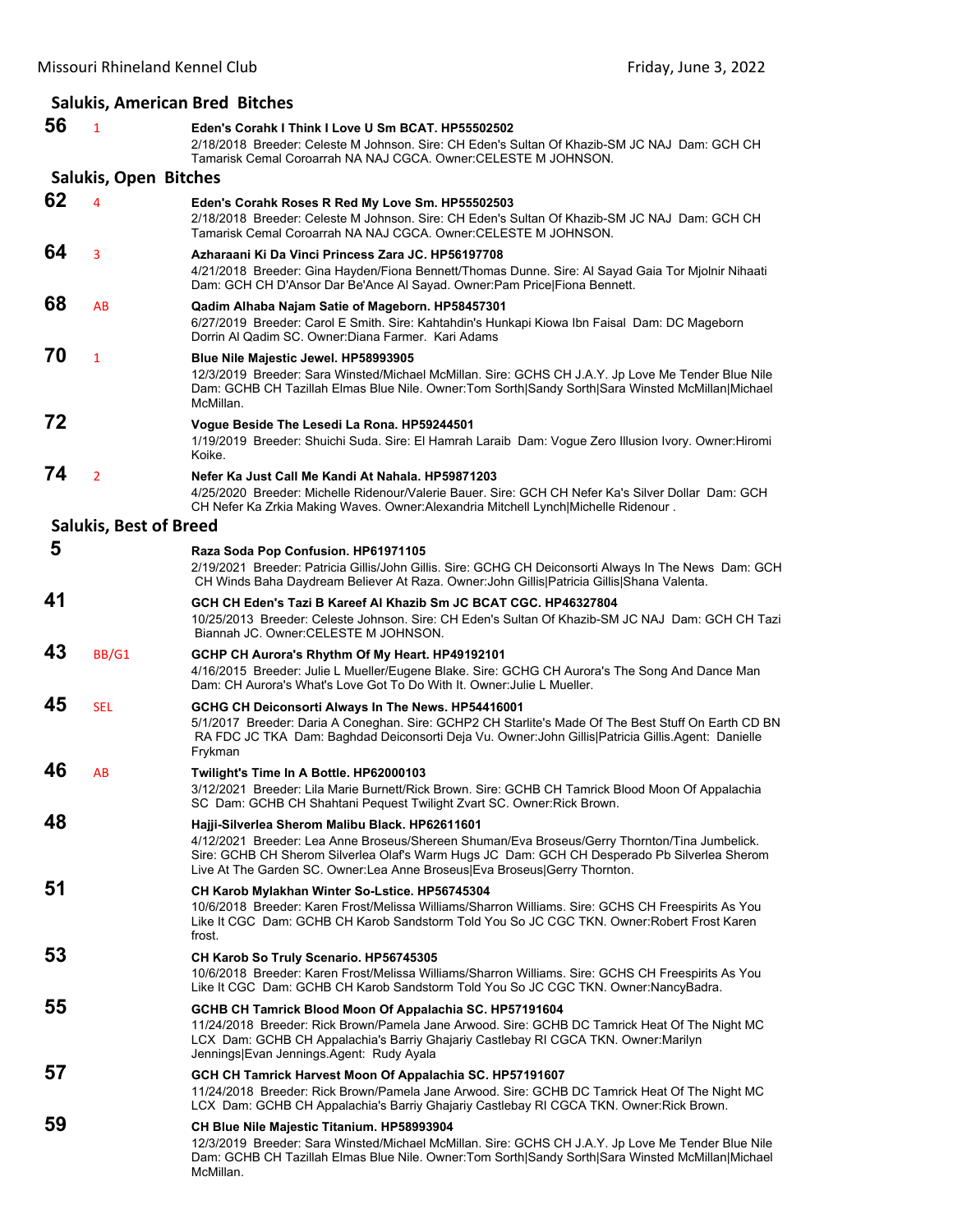| 61            | AB                       | GCH CH Starlite-Omen-Sahara's Scottish Highland Rose CGC TKN. HP59773502<br>3/29/2020 Breeder: KATHRYN Musante/Mrs. Tina J Turley-Kocab/Mark S Kocab/Cynthia Cowie Noah.<br>Sire: GCHP2 CH Starlite's Made Of The Best Stuff On Earth CD BN RA FDC JC TKA Dam: GCHS CH<br>Omen Sahara T'mojo D'Dahlia JC BCAT. Owner: Tina Kocah Mark Kocah Mary Grace Kocah. |
|---------------|--------------------------|---------------------------------------------------------------------------------------------------------------------------------------------------------------------------------------------------------------------------------------------------------------------------------------------------------------------------------------------------------------|
| 63            |                          | Twilight's Sands Of Time At Overlook. HP62000102<br>3/12/2021 Breeder: Lila Marie Burnett/Rick Brown. Sire: GCHB CH Tamrick Blood Moon Of Appalachia<br>SC Dam: GCHB CH Shahtani Pequest Twilight Zvart SC. Owner: H Russell Hastings Rick Brown.                                                                                                             |
| 67            |                          | Sandstorm N Balor Dream On. HP63213002<br>7/2/2021 Breeder: Kathleen Morton. Sire: CH Windstorm Yesterday's Dream CGC Dam: GCH CH<br>Sandstorm Karob Can You Hear Me Now? CGCA CGCU. Owner: Rachel Wilson and Kathleen<br>Morton Kathleen Morton.                                                                                                             |
| 78            |                          | GCHG CH Sanhurst Clussex Skylark Al Monab. HP49627105<br>6/15/2015 Breeder: Michelle Hathorn/Sue Ann Pietros. Sire: GCHS CH Quanmarra Thonolan JC CAA<br>Dam: GCHB CH Monab Being Notorious. Owner: Michelle Hathorn Sue Ann Pietros Kerri Murphy.                                                                                                            |
| 84            | <b>OS</b><br><b>OHBB</b> | GCHS CH Excelsior Sundara Somewhere In Time. HP52037205<br>7/12/2016 Breeder: Carole Beyerle/Michelle LaFlamme Haag. Sire: GCHG CH Sundara's Here Comes<br>The Sun Dam: Hediyeh Tehila Parvana Bat Yosef. Owner: Michelle Haag Hanna Haag.                                                                                                                    |
| 90            |                          | GCH CH Azharaani Shachor Jerusalem, HP54916905<br>12/5/2017 Breeder: Gina Hayden/Fiona Bennett. Sire: GCH CH D'Ansor Shachor Rip-Roaring Raphael<br>CGC Dam: GCH CH Azharaani Yomshal Secrets Zanskar. Owner:Gina Hayden Fiona Bennett.                                                                                                                       |
| 92            |                          | GCH CH Azharaani Ki Tzarina Kira JC CA, HP56197704<br>4/21/2018 Breeder: Gina Hayden / Fiona Bennett / Thomas Dunne / Sire: Al Sayad Gaia Tor Mjolnir<br>Nihaati Dam: GCH CH D'Ansor Dar Be'Ance Al Sayad. Owner:Kari Adams Jack Adams Fiona Bennett.                                                                                                         |
| 96            |                          | GCHB DC Tamrick Opalescent Moon Of Appalachia SC. HP57191602<br>11/24/2018 Breeder: Rick Brown/Pamela Jane Arwood. Sire: GCHB DC Tamrick Heat Of The Night MC<br>LCX Dam: GCHB CH Appalachia's Barriy Ghajariy Castlebay RI CGCA TKN. Owner: Renae Ayala Rick<br>Brown.                                                                                       |
| 98            | AB                       | GCH CH Starlite's Shine Of A Thousand Spotlights. HP58474704<br>5/25/2019 Breeder: Mrs. Tina J Turley-Kocab/Mr. Mark S Kocab/Mary Grace Kocab/Lisa Sangregorio.<br>Sire: GCHP2 CH Starlite's Made Of The Best Stuff On Earth CD BN RA FDC JC TKA Dam: CH Lia Abia<br>Starlite Avaparsa JC. Owner: Mary Grace Kacah   Tina Kocah   Mark Kocah.                 |
| 102           |                          | <b>CH Blue Nile Majestic Copper. HP58993902</b><br>12/3/2019 Breeder: Sara Winsted/Michael McMillan. Sire: GCHS CH J.A.Y. Jp Love Me Tender Blue Nile<br>Dam: GCHB CH Tazillah Elmas Blue Nile. Owner:Sara Winsted and Michael Winsted.                                                                                                                       |
| 104           |                          | CH Nefer Ka Fan Dancer, HP59871204<br>4/25/2020 Breeder: Michelle Ridenour/Valerie Bauer. Sire: GCH CH Nefer Ka's Silver Dollar Dam: GCH<br>CH Nefer Ka Zrkia Making Waves. Owner: Sheila Dierking Michelle Ridenour.                                                                                                                                         |
| 106           | <b>SEL</b>               | CH Sundara's Akilah Rose. HP60308301<br>7/7/2020 Breeder: Hanna Rose Haag/Michelle LaFlamme Haag/Emerson Jaguish. Sire: GCHB CH<br>Excelsior Sundara Sands Of Time JC Dam: GCHB DC Karnak's Ajah Rose Of Sundara SC. Owner: Hanna<br>Rose Haag Emerson Jaquish Michelle Haag.                                                                                 |
| 110           |                          | CH Azharaani Nur Niqaba Asuka. HP61051605<br>8/22/2020 Breeder: Gina Hayden/Fiona Bennett/Thomas Dunne. Sire: Al Sayad Gaia Tor Mjolnir Nihaati<br>Dam: GCH CH D'Ansor Dar Be'Ance Al Sayad. Owner:Lori Roberts Gina Hayden Fiona Bennett.                                                                                                                    |
| 112           |                          | CH Hajji-Silverlea Sherom Malibu Rose Spritzer. HP62611603<br>4/12/2021 Breeder: Lea Anne Broseus/Shereen Shuman/Eva Broseus/Gerry Thornton/Tina Jumbelick.<br>Sire: GCHB CH Sherom Silverlea Olaf's Warm Hugs JC Dam: GCH CH Desperado Pb Silverlea Sherom<br>Live At The Garden SC. Owner: Wanda Marrison Gerry Thornton LeaAnne Broseus.                   |
| 114<br>Judge: |                          | CH Hajji-Silverlea Sherom Agave Margarita. HP62611608<br>4/12/2021 Breeder: Lea Anne Broseus/Shereen Shuman/Eva Broseus/Gerry Thornton/Tina Jumbelick.<br>Sire: GCHB CH Sherom Silverlea Olaf's Warm Hugs JC Dam: GCH CH Desperado Pb Silverlea Sherom<br>Live At The Garden SC. Owner:Debbie Casey Lea Anne Broseus Gerry Thornton.                          |
|               |                          |                                                                                                                                                                                                                                                                                                                                                               |

55162 Mr. Jon Titus Steele

### **Treeing Walker Coonhounds**

#### **Treeing Walker Coonhounds, Best of Breed**

#### **6** BB **CH Meramec Valley's Crown Jewel. HP59068001**

OHBB/OHG3 12/5/2018 Breeder: Junior Lasseter. Sire: Lassie's Table Rock Son Dam: Table Rock Mundie. Owner:CONNIE BIGLEY.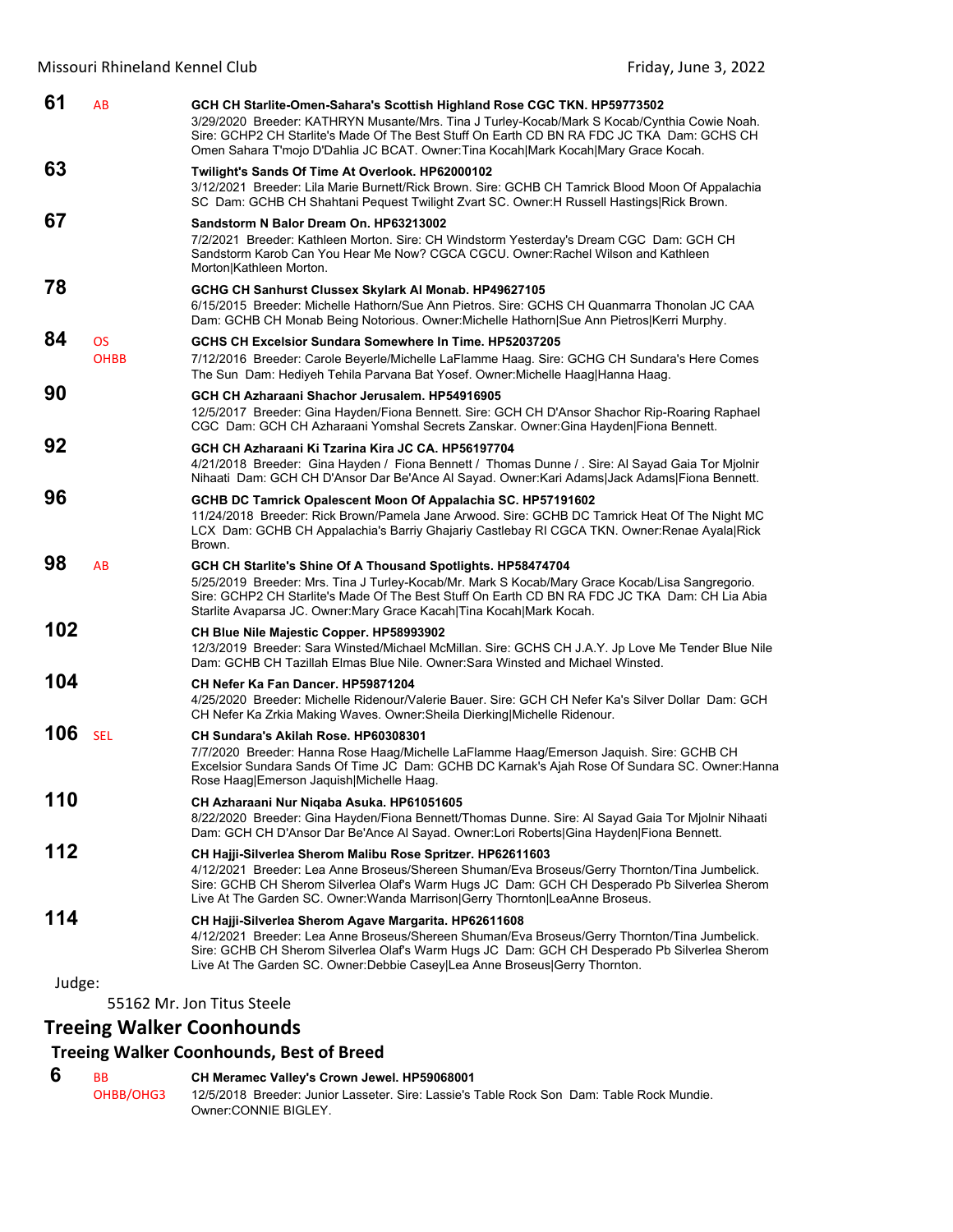#### Judge: 55162 Mr. Jon Titus Steele **Whippets Whippets, Puppy (9‐12 Months) Dogs 5** 2/R **Abbey's La Vida Loca. HP63200305** 7/28/2021 Breeder: Ms. Jane Cooney-Waterhouse. Sire: CH Abbey's Sundance Kid Dam: Wenrick's This Masquerade For Abbey. Owner:Jane-Cooney Waterhouse.  **7** 1/W/OS **Mariki's Albelarm Ts Mercury Rising. HP63795005** 8/1/2021 Breeder: Cyndi Bussey/Raymond Johnson. Sire: CH Albelarm Debonair Dam: GCH CH Mariki Paedeia's Dream Boat Annie At Mystic. Owner:Dee Vayda|Randy Tincher|Ron Vayda|Calley Anne Rupp. **Whippets, 12‐18 Months Dogs 9** <sup>1</sup> **Winquest Hoosier Is My Daddy. HP62848702** 4/12/2021 Breeder: Lennah E Snell/Ms. Phoebe Jordan Booth/Lorie A Crain/Samantha E Honaker. Sire: Winquest's Hoosier Daddy At Willabe Dam: CH Shamasan Sweet Lilac Of Winquest. Owner:LENNAH SNELL.Agent: Laura King **Whippets, Bred‐By‐Exhibitor (Adult) Dogs 11** <sup>1</sup> **Pecan Grove's Ima Pi One Get One. HP59817903** 3/14/2020 Breeder: Lawrence Collins/Angela Collins/Donna Bennett/Mike Bennett. Sire: CH Liberty's Why Should I Worry SC Dam: DC Pecan Grove's Kissed By Fire MC. Owner:Dana Jensen|Lawrence Collins|Donna Bennett. **Whippets, Open Dogs 15** AB **Meisterhaus Should've Zagged At Jadaka. HP57291801** 10/10/2018 Breeder: Tad Brooks. Sire: GCH CH Meisterhaus Free Kick At Endeavor Dam: CH Meisterhaus Courtesan. Owner:Janice C Kahl|John Kahl|Tad Brooks|Janice Kahl. **17** AB **Tripletime Shojin Elusive Logan CGC TKN. HP58879106** 11/22/2019 Breeder: Dee Vayda/Ron Vayda/Randy Tincher. Sire: Shojin's Compay Segundo CD BN RE ACT2 CGCU TKN Dam: DC Tripletime Keep The Change CD BN RN SC CGC TKN. Owner:Randy Tincher|Dee Vayda|Ron Vayda. **19** <sup>1</sup> **Liberty's Ima Pi Of The Beholder. HP59817901** 3/14/2020 Breeder: Lawrence Collins/Angela Collins/Donna Bennett/Mike Bennett. Sire: CH Liberty's Why Should I Worry SC Dam: DC Pecan Grove's Kissed By Fire MC. Owner:Dana Jensen. **Whippets, Puppy (6‐9 Months) Bitches 6** 1/W/BB/BW **Wenrick's Make Mine A Double. HP63792504** 10/7/2021 Breeder: Jody PAquette-Garcini/Denise Snyder. Sire: CH Bo-Bett's Pajama Party Dam: CH Wenrick's Make'Hers Mark. Owner:Jody Paquette.  **8** <sup>3</sup> **Laurel Highmoor Cabaret At Hycks Hollow. HP63984503** 9/27/2021 Breeder: Maureen McCreery/Carlyn Dean/Alexander Lass. Sire: CH Laurel Northern Lights Dam: GCH CH Laurel Double Take. Owner:Crystal mcnulty|M. McCreery|A. Lass|C. Dean. **10** 2/R **Shojins Tripletime Stuff That Dreams Are Made Of. HP64135801** 11/19/2021 Breeder: Dee Vayda/Randy Tincher/Ron Vayda. Sire: GCH CH Tripletime Cash Only RN JC CGC TKA Dam: Shojin's Five More Minutes ACT2 CGC TKN. Owner:Dee Vayda|Randy Tincher|Ron Vayda|Mari Brown. **Whippets, Bred‐By‐Exhibitor (Adult) Bitches 14** <sup>1</sup> **Liberty's Too Much Fun SC. HP57033103** 1/23/2019 Breeder: Mrs. Donna Bennett/Michael Bennett/Lawrence Collins/Alissa Huckabay. Sire: CH Liberty's Why Should I Worry SC Dam: DC Liberty's Jamaica Me Crazy RI SC AX AXJ OF CGC TKA. Owner:Donna Bennett|Mike Bennett|Lawrence Collins|Alissa Huckabay. **16** AB **Laurel At Last. HP57772703** 4/12/2019 Breeder: Maureen McCreery/CAROLYN Dean. Sire: Wunder Forgetmenot Adonis Dam: CH Laurel Rive Gauche. Owner:Maureen McCreery|Carolyn Dean . **18** <sup>2</sup> **Tripletime Shojin Goode Incantation At Silvercharm. HP61464402** 12/3/2020 Breeder: Dee Vayda/Ron Vayda/Randal Tincher/Alan Brown. Sire: Shojin's Compay Segundo CD BN RE ACT2 CGCU TKN Dam: GCH CH Owlwatch Simply Smashing At Tripletime. Owner:R Alan Brown.

#### **Whippets, Open Bitches**

#### **20** <sup>1</sup> **Alerek's Lucky Ducky. HP61510401**

10/7/2020 Breeder: MARK STEVERSON/Albert Miniero. Sire: CH Tripletime Lucky You Dam: Alerek's Walkabout Wendye. Owner:J Waylon Ramming|David A. Hunter.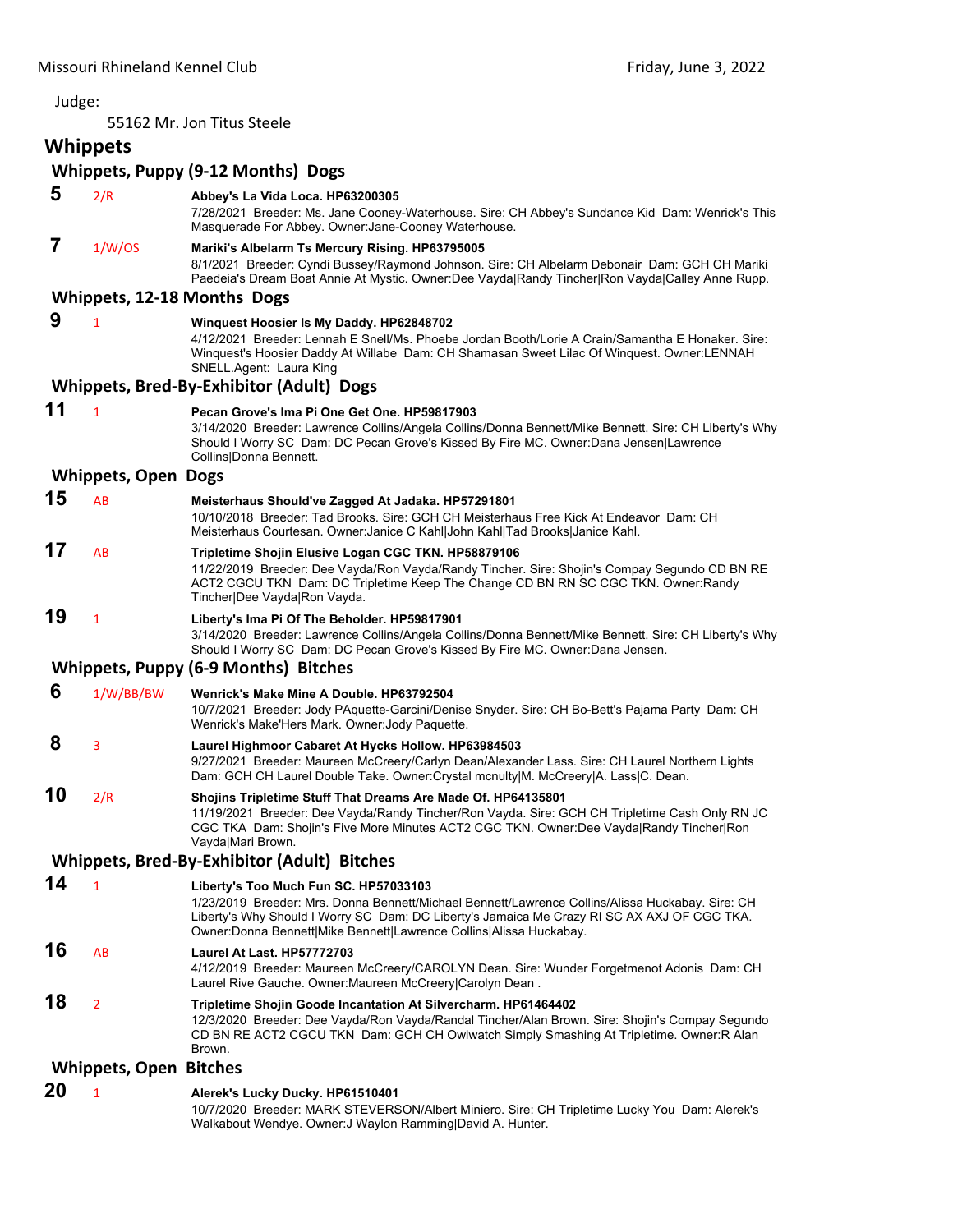#### **Whippets, Best of Breed 22 CH Kamada's Reason To Believe. HP58689202** 10/13/2019 Breeder: Debbie Davenport/Kathleen Davenport. Sire: GCHS CH Laurel Double Or Nothing Dam: GCH CH Kamada's Key To The Mint. Owner:Kevin Carlson|Dawn Carlson|Debbie Davenport|Kathleen Davenport.

#### **24** SEL **Liberty's Immer Besser. HP61033703**

9/23/2020 Breeder: Mrs. Donna Bennett/Michael Bennett/Lawrence Collins/Alissa Huckabay. Sire: GCHB DC Ableaim Patent Pending MC CGC TKN Dam: DC Liberty's Jamaica Me Crazy RI SC AX AXJ OF CGC TKA. Owner:Donna Bennett|Mike Bennett|Alissa Huckabay|Lawrence Collins.

#### **26 GCH CH Tripletime Shojin Whats Luck Got To Do With It. HP61464406**

12/3/2020 Breeder: Dee Vayda/Ron Vayda/Randal Tincher/Alan Brown. Sire: Shojin's Compay Segundo CD BN RE ACT2 CGCU TKN Dam: GCH CH Owlwatch Simply Smashing At Tripletime. Owner:J Randall Tincher|Britt S Calhoun.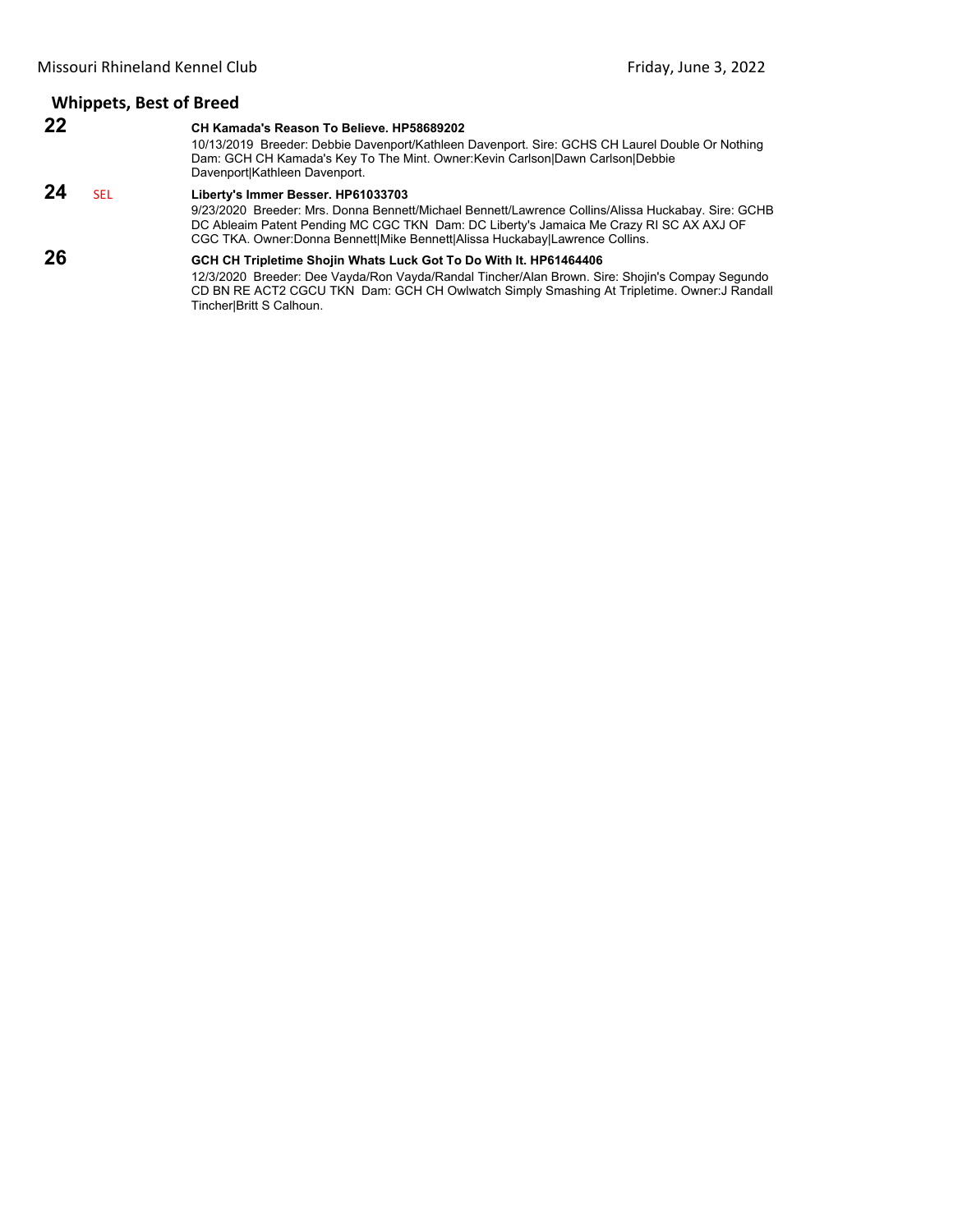<span id="page-26-0"></span>3209 Ms. Nancy Bodine

## **Akitas**

#### **Akitas, Puppy (9‐12 Months) Dogs**

| 5      | 1/W/BW                       | Kamikaze's Course Of True Love. WS73582502<br>8/13/2021 Breeder: David Pollack/Brandy Pollack. Sire: GCHS CH Kamikaze's Quest For The Crown<br>Dam: Kamikaze's Midsummer Night's Dream. Owner:David Pollack and Brandy Pollack.                             |
|--------|------------------------------|-------------------------------------------------------------------------------------------------------------------------------------------------------------------------------------------------------------------------------------------------------------|
|        | Akitas, 12-18 Months Dogs    |                                                                                                                                                                                                                                                             |
| 7      | AB                           | Kuroi Kao Gekko Uncle Charlie TKN. WS72925405<br>5/4/2021 Breeder: Priscilla B McCune. Sire: CH Mariah's Don't Aim To Steal My Thunder Dam: CH Kuroi<br>Kao Secret Agent. Owner: Monica Colvin Gregory Colvin.                                              |
|        | <b>Akitas, Open Dogs</b>     |                                                                                                                                                                                                                                                             |
| 9      | AB                           | Cj's Sho-Me Evermor's Kokoro Kon. WS62731801<br>10/20/2018 Breeder: Tamela A Morgan. Sire: CH Blak Jak's Mister Gibbs At Kuroi Kao Dam: Illuminated<br>By The Son Of Evermor. Owner: Tamela A Morgan.                                                       |
|        |                              | Akitas, Puppy (6-9 Months) Bitches                                                                                                                                                                                                                          |
| 6      | AB                           | Gateway West Eternal Warrior Goddess. WS73974003<br>10/1/2021 Breeder: Lloyd Thompson. Sire: GCHB CH Ruthdales Wheres The Beef Dam: GCH CH<br>Gateway West Moon Goddess. Owner: Lloyd Thompson.                                                             |
|        |                              | Akitas, Puppy (9-12 Months) Bitches                                                                                                                                                                                                                         |
| 8      | 1/R                          | Kamikaze's Enthroned In The Hearts Of Kings. WS73582501<br>8/13/2021 Breeder: David Pollack/Brandy Pollack. Sire: GCHS CH Kamikaze's Quest For The Crown<br>Dam: Kamikaze's Midsummer Night's Dream. Owner:David Pollack and Brandy Pollack.                |
|        | Akitas, 12-18 Months Bitches |                                                                                                                                                                                                                                                             |
| 10     | $\mathbf{1}$                 | Kuroi Kao Secret Fortune, WS72925402<br>5/4/2021 Breeder: Priscilla B McCune. Sire: CH Mariah's Don't Aim To Steal My Thunder Dam: CH Kuroi<br>Kao Secret Agent. Owner: Priscilla McCune. Agent: Eileen Hackett                                             |
|        |                              | <b>Akitas, Amateur Owner Handler Bitches</b>                                                                                                                                                                                                                |
| 6      | AB                           | Gateway West Eternal Warrior Goddess. WS73974003<br>10/1/2021 Breeder: Lloyd Thompson. Sire: GCHB CH Ruthdales Wheres The Beef Dam: GCH CH<br>Gateway West Moon Goddess. Owner: Lloyd Thompson.                                                             |
|        | <b>Akitas, Open Bitches</b>  |                                                                                                                                                                                                                                                             |
| 16     | 3                            | Kari-On's Me O-My At Dream Hi. WS44949101<br>9/2/2013 Breeder: Susan Robison/Tamara Houser/Stephan Merrifield. Sire: CH O-My's Kari-On Bust'N A<br>Move Dam: CH Kari-On Dream'N At O-My. Owner:Casey Lawson.                                                |
| 18     | 1/W/OS                       | Dream Hi's Moving Mountains At Cj's Sho-Me. WS55403104<br>9/2/2016 Breeder: Lori Rickard/Kristina Rickard/Tony Hyde/Lia Hyde. Sire: Kuroi Kao Show Me How U<br>Doin Dam: Kari-On's Me O-My At Dream Hi. Owner:Casey Lawson Kristina Rickard Barbara Lawson. |
| 20     | $\overline{2}$               | Chenoas Ridgedale Watch Me Walk Away. WS63923505<br>2/25/2019 Breeder: Jennifer Fridrich. Sire: CH Shiojiri Pyramid Always On My Mind CGC Dam: Chenoa's<br>Defined Loyalty. Owner: Tommy Miller.                                                            |
|        | <b>Akitas, Best of Breed</b> |                                                                                                                                                                                                                                                             |
| 11     | BВ                           | GCHS CH Kamikaze's Quest For The Crown. WS61477405                                                                                                                                                                                                          |
|        | <b>HBIS</b>                  | OHBB/OHG1/O 6/17/2018 Breeder: David Pollack/Brandy Pollack. Sire: CH Kamikaze's The Color Of Envy Dam: CH<br>Daydream's Namikan Sunshine. Owner: David Pollack and Brandy Pollack.                                                                         |
| Judge: |                              | 6097 Mrs. Patti Widick Neale                                                                                                                                                                                                                                |
|        | <b>Bernese Mountain Dogs</b> |                                                                                                                                                                                                                                                             |
|        |                              | <b>Bernese Mountain Dogs, Open Dogs</b>                                                                                                                                                                                                                     |
| 9      | <b>AB</b>                    | Swiss Star's In A Class Of His Own V Thistledown. WS56335002                                                                                                                                                                                                |

1/3/2017 Breeder: Bobbie Hefner/Jody Cousins. Sire: CH Swiss Star's Sirius Contender Dam: GCH CH Swiss Star's Off To See The Wizard. Owner:Carri Lindblom-Borisch. **15** 1/W/BW **Veritas Mamma's Excuse To Drink CD BN RA CGC. WS69638803** 9/5/2020 Breeder: Susan Harmison/Douglas Harmison/Lynne D Farrell Washburn/Debbie Thornton. Sire:

CH RACH Stonehills Maximum Security From Bergnergarden CDX BN RM2 RAE2 CGCA TKI Dam: Highlands-N-Brookhills Simple Twist Of Fate. Owner:Buffy Cramer Hammann.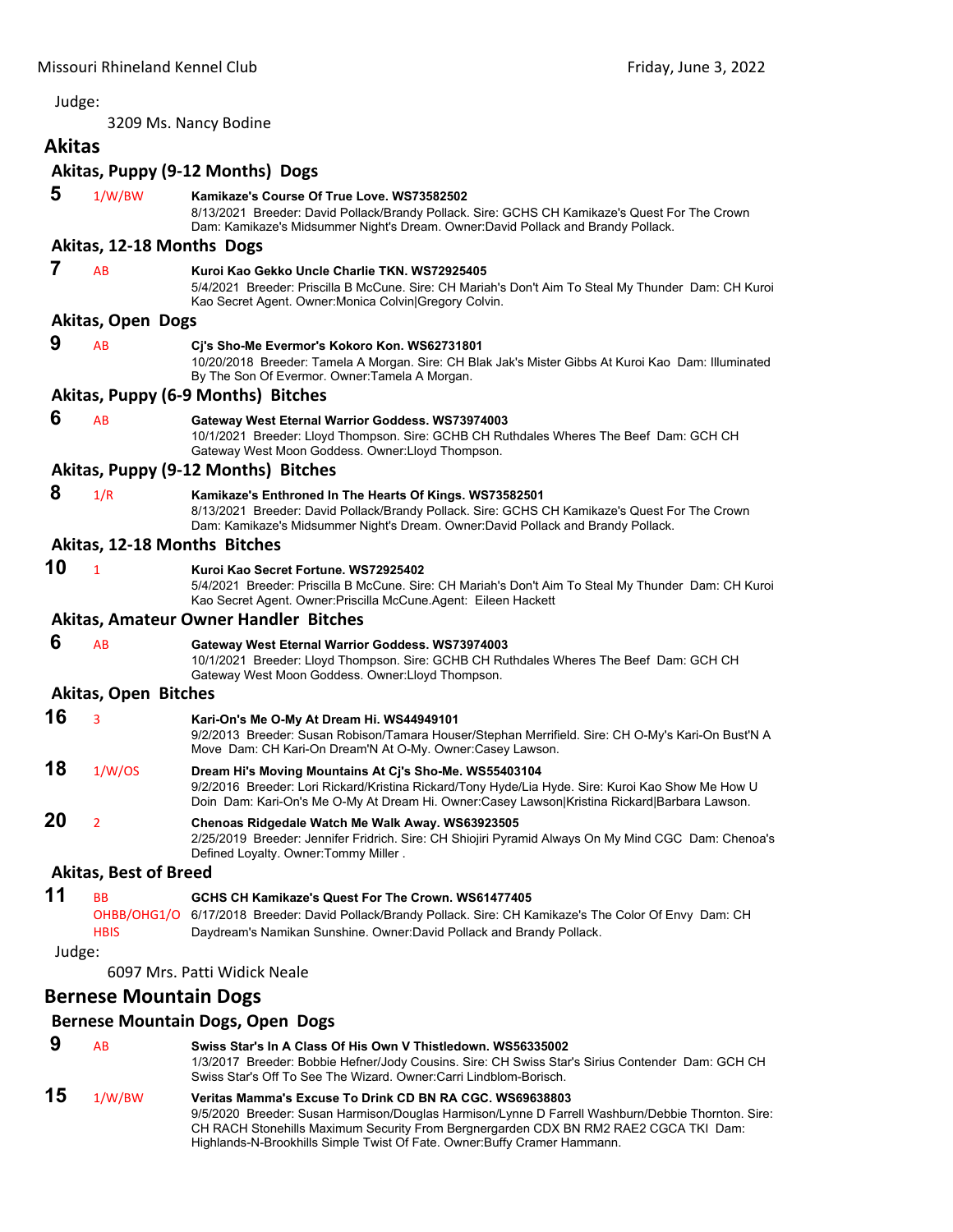| Bernese Mountain Dogs, Puppy (9-12 Months) Bitches |              |                                                                                                                                                                                                                                                                                                                                                                                             |  |  |
|----------------------------------------------------|--------------|---------------------------------------------------------------------------------------------------------------------------------------------------------------------------------------------------------------------------------------------------------------------------------------------------------------------------------------------------------------------------------------------|--|--|
| 8                                                  | $\mathbf{1}$ | Valor's Making A Greater Amity. WS73144301<br>6/10/2021 Breeder: Victoria Pinkas. Sire: GCHB CH Shepherdspatch Peter The Great CD RE TD Dam:<br>Algrand Berni Tatiana. Owner: Victoria Pinkas.                                                                                                                                                                                              |  |  |
|                                                    |              | Bernese Mountain Dogs, Bred-By-Exhibitor (Adult) Bitches                                                                                                                                                                                                                                                                                                                                    |  |  |
| 10                                                 | 1/R          | HIGHLANDS RACING TO THE LAST DROP AT VERITAS RN CGC TKN. WS69638801<br>9/5/2020 Breeder: Susan Harmison/Douglas Harmison/Lynne D Farrell Washburn/Debbie Thornton. Sire:<br>CH RACH Stonehills Maximum Security From Bergnergarden CDX BN RM2 RAE2 CGCA TKI Dam:<br>Highlands-N-Brookhills Simple Twist Of Fate. Owner:LYNNE FARRELL WASHBURN Buffy Cramer<br>Hammann Buffy Cramer Hammann. |  |  |
|                                                    |              | <b>Bernese Mountain Dogs, Open Bitches</b>                                                                                                                                                                                                                                                                                                                                                  |  |  |
| 14                                                 | 1/W          | Creme De La Creme Nobody Does It Better CGC. WS69916703<br>8/18/2020 Breeder: Lauren Pullano. Sire: GCHB CH Adesa's Best In Winter Dam: GCH CH Bull Valleys<br>Breezin Right Thru V Hinks. Owner:Dawn Carlson Roy Peterson Lauren Pullano.Agent: Lisa Bettis                                                                                                                                |  |  |
|                                                    |              | <b>Bernese Mountain Dogs, Best of Breed</b>                                                                                                                                                                                                                                                                                                                                                 |  |  |
| 16                                                 | <b>SEL</b>   | CH Highlands Frankly I Don't Give A Damm RN CGC TKN. WS65592001                                                                                                                                                                                                                                                                                                                             |  |  |
|                                                    | <b>OHBB</b>  | 7/20/2019 Breeder: Lynne D Farrell Washburn/Kelly Farrell/Jessica Anichini. Sire: CH Lavish's Call My<br>Name Dam: Highlands Full Of Sass CGCA. Owner:Lynne Farrell Washburn Jessica Anichini.                                                                                                                                                                                              |  |  |
| 17                                                 | <b>SEL</b>   | GCHB CH Creme De La Creme From The Earth To The Moon BCAT CGC ATT, WS65396601<br>1/21/2019 Breeder: Lauren Pullano. Sire: GCHB CH Adesa's Best In Winter Dam: GCH CH Bull Valleys<br>Breezin Right Thru V Hinks. Owner:Lauren Pullano Dawn Carlson Roy Peterson.Agent: Lisa Bettis                                                                                                          |  |  |
| 18                                                 | <b>BB</b>    | CH Lavish's The Flame Bearer, WS71939501<br>3/3/2021 Breeder: Layal Bouaoun. Sire: CH Lavish's Call My Name Dam: CH Lavish's Destiny Is All.<br>Owner: Layal Bouaoun Chris Petersen.                                                                                                                                                                                                        |  |  |
| 19                                                 | <b>OS</b>    | CH Swiss Star's Gun Fight At Ok Corral SIN CGC. WS68167904<br>4/9/2020 Breeder: Bobbie Hefner. Sire: CH Swiss Stars Conjuring Up Magic Dam: Swiss Star's In My<br>Neck Of The Woods RN SWA SHDN CGCA. Owner:Linda Baumbach Agent: Kamiron Moates                                                                                                                                            |  |  |
| Judge:                                             |              |                                                                                                                                                                                                                                                                                                                                                                                             |  |  |
|                                                    |              | 6097 Mrs. Patti Widick Neale                                                                                                                                                                                                                                                                                                                                                                |  |  |

#### **Black Russian Terriers**

#### **Black Russian Terriers, Best of Breed**

| Ð | BB.         | GCH CH Cherryhills Ferragamo. WS63397107                                                                                                            |
|---|-------------|-----------------------------------------------------------------------------------------------------------------------------------------------------|
|   |             | 12/10/2018 Breeder: Lucy Rezny/Alex Savel. Sire: Karabas-Barabas Iz Chigasovo Dam: GCHS CH<br>Cherryhills Dolce Vita. Owner: LUCY REZNY ALEX SAVEL. |
| 6 | OS.         | CH Cherryhills Fan Di Fendi. WS63397104                                                                                                             |
|   | <b>OHBB</b> | 12/10/2018 Breeder: Lucy Rezny/Alex Savel. Sire: Karabas-Barabas Iz Chigasovo Dam: GCHS CH                                                          |
|   |             | Cherryhills Dolce Vita, Owner: LUCY REZNYIALEX SAVEL.                                                                                               |

#### Judge:

6097 Mrs. Patti Widick Neale

#### **Boxers**

#### **Boxers, Puppy (6‐9 Months) Dogs**

 **5** 1/W **Julian Farm's Payday. WS74648201**

10/29/2021 Breeder: Cherish Julian. Sire: GCHB CH Julian Farm And Pure Pride's Charm Dam: Pure Pride's Ante Up. Owner:Cherish Julian|Candace Simpson.

#### **Boxers, 12‐18 Months Dogs**

 **7** 1/R **Nantess N Rico's Standing Outside The Fire. WS71568604** 2/15/2021 Breeder: Nancy Savage/Tessie Savage. Sire: GCHG CH Rico's Put Me In Coach Dam: Nantess The Thunder Rolls. Owner:Angela Ever |Donna Purichia |Nancy Savage |Tessie Savage .

#### **Boxers, Puppy (6‐9 Months) Bitches**

- **6** <sup>1</sup> **Higo's Tesla Rocketship Of Pigeonwoods. WS74096502** 9/29/2021 Breeder: Edward Hidalgo. Sire: CH Higo's Twenty-Four Karat Magic Dam: Higo's Sweet Serenity. Owner:James Niehus Katharina Gatz.
- **8** AB **Wish-N-Wells Mother Of Dragons. WS74696201** 10/13/2021 Breeder: Bryan Briley/Betsy Wells. Sire: CH Wish-N-Wells Heart Of A Lion Dam: GCH CH Wish N Wells No Remorse. Owner:Betsy Wells.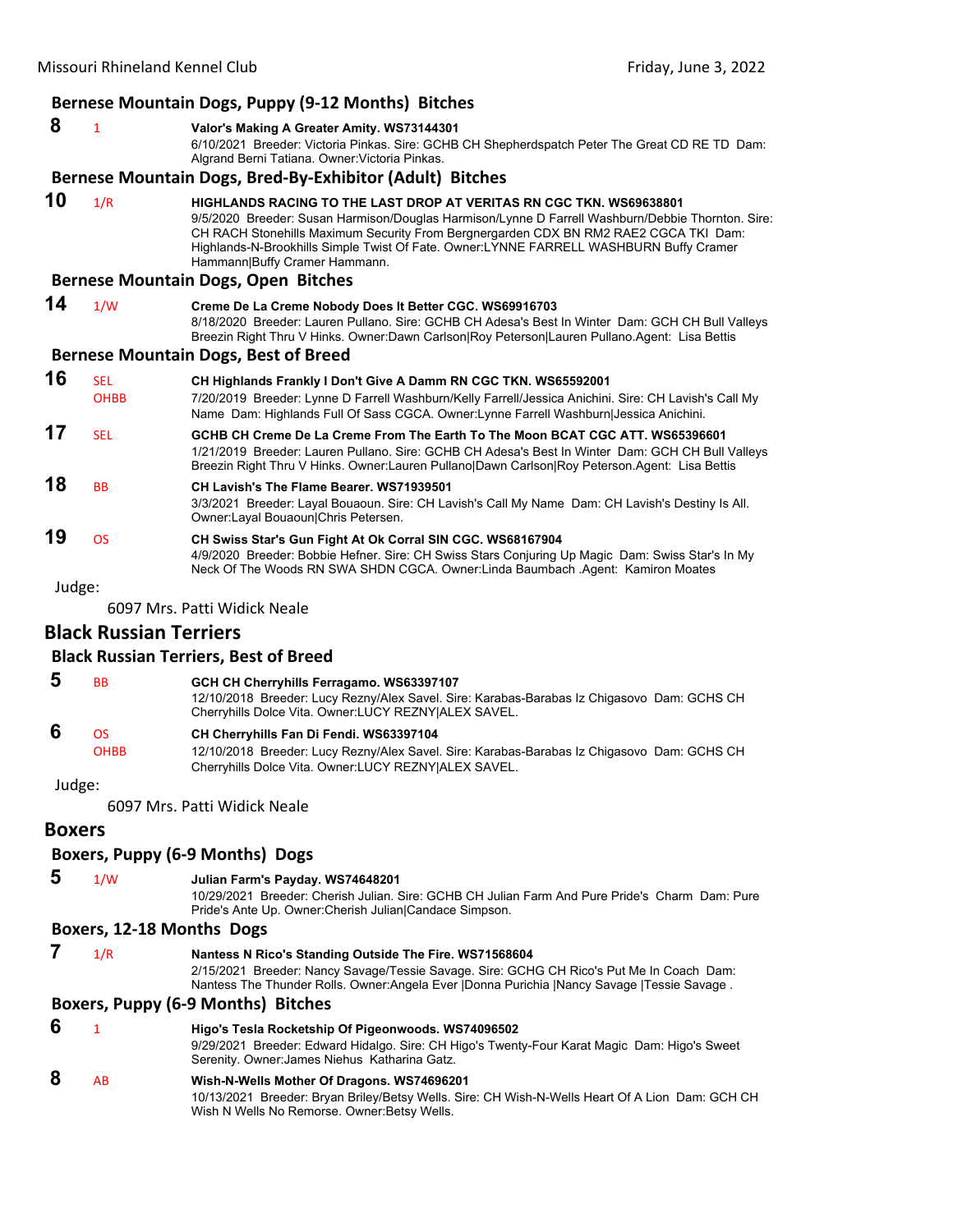|        |                                  | Boxers, Puppy (9-12 Months) Bitches                                                                                                                                                                                                                                                                               |
|--------|----------------------------------|-------------------------------------------------------------------------------------------------------------------------------------------------------------------------------------------------------------------------------------------------------------------------------------------------------------------|
| 10     | 1/W/BW                           | Starwood's Charmed One. WS73277706                                                                                                                                                                                                                                                                                |
|        | OHBB/OHG3                        | 7/13/2021 Breeder: Rhonda Camp/Chelsey Tweeten. Sire: CH Farmore's Etched In Stone RA BCAT<br>RATN CGCA TKN Dam: Mv Boxx's Sin City Super Nova At Casino BCAT. Owner: Kristen and Charles Johnson.                                                                                                                |
| 12     | AB                               | Nantess Make It Simple. WS73923302<br>8/9/2021 Breeder: Nancy Savage/Tessie Savage. Sire: CH Adellin's Simply Nantess Dam: CH Charron's<br>Lotti Dah At Nantess. Owner: Nancy Tessie Savage.                                                                                                                      |
|        |                                  | <b>Boxers, 12-18 Months Bitches</b>                                                                                                                                                                                                                                                                               |
| 14     | $\mathbf{1}$                     | Nantess N Rico's Ain't Goin' Down. WS71568602<br>2/15/2021 Breeder: Nancy Savage/Tessie Savage. Sire: GCHG CH Rico's Put Me In Coach Dam:<br>Nantess The Thunder Rolls. Owner: Donna Purichia Nancy Savage   Tessie Savage.                                                                                       |
|        |                                  | <b>Boxers, Bred-By-Exhibitor (Adult) Bitches</b>                                                                                                                                                                                                                                                                  |
| 16     | $\mathbf{1}$                     | Pure Pride's Frangelica. WS74880102<br>1/20/2021 Breeder: Mr. Steve Stewart. Sire: CH Julian Farm's Something To Talk About At Purepride<br>Dam: CH Pure Pride's Diamonds And Pearls. Owner: Roberta Wendt Steve Stewart.                                                                                         |
|        |                                  | <b>Boxers, American Bred Bitches</b>                                                                                                                                                                                                                                                                              |
| 18     | $\mathbf{1}$                     | Cedar's Instant Party At Graceland BCAT. WS67527504<br>3/4/2020 Breeder: Crystal Stock. Sire: CH Just-A-Wyn's Rolls Royce Silver Spur Dam: Cedar's A New<br>Hope. Owner: April Jenkins Crystal Stock.                                                                                                             |
|        | <b>Boxers, Open Fawn Bitches</b> |                                                                                                                                                                                                                                                                                                                   |
| 22     | $\mathbf{1}$                     | Sbk & Ld's Molly Maguire. WS64763102<br>6/9/2019 Breeder: Sandie Dietz/Hailey Bibbo. Sire: CH Sbk Sweet Talking Guy Dam: GCH CH Sbk Time<br>To Shine With Hi-Tech. Owner: Jennifer Gruneberg. Agent: Steve Stewart                                                                                                |
| 24     | $\overline{2}$                   | Nantess Wrapped Up In You. WS71568603<br>2/15/2021 Breeder: Nancy Savage/Tessie Savage. Sire: GCHG CH Rico's Put Me In Coach Dam:<br>Nantess The Thunder Rolls. Owner: Richard Stock   Nancy Savage   Tessie Savage   Donna Purichia.                                                                             |
|        | <b>Boxers, Best of Breed</b>     |                                                                                                                                                                                                                                                                                                                   |
| 9      | AB                               | CH Wish-N-Wells Heart Of A Lion. WS61144801<br>5/7/2018 Breeder: Betsy Wells. Sire: GCH CH Hi-Five And Oak Knoll's Model T Dam: GCH CH Wish-N-<br>Wells Comin In Hot. Owner: Neal Wells.                                                                                                                          |
| 11     | <b>SEL</b>                       | GCHG CH Streamline's Book'Em Danno. WS63260503<br>12/22/2018 Breeder: Joleena M Young/Mack Young. Sire: CH Epitome's Dont Mess With Texas Dam:<br>Streamline's Defying The Urge. Owner: Joleena Young Mack Young Gina Freer Jennifer Crane  Annie<br>Morgan-Flynt.                                                |
| 15     | <b>OS</b>                        | GCH CH Nantess N Jo-San's Legend Of Nacona. WS68597501<br>5/24/2020 Breeder: Nancy Savage/Tessie Savage. Sire: CH Jo-San's Quanah Dam: CH Nantess<br>Greatest Love Story. Owner: Nancy   Tessie Savage.                                                                                                           |
| 26     | <b>SEL</b>                       | GCH CH Cinbar's Bellisima. WS65875102<br>8/12/2019 Breeder: Phillip K Koenig. Sire: GCHB CH Cinbar's Just Call Me Handsome Dam: CH Bar-K's<br>Maggie Mcclain. Owner: Phillip Koenig Medley Small.Agent: Jody Paquette-Garcini                                                                                     |
| 28     | BB/G1/RBIS                       | GCHP CH Pure Pride's Never Love Again. WS66336603<br>7/22/2019 Breeder: Mr. Steve Stewart. Sire: GCHG CH Julian Farm's Sweet Southern Comfort Dam: CH<br>Pure Pride's Diamonds And Pearls. Owner: Steve Stewart Cherish Julian and Connie Haywood.                                                                |
| Judge: |                                  |                                                                                                                                                                                                                                                                                                                   |
|        |                                  | 6097 Mrs. Patti Widick Neale                                                                                                                                                                                                                                                                                      |
|        | <b>Bullmastiffs</b>              |                                                                                                                                                                                                                                                                                                                   |
|        |                                  | <b>Bullmastiffs, 12-18 Months Dogs</b>                                                                                                                                                                                                                                                                            |
| 5      | 1/W                              | Solo-K's Bourne Legacy. WS72503501<br>5/19/2021 Breeder: Tracy Jones/Sherry Boldt/Kimberlee Cook. Sire: GCHB CH Solo-K N Escalades Hot<br>Off The Daily Prophet Dam: GCHS CH PACH Solo-K N T-Boldt's Indecent Proposal CD BN RE MXP5<br>MXPS MJP5 MJPS PAX XFP CA BCAT THDN. Owner: Jeff Scariano Kimberlee Cook. |
|        |                                  | <b>Bullmastiffs, Bred-By-Exhibitor (Adult) Dogs</b>                                                                                                                                                                                                                                                               |

 **7** 1/R **Star Duster's Rocket Man. WS71641201**

1/19/2021 Breeder: Sue Miller. Sire: CH Bv Valentine's I Have One Heart For Starduster Dam: Star Dusters Jackie Blu. Owner:Sue Miller .

#### **Bullmastiffs, Open Dogs**

#### **9** AB **Bastion's Heart Throb Texas. WS71354401**

1/30/2021 Breeder: Lynn Spohr/Valerie Braden. Sire: CH Aria's Opening Farewell Dam: CH Bastion's Beauty Is An Attitude. Owner:Muneer Majid|Zeenat Durrani.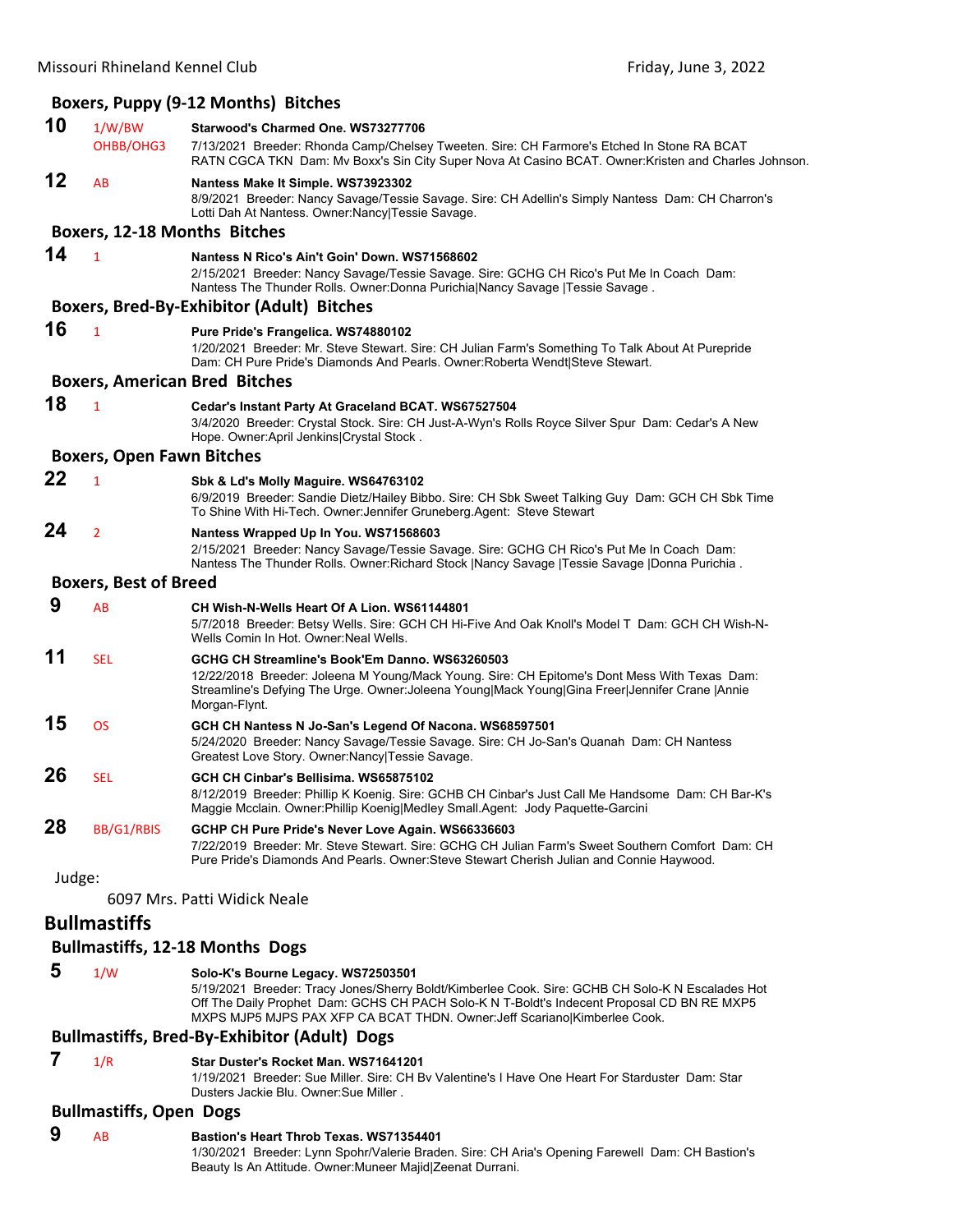#### **Bullmastiffs, 12‐18 Months Bitches**

#### **6** AB **Bastion's True Love. WS71354410**

1/30/2021 Breeder: Lynn Spohr/Valerie Braden. Sire: CH Aria's Opening Farewell Dam: CH Bastion's Beauty Is An Attitude. Owner:Lynn Spohr.

#### **Bullmastiffs, Best of Breed**

 **8** AB **GCHS CH Bastion's Going For Gold. WS62634918** 11/5/2018 Breeder: Lynn Spohr. Sire: CH Bastion N Del Toro's Time Of My Life Dam: CH Bastion's It's All About Me CGC. Owner:Lynn Spohr|Jill Rendleman. **10** SEL **GCHB CH White Pines Good Golly Miss Molly. WS67551601** 3/2/2020 Breeder: Mrs. CHRISTINE SCHERMERHORN/Eric G Schermerhorn. Sire: Black Rivers Suicide Shifting With Black Oaks Dam: CH Schermerhorn's Hollie. Owner:ERIC SCHERMERHORN. **11** OS **GCH CH Bv Letons Wp Into The Void. WS66127101** OHBB 9/25/2019 Breeder: Giuseppe Mazzamuto. Sire: CH Copper Bulls Call To The Game Dam: CH Bully Boy's Sleeping Beauty. Owner:Christine Schermerhorn. **12** BB/G3 **CH T-Boldt N Solo-K's Eye Candy RA BCAT TKN. WS68192407** 4/4/2020 Breeder: Sherry Boldt. Sire: GCHS CH T-Boldt's To Protect And Serve Dam: CH Tboldts Maid Of Mist Bramstoke. Owner:Kimberlee Cook|Sherry Boldt.

Judge:

6097 Mrs. Patti Widick Neale

#### **Cane Corso**

#### **Cane Corso, Best of Breed**

#### **5** AB **GCHS CH Adibeir Red Carpet Affair CGC. WS57105207**

5/21/2017 Breeder: Elizabeth(Betsy) Shauck/Dennis Shauck. Sire: GCHG CH Oblivion Earthride CGC Dam: GCHB CH Garritani Gabriella Ragazza CD CGC. Owner:Dave Musto|Elizabeth Shauck.

Judge:

6097 Mrs. Patti Widick Neale

#### **Doberman Pinschers**

#### **Doberman Pinschers, 12‐18 Months Dogs**

 **5** 1/W/OS **A-List Neveroddoreven. WS72225503**

1/20/2021 Breeder: Denise M Kamine/Chelsea M Kamine/Symone R Kamine. Sire: GCHB CH A-List It's About Time Dam: CH A-List The Sky's The Limit. Owner:Patty Huffman.

#### **Doberman Pinschers, American Bred Bitches**

 **6** AB **Jager's Addicted To Love. WS68224307**

5/6/2020 Breeder: Brian Ravens/Aimee Ravens/Paul Croley. Sire: CH Jager's Talk Of The Town DCAT Dam: CH Demor's Wild Wild West. Owner:Bryan Briley.

 **8** <sup>1</sup> **Shome's Fizzing Whizbee CGC. WS68649701**

2/29/2020 Breeder: Tami Lane/Tara Richardson/William H Spratley. Sire: CH Shome's State Of Emergency Dam: Shome's Turn Back Time. Owner:Jessica Flach.Agent: Tara Richardson

#### **Doberman Pinschers, Open Black Bitches**

## **10** 2/R **Melrae N Shome's Black China CAA CGC TKA. WS59950401**

2/19/2018 Breeder: Melissa Conrad/Tami Lane/Andria Carpenter/Tara Richardson/Taylor Lane. Sire: CH Shome's State Of Emergency Dam: Melrae's Gossip Girl CGC. Owner:Melissa Conrad.Agent: Tara Richardson

## **12** 1/W/BB/BW **Andella's I'm Your Huckleberry At Ruchi. WS69050105**

5/23/2020 Breeder: Andria L Carpenter/Tiffany Neal. Sire: GCHS CH Perfex Canis Major Dam: CH Andella's A Forbidden Love CA. Owner:Stephani Luedde .

Judge:

6097 Mrs. Patti Widick Neale

#### **Dogo Argentinos**

#### **Dogo Argentinos, 12‐18 Months Dogs**

 **5** 1/W/BB/BW **Cartonero De Las Canteras. WS74190002**

1/25/2021 Breeder: Mariela Taborda. Sire: Jaimito De Las Canteras Dam: Angel De Las Canteras. Owner:Kristin Winter.

#### **Dogo Argentinos, Puppy (6‐9 Months) Bitches**

#### **6** <sup>1</sup> **Nemesis Echo In My Soul. WS74232201**

10/27/2021 Breeder: Kristin Winter. Sire: Nemesis Pantera De Los Martinez Dam: CH Gone To The Dogos Listen Linda. Owner:Kristin Winter.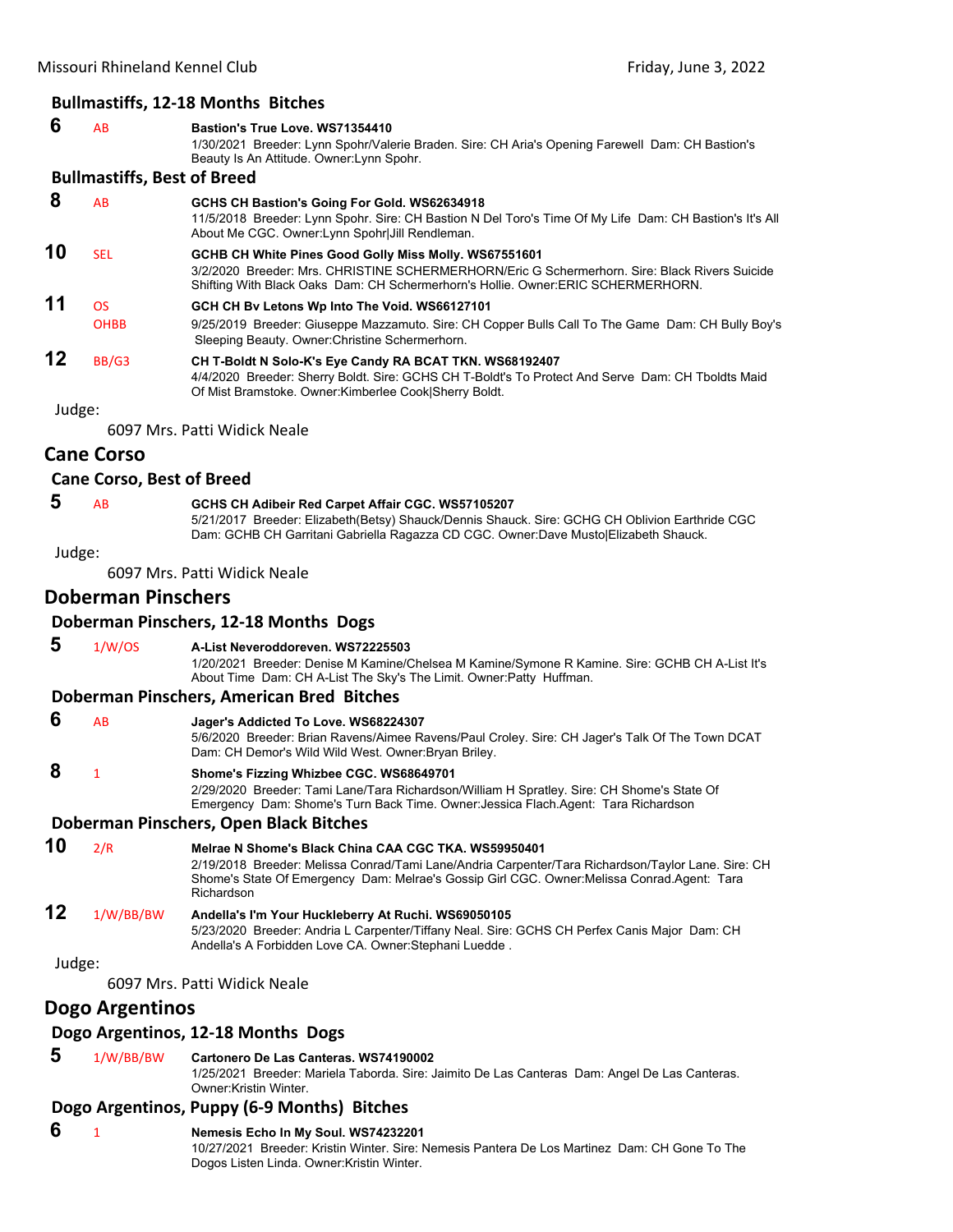|        |                          | Dogo Argentinos, Puppy (9-12 Months) Bitches                                                                                                                                                                                           |
|--------|--------------------------|----------------------------------------------------------------------------------------------------------------------------------------------------------------------------------------------------------------------------------------|
| 8      | AB                       | Nemesis Raya And The Last Dragon. WS73123702<br>6/16/2021 Breeder: Kristin Winter. Sire: GCH CH Gone To The Dogos Baymax Dam: Gone To The Dogos<br>Natasha, Owner: Kristin Winter.                                                     |
|        |                          | Dogo Argentinos, 12-18 Months Bitches                                                                                                                                                                                                  |
| 10     | 1/W/OS<br><b>OHBB</b>    | Zbz Return To Neverland. WS71105701<br>1/23/2021 Breeder: James Hood. Sire: Zbz's Olaf De La Cocaina Dam: Zbz Queen Of Ice Elsa.<br>Owner: Amanda Gambill James Hood.                                                                  |
| 12     | AB                       | <b>Iron Rock Hope For Humanity. WS73895101</b><br>3/11/2021 Breeder: Randi L Tanner. Sire: Cachilo Del Totoral Dam: Cazador Criollo Karma. Owner: Yvette<br>Yoon Randi Tanner.                                                         |
| 14     | $\overline{2}$           | Amarula De Las Canteras. WS74190001<br>1/25/2021 Breeder: Mariela Taborda. Sire: Jaimito De Las Canteras Dam: Angel De Las Canteras.<br>Owner: Kristin Winter.                                                                         |
| 16     | 3                        | La Pampa De Las Canteras. WS74190102<br>3/1/2021 Breeder: Mariela Taborda, Sire: Jaimito De Las Canteras Dam: Vizcacha De Las Canteras,<br>Owner: Kristin Winter.                                                                      |
|        |                          | Dogo Argentinos, Open Bitches                                                                                                                                                                                                          |
| 18     | 1/R                      | Nemesis Gone With The Wind. WS68996101<br>7/12/2020 Breeder: Kristin Winter. Sire: GCH CH Gone To The Dogos Baymax Dam: CH Gone To The<br>Dogos Listen Linda. Owner: Kristin Winter.                                                   |
| 20     | $\overline{2}$           | Nemesis Scarlet Rose, WS72697501<br>5/26/2021 Breeder: Kristin Winter. Sire: CH Gone To The Dogos Nemesis Dam: Gone To The Dogos I'm<br>The Boss, Owner Kristin Winter.                                                                |
|        |                          | Dogo Argentinos, Best of Breed                                                                                                                                                                                                         |
| 11     | <b>SEL</b>               | Onix Icon Borneo, 67319HUN<br>3/30/2019 Breeder: Peter Voros Istvan. Sire: Alano I del Blanco Diablo Dam: Il Mondo del Carmen Asolo.<br>Owner: Kristin Winter.                                                                         |
| 15     |                          | CH Nemesis I Feel Like A Monster. WS69625901<br>7/28/2020 Breeder: Kristin Winter. Sire: CH Gone To The Dogos Nemesis Dam: GCH CH Gone To The<br>Dogos Honey Lemon. Owner: Kristin Winter George Smith.                                |
| Judge: |                          |                                                                                                                                                                                                                                        |
|        |                          | 6097 Mrs. Patti Widick Neale                                                                                                                                                                                                           |
|        | Dogue de Bordeaux        |                                                                                                                                                                                                                                        |
|        |                          | Dogue de Bordeaux, Best of Breed                                                                                                                                                                                                       |
| 5      | BB                       | GCH CH Pura Raza Burdeos Charles Chaplin CGC TKN VHMA, WS72126701<br>3/30/2018 Breeder: Juan Manuel Machado. Sire: Over The Top Dei Dogue Della Valle Dam: All My<br>Dreams Z Orisku. Owner: Raymond Spinelli. Agent: Billy Huntington |
| Judge: |                          |                                                                                                                                                                                                                                        |
|        |                          | 6097 Mrs. Patti Widick Neale                                                                                                                                                                                                           |
|        | <b>German Pinschers</b>  |                                                                                                                                                                                                                                        |
|        |                          | <b>German Pinschers, Open Dogs</b>                                                                                                                                                                                                     |
| 5      | AB                       | Daveren's Time Stands Still. WS74528501<br>6/20/2021 Breeder: Jill Eastman. Sire: CH Conspirol Rotzakroi Dam: GCH CH Daveren's Sit Still Look<br>Pretty TKN. Owner: Jill Eastman.                                                      |
|        |                          | <b>German Pinschers, Best of Breed</b>                                                                                                                                                                                                 |
| 6      | <b>OS</b><br><b>OHBB</b> | CH Oakwoods From The Inside Out BCAT. WS67297701<br>2/21/2020 Breeder: Ms. Kimberle Schiff / . Sire: CH Bryan Dam: GCHB CH Oakwoods From Russia With<br>Love BCAT. Owner: Kimberle Schiff.                                             |

 **7** SEL **GCHB CH Calvaxar Canonball To Nevar RATO. WS56067501** 9/15/2016 Breeder: Cindy Ranson/Ben Pearce. Sire: Redrovia Aragon Dam: Fly'Ca Star Of Elune Via Aritaur. Owner:Cheryl L Fuss|F. Lynann Stuby.

#### **9** BB/G4 **GCH CH Daveren's Radagast Of Greenwood. WS70449402** 7/9/2020 Breeder: Jill Eastman. Sire: GCHG CH Daveren's Smooth Like The Summer TKN Dam: CH Daveren's Life Uncommon TKN. Owner:Neala Burnett and Jill Eastman|Jill Eastman.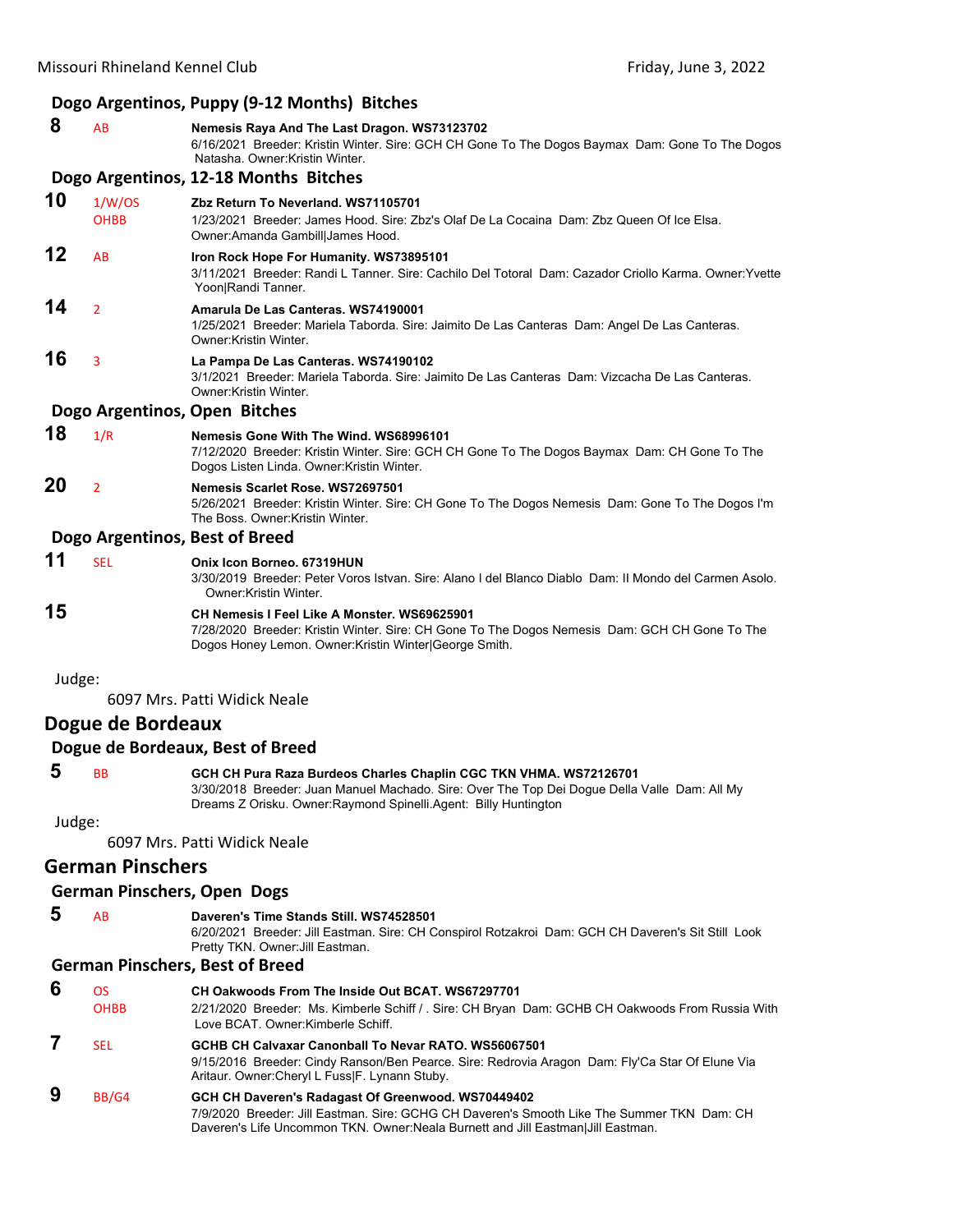6097 Mrs. Patti Widick Neale

## **Giant Schnauzers**

#### **Giant Schnauzers, Best of Breed**

| 5      | <b>BB</b>                         | GCHB CH Spicerack's Shotgun Rider CGCA TKN. WS67493201<br>1/20/2020 Breeder: Mrs. Marcia Adler/Mrs. Robin Henderson. Sire: GCHG CH Ingebar's Tynan Dances<br>With Wildflowers Dam: GCH CH Ramahill's Gloriana At Spicerack. Owner: Robin Henderson Dwain<br>Henderson Marcia Adler.Agent: Leonardo Garcini                             |
|--------|-----------------------------------|----------------------------------------------------------------------------------------------------------------------------------------------------------------------------------------------------------------------------------------------------------------------------------------------------------------------------------------|
| Judge: |                                   |                                                                                                                                                                                                                                                                                                                                        |
|        |                                   | 6097 Mrs. Patti Widick Neale                                                                                                                                                                                                                                                                                                           |
|        | <b>Great Danes</b>                |                                                                                                                                                                                                                                                                                                                                        |
|        |                                   | Great Danes, Puppy (6-9 Months) Dogs                                                                                                                                                                                                                                                                                                   |
| 5      | $\mathbf{1}$                      | Evergreen's Gunther In Wonderlland. WS75014702<br>11/4/2021 Breeder: Casey Lee Cousineau/Becky Sherwood. Sire: Davinci's Six Grand Overtures Dam:<br>Evergreen's Calm Before The Storm CGCU TKN. Owner:Page Pardo Casey Cousineau.                                                                                                     |
|        |                                   | Great Danes, 12-18 Months Dogs                                                                                                                                                                                                                                                                                                         |
| 9      | 1/R                               | Aristrocat Gd Dr Touched By Midas V Ashella. WS73895401<br>3/7/2021 Breeder: Darla Jean Wotherspoon. Sire: Ashella's Caribbean Dreamer Dam: Ellenni Blackstone<br>Ashella Spice 4 Life Aristocrat. Owner: Dayasha Broadway. Chris Swartz                                                                                               |
|        |                                   | <b>Great Danes, Open Black Dogs</b>                                                                                                                                                                                                                                                                                                    |
| 15     | 1/W/BW                            | Triplecrest The Talk Of The Town. WS68611802<br>5/1/2020 Breeder: Eugenia Thayer. Sire: GCHB CH Triplecrest Easter Parade Dam: Triplecrest My My.<br>Owner: Eugenia E Thayer.                                                                                                                                                          |
| 19     | AB                                | Breken's Im A Ladies Man. WS67435001<br>12/30/2019 Breeder: Melody Maddox/Daysha Broadway. Sire: GCH CH Northernaire Living By High<br>Standards @ Bear Creek Dam: Breken Madd Ox Sweetheart. Owner:Dayasha Broadway . Chris Swartz                                                                                                    |
|        |                                   | <b>Great Danes, Open Mantle Bitches</b>                                                                                                                                                                                                                                                                                                |
| 12     | 1/W                               | Ajani's Lucky Rolling In Four D's Sugar. WS67557802<br>3/6/2020 Breeder: Sarka Velka. Sire: GCH CH Four D's Mr Jatu Dam: Ajani's Lucky Come Home.<br>Owner:Sarka Velka.                                                                                                                                                                |
| 14     | 2/R                               | Yandamar Flightyfoto Bewitched RN CGC. WS69205501<br>4/29/2020 Breeder: Mr. J R Walsh/Mr. Alan Walsh/Mr. M Walsh. Sire: Allours Romeo Dam: Yandamar<br>Magical Choice. Owner: Tiana Walters Neil O'Sullivan Bev Klingensmith Alan Walsh.                                                                                               |
|        | <b>Great Danes, Best of Breed</b> |                                                                                                                                                                                                                                                                                                                                        |
| 16     | <b>BB</b>                         | GCHB CH Nobledane Let's Raise A Ruckus, WS64516503<br>4/10/2019 Breeder: Dr. Sara Rachel Chant/Sara Dellorto/Linda Whitney. Sire: GCHB CH Briarwood's My<br>Way V My-Jon Dam: CH Sardi Nobledane Let's Get This Party Started CGCA. Owner:Dr Sara Rachel<br>Chant Leslie Hotchkiss Earl Shore.                                         |
| 21     | OS<br>OHBB/OHG4                   | GCH CH Davisdane's N Balor The Chronicles Of Ridduck RN BCAT CGC TKN, WS57776202<br>6/15/2017 Breeder: Lisa A Lewis/Susan D Shaw/Rachel Wilson, Sire: CH Davisdane's Ducktor Drakken I<br>Presume BN RI BCAT CGCA TKN Dam: Davisdane's Reflection Of A Duck CGC TKN. Owner: Rachel<br>Wilson/Isabella Eaton Isabella Eaton Lisa Lewis. |
| Judge: |                                   |                                                                                                                                                                                                                                                                                                                                        |

6097 Mrs. Patti Widick Neale

#### **Greater Swiss Mountain Dogs**

#### **Greater Swiss Mountain Dogs, Best of Breed**

**7** BB **Wildest Dream Snow King Of Norseman FDC CGCA TKN. WS66715301**<br>OHBB 11/4/2019 Breeder: Tina Bailey/John C Bailey. Sire: GCH CH Wildest Drean 11/4/2019 Breeder: Tina Bailey/John C Bailey. Sire: GCH CH Wildest Dream King Of The Blues Dam: CH Wildest Dream Genuinely In Seventh Heaven. Owner:Phillip Jensen|Sarah Jensen|John Bailey|Tina Bailey.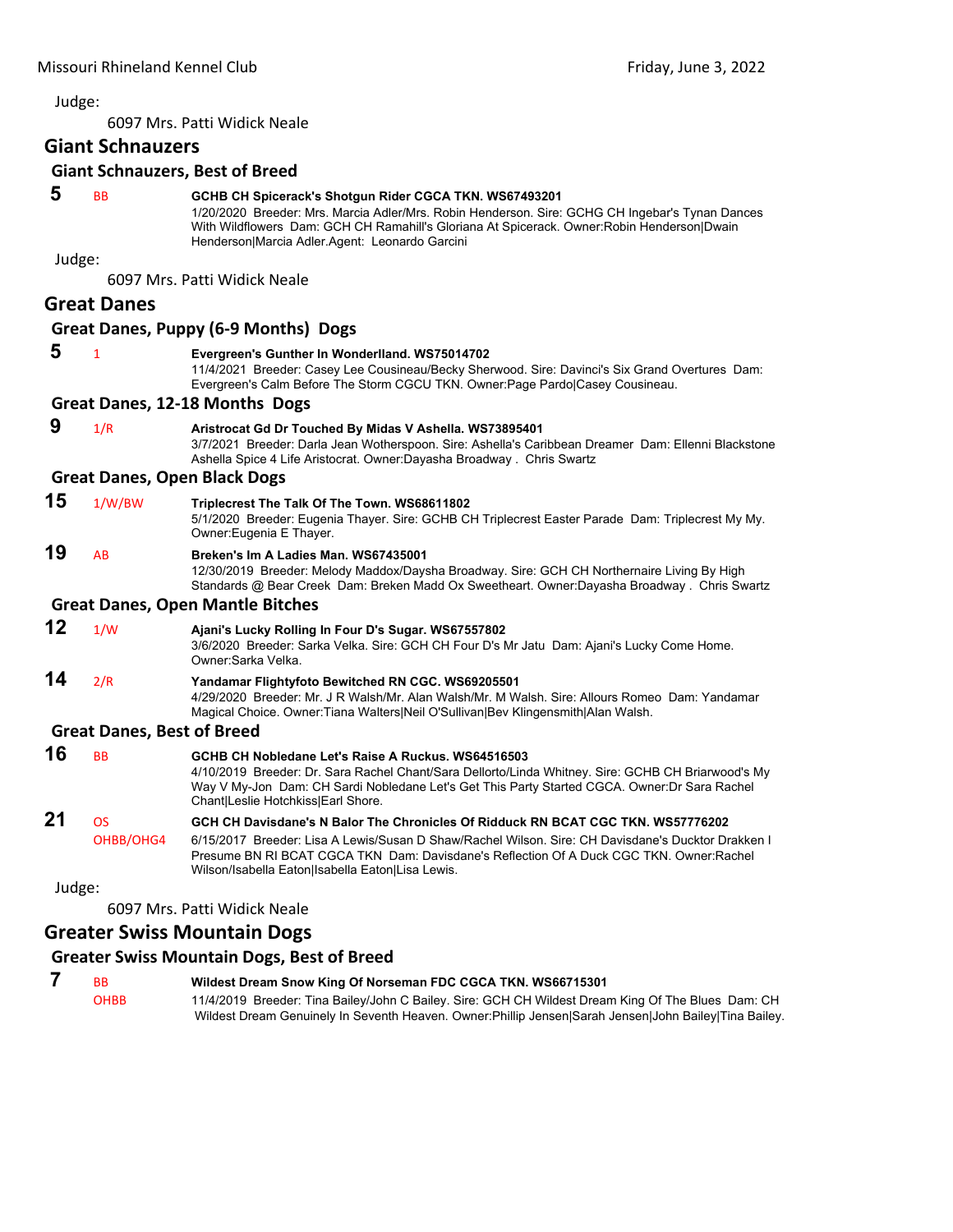6097 Mrs. Patti Widick Neale

#### **Kuvaszok**

#### **Kuvaszok, Best of Breed**

| 6         | BB/G2                | GCHS CH Szumeria's Me Oh Me Oh My CA DCAT. WS55908001<br>12/17/2016 Breeder: Constance D Townsend/Lynn S Brady. Sire: GCHG CH Szumeria's Wildwood Silver<br>Six Pence CGC Dam: Jamborhazi-Kedves Nemez Szumeria. Owner:Lynn Brady Constance Townsend-<br>Brady Sarah Krickeberg Correy Krickeberg. |
|-----------|----------------------|----------------------------------------------------------------------------------------------------------------------------------------------------------------------------------------------------------------------------------------------------------------------------------------------------|
| Judge:    |                      |                                                                                                                                                                                                                                                                                                    |
|           |                      | 6097 Mrs. Patti Widick Neale                                                                                                                                                                                                                                                                       |
|           | <b>Newfoundlands</b> |                                                                                                                                                                                                                                                                                                    |
|           |                      | <b>Newfoundlands, Puppy (9-12 Months) Dogs</b>                                                                                                                                                                                                                                                     |
| 5         | 1/W                  | Majestictrailjaquist Keep Me In Mind. WS73196901<br>6/10/2021 Breeder: Lorraine Trail. Sire: CH Seabrook's Jaquist Blessed Tenfold RI CGC TKI Dam:<br>Jessica Lacey Cancrimo. Owner: Rita Jacobs.                                                                                                  |
| 7         | $\overline{2}$       | Kayletzko Stars On The Water. WS73361603<br>6/16/2021 Breeder: Danielle m rimkus. Sire: GCH CH King Of Helluland Raw Beauty CGCA Dam: King Of<br>Helluland Get Smart, Owner: Bill and Bonnie Bennett,                                                                                              |
|           |                      | <b>Newfoundlands, Open Dogs</b>                                                                                                                                                                                                                                                                    |
| 11        | $\overline{2}$       | Bear N Mind's Storming The Beaches At Normandy. WS67167007<br>11/11/2019 Breeder: Dwight Gorsuch/Christine Gorsuch. Sire: GCHB CH Sugar-Mtn's Pray For Peace<br>Dam: CH Queenkellan Dream Maker CDX BN RM CGC. Owner: Sylvia Steiling and Dwight and Christine<br>Gorsuch.                         |
| 15        | 1/R                  | Amity's Wizard Returns To Nicholas Lake RN CGC TKN. WS70062201<br>8/12/2020 Breeder: Nan Edwards/Diane Broderick/Thomas Broderick. Sire: Shorepath's Take A Stroll<br>Dam: CH Amitys Ambitious Journey CD RE CGC TKI. Owner: Nan Edwards Diane Broderick Thomas<br>Broderick.Agent: Laura King     |
|           |                      | <b>Newfoundlands, Best of Breed</b>                                                                                                                                                                                                                                                                |
| 17        | <b>BB</b>            | GCH CH Timberknolls Check Mate Gold Cup. WS59241101<br>11/25/2017 Breeder: Benita Edds & Patti Sutherland. Sire: GCHP CH Gold Cup's First In Flight Dam: CH<br>Timberknolls Tempted By Tradition. Owner: Benita Edds Patti Sutherland. Agent: Laura King                                           |
| 19        | <b>SEL</b>           | GCH CH Taubla Majestic Trail Finnigan RN CGCA TKN. WS61266105<br>5/9/2018 Breeder: Lorraine Trail. Sire: GCHB CH Jackson Cancrimo Z Lednickiego Zakola RN CGC<br>Dam: Mocha Cancrimo Z Lednickiego Zakola. Owner:Lana Tauben Toby Tauben Rita Jacobs.                                              |
| 21        |                      | GCH CH King Of Helluland Raw Beauty CGCA. WS62218601                                                                                                                                                                                                                                               |
|           | <b>OHBB</b>          | 1/11/2018 Breeder: Sona Krocko/Vladimir Krocko. Sire: Goldcoast's Jeffrey At Mississippi Missouri Dam:<br>King Of Helluland Yellow Rose. Owner: Danielle Rimkus.                                                                                                                                   |
| المسامينا |                      |                                                                                                                                                                                                                                                                                                    |

Judge:

3209 Ms. Nancy Bodine

#### **Portuguese Water Dogs**

#### **Portuguese Water Dogs, Open Dogs**

 **5** AB **Cutwater Symphony Of Fire. WS69722402**

5/20/2020 Breeder: Jane Harding. Sire: CH Cutwater What Comes Next Dam: CH Cutwater Love You To RN. Owner:Alena Holmes|Jane Harding. Danielle Goodland-Rose

#### **Portuguese Water Dogs, Best of Breed**

- 
- **7** BB **GCHB CH Aquafortis Robel One Spirit. WS59809301**

6/29/2017 Breeder: Runi Kristiansen. Sire: CH Robel Christopher Robin Dam: Aquafortis Cha-Ching By Robel. Owner:Jennifer Stine|Elizabeth Voltz|Bradley Buttner.

Judge:

6097 Mrs. Patti Widick Neale

#### **Rottweilers**

#### **Rottweilers, Puppy (9‐12 Months) Dogs**

 **5** 1/W/BW **Vonherrschend's American Hustle V Higginhaus. WS73432709** 7/24/2021 Breeder: DUSTIN DAVIS/Mark Mendonca. Sire: GCHB CH Kirche's Bam-Bam Rubble RN CGC Dam: CH Eirians Ryka Von Herrschend. Owner:Nattawat Wooti. Dustin Davis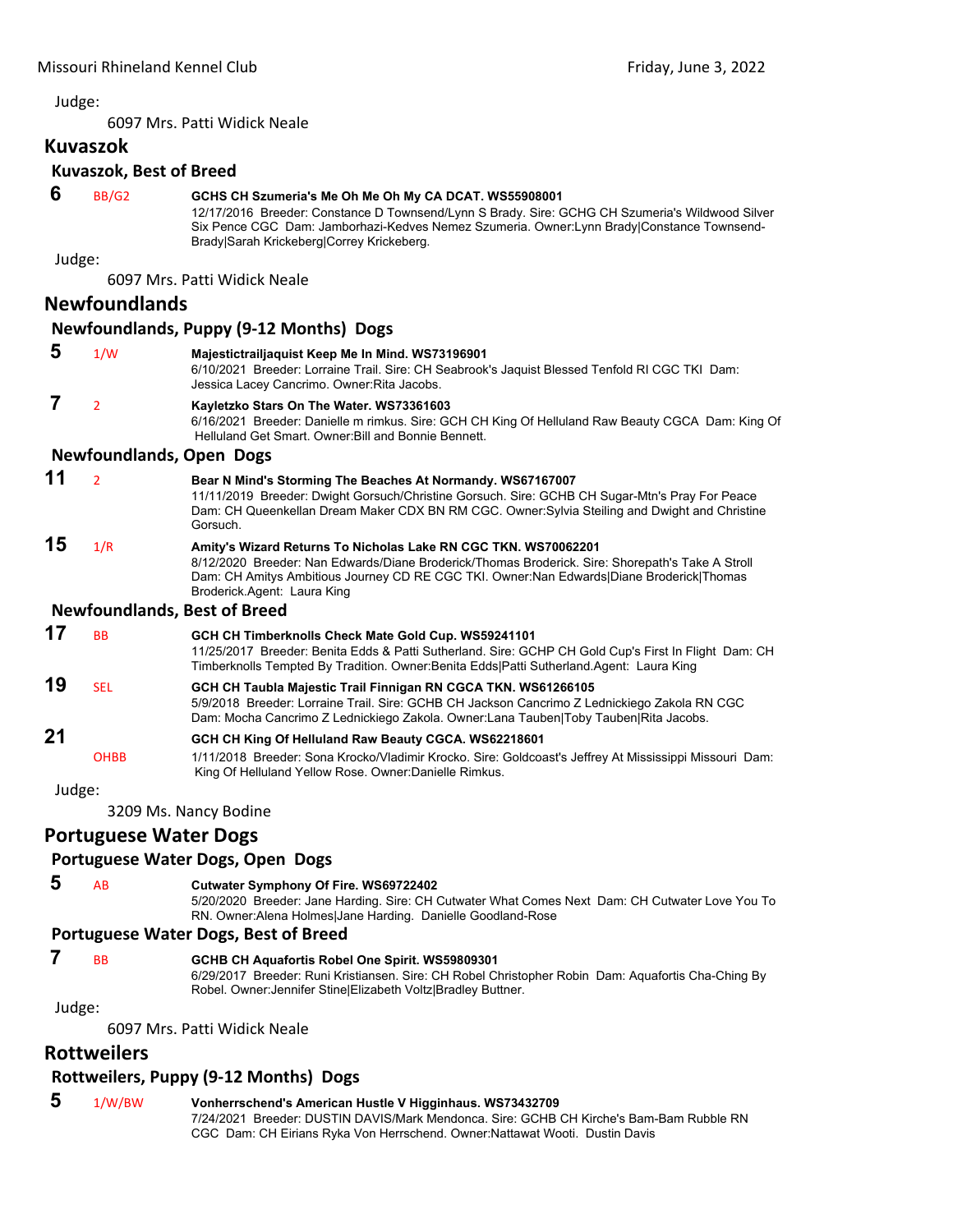#### **Rottweilers, 12‐18 Months Dogs**

 **7** <sup>2</sup> **Vormund's Power House Brat V Gunner. WS72170201** 3/29/2021 Breeder: Jennell Rudd/James Ernst/MICHELLE R ERNST. Sire: CH Trakar's Folsom Prison Blues PT Dam: CH Jandels Brat Ccw Kimber V Vormund. Owner:JENNELL RUDD|James & Michelle Ernst.  **9** 1/R **Eirians You Got The Moves. WS74714502** 4/30/2021 Breeder: Johnna H Glover. Sire: CH Eirians Oh The Places Youll Go Dam: Eirians Straight To The Moon. Owner:Nattawat Wooti. **Rottweilers, Puppy (9‐12 Months) Bitches 6** EX **Stoneridge Until I Say So Xmark. WS72974503** 6/17/2021 Breeder: Katie Griffiths/Stacie Fults. Sire: GCHS CH Lorals Number One Caesar Dam: CH Stoneridge National Velvet RN CGCA CGCU. Owner:Ashley Townsley|JR Townsley. **Rottweilers, Open Bitches 8** 1/W **Vormunds Lil Fat Girl V Dark Waters. WS61771701** 7/20/2018 Breeder: Michelle Pounds/James Ernst Jr.. Sire: GCHB CH Dark Waters Dream Machine V Eternal Moon Dam: Vormunds Love Child Karma The Brat. Owner:James Michelle Ernst|Michelle ernst|James Ernst. **Rottweilers, Best of Breed 11** AB **GCHG CH Twin Creeks It Had To Be You CGC. WS58179801** 8/17/2017 Breeder: Cheryl Krown. Sire: GCHP CH Big Beach's Rhumba Man Dam: GCH CH Twin Creeks Let's Celebrate. Owner:Cheryl Krown.Agent: Holley Eldred **12** OS **CH Norri Von Herrschend. WS67648801** 2/16/2020 Breeder: Dustin Davis. Sire: GCH CH Kinjack's U Got The Look CD RM RAE CGC ATT Dam: CH Finka Von Herrschend CD. Owner:Dustin Davis . **15** BB **GCH CH Esmonds Rcmp CD BN RE. WS67954201** 8/27/2019 Breeder: Ann Felske Jackman. Sire: CH Esmonds Mint Chip CDX BN CGC TKA Dam: Esmonds Singular Sensation RN TKI. Owner:Thomas Arns|Ann Felske Jackman. Judge: 6097 Mrs. Patti Widick Neale

#### **Saint Bernards**

#### **Saint Bernards, Best of Breed**

 **7** BB **CH Kris's Kountry Kryskara "The Gambler" Von Joy CGC TKN. WS66596004** 10/16/2019 Breeder: Mrs. Kristi Libsack/Ms. Carol Gregory/Martin Glover. Sire: GCHP CH Kris's Kountry Poker Face CGCA TKN Dam: CH Kris's Kountry Kover Girl V Cosmo. Owner:Carole Wilson|Kara Wilson|Frances Joy.

Judge:

6097 Mrs. Patti Widick Neale

#### **Samoyeds**

#### **Samoyeds, Bred‐By‐Exhibitor (Adult) Dogs**

 **5** 1/W/OS **Barron's Play That Funky Music. WS69591202** 8/16/2020 Breeder: Barbara A Cole/Carol A Dundulis. Sire: CH Rexann-Wyteshado's Truckin T' Barrons Dam: Barron's Causin' A Commotion. Owner:Barb Cole.

#### **Samoyeds, Best of Breed**

| 6  | <b>SEL</b>             | CH Snoden's Flying Storm. WS68256310<br>3/4/2020 Breeder: Jazmine Light. Sire: GCH CH Snolake's Winter Storm Dam: CH Snoden's Fly Like A<br>Bird. Owner: Jazmine Light.                                                                                   |
|----|------------------------|-----------------------------------------------------------------------------------------------------------------------------------------------------------------------------------------------------------------------------------------------------------|
| 8  | <b>BB</b><br>OHBB/OHG2 | Shirokuma's Aussie Influence Natalya Of Natasha. WS70722407<br>11/27/2020 Breeder: Ann Marie Schroeder. Sire: Kalaska Lover Boy Dam: GCH CH Shirokuma's<br>Diamond In The Ruff Natasha of Nadia CA BCAT, Owner:Ann Marie Schroeder,                       |
| 11 | AB                     | GCHP CH Vanderbilt 'N Printemp's Lucky Strike. WS54969409<br>6/4/2016 Breeder: MENGRU WU/Judi Elford. Sire: Cabaka's Happy Go Lucky Dam: GCH CH Vanderbilt's<br>Cherry Brandy. Owner:Correen Pacht Marc Ralsky Judi Elford Blair Elford.Agent: Laura King |
| 19 | AB.                    | <b>CH Snoden's International Love. WS68231902</b><br>2/7/2020 Breeder: Jazmine Light. Sire: GCHG CH Zamosky's Mr. Worldwide Of Icepaw Dam: CH Polar<br>Mist Kick'N N Mov'N At Snoden. Owner: Jazmine Light Ashley Light.                                  |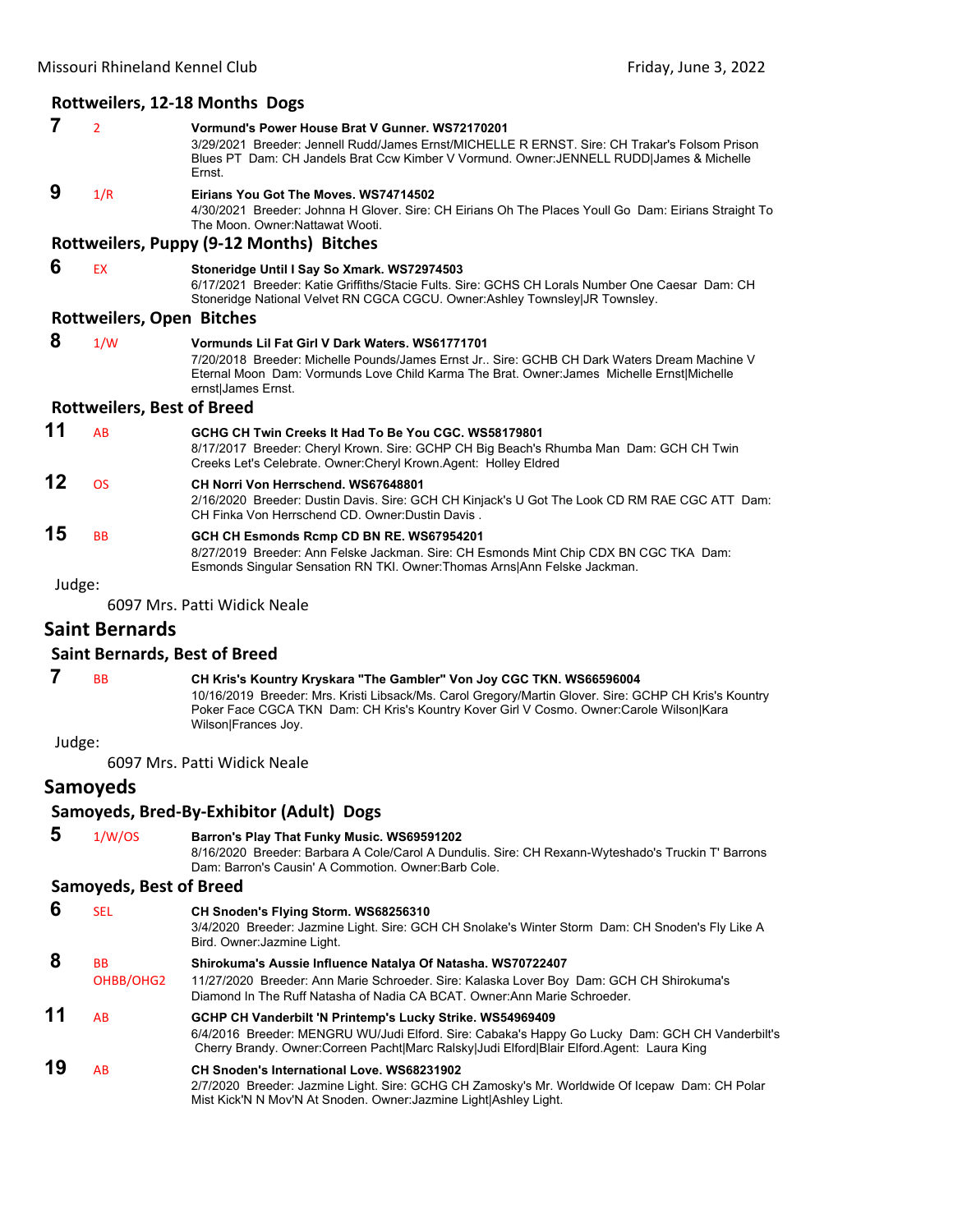6097 Mrs. Patti Widick Neale

#### **Siberian Huskies**

#### **Siberian Huskies, 12‐18 Months Bitches**

 **6** 1/W/BB **Polargold's Luxury Tax. WS72457503** OHBB 5/18/2021 Breeder: Cecile Toth/Ms. Lisa Rose Toth. Sire: GCHB CH Busystar's Incredible Journey CAX DCAT Dam: CH Polargold's Come On Eileen. Owner:Cecile Toth|Lisa Toth|Barbara Woodworth.

#### **Siberian Huskies, Bred‐By‐Exhibitor (Adult) Bitches**

#### **8** AB **Cedarwood's Southern Jingle. WS56397901**

1/25/2017 Breeder: Rita Montgomery/Emily Jackson. Sire: GCH CH Fullmoon's Silver Shadow At Moonstar CGC TKN Dam: GCHB CH Cedarwood's Southern Belle. Owner:Emily Jackson and Rita Montgo.ery|Rita Montgomery|Emily Jackson.

#### **10** 1/R **Polargold's Wonderland. WS62652703**

10/20/2018 Breeder: Cecile Toth/Ms. Lisa Rose Toth. Sire: GCH CH Rainbow's Union Boss Dam: CH Polargold's Come On Eileen. Owner:Cecile Toth|Lisa R. Toth |Lisa Toth|Cecile Toth.

#### **Siberian Huskies, Best of Breed**

## **16** AB **GCHB CH Cedarwood's Southern Belle. WS49436503**

12/26/2014 Breeder: Rita Montgomery. Sire: GCH CH Icewind's Dressed To Kill Dam: CH Casey's Isabella For Abba's Glory. Owner:Emily Jackson and Rita Montgo.ery|Rita Montgomery|Emily Jackson.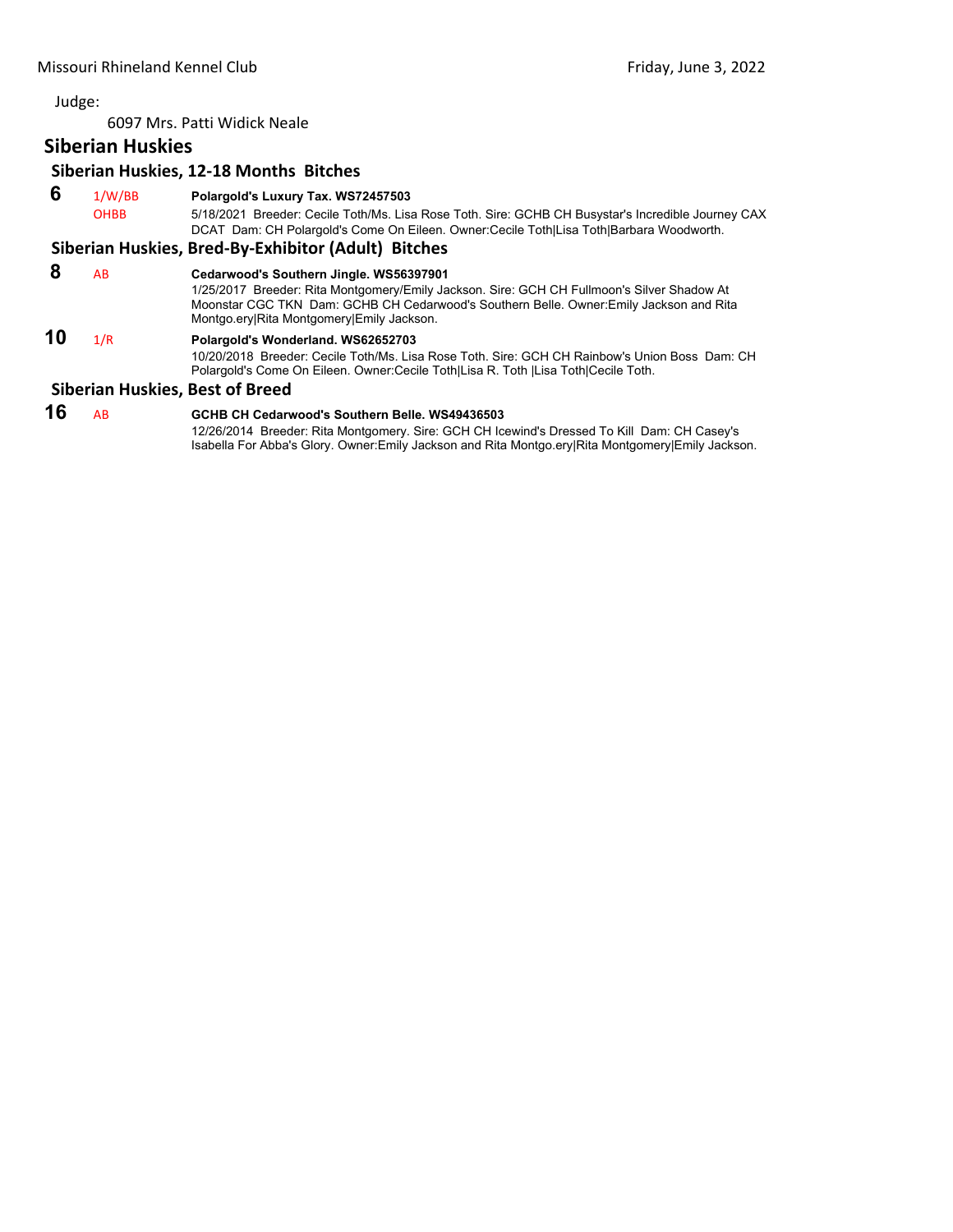<span id="page-35-0"></span>95639 Ms. Susan M. Napady

#### **Airedale Terriers**

#### **Airedale Terriers, Open Bitches**

#### **6** 1/W **Tnc's Save Halo's Prayer. RN35240910**

6/21/2020 Breeder: Karen J Gunter. Sire: CH Cast Iron Black Opal Craft Master CD RM CA BCAT CGCA Dam: CH Singing Hills And TNC's Southern Lady - Sedona. Owner:Kimberly Opdyke.Agent: Leonardo Garcini

#### **Airedale Terriers, Best of Breed**

#### **8** BB **GCHS CH Singing Hills They Call The Win Moriah Owagginaire. RN34756811**

3/12/2020 Breeder: Bruce Jones/Caron Jones. Sire: CH Stirling Wildside Mighty Monty Dam: GCH CH Tnc's Gone With The Win Of Singing Hills"Scarlett". Owner:Bruce Jones|Caron Jones|Chandler Wible|Elliot Smith.Agent: Leonardo Garcini

Judge:

100809 Mrs. Bergit Coady‐Kabel

#### **American Hairless Terriers**

#### **American Hairless Terriers, Puppy (6‐9 Months) Bitches**

#### **6** 1/R **Sundial Something Wicked This Way Commeth. RN37498202** 11/13/2021 Breeder: Joyce Appel. Sire: Sundial Fire And Ice Dam: Upton Sundial Ghost Ryder. Owner:Kathy C Knoles.

#### **American Hairless Terriers, American Bred Bitches**

#### **8** 1/W **Prisonbreak's 2 For 3 Squares @Edelweiss & Zfg. RN37392004**

10/9/2021 Breeder: Robin Staples/Debbie S Holmes. Sire: CH Romanika Wins Amadeus At Prisonbreak Dam: Strider's Doing Time @Prisonbreak. Owner:Kathy C Knoles.

#### **American Hairless Terriers, Best of Breed**

#### **10** BB **GCH EDELWEISS HI-LIFE FAYE TALITY. RN33716003**

12/14/2018 Breeder: Janet Parker & Kathy Knoles. Sire: GCH Bur-Way Hi- Life Behave Yourself CM Dam: Ch Wudnshu's Kandi Kane. Owner:Kathy Knoles Janet Parker Susan Miller Mack Young Joleena Young.Agent: christa cook

Judge:

100809 Mrs. Bergit Coady‐Kabel

#### **American Staffordshire Terriers**

#### **American Staffordshire Terriers, Best of Breed**

#### **6** AB **GCHG CH Lbk's Rebel And Proud Seven Spanish Angels CA. RN31148802**

5/22/2017 Breeder: Lacey Tulloch Benitez/Ben Keller. Sire: GCHG CH Alpine's Lbk Living On The Road BCAT DS CGC TKN Dam: GCH CH Lbk's Don't Stop Me Now RN CA BCAT. Owner:Dave Musto|Luisma Benitez |Lacey Tulloch Benitez.

Judge:

6896 Mr. Jay Richardson

#### **Australian Terriers**

#### **Australian Terriers, Best of Breed**

#### **5** BB/OHBB **GCHB CH Samabel Banjopats Ain't Over Till It's Over CAA. RN28321602**

6/12/2015 Breeder: Alexa Samarotto/Claudia C Coleman/Claudia C Coleman. Sire: GCHS CH Aka Inu Jaskarin Circo Massimo Dam: GCH CH Samabel Diamond In The Ruff. Owner:Diane Cahill|Kevin Cahill|Diane Cahill.

Judge:

6896 Mr. Jay Richardson

#### **Border Terriers**

#### **Border Terriers, 12‐18 Months Dogs**

#### **5** <sup>1</sup> **Triad's Aodhon Here Comes The Sun BCAT. RN36120904**

1/29/2021 Breeder: Lisa Kronsberg/Tom McCarthy. Sire: GCH CH Wicklow Wicked Good CDX BN RA JE BCAT RATN CGCA CGCU TKN Dam: Wicklow Let's Dance ME DCAT. Owner:Leroy G and Mary D Gouge |Lisa Kronsberg.

#### **Border Terriers, Bred‐By‐Exhibitor (Adult) Dogs**

#### **7** 1/W/BB/BW **Mystik Tucci TKE. RN35891501**

OHBB 1/26/2021 Breeder: Cindy Heitzig. Sire: GCH CH Mystik's Game On Dam: Mystik Gym'A AX MXJ TKE. Owner:Cindy Heitzig|Gavin Heitzig.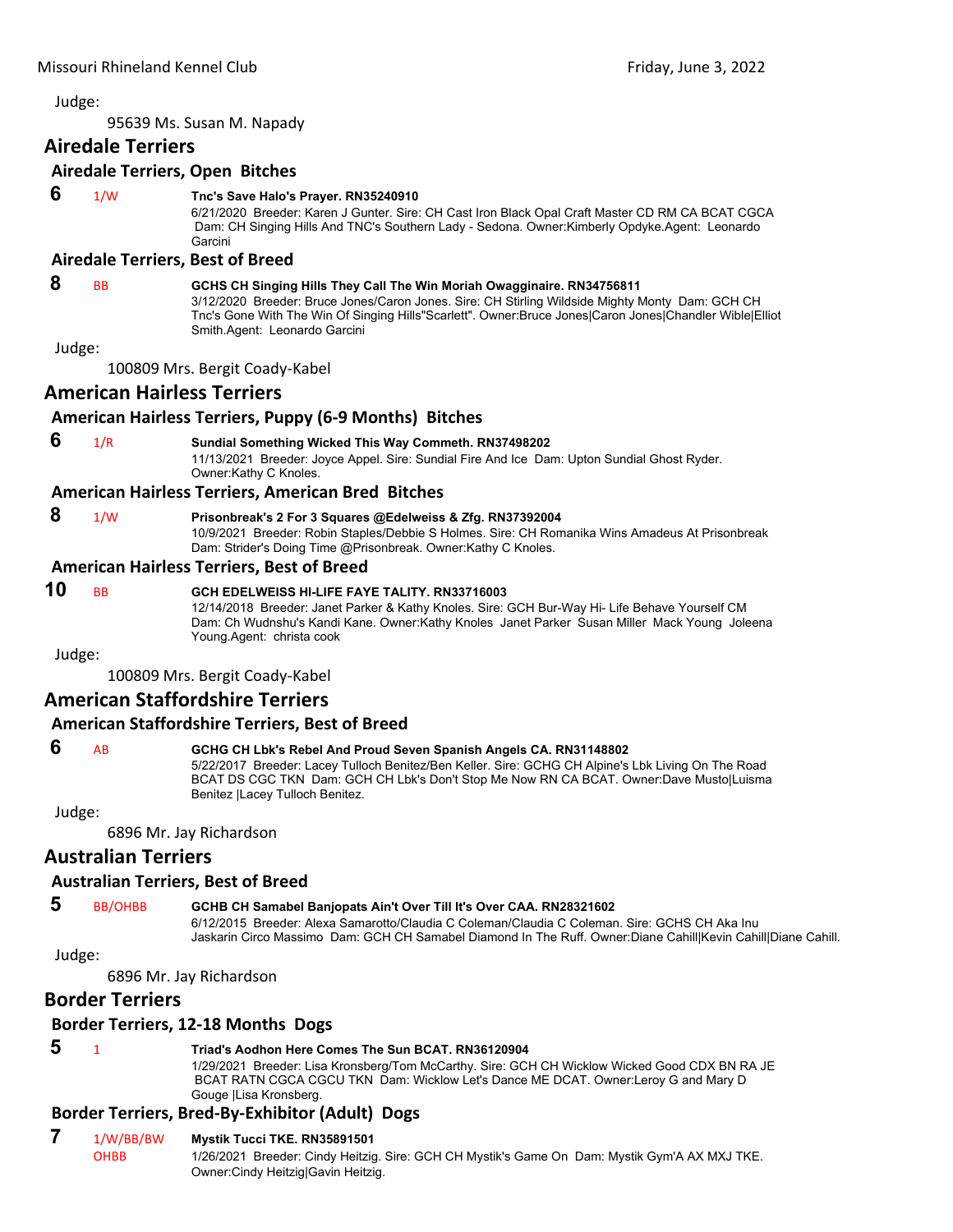#### **Border Terriers, Open Dogs**

| 9 | 1/R | Terrasol Spin The Wheel BCAT SCN CGC TKN ATT. RN33592201                                        |
|---|-----|-------------------------------------------------------------------------------------------------|
|   |     | 4/7/2019 Breeder: Kathy R Echols. Sire: CH Sunkist Starry Starry Knight VCD1 BN RE AX AXJ XF ME |
|   |     | CAX FCAT RATS CZ8B CGC TKA ATT Dam: GCH CH Terrasol Dealer's Choice RA OA NAJ JE BCAT           |
|   |     | SWE SCM SEM SBM SHDN CGCA TKN ATT. Owner:Kathy Echols.                                          |

#### **Border Terriers, 12‐18 Months Bitches**

# **6** 1/W **Sunkist Secret Codebreaker TKN. RN36582101**

5/22/2021 Breeder: Ms. Harriet Haydon. Sire: CH Sunkist Shamrocks of Donegal FDC SE CA DCAT SCN RATO ATT Dam: CH Sunkist S'more The Merrier FDC JE CAA BCAT CGCA CGCU TKN. Owner:Kathy **Echols** 

# **Border Terriers, Open Bitches**

# **8** AB **Cb's Girl Huntress. RN36440301**

5/14/2021 Breeder: Priscilla B McCune. Sire: GCH CH Otterwise Enlightenment Dam: CH Cb's Spirited One. Owner:Priscilla McCune.Agent: Allison Sunderman

#### **Border Terriers, Best of Breed**

# **10** OS **CH Fortune's Throwing Shade BCAT THDN CGC TKA VHMA VHMP VSWB. RN35267402**

8/12/2020 Breeder: D'Arcy Downs-Vollbracht/Mary Downs/Robert W Vollbracht. Sire: CH Fortune's I Don't Get Down Like That ME CAX FCAT3 THDX CGCA TKA Dam: Fortune's Fight Like A Girl FCAT3 CGCA TKI. Owner:DArcy Downs Vollbracht |Mary Downs|Robert Vollbracht .

Judge:

100809 Mrs. Bergit Coady‐Kabel

# **Bull Terriers (Colored)**

# **Bull Terriers (Colored), 12‐18 Months Dogs**

#### **5** <sup>1</sup> **Paradigm Sinister Kid. RN36626501**

5/13/2021 Breeder: Melissa Holmes/Philip Brodeur/Shane Holmes/Elizabeth Hennessy D.V.M.. Sire: CH Wendigo Philgin Black Is The New White Dam: GCHB CH Wendigo Philgin Devilish Diva At Paradigm. Owner:Kelsey and Mike Giaimo|Shane Holmes|Melissa Holmes.

# **Bull Terriers (Colored), Amateur Owner Handler Dogs**

# **5** 1/W/BB **Paradigm Sinister Kid. RN36626501**

OHBB 5/13/2021 Breeder: Melissa Holmes/Philip Brodeur/Shane Holmes/Elizabeth Hennessy D.V.M.. Sire: CH Wendigo Philgin Black Is The New White Dam: GCHB CH Wendigo Philgin Devilish Diva At Paradigm. Owner:Kelsey and Mike Giaimo|Shane Holmes|Melissa Holmes.

#### Judge:

6896 Mr. Jay Richardson

# **Cairn Terriers**

# **Cairn Terriers, Bred‐By‐Exhibitor (Puppy) Dogs**

 **5** 1/W **Caledonia's He Who Must Not Be Named. RN37319501**

9/28/2021 Breeder: Daphne Nimmons-Marvin/Andrew Marvin. Sire: GCHS CH Stonehavens Ashton Martin Of Bodock Dam: GCH CH Caledonia's Up To No Good RI. Owner:Daphne Nimmons-Marvin |Andrew Marvin|Skye Marvin.

# **Cairn Terriers, Puppy (6‐9 Months) Bitches**

 **6** <sup>1</sup> **Strongholds Toast Of The Town At Quietrock. RN37162702** 9/12/2021 Breeder: Kelli Winkler. Sire: GCH CH Stronghold's Elijah Grey At Quiet Rock Dam: GCH CH Strongholds Sparkling Cava @ Quiet Rock. Owner:Daphne Nimmons-Marvin |Andrew Marvin|Skye Marvin|Kelli Winkler.

# **Cairn Terriers, Puppy (9‐12 Months) Bitches**

**10** 1/R **Hampton Court Cat Burglar. RN37125904**

6/4/2021 Breeder: Victor Malzoni Jr.. Sire: GCHG CH Caledonian Tea Time Of Wolfpit Dam: Hampton Court's Daffodil. Owner:Victor Malzoni Jr.Agent: Max Krainer

#### **Cairn Terriers, 12‐18 Months Bitches**

# **12** 1/W/BW **Cairnsrock Royal Reigns. RN36198901**

12/26/2020 Breeder: Lucinda M Girdner. Sire: GCHS CH Mcalister's Catch Me If You Can Dam: GCH CH Hampton Court's Ziva Reigns Cairnsrock. Owner:Lucinda M. Girdner.

# **14** <sup>2</sup> **Stonehavens The Princess Bride. RN36379001**

5/10/2021 Breeder: Cathy Burleson. Sire: GCHB CH Caledonia's Born To Be King MX MXJ NF BCAT CGC TKI Dam: CH Bodock Ridge's Bless Your Heart. Owner:Daphne Nimmons-Marvin |Andrew Marvin|Skye Marvin|Cathy Burleson.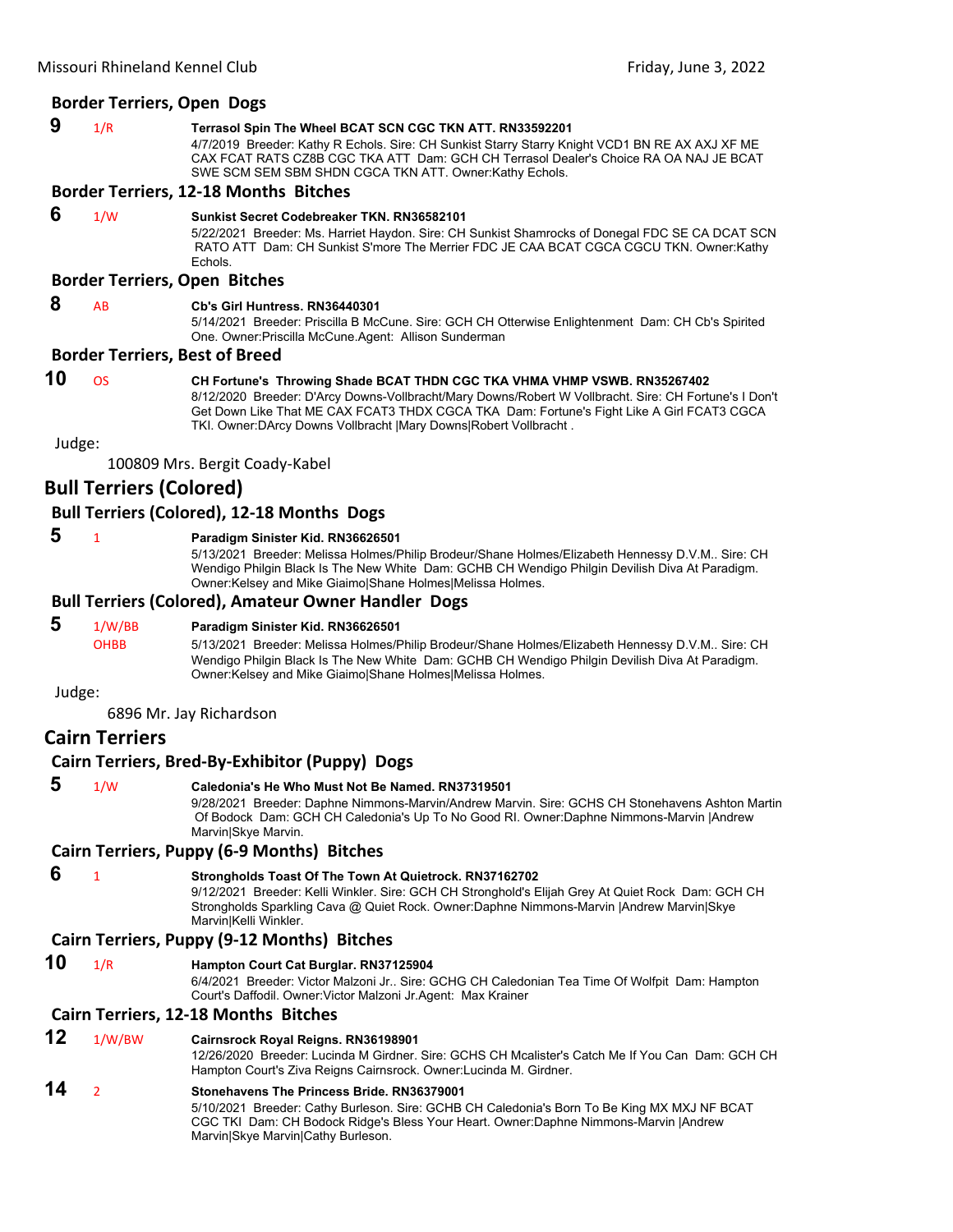|        | Cairn Terriers, Bred-By-Exhibitor (Adult) Bitches |                                                                                                                                                                                                                                                                                      |  |  |
|--------|---------------------------------------------------|--------------------------------------------------------------------------------------------------------------------------------------------------------------------------------------------------------------------------------------------------------------------------------------|--|--|
| 18     | $\mathbf{1}$                                      | Woodmere Count Your Blessings. RN32995001<br>11/12/2018 Breeder: Ms. Diane Gaines/Ms. Denise Faulkner. Sire: GCHS CH Stonehavens Ashton Martin<br>Of Bodock Dam: CH Woodmere Fire Dancer SE RATN. Owner: Diane Gaines   Denise Faulkner.                                             |  |  |
| 20     | 3                                                 | Woodmere Playing With Fire. RN33864701<br>5/28/2019 Breeder: Ms. Diane Gaines/Ms. Denise Faulkner. Sire: GCH CH Woodmere Swinging On A<br>Star Dam: CH Woodmere Fire Dancer SE RATN. Owner:Diane Gaines  Denise Faulkner.                                                            |  |  |
| 22     | $\overline{2}$                                    | Cairnsrock Skyrocket Spirit Delight. RN35201202<br>6/5/2020 Breeder: Lucinda M Girdner, Sire: GCHP CH Scotch Broom Colum Macniall BCAT Dam: CH<br>Cairnsrock Zena Spirit Of The Wind. Owner: Lucinda M. Girdner.                                                                     |  |  |
|        | <b>Cairn Terriers, Open Bitches</b>               |                                                                                                                                                                                                                                                                                      |  |  |
| 24     | $\mathbf{1}$                                      | Brierden Pop Star At Willow Bay. RN33353101<br>3/8/2019 Breeder: Diane Hendee. Sire: CH Willow Bay Loverboy At Cabaret Dam: CH Brierden's Busy<br>Lizzy. Owner:Lori Rusinowski .Agent: allison sunderman                                                                             |  |  |
|        | <b>Cairn Terriers, Best of Breed</b>              |                                                                                                                                                                                                                                                                                      |  |  |
| 9      | <b>SEL</b>                                        | GCH CH Woodmere Swinging On A Star. RN31204101<br>7/18/2017 Breeder: Diane Gaines/Denise Faulkner. Sire: GCHG CH Dufdon's Top Gear Dam: GCH CH<br>Woodmere Dancing In The Moonlight JE RATN. Owner: Diane Gaines   Denise Faulkner.                                                  |  |  |
| 15     | <b>OS</b><br>OHBB/OHG4                            | GCH CH Novelty Best Investment JE. RN34560001<br>11/12/2019 Breeder: Theresa Wegner/Robert Wegner/Benjamin Wegner. Sire: Bizzy B Buzz N At Rose<br>Croft Dam: GCHB CH Novelty Time To Party. Owner: Theresa Wegner Robert Wegner Benjamin Wegner.                                    |  |  |
| 26     | <b>BB</b>                                         | CH Luckenbooth's Heavens To Betsy. RN34047401<br>10/3/2019 Breeder: Nicole Mitchell/Dave Mitchell, Sire: CH Pebble Rock's Pocketful Of Stones At<br>Luckenbooth Dam: Pebble Rock's Down The Rabbit Hole At Luckenbooth. Owner: Nicole Mitchell Dave<br>Mitchell.Agent: Chelsay Grubb |  |  |
| 28     | <b>SEL</b>                                        | GCH CH Caledonia's Up To No Good RI. RN34334702<br>10/10/2019 Breeder: Daphne Nimmons-Marvin/Andrew Marvin/S Marvin/S Marvin. Sire: CH Rottriver's<br>Show Me The Money Dam: CH Caledonia's Little House Elf RA. Owner:Daphne Nimmons-Marvin   Andrew<br>Marvin Skye Marvin.         |  |  |
| 30     |                                                   | GCH CH Novelty Time To Boogie JE. RN34560002<br>11/12/2019 Breeder: Theresa Wegner/Robert Wegner/Benjamin Wegner. Sire: Bizzy B Buzz N At Rose<br>Croft Dam: GCHB CH Novelty Time To Party. Owner: Theresa Wegner Robert Wegner Benjamin Wegner.                                     |  |  |
| Judge: |                                                   |                                                                                                                                                                                                                                                                                      |  |  |
|        |                                                   |                                                                                                                                                                                                                                                                                      |  |  |

100809 Mrs. Bergit Coady‐Kabel

# **Cesky Terriers**

# **Cesky Terriers, Best of Breed**

 **6** BB **Bluefire Young Scrappy And Hungry. RN35856702** OHBB/OHG3 11/13/2020 Breeder: Tim Smith/Holly Million/Laura Bowman/Pamela S Bale. Sire: GCH CH Bluefire Defying Gravity Dam: GCHS CH Norkinstein Bavaria. Owner:Scot Johnson|Tim Smith|Holly Million|Michael Zywicki|Pamela Bale.

Judge:

100809 Mrs. Bergit Coady‐Kabel

# **Dandie Dinmont Terriers**

# **Dandie Dinmont Terriers, 12‐18 Months Dogs**

# **5** AB **Kings Mtn. Anniversary Edition. RN36768601**

3/12/2021 Breeder: Betty Pumfrey/Betty-Anne Stenmark/Sandra Pretari Hickson. Sire: Elfwish Sir Winston Dam: CH King's Mtn. Tilly Tiptoes. Owner:Shawn Barton.

# **Dandie Dinmont Terriers, Amateur Owner Handler Dogs**

# **7** 1/R **King's Mtn. Eastern Edition. RN36768602**

3/12/2021 Breeder: Betty Pumfrey/Betty-Anne Stenmark/Sandra Pretari Hickson. Sire: Elfwish Sir Winston Dam: CH King's Mtn. Tilly Tiptoes. Owner:Aubrey Goodall|Sandra Pretari Hickson.

# **Dandie Dinmont Terriers, Bred‐By‐Exhibitor (Puppy) Dogs**

# **9** <sup>1</sup> **Day O Joy's How You Doin'. RN36758001**

6/12/2021 Breeder: Joy Bernander/David Bernander D.V.M./Robert Bernander. Sire: GCHG CH Day O Joy's Penniewise And Pound Foolish CGCA CGCU TKN Dam: CH Day O Joy's Honey Bee. Owner:Joy Bernander|David Bernander DVM.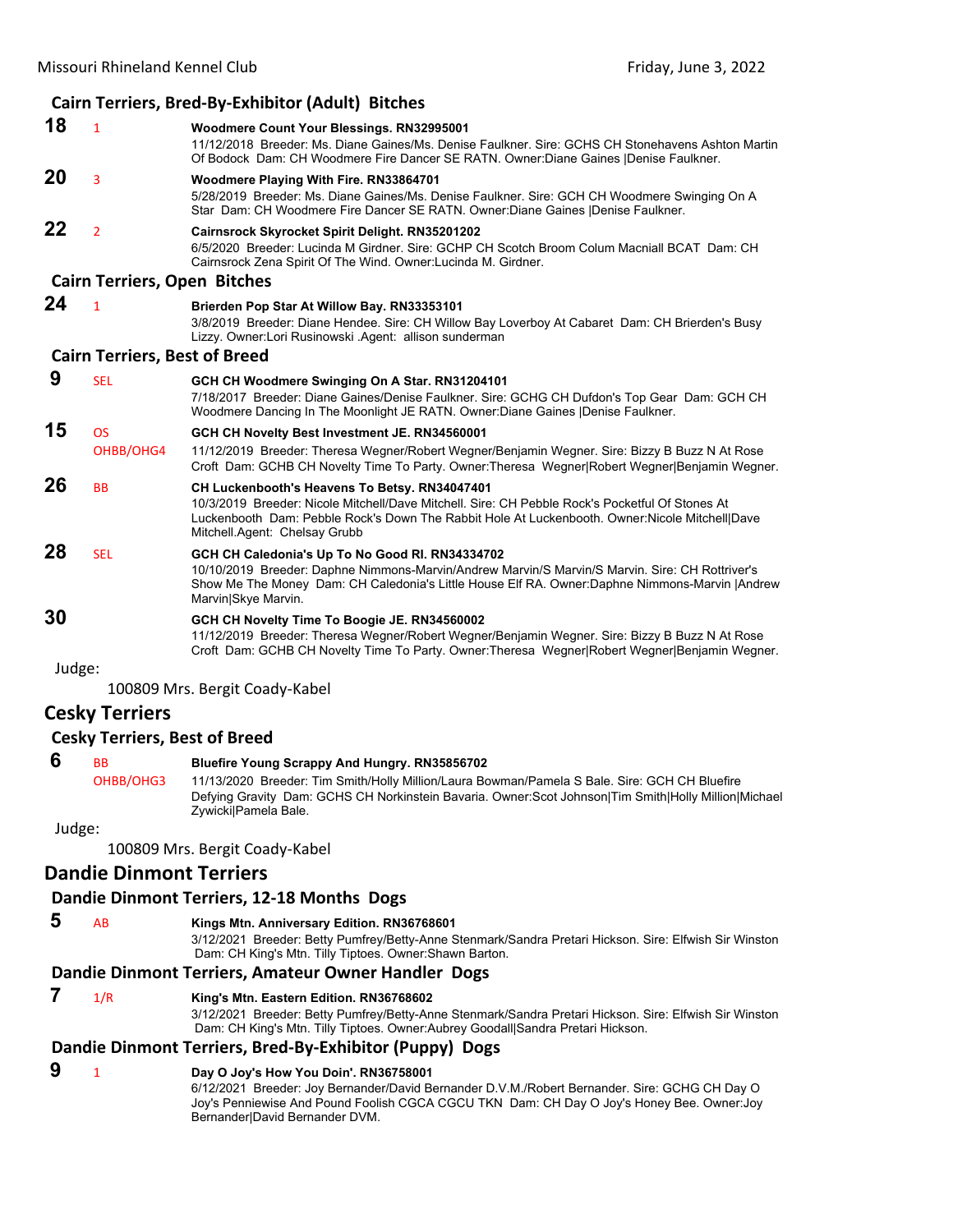|    |                | Dandie Dinmont Terriers, Bred-By-Exhibitor (Adult) Dogs                                                                                                                                                                                                                                                  |
|----|----------------|----------------------------------------------------------------------------------------------------------------------------------------------------------------------------------------------------------------------------------------------------------------------------------------------------------|
| 11 | $\overline{2}$ | King's Mtn. Fortune Favors The Brave JE BCAT THDX CGCA CGCU. RN33087903<br>9/13/2018 Breeder: Mrs. Sandra Pretari Hickson/Betty-Anne Stenmark/Cathi Tower-Chriscaden. Sire:<br>GCHS CH King's Mtn. Henry Higgins Dam: CH Mydan'D King's Mtn. Tickle Me Pink. Owner:Mary Downs<br>Sandra Pretari Hickson. |
| 15 | 1/W            | Everland Castle, RN34057501                                                                                                                                                                                                                                                                              |
|    | <b>OHBB</b>    | 7/14/2019 Breeder: Jennifer Hecker/Megan Vandenberg. Sire: Danchester's Walk Of Fame Dam: CH<br>Elfwish Alice N Everland. Owner: Jennifer Hecker   Megan VandenBerg.                                                                                                                                     |
|    |                | Dandie Dinmont Terriers, Open Dogs                                                                                                                                                                                                                                                                       |
| 17 | $\overline{2}$ | Mack The Knife Di Luna Caprese. RN31487102<br>5/4/2017 Breeder: Elisabeth Feis/Karl Feis. Sire: Cooper Z Roxburku Sun Dam: Glahms Golden Genesis.<br>Owner: Barbara A Baese Agent: Amy Rutherford                                                                                                        |
| 19 | 3              | King's Mtn. Mayor Pete. RN34667901<br>12/20/2019 Breeder: Christianne Roy-Paterson/Sandra Hickson/Betty-Anne Stenmark/BJ Pumfrey. Sire:<br>Elfwish Sir Winston Dam: King's Mtn. Thomasina Tittlemouse. Owner: Vern Wilson Fred DeLucci Sandra<br>Pretari Hickson.                                        |
| 21 | $\mathbf{1}$   | Skyedreamer Fusilier's Sgian Dubh. RN37458902<br>6/30/2020 Breeder: Lisabeth Fisher. Sire: Von Maser's Highland Fusilier Dam: Glahms Golden Aelwen.<br>Owner: Louise Visneskie.                                                                                                                          |
|    |                | Dandie Dinmont Terriers, Puppy (6-9 Months) Bitches                                                                                                                                                                                                                                                      |
| 6  | $\overline{2}$ | Bonnyrigg Effie You're Gonna Love Me. RN37541201<br>11/15/2021 Breeder: Ms. Diane Hanowitz. Sire: GCHS CH King's Mtn. Henry Higgins Dam: CH Bonnyrigg<br>Lady Beatrix Potter. Owner: Diane Hanowitz.                                                                                                     |
| 8  | $\mathbf{1}$   | Elfwish Scotch Bonnet, RN37651801<br>11/9/2021 Breeder: Donna J Francis/Sandra J Wolfskill. Sire: Elfwish Sir Winston Dam: Elfwish Hedda<br>Hopper. Owner: Sandra J Wolfskill Donna J Francis.                                                                                                           |
|    |                | Dandie Dinmont Terriers, Puppy (9-12 Months) Bitches                                                                                                                                                                                                                                                     |
| 10 | 1/W/BW         | King's Mtn. Marvelous Mrs. Maisel. RN36916101<br>6/14/2021 Breeder: Sandra Pretari Hickson/Betty-Anne Stenmark/BJ Pumfrey. Sire: GCH CH King's Mtn.<br>Neville Longbottom Dam: CH King's Mtn. Blonde Bombshell. Owner:Peter Scott Michelle Scott Sandra<br>Pretari Hickson.                              |
|    |                | Dandie Dinmont Terriers, 12-18 Months Bitches                                                                                                                                                                                                                                                            |
| 16 | $\mathbf{1}$   | Bonnyrigg Della Gate For Success. RN36352604<br>4/2/2021 Breeder: Ms. Diane Hanowitz. Sire: GCH CH Dreamboat Deck The Halls Dam: CH Bonnyrigg<br>Lady Beatrix Potter. Owner: Helen Burford Diane Hanowitz.                                                                                               |
| 18 | $\overline{2}$ | Bonnyrigg I Drew The Short Straw. RN36352605<br>4/2/2021 Breeder: Ms. Diane Hanowitz. Sire: GCH CH Dreamboat Deck The Halls Dam: CH Bonnyrigg<br>Lady Beatrix Potter. Owner: Diane Hanowitz.                                                                                                             |
| 20 | 3              | Derrydown Sarah Lee CGC. RN36461502<br>2/1/2021 Breeder: Karen Dorn/Larry Dorn. Sire: CH Clossongrey Wimbleweather Dam: CH Derrydown<br>Billy Holiday. Owner: Arlette Harutunian Karen Dorn Larry Dorn.                                                                                                  |
|    |                | <b>Dandie Dinmont Terriers, Novice Bitches</b>                                                                                                                                                                                                                                                           |
| 22 | $\mathbf{1}$   | Elfwish Penelope Pitstop. RN34482603<br>12/30/2019 Breeder: Donna J Francis/Sandra J Wolfskill. Sire: Barton Dandies Willoughby At Elfwish<br>Dam: CH Elfwish Diamond In The Ruff. Owner: Trista Acker.                                                                                                  |
|    |                | Dandie Dinmont Terriers, Amateur Owner Handler Bitches                                                                                                                                                                                                                                                   |
| 26 | $\mathbf{1}$   | King's Mtn. Kitty Kandlestick. RN36916102                                                                                                                                                                                                                                                                |
|    |                | 6/14/2021 Breeder: Sandra Pretari Hickson/Betty-Anne Stenmark/BJ Pumfrey. Sire: GCH CH King's Mtn.<br>Neville Longbottom Dam: CH King's Mtn. Blonde Bombshell. Owner: Karla Bevel Sandra Pretari Hickson.                                                                                                |
|    |                | Dandie Dinmont Terriers, Bred-By-Exhibitor (Adult) Bitches                                                                                                                                                                                                                                               |
| 30 | $\overline{2}$ | Day O Joy's Flora. RN36356301<br>2/16/2021 Breeder: Joy Bernander/David Bernander D.V.M./Robert Bernander. Sire: GCHG CH Day O<br>Joy's Penniewise And Pound Foolish CGCA CGCU TKN Dam: CH Day O Joy's Lucky Charm CGCA<br>CGCU TKN. Owner: Joy Bernander David Bernander DVM Robert Bernander.          |
| 32 | 1/R            | King's Mtn. Holly Berry. RN36418801<br>12/23/2020 Breeder: Sandra Pretari Hickson/Betty-Anne Stenmark/BJ Pumfrey. Sire: GCH CH King's Mtn.<br>Neville Longbottom Dam: King's Mtn. Blonde Bombshell. Owner: Sandra Pretari Hickson Betty-Anne<br>Stenmark BJ Pumfrey.                                     |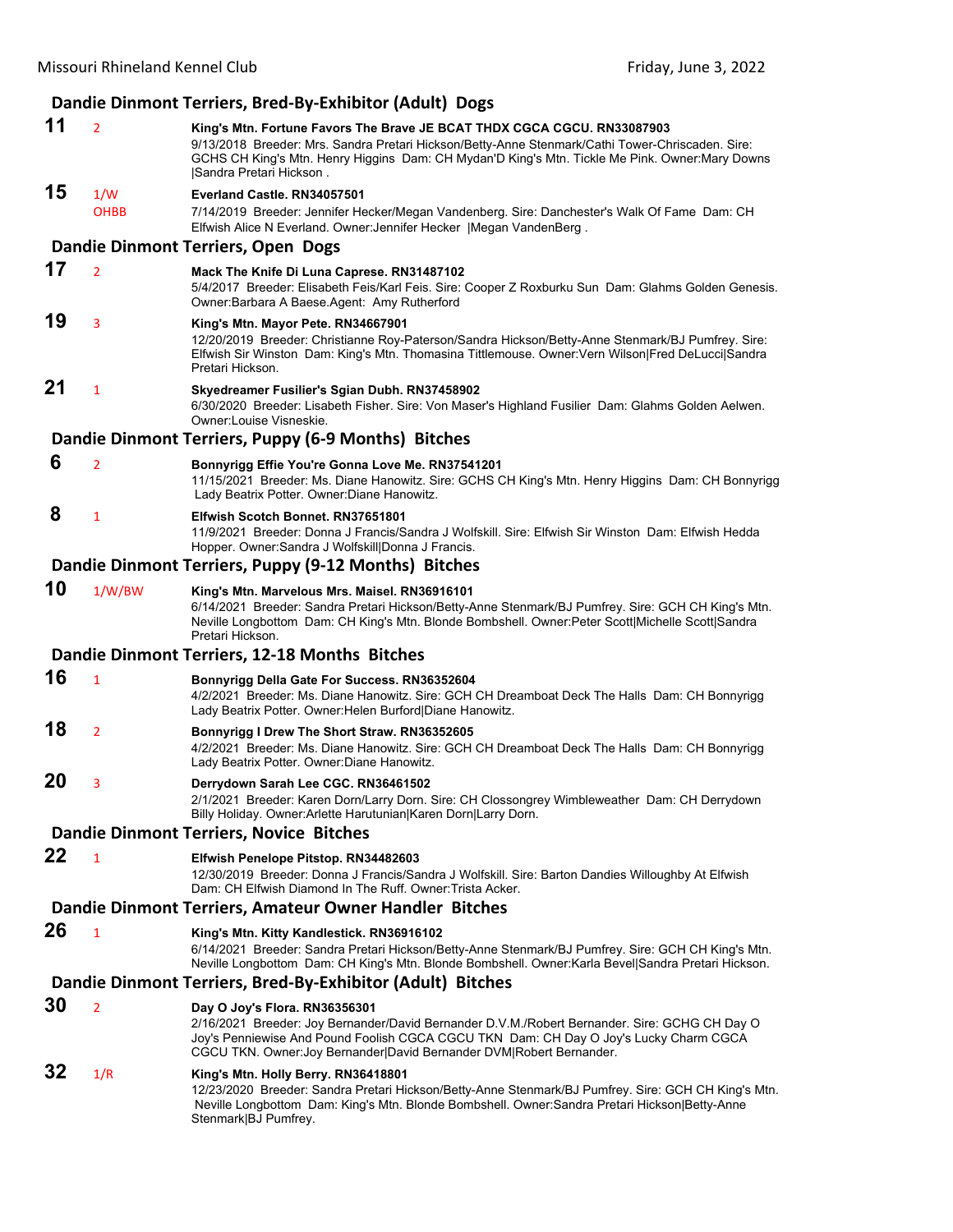#### **Dandie Dinmont Terriers, American Bred Bitches 34** <sup>1</sup> **Dreamboat Arya Sirius. RN33912605** 6/7/2019 Breeder: Laura W Chapal/Mike MacBeth. Sire: GCH CH Dreamboat Deck The Halls Dam: CH Glahms Destination Dreamboat. Owner:Kevin Burford Helen Burford. **36** <sup>2</sup> **King's Mtn. Emily Elizabeth. RN36916103** 6/14/2021 Breeder: Sandra Pretari Hickson/Betty-Anne Stenmark/BJ Pumfrey. Sire: GCH CH King's Mtn. Neville Longbottom Dam: CH King's Mtn. Blonde Bombshell. Owner:Winne Wang|Sandra Pretari Hickson. **Dandie Dinmont Terriers, Veteran (7‐9 Years) Bitches 42 CH Elfwish Rose Of Cimarron. RN27240005** 7/2/2014 Breeder: Donna J Francis/Sandra J Wolfskill. Sire: Etsill The Macallan Dam: CH Elfwish Stephanie Plum. Owner:Trista Acker. **44** <sup>1</sup> **Glahms Golden Aelwen. RN33312401** 5/30/2015 Breeder: Mike MacBeth. Sire: Glahms Prince George Dam: Glahms Silver Frost. Owner:Lisabeth Fisher. **Dandie Dinmont Terriers, Best of Breed 25** OS **CH King's Mtn. Mortimer Mouse. RN32797601** 6/12/2018 Breeder: Mrs. Sandra Pretari Hickson/Betty-Anne Stenmark/B.J. Pumfrey. Sire: CH Hobergays Fineus Fogg Dam: King's Mtn. Thomasina Tittlemouse. Owner:Betty Anne Stenmark|Bill Gorodner.Agent: Tyler Mills **27 CH Danchester's Zoom On Me. RN33534101** 11/17/2018 Breeder: Hanne Tuomenoksa. Sire: Varaosanenan Baali Kone Dam: Danchester's Quake Your World. Owner:Melissa Jethanandani.Agent: Marian McShane **29 CH Day O Joy's Glimmer. RN33686304** 5/11/2019 Breeder: Joy Bernander/David Bernander D.V.M./Robert Bernander. Sire: GCHS CH Day O Joy's Buzzy Bee CGCA CGCU TKN Dam: GCH CH Day O Joy's Private Investigator CGCA CGCU TKN. Owner:Joy Bernander|David Bernander DVM|Robert Bernander.Agent: Kaye Atkinson **31** SEL **Bonnyrigg Casey Hits A Home Run. RN35713301** 9/25/2020 Breeder: Ms. Diane Hanowitz. Sire: GCH CH Dreamboat Splash Mountain Dam: CH Bonnyrigg Lady Beatrix Potter. Owner:Diane Hanowitz.Agent: Chelsay Grubb **33 CH Day O Joy's Earl Grey. RN35815101** 9/21/2020 Breeder: Joy Bernander/David Bernander D.V.M./Robert Bernander. Sire: GCH CH Dreamboat Splash Mountain Dam: CH Day O Joy's Great Ball Of Fire. Owner:Joy Bernander|David Bernander DVM|Robert Bernander. **35 GCH CH Day O Joy's Romeo. RN36373701** 3/6/2021 Breeder: Joy Bernander/David Bernander D.V.M./Robert Bernander. Sire: CH Day O Joy's Pot O Gold CGCA CGCU TKN Dam: GCH CH Day O Joy's Private Investigator CGCA CGCU TKN. Owner:Joy Bernander|David Bernander DVM|Robert Bernander. **40 Skyedreamer Bairn Of Campbell. RN37458901** 6/30/2020 Breeder: Lisabeth Fisher. Sire: Von Maser's Highland Fusilier Dam: Glahms Golden Aelwen. Owner:Lisabeth Fisher|Heather Forbes. **46 GCHB CH Von Maser's Harper Lady Of The Lake. RN29345803** 4/7/2016 Breeder: Joella Maser. Sire: CH Clossongrey Shylo Chestnuts Ona Fire Dam: CH Von Maser's Highland Fling. Owner:Diane Hanowitz. **48** SEL **CH King's Mtn. Tilly Tiptoes. RN32797602** 6/12/2018 Breeder: Mrs. Sandra Pretari Hickson/Betty-Anne Stenmark/B.J. Pumfrey. Sire: CH Hobergays Fineus Fogg Dam: King's Mtn. Thomasina Tittlemouse. Owner:BJ Pumfrey|Betty-Anne Stenmark|Sandra Pretari-Hickson. Joe Metheney **50** BB **CH Bonnyrigg Lady Beatrix Potter. RN32931201** 10/14/2018 Breeder: Ms. Diane Hanowitz. Sire: GCH CH King's Mtn. Neville Longbottom Dam: GCHB CH Von Maser's Harper Lady Of The Lake. Owner:Diane Hanowitz.Agent: Chelsay Grubb **52 CH Elfwish Pegg'O My Heart. RN32953002** 11/21/2018 Breeder: Sandra J Wolfskill/Donna J Francis. Sire: CH Bardolynn's O'Leary Dam: Elfwish Fanny Fiddlesticks. Owner:Sandra Wolfskill Donna Francis|DOnna J Francis. **54 CH King's Mtn. Blonde Bombshell. RN33087901** 9/13/2018 Breeder: Mrs. Sandra Pretari Hickson/Betty-Anne Stenmark/Cathi Tower-Chriscaden. Sire: GCHS CH King's Mtn. Henry Higgins Dam: CH Mydan'D King's Mtn. Tickle Me Pink. Owner:Sandra Pretari Hickson|Betty-Anne Stenmark|BJ Pumfrey. **56 GCH CH Skyedreamer Dew On The Heather. RN36557402** 2/23/2021 Breeder: Lisabeth Fisher. Sire: Von Maser's Highland Fusilier Dam: Glahms Golden Aelwen. Owner:Melissa Jethanandani.Agent: Marian McShane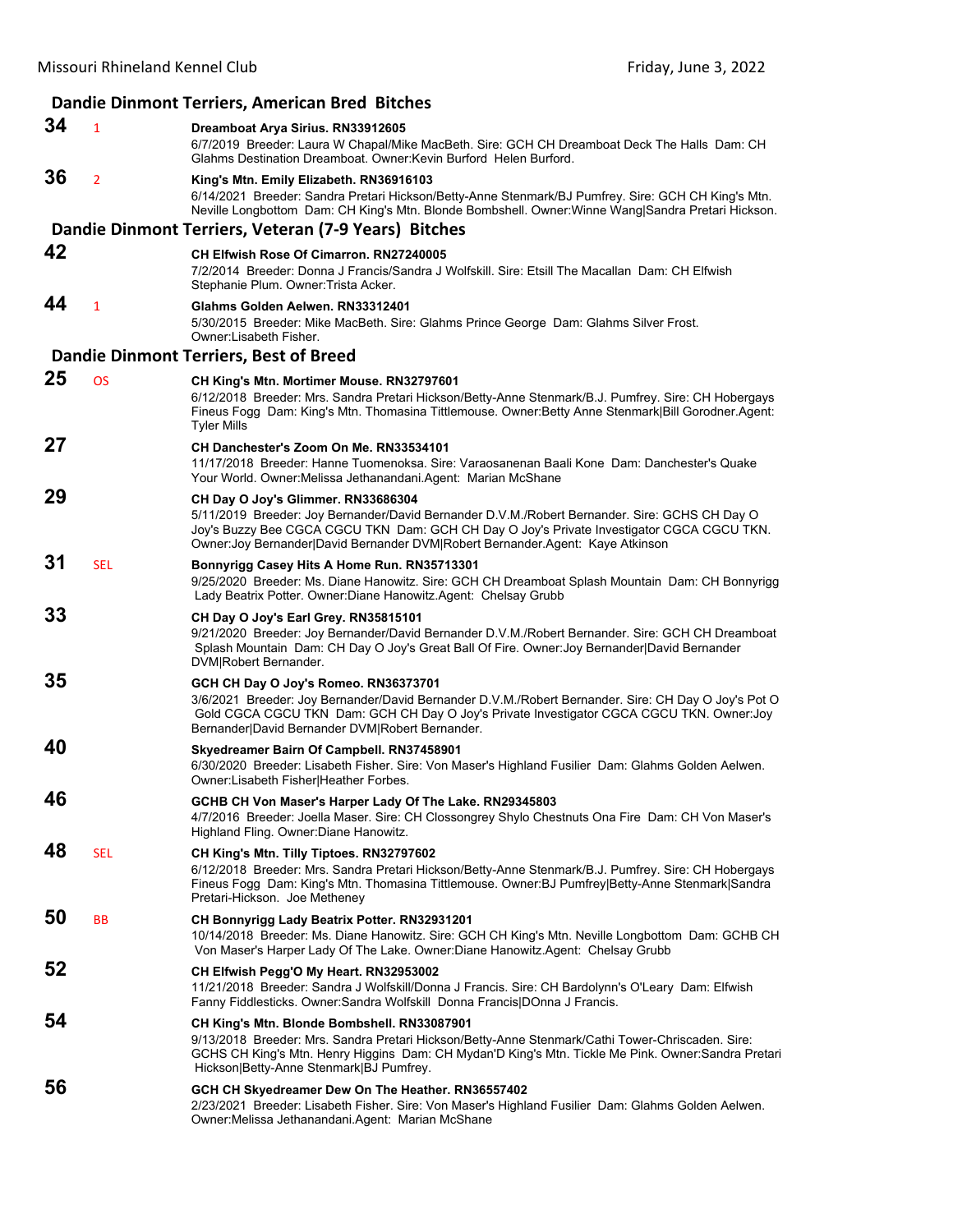| Judge: |                              |                                                                                                                                                                                                                                                                                                                  |
|--------|------------------------------|------------------------------------------------------------------------------------------------------------------------------------------------------------------------------------------------------------------------------------------------------------------------------------------------------------------|
|        |                              | 100809 Mrs. Bergit Coady-Kabel                                                                                                                                                                                                                                                                                   |
|        | <b>Fox Terriers (Smooth)</b> |                                                                                                                                                                                                                                                                                                                  |
|        |                              | Fox Terriers (Smooth), Puppy (6-9 Months) Dogs                                                                                                                                                                                                                                                                   |
| 5      | $\mathbf{1}$                 | Hampton Court Who Are You?. RN37692501<br>9/9/2021 Breeder: Victor Malzoni Jr Sire: GCHS CH Hampton Ct Broxden Dropthe Mic Dam: CH<br>Glendraterra Sierra Swan. Owner: Victor Malzoni Jr. Agent: Max Krainer                                                                                                     |
|        |                              | Fox Terriers (Smooth), Bred-By-Exhibitor (Puppy) Dogs                                                                                                                                                                                                                                                            |
| 9      | 1/R                          | Pinnacle It's All Good Man. RN36871201<br>8/2/2021 Breeder: Lisa Leady/Eric Leady. Sire: GCH CH Decorum Turn Up The Drama Dam: GCHB CH<br>Pinnacle Eternal Flame. Owner: Lisa and Eric leady.                                                                                                                    |
|        |                              | Fox Terriers (Smooth), Bred-By-Exhibitor (Adult) Dogs                                                                                                                                                                                                                                                            |
| 11     | AB                           | Dehtenn Acres Quintessential Boy. RN34285003<br>10/17/2019 Breeder: Debra Dehne. Sire: CH Dehtenn Acres Olin Lee Boy Dam: CH Dehtenn Acres<br>Lacee Things. Owner: Debra Dehne.                                                                                                                                  |
|        |                              | Fox Terriers (Smooth), Open Dogs                                                                                                                                                                                                                                                                                 |
| 15     | 1/W                          | NZ CH Charlemagne Out With A Bang to KamaKris. 28002021<br>1/17/2021 Breeder: Carrie Tolley . Sire: NZ CH CH Halcar Just Inked Dam: NZ CH Firezan Pink Floyd.<br>Owner: Kamiron and Hunter Moates   Kristina Belcher   Carrie Tolley.                                                                            |
|        |                              | Fox Terriers (Smooth), Bred-By-Exhibitor (Puppy) Bitches                                                                                                                                                                                                                                                         |
| 6      | AB                           | Pinnacle The Queens Gambit, RN36871203<br>8/2/2021 Breeder: Lisa Leady/Eric Leady. Sire: GCH CH Decorum Turn Up The Drama Dam: GCHB CH<br>Pinnacle Eternal Flame. Owner:Lisa and Eric leady.                                                                                                                     |
|        |                              | Fox Terriers (Smooth), Open Bitches                                                                                                                                                                                                                                                                              |
| 8      | AB                           | Foxcove Lorquest In The Spotlight. RN28855904<br>11/9/2015 Breeder: Lorrie Worden/Sarah Covell/Lesesma Heberto. Sire: CH Foxtales Joy Division Dam:<br>CH Foxcove Evening Song At Lorquest. Owner: Debra Dehne.                                                                                                  |
| 10     | 1/W/BW                       | Safari Moon In The Spotlight. RN34904204<br>12/14/2019 Breeder: Herberto J Ledesma. Sire: CH Music's Ethan Dam: CH Tada N Groove's A Beautiful<br>Place. Owner: James Bridges Maria Bridges Herberto Ledesma.Agent: Leonardo Garcini                                                                             |
|        |                              | Fox Terriers (Smooth), Best of Breed                                                                                                                                                                                                                                                                             |
| 12     |                              | GCH CH Ambers Have Faith With Warwick, RN34674401                                                                                                                                                                                                                                                                |
|        | <b>OHBB</b>                  | 1/25/2020 Breeder: Donnice Dowell/Rosalie Duvall/Danielle Snyder/Delaney Snyder. Sire: CH Ambers<br>God Of War Dam: Ambers Cha Ching. Owner:Donnice Dowell Rosalie Duvall Izabelle Burg.                                                                                                                         |
| 14     | <b>SEL</b>                   | GCHB CH Mill Pond Liberty Hills Layla. RN35233104<br>4/23/2020 Breeder: Martin Kralik/Pat Jordan Kralik/Catherine Myton/Linda Nelson. Sire: CH Belfox Ink<br>Dam: GCHS CH Foxterity Warfox Sun's Up!@High Mtn. Owner:janalee veselica  Gary Veselica.Agent:<br>allison sunderman                                 |
| 16     | <b>BB/G2</b>                 | GCHS CH Aimhi Head Dover Heels, RN35491204<br>9/13/2020 Breeder: Amy Rutherford. Sire: CH Aimhi Type Cast Dam: GCH CH Aimhi For Fox Sake.<br>Owner:Amy Rutherford Barbara Miller Peter Holson.                                                                                                                   |
| 17     | <b>SEL</b>                   | GCH CH Flawlessly Accelerate. RN33021001<br>7/19/2018 Breeder: Billy Huntington. Sire: GCHS CH Simphuni's Vaudeville Dam: CH Osage's Lets Get<br>This Party Started. Owner: Billy Huntington.                                                                                                                    |
| 18     | AB                           | CH Dehtenn Acres Reeghan. RN35704701<br>9/30/2020 Breeder: Debra Dehne. Sire: Windkist Moonshadow At Dehtenn Acre Dam: Dehtenn Acres<br>Olyve Oyl. Owner: Debra Dehne.                                                                                                                                           |
| 19     | OS                           | GCHS CH Flawlessly I Mustache You A Question. RN33021002<br>7/19/2018 Breeder: Billy Huntington. Sire: GCHS CH Simphuni's Vaudeville Dam: CH Osage's Lets Get<br>This Party Started. Owner: Kamiron and Hunter Moates   Kristina Belcher   T Blankenship   C Toley.                                              |
| 21     | AB                           | GCH CH Foxshire Unauthorized Access With Turcoys BCAT. RN33638802<br>3/27/2019 Breeder: Christine Martin/Dawn Gallo. Sire: CH Cheltenham Casino Royal Dam: CH Turcoys<br>West Meade Good Girl Gone Bad. Owner:Kalyn Erickson Erica Dunlavey Jaime Taylor Christine Martin.                                       |
| 23     |                              | CH Torquay S Cuddly Like A Panda. RN37447401<br>4/27/2021 Breeder: Marcelo Chagas/Marco Flavio Botelho/alessandra botelho/Matheu botelho. Sire:<br>Hampton Court's Guac Your World Dam: Maetorquay S Hopes And Dreams. Owner: Victor Malzoni<br>Jr Marco Botelho Alessandra Botelho L Krainer.Agent: Max Krainer |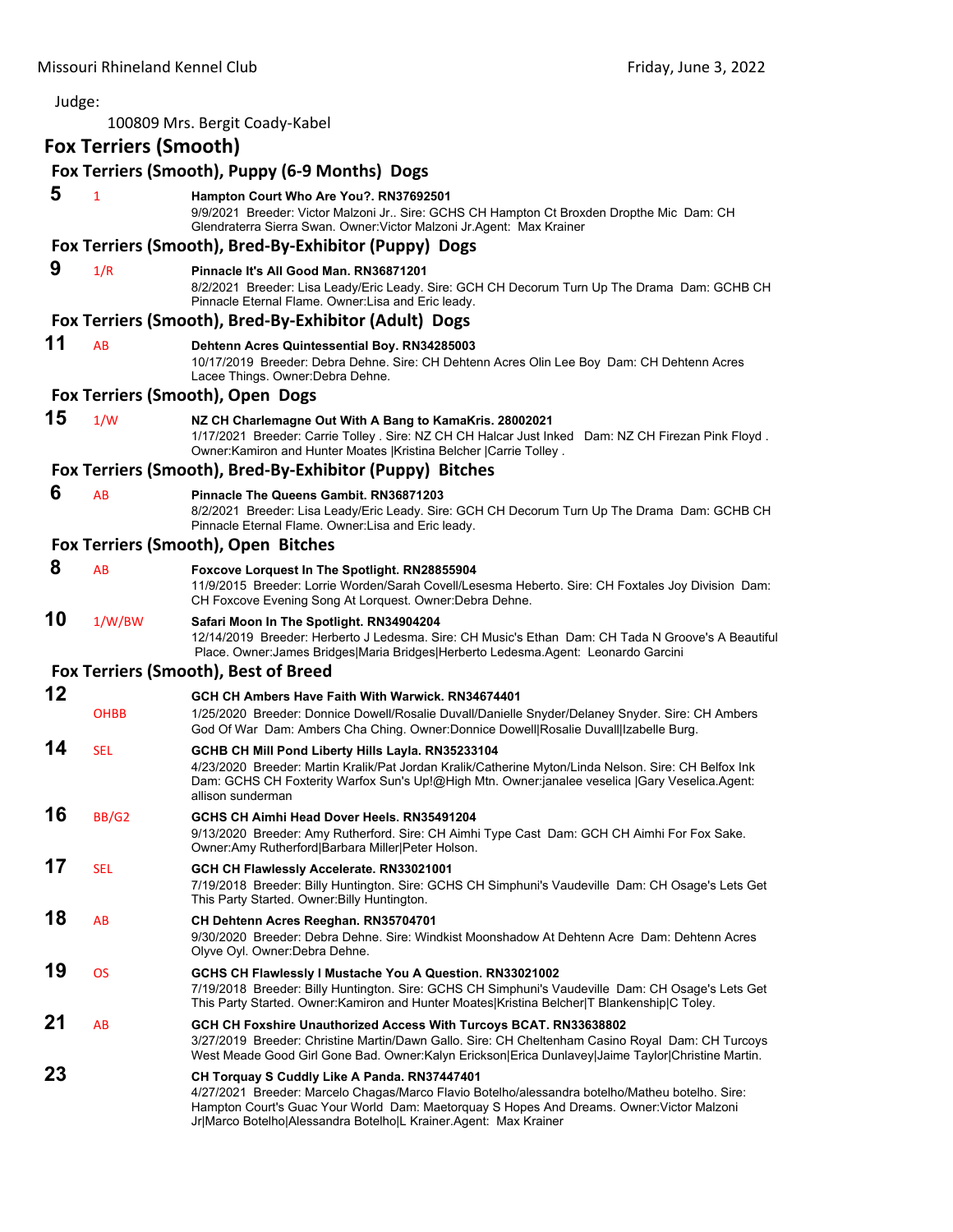# Judge: 100809 Mrs. Bergit Coady‐Kabel **Fox Terriers (Wire) Fox Terriers (Wire), 12‐18 Months Dogs 5** AB **Chief Zazou Of Questover BCAT. RN36324803** 4/2/2021 Breeder: Melinda Littrell. Sire: Louie Of May Hill Dam: Emmie Of May Hill. Owner:Suzanne L Miller. **Fox Terriers (Wire), Amateur Owner Handler Dogs 5** AB **Chief Zazou Of Questover BCAT. RN36324803** 4/2/2021 Breeder: Melinda Littrell. Sire: Louie Of May Hill Dam: Emmie Of May Hill. Owner:Suzanne L Miller. **Fox Terriers (Wire), 12‐18 Months Bitches 6** AB **Destiny De La Rosa. RN37533801** 5/7/2021 Breeder: Thomas Weiss/Manuela Weiss. Sire: Benelux Winner Fruhjahrs-Sg Primeur De La Rosa Dam: De La Rosa Od Rytire Malovce. Owner:Juliana Esquivel|Erick Lago.Agent: Max Krainer **Fox Terriers (Wire), Best of Breed 7** BB **GCHS CH Foxhollow Mr Tambourine Man At Foxhaus. RN33380707** 2/8/2019 Breeder: David I Barish/Catherin J O'brien/Andrew Di Giorgio. Sire: GCHS CH Irvonhill Voignier Dam: GCHS CH Foxhaus Catching Fire At Foxhollow. Owner:Donna Igou|Ronals Igou.Agent: Leonardo Garcini  **8** OS **GCH CH Ascot Shes A Pistol V. Aljamar. RN34608902** 3/3/2020 Breeder: Debra Harper. Sire: GCH CH Ashgrove Bullet Proof Foxhouse Dam: Ascot Miss Dickens. Owner:Debra Harper|Marilyn Laschinski.Agent: Lisa Bettis Judge: 95639 Ms. Susan M. Napady **Glen of Imaal Terriers Glen of Imaal Terriers, Best of Breed 6** BB **GCHB CH Kilkenny's Wild Honey. RN33139005** 2/5/2019 Breeder: Susan Dunbar Blum/Jake Blum/Michael Greene. Sire: GCHS CH Ber-D-Mar Sweet William O'Shea Dam: GCHS CH Kilkenny's Granite Glen Rooney. Owner:Emily Bennett|Susan Blum. Judge: 100809 Mrs. Bergit Coady‐Kabel **Kerry Blue Terriers Kerry Blue Terriers, Puppy (9‐12 Months) Bitches 6** 1/W **Teagan's Punk Rocker At Cavan. RN36797101** 7/31/2021 Breeder: Heather Hunter/Alin Retezatu. Sire: GCHS CH Gaelgorm Shades Of Darkness Dam: CH Teagan's Don't Have To Play Fair. Owner:Georgianne and Thomas Reiling|Thomas Reiling. **Kerry Blue Terriers, Best of Breed 5** OS **CH Kellsenberg Go Fly A Kite CA. RN32675904** OHBB 9/26/2018 Breeder: Megan Vandenberg/Jennifer Hecker. Sire: GCHS CH Gaelgorm Shades Of Darkness Dam: CH Kellsenberg's Lollipop Lollipop. Owner:Jennifer Hecker |Megan VandenBerg.  **8** BB **GCHB CH Cheron's Smoke On The Water. RN30976201** 5/31/2017 Breeder: Cheryl Purcell/Ronald J Purcell Jr.. Sire: GCHS CH Dinnyesvarosi Mexico Dam: GCHS CH Cheron's Dirty Water. Owner:Cheryl Purcell|Ronald Purcell.Agent: Lisa Bettis Judge:

100809 Mrs. Bergit Coady‐Kabel

# **Miniature Bull Terriers**

# **Miniature Bull Terriers, Best of Breed**

# **6** BB **GCHS CH Aberdeen Dayum Girl @ Spitfire & Brownstone. RN34475201**

8/4/2019 Breeder: Karen Toland/Jason McIlwaine/Crissy Brown-Stone. Sire: Extravert Golem Dam: GCHS CH Brownstone's Supermarine Spitfire. Owner:Alisha Koxlien |Karen Toland|Crissy Brown-Stone|Jason McIlwaine.Agent: Laura King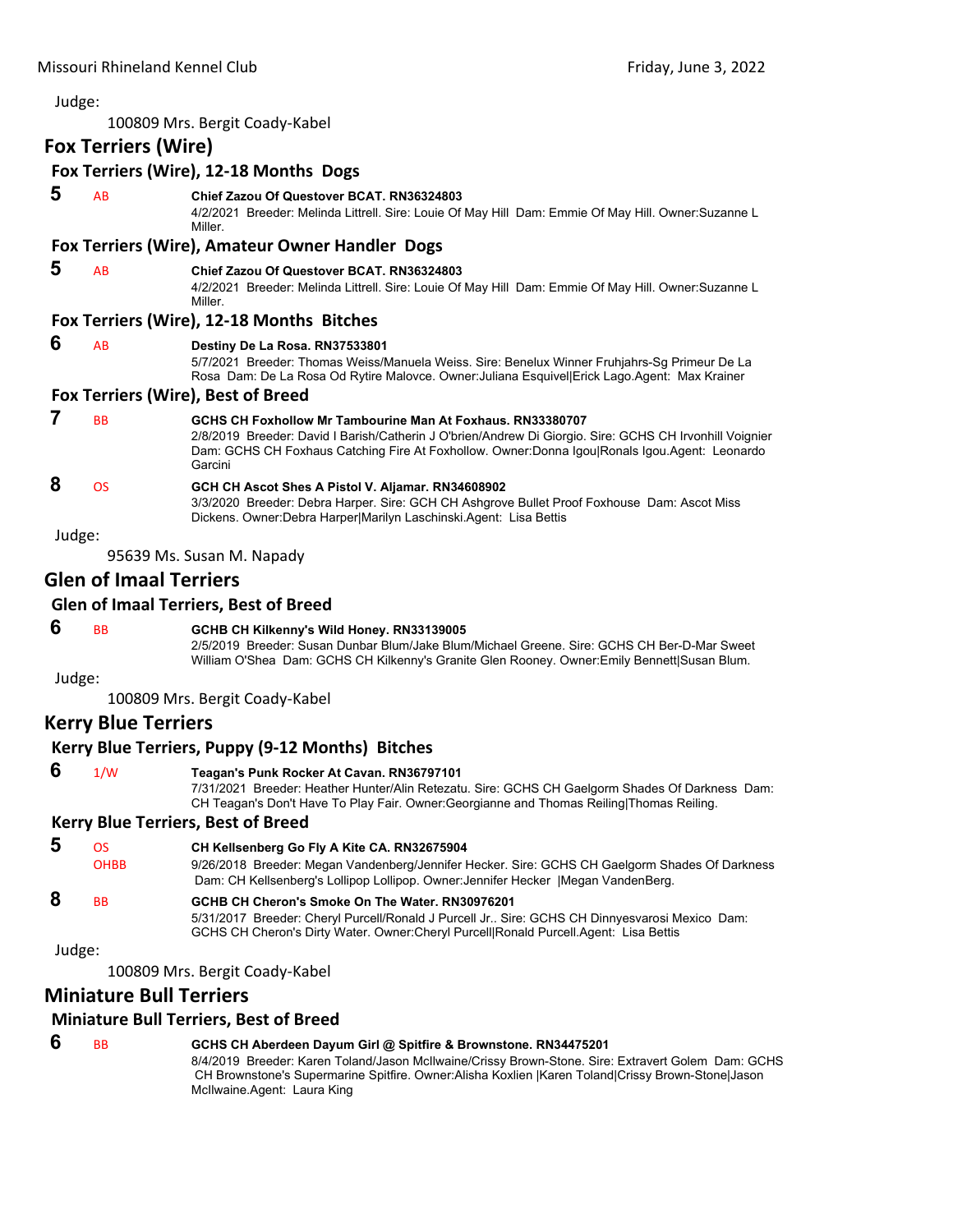100809 Mrs. Bergit Coady‐Kabel

# **Miniature Schnauzers**

# **Miniature Schnauzers, Open Dogs**

 **5** AB **Axcium's Bulletproof. RN37157503**

5/16/2021 Breeder: Hilde Haakensen. Sire: CH Axcium Love Bites From Cholet Dam: CH Axcium's Crazyass. Owner:Hilde Haakensen.Agent: Leonardo Garcini

#### **Miniature Schnauzers, Open Bitches**

#### **6** AB **Blythewood I Only Have Eyes For You. RN36503903**

4/18/2021 Breeder: Janet A Smith. Sire: CH Blythewood Matinee Idol Dam: Blythewood Bright Sunny Day. Owner:Janet Smith. Margary Good

#### **Miniature Schnauzers, Best of Breed**

|  |  | $\overline{\phantom{a}}$ |
|--|--|--------------------------|
|  |  |                          |

#### **7** AB **CH Carmel Live Wire. RN36214701**

3/29/2021 Breeder: Mrs. Carma Louise Ewer/Mrs. Sandy Trujillo. Sire: GCHB CH Allaruth Carmel Just Kidding Around V Sole Baye Dam: CH Carmel Still The One For Prairie Winds. Owner:Akiko Takizawa|Carrma Ewer.

Judge:

95639 Ms. Susan M. Napady

# **Norfolk Terriers**

# **Norfolk Terriers, Open Dogs**

 **5** AB **Red King's Lynn Chili Pepper. RN37726801**

7/5/2021 Breeder: Rafael Mergulhao. Sire: Red King's Lynn Carquinyolis Dam: Kinsridge Know How. Owner:Lesley R Walter .Agent: Allison Sunderman

# **Norfolk Terriers, Best of Breed**

 **6** BB **CH Barnstable Folda My Ear. RN34464102** 11/29/2019 Breeder: Sandra Stemmler/Robin Coppedge. Sire: CH Barnstable A Future To Believe In TKN Dam: GCHS CH Nightingale's Carry On At Barnstable. Owner:Jodie Childers|Tim Childers|Molly Childers.

# **8** SEL **GCH CH Freedom's Venus Of Max-Well. RN36284203**

**Norwich Terriers, Bred‐By‐Exhibitor (Adult) Bitches**

10/12/2020 Breeder: Akiko Takizawa/Masayuki Fukuda. Sire: CH Max-Well's Villian Dam: GCHB CH Hikari Of Forest Scene Jp. Owner:Akiko Takizawa|Hidemi Yoshizawa.

Judge:

6896 Mr. Jay Richardson

# **Norwich Terriers**

|    |                          | Norwich Terriers, Brea-By-Exhibitor (Adult) Bitches                                                                                                                                                                                                                                   |
|----|--------------------------|---------------------------------------------------------------------------------------------------------------------------------------------------------------------------------------------------------------------------------------------------------------------------------------|
| 6  | $\overline{\mathcal{L}}$ | Denwich Rave Reviews, RN34770101<br>3/10/2020 Breeder: Denise Marie Faulkner/Diane Marie Gaines/Tobi Strickland, Sire: GCH CH Denmar's<br>Kick The Dust Up Dam: CH Dignpop Lunar Eclipse. Owner:Denise Faulkner Diane Gaines Magda<br>Chiarella.                                      |
| 8  | 1/W<br><b>OHBB</b>       | Camio's Angelite Chakra Amulet. RN35862102<br>10/9/2020 Breeder: Catherine Rogers. Sire: GCHG CH Camio's Educated Exemplar Dam: CH Camio's<br>Her Royal Hotness. Owner: CATHERINE A ROGERS.                                                                                           |
|    |                          | <b>Norwich Terriers, Open Bitches</b>                                                                                                                                                                                                                                                 |
| 10 | 1/R                      | Stoneypoint's Time To Dream. RN31432901<br>8/2/2017 Breeder: Lynn Keller/Jeri L McClure. Sire: GCH CH Foxglyn's Foto Finnish Di Dio' Dam: GCHB<br>CH Barnstable's Dreamcatcher. Owner: Lynn Keller Jeri L. McClure.                                                                   |
|    |                          | <b>Norwich Terriers, Best of Breed</b>                                                                                                                                                                                                                                                |
| 5  | <b>SEL</b>               | GCHS CH Roserock's The Gambler FDC, RN29981401<br>9/3/2016 Breeder: Ellen Ford. Sire: GCH CH Roserock's My Cousin Vinny Dam: CH Roserock's Harper<br>Lee. Owner: Ellen Lucas. Agent: Leonardo Garcini                                                                                 |
| 9  |                          | <b>CH Taliesin Oceanside Tryst With Glengariff. RN33026202</b><br>11/4/2018 Breeder: Lisa Sons/Judith H Laffey. Sire: GCHP CH Abbedale Life Of Riley At Glengariff Dam:<br>CH Taliesin Red Red Wine. Owner:Ann R Carlson  Judith H Laffey .Agent: Allison Sunderman                   |
| 12 | <b>SEL</b>               | Barnstable Reverie's In The Red Again. RN36685301<br>4/10/2021 Breeder: Ann R Carlson/Mrs. Sandra H Stemmler. Sire: GCH CH Camio's Walking On Air For<br>Half A Bob Dam: CH Barnstable Reverie's Well Red. Owner: Ann R Carlson   Mrs. Sandra H Stemmler<br>.Agent: allison sunderman |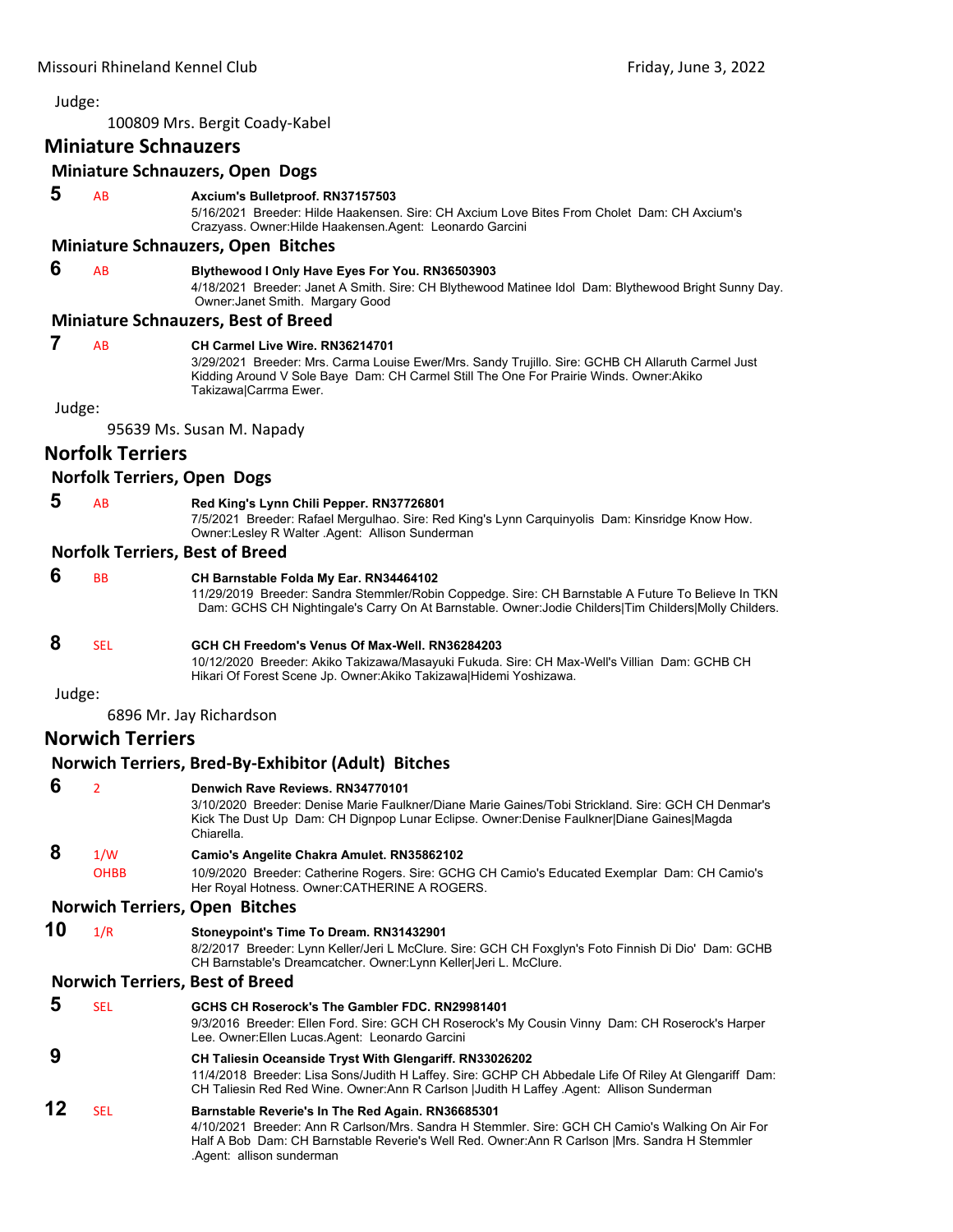# **14 CH Alegria All That Jazz. RN35903402**

11/7/2020 Breeder: Claire Johnson/Maria Kelley. Sire: GCHG CH Itsy Bitsy Thistledown Family Ties Dam: GCH CH Alegria Suzie Six-Pence. Owner:Maria Kelly.Agent: Judi Hartell

# **15** BB **GCHS CH Barnstable Ripple Effect. RN33840801**

3/17/2019 Breeder: Sandra Stemmler/Judi Hartell/Patsy Wade. Sire: GCHS CH Thunderwood's First Robin Of Spring Dam: GCH CH The Island's One Cute Cookie. Owner:Sandra Stemmler|Judi Hartell. Maria Kelley

Judge:

100809 Mrs. Bergit Coady‐Kabel

# **Parson Russell Terriers**

#### **Parson Russell Terriers, Best of Breed**

# **5** AB **GCHS CH Highland Downs Art Of The Deal. RN34457303**

1/30/2020 Breeder: Rita Ford. Sire: GCHG CH Highland Downs Helltoupee TKN Dam: CH Highland Downs Bona Fide. Owner:Rita Ford.Agent: Jody Paquette-Garcini

Judge:

100809 Mrs. Bergit Coady‐Kabel

# **Russell Terriers**

# **Russell Terriers, Puppy (9‐12 Months) Dogs**

# **9** 1/W **Bluegrass Louisville Slugger. RN36663106**

7/12/2021 Breeder: Constance Rena Snider. Sire: CH Geisler's Abbey Road CGCA TKP Dam: Wildjack Lady Kali. Owner:Constance Snider.Agent: Debra Mattingly

# **Russell Terriers, Open Dogs**

# **17** 1/R **Havens Big Jake. RN33400104**

1/14/2019 Breeder: Christy June Winslow/Darel Wayne Winslow. Sire: GCH CH Quantum Casanova Dei Due Leoni Dam: CH Havens Make A New Plan. Owner:Perry Payson.

#### **Russell Terriers, Puppy (6‐9 Months) Bitches**

 **6** 1/W/BW/OS **Bluegrass Living On A Prayer. RN37442101** 11/18/2021 Breeder: Connie Snider. Sire: CH Falling Branch Rock On! Dam: CH Journey's End Winning Bet At Bluegrass. Owner:Constance Snider.Agent: Rebecca Cross

#### **Russell Terriers, American Bred Bitches**

# **8** 1/R **Geisler's Run For The Roses. RN37347501**

12/3/2021 Breeder: Alex Geisler. Sire: CH Geisler's Abbey Road CGCA TKP Dam: Geisler's Twist Du Valon. Owner:Constance Snider.

#### **Russell Terriers, Open Bitches**

- **10** <sup>2</sup> **Geisler's Long Tall Sally. RN35153305** 7/19/2020 Breeder: Alex Geisler. Sire: CH Geisler's Abbey Road CGCA TKP Dam: CH Foxfield's Hampton Classic. Owner:Alex Geisler.
- **12** <sup>1</sup> **Geisler's P.S. I Love You. RN36329301** 4/25/2021 Breeder: Alex Geisler. Sire: CH Geisler's Abbey Road CGCA TKP Dam: CH Foxfield's Hampton Classic. Owner:Alex Geisler.

# **Russell Terriers, Best of Breed**

#### **14** SEL **CH Foxfield's Hampton Classic. RN29100001** 2/28/2016 Breeder: Christy Rebehn/Sue Sobel/Jordan Iovino. Sire: CH Dbf Starkweather Special Sauce Dam: Foxfield Fairy Footsteps. Owner:Alex Geisler. **15** SEL **kajsenborg's nirvana. DK047722021** 2/19/2021 Breeder: tenna grenaae. Sire: dorte-martina snoop dog Dam: kajsenborg's shamless. Owner:Mark Ulrich |tenna grenaae.Agent: allison sunderman

**19 CH Geisler's Abbey Road CGCA TKP. RN32205601** 4/27/2018 Breeder: Alex Geisler. Sire: GCH CH Jackandfish 2 Much Naughty JE CAA DCAT RATS TKN Dam: CH Geisler's Let It Be. Owner:Alex Geisler.

# **21 CH Bluegrass Hugo Boss. RN35921901**

12/19/2020 Breeder: Connie Snider. Sire: Lyrical's You're In Good Hands Dam: CH Journey's End Winning Bet At Bluegrass. Owner:Alex Geisler|Connie Snider.

# **23** BB/G4 **GCH CH Let's Rock Xtremely Fast. RN37131301**

5/1/2019 Breeder: Karoliina Bly. Sire: Kanix Fast Track Dam: Let's Rock Querida Mia. Owner:Patti Howard|Jill Ferrera|Alan Hargrave|Vickie Swarowski|Terry Cassidy.Agent: Gustavo Molinari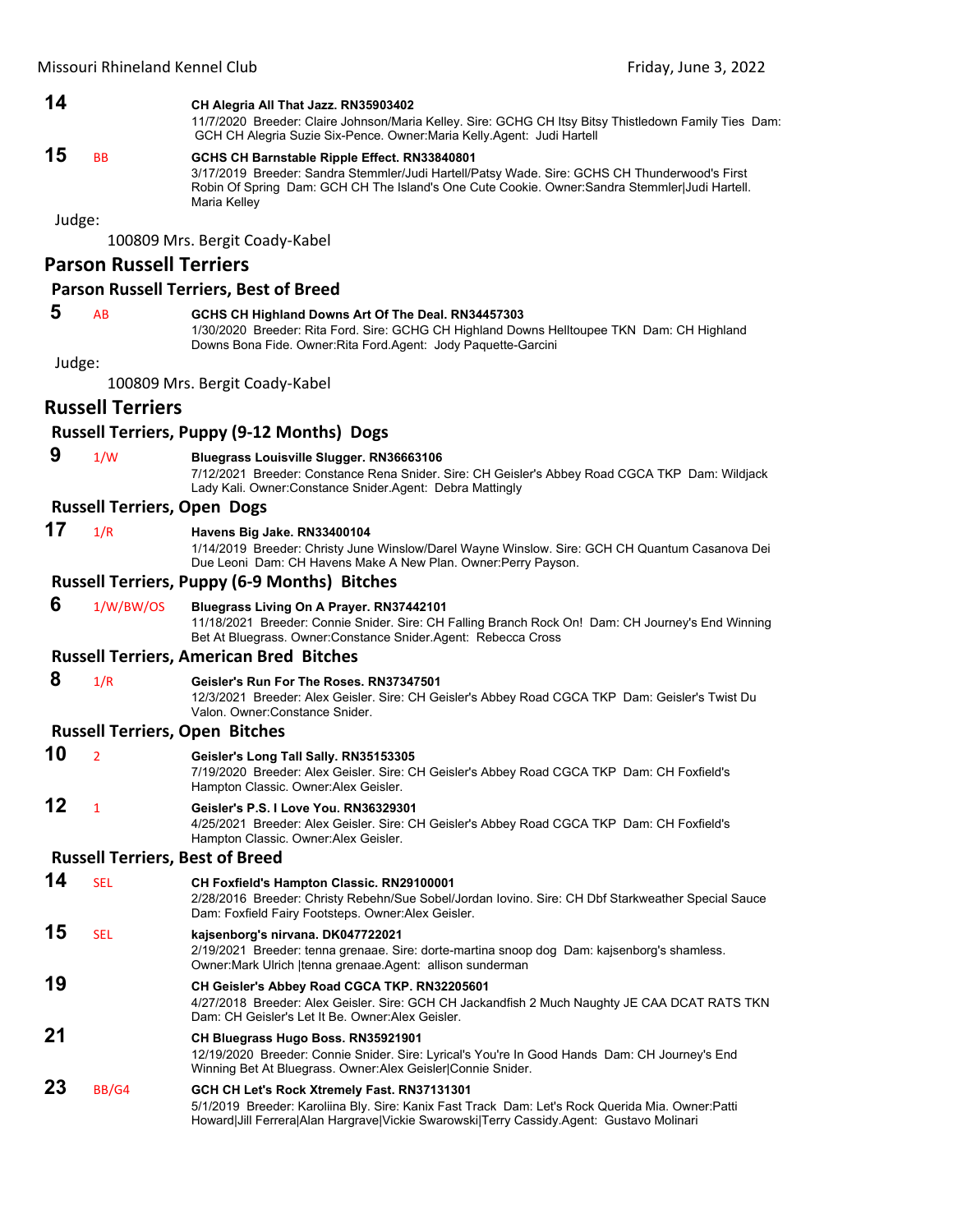95639 Ms. Susan M. Napady

# **Scottish Terriers**

# **Scottish Terriers, Open Dogs**

| 7      | 1/W/BW                   | Wilscot's Star Trek. RN35711102<br>10/10/2020 Breeder: Pamela Wilson. Sire: CH Beinnein's Jack Of Diamonds Dam: CH Benscot Wilscot<br>Power Legacy. Owner: Pamela Wilson   Sheri G Ray   Rebecca Myers Agent: Allison Sunderman |
|--------|--------------------------|---------------------------------------------------------------------------------------------------------------------------------------------------------------------------------------------------------------------------------|
|        |                          | <b>Scottish Terriers, 12-18 Months Bitches</b>                                                                                                                                                                                  |
| 6      | 1/W/OS                   | Afterglow's Truly Scrumptious At Thistle And Rock. RN36187301<br>2/14/2021 Breeder: Lisa Inman Lee. Sire: GCHS CH Afterglow's A Storms A Coming Dam: Afterglow's<br>Saunter To Paisley. Owner: Lisa Wright   Lisa Lee.          |
|        |                          | <b>Scottish Terriers, Open Bitches</b>                                                                                                                                                                                          |
| 8      | AB                       | <b>Rumors Hells On Wheels, RN36010801</b><br>5/23/2020 Breeder: Ms. Cheryl L. Bath. Sire: GCH CH Anstamm Titan Takes By Storm Dam: GCH CH<br>Rumors Viva Rock Vegas. Owner: Cheryl L Bath . Agent: allison sunderman            |
| 10     | AB                       | Mcphee's Bright Skye. RN36419205<br>4/25/2021 Breeder: Joanne Janssen/Helen E Krisko. Sire: GCH CH Destiny's Code Of Honor Dam: CH<br>Kriscot's Mcphee's Flash Of Sunshine. Owner:Allyson Cox.Agent: Margery Good               |
|        |                          | <b>Scottish Terriers, Best of Breed</b>                                                                                                                                                                                         |
| 11     | <b>SEL</b>               | GCHB CH Hiq's Always A Tiger. RN33423603<br>2/24/2019 Breeder: Nancy Schaus/Regina Hess. Sire: GCH CH Wild Wind Vintage Black Dam: CH Hiq's<br>Miss B. Owner: Lisa Gerstner Regina Hess Agent: Leonardo Garcini                 |
| 15     | <b>BB</b>                | GCHS CH Anstamm Auld Tartan Tradition. RN34889901<br>3/15/2020 Breeder: Anstamm Knl. Sire: GCH CH Anstamm Titan Takes By Storm Dam: CH Anstamm<br>Baby I'm Worth It. Owner: Diane Beck . Agent: Allison Sunderman               |
| Judge: |                          |                                                                                                                                                                                                                                 |
|        |                          | 100809 Mrs. Bergit Coady-Kabel                                                                                                                                                                                                  |
|        | <b>Sealyham Terriers</b> |                                                                                                                                                                                                                                 |
|        |                          | Sealyham Terriers, Puppy (9-12 Months) Dogs                                                                                                                                                                                     |
| 5      | 2/R                      | <b>Blackmore's Sweetmeadows Citation. RN36786704</b><br>6/23/2021 Breeder: Patricia Kennedy/Sarah Boyd. Sire: CH Thistle And Rock Somewhat Classified Dam:<br>Blackmore's Ruby Slippers. Owner: RL Robison   Pattie Kennedy.    |
| 7      | 1/W/BW                   | Ellusion's King Oberon at Good Thunder. RN36947504<br>7/18/2021 Breeder: Michelle Erickson/Erica Erickson. Sire: GCHS CH Ellusion's Ramesses The Great<br>Dam: CH Brehannon's Bjornce. Owner: Alexa King Bolland.               |
|        |                          | Sealyham Terriers, Puppy (9-12 Months) Bitches                                                                                                                                                                                  |
| 6      | 3                        | Afterglow's The Ring Leader. RN36709404<br>6/18/2021 Breeder: Lisa Inman Lee. Sire: CH Casino Royale Of Taita's Ushabti At Afterglow Dam: CH<br>Afterglow's Merry Marigold. Owner: Beth Firulli.                                |
| 8      | 1                        | Blackmore's Mata Hari Garbo. RN36786703<br>6/23/2021 Breeder: Patricia Kennedy/Sarah Boyd. Sire: CH Thistle And Rock Somewhat Classified Dam:<br>Blackmore's Ruby Slippers. Owner: Jane Vanscoik   Pattie Kennedy.              |
| 10     | 2                        | Ellusion's Watch Me Impress'Em At Afterglow. RN36947503<br>7/18/2021 Breeder: Michelle Erickson/Erica Erickson. Sire: GCHS CH Ellusion's Ramesses The Great<br>Dam: CH Brehannon's Bjornce. Owner: Lisa Inman Lee.              |
|        |                          | Sealyham Terriers, 12-18 Months Bitches                                                                                                                                                                                         |
| 12     | <b>EX</b>                | Goodspice Amazing Grace. RN35768503<br>12/28/2020 Breeder: Cheryl Selz/Margery Good. Sire: CH Efbe Goodsprice Eros Avalonis Dam: CH<br>Dudwell Edwina Easy Come Easy Go. Owner: Rebecca Haddock Gary Haddock.                   |
| 14     | AB                       | Bespoke Thunder Rd Rear Window Ethics. RN36670206<br>5/17/2021 Breeder: Ms. Aimee Lynn Koch. Sire: GCH CH Didgeridoo's Mambo Number Five Dam: GCH<br>CH Thunder Rd Bring The Boys Back Home. Owner: Aimee L Koch.               |
|        |                          | Sealyham Terriers, Bred-By-Exhibitor (Adult) Bitches                                                                                                                                                                            |
| 16     | AB                       | Blackmore's Lady Sybil. RN34806604<br>3/1/2020 Breeder: Patricia Kennedy/Sarah Boyd. Sire: CH Thistle N Rock Blackjack By Tripp Dam:<br>Blackmore's Ruby Slippers. Owner: Chyrl Mosley   Pattie Kennedy.                        |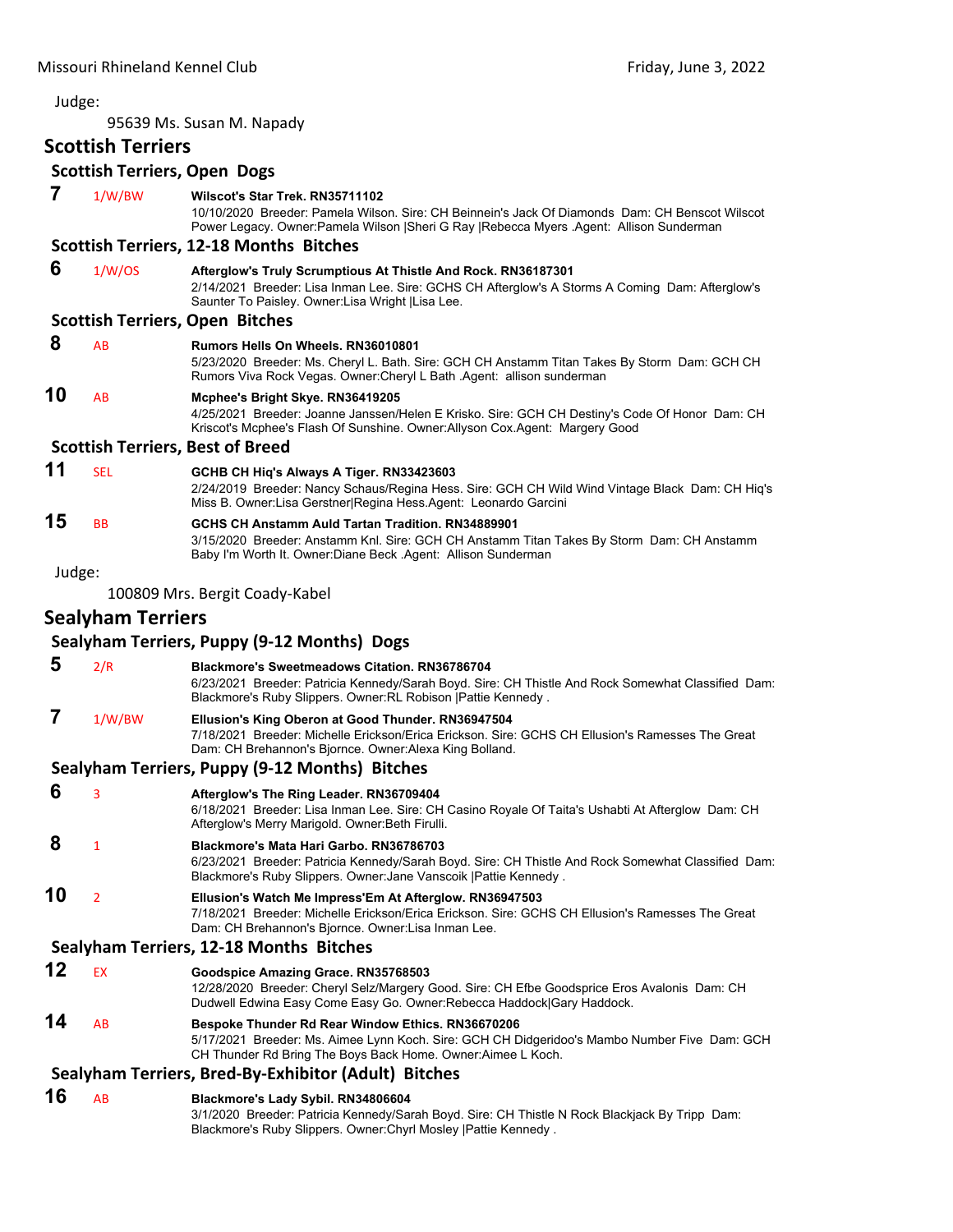# Missouri Rhineland Kennel Club **Missouri Rhineland Kennel Club Friday**, June 3, 2022 **18** 1/W **Alibi's Above Suspicion. RN35618307** 11/26/2020 Breeder: Katherine M Flack/Carolyn Echelbarger. Sire: CH Efbe's Goodspice Semper Fi Dam: GCH CH Bluff's End Dreamboat Annie. Owner:KATE FLACK KEITH JACOBSON. **20** <sup>2</sup> **Ellusion's Queen Of The Gods Hera. RN35765105** 11/19/2020 Breeder: Michelle Erickson/Erica Erickson. Sire: GCHS CH Ellusion's Ramesses The Great Dam: CH Brehannon's Bjornce. Owner:Michelle Erickson|Erica Dunlavey. **Sealyham Terriers, Open Bitches 22** 1/R **Walnut Ridge's Sage. RN35646804** 9/30/2020 Breeder: Teresa Smith/Ronne June. Sire: CH Hotshot's Mr. Wonderful Dam: CH Cherrydun Majorette For Shshown. Owner:Teresa Smith.Agent: Leonardo Garcini **24** <sup>3</sup> **Thistle & Rock Uncanny Secret Affair At Bluaire. RN35967401** 5/18/2020 Breeder: Lisa M Wright. Sire: CH Forlegd In Love With Yondu Dam: Cepage Show Me A Clockstopper. Owner:Heberto Ledesma|Jane Trace |Deirdre Rahn|Lisa Wright|Joseph Franklin.Agent: Gustavo Molinari **Sealyham Terriers, Open Bitches 34** <sup>2</sup> **Raven Oak Glamour Girl. RN36071102** 2/15/2021 Breeder: Hope Browne. Sire: GCH CH Didgeridoo's Mambo Number Five Dam: GCHB CH Dartan's Company Glamorous Lady. Owner:Hope Browne. **Sealyham Terriers, Best of Breed 9** EX **CH Blackmore's Sergeant York. RN32091003** 3/24/2018 Breeder: Patricia Kennedy/Sarah Boyd. Sire: Hotshot's Ready For Action Dam: CH Blackmore's Barefoot Contessa. Owner:Patricia Kennedy|Sarah Boyd. **11** SEL **GCHS CH Ellusion's Ramesses The Great. RN32377003** OHBB/OHG1/O 5/15/2018 Breeder: Michelle Erickson/Erica Erickson/Lisa Wright. Sire: GCH CH Shshown Moonlight HRBIS Serenade Of Dubwyre Dam: CH Thistle And Rock Cocoa Chanel's Emmie Ellusion. Owner:Michelle Erickson|Erica Dunlavey|David Erickson|Kalyn Erickson. **15 CH Thistle N Rock El Zorro Blanco. RN34300101** 9/28/2019 Breeder: Lisa M Wright/Wes Jones. Sire: CH Thistle N Rock Blackjack By Tripp Dam: CH Thistle And Rock Bedlam Limited Edition. Owner:Roger Cottingham. **17** AB **CH Arterra's Whatever You Say. RN35223504** 3/26/2020 Breeder: Ingrid David / . Sire: CH Goodspice Efbe's Eye Of The Tiger Dam: GCHG CH Arterra's Lady Of Valour. Owner:Aimee L Koch|Ingrid David. **19** BB/G3 **GCHS CH Goodspice Efbe Money Stache. RN35554201** 9/10/2020 Breeder: Margery L Good/France Bergeron. Sire: CH Efbe Goodsprice Eros Avalonis Dam: CH Goodspice Efbe's Don't Badger Me. Owner:Margery Good|France Bergeron |Emily Bennett|S Middlebrooks|L Spiegel. **21 CH Thistle And Rock Eye Spy A Secret Ellusion. RN35967407** 5/18/2020 Breeder: Lisa M Wright. Sire: CH Forlegd In Love With Yondu Dam: Cepage Show Me A Clockstopper. Owner:David Erickson|Mrs. Lisa Wright|Michelle Erickson. **23** AOM **CH Raven Oak Great Expectations. RN36071103** 2/15/2021 Breeder: Hope Browne. Sire: GCH CH Didgeridoo's Mambo Number Five Dam: GCHB CH Dartan's Company Glamorous Lady. Owner:Hope Browne|Ingrid David. **25 CH Goodspice Efbe Magic Mike. RN36370601** 3/2/2021 Breeder: Margery L Good/France Bergeron. Sire: CH Goodspice Efbe's Eye Of The Tiger Dam: GCHB CH Goodspice Efbe's Thyme Traveller. Owner:Emily Bennett|Margery L Good. **26** AB **GCH CH Raven Oak Enchantress. RN33441701** 4/29/2019 Breeder: Hope Browne. Sire: GCHG CH Thunder Road's Little Deuce Coupe Dam: GCHB CH Dartan's Company Glamorous Lady. Owner:Hope Browne. **28** AOM **GCH CH Afterglow's Pretty And Poisonous BCAT. RN34579801** 2/26/2020 Breeder: Lisa Wright/Lisa Inman Lee. Sire: Bugatti at Afterglow Dam: Thistle N Rock Phaeton

At Afterglow. Owner:Scot Johnson|Lisa Inman Lee. **30** SEL **GCH CH Arterra's Don't Rain On My Parade. RN35223503**

3/26/2020 Breeder: Ingrid David. Sire: CH Goodspice Efbe's Eye Of The Tiger Dam: GCHG CH Arterra's Lady Of Valour. Owner:Ingrid David.

**32** OS **Pegfield Tintern T'Abby By Sutliff. RN35778305** 10/27/2020 Breeder: SARAH W SWEATT/COLETTE V SECHLER/Cheryl L Jennings/H SUTLIFF III/P Browne. Sire: CH Dunnville Draco Malfoy Dam: GCHB CH Pegfield Tintern Tiggy-Winkle. Owner:Jean and Andre Conaway|Jean Conaway|Andre Conaway. **36 CH Afterglow's Shirley Trewlove. RN36159402**

1/20/2021 Breeder: Lisa Inman Lee. Sire: GCHB CH Afterglow's Sir Bedivere CGC TKN Dam: CH Diamonds Are Forever Of Taita's Ushabtiatafterglow. Owner:Lisa Inman Lee.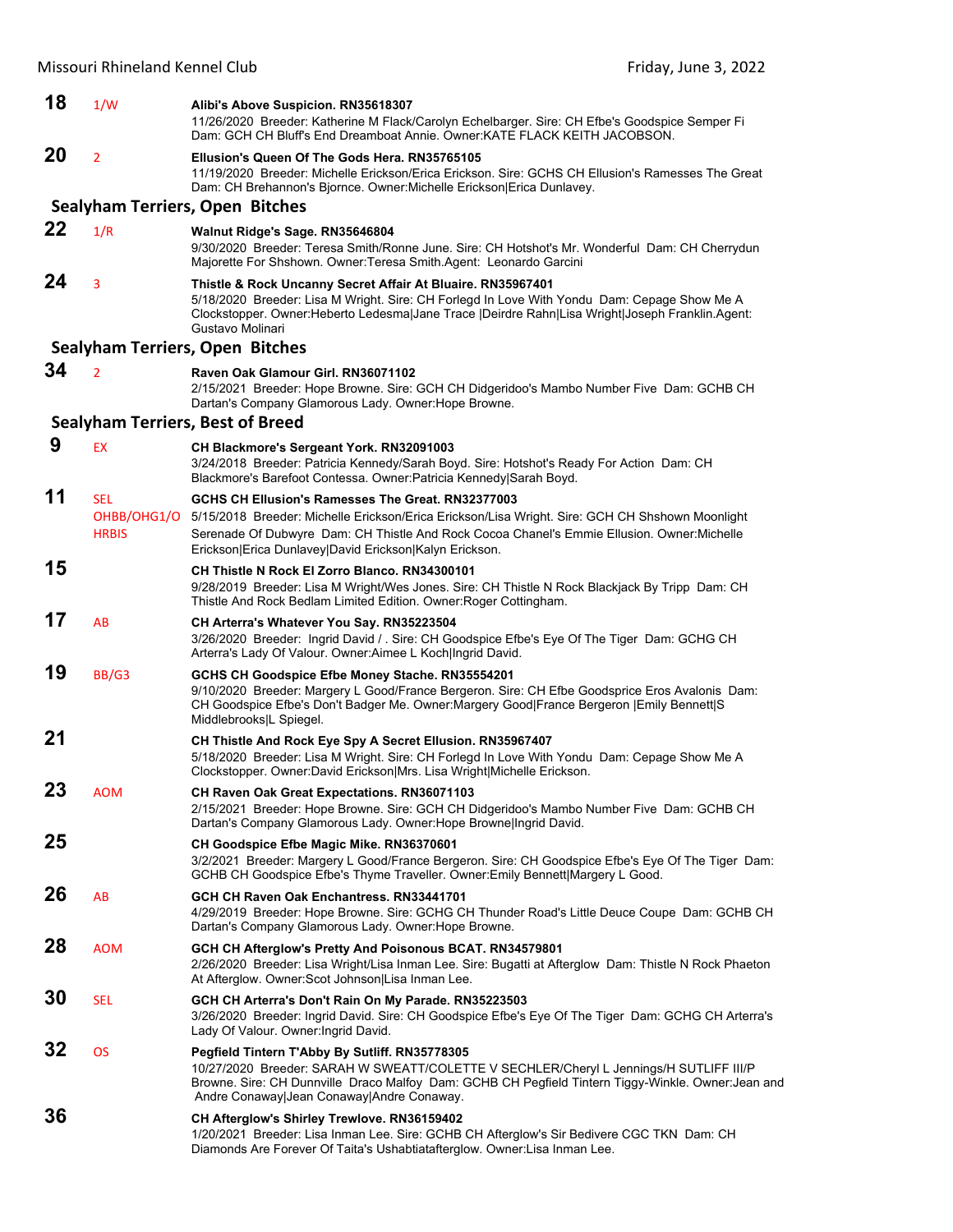6896 Mr. Jay Richardson

# **Soft‐Coated Wheaten Terriers**

# **Soft‐Coated Wheaten Terriers, Puppy (6‐9 Months) Dogs 5** 1/W **Bryr Rose For Pete's Sake!. RN37044201** 9/13/2021 Breeder: Carolyn Garrett. Sire: GCHS CH Keepsake's Raise Your Galss Dam: CH Bryr Rose For Heaven's Sake!. Owner:Carolyn Garrett.Agent: Kent Meyer  **7** <sup>2</sup> **Aran Lone Bison On Sam Hill. RN37713201** 10/15/2021 Breeder: Amy Havely/Vicki Noah/Shari Boyd. Sire: CH Aran The Betr To Hear You With Dam: CH Sam Hill Love At 42 Grove St Nyc. Owner:Shari Boyd. **Soft‐Coated Wheaten Terriers, Puppy (9‐12 Months) Dogs 9** <sup>1</sup> **Star Woodmore's Mugg Shot. RN36824601** 7/5/2021 Breeder: Mark Yourich/Denise Daniel. Sire: GCH CH Star Little Big Shot Dam: GCHB CH Star Fuzzy Naval Of Woodmore. Owner:Mark Yourich|Denise Daniel. **Soft‐Coated Wheaten Terriers, Bred‐By‐Exhibitor (Adult) Dogs 11** 1/R **Burdigan's Hot Rod Lincoln. RN33569303** 3/25/2019 Breeder: Julie Burdick/Josh Burdick. Sire: CH Bryr Rose Nouvelle Vague Dam: GCH CH Burdigan's Red Hot Chili Pepper. Owner:Julie Burdick|Josh Burdick. **15** <sup>4</sup> **Dromara's The Thunder Down Under. RN33863101** 6/21/2019 Breeder: Margaret Snow/Diane Hayhurst/Karl Harrison. Sire: Stratford The Weaver Of Oz Dam: CH Dromara's Oh So Fine. Owner:Diane Hayhurst|Margaret K. Snow|Karl Harrison. **17** <sup>3</sup> **Dromara's Virtual Reality RN CGC TKN. RN35644501** 10/17/2020 Breeder: Margaret Snow/Diane Hayhurst/Karl Harrison. Sire: GCH CH Dromara's Snowy Stardust Dam: CH Dromara's Oh So Fine. Owner:Philip Enzerra Margaret Snow. **19** <sup>2</sup> **Heirloom Don't Let The Sun Go Down On Me. RN36295203** 4/7/2021 Breeder: Patrice Chevalier/Robert Bergman. Sire: Stratford Too Close To The Sun Dam: Heirloom Perfect Harmony With Dromara. Owner: Patrice Chevalier R Bergman. **Soft‐Coated Wheaten Terriers, Open Dogs 21** AB **Star Dancin With Mr. D. RN36317601** 4/24/2021 Breeder: Mrs. Diane M Kortgoede/Ms. Denise Daniel. Sire: GCH CH Star Too Hot To Dance TKI Dam: CH Star Little Big Shooter. Owner:Denise Daniel. **Soft‐Coated Wheaten Terriers, Veteran Dogs 23** <sup>1</sup> **GCHS CH Mirikal Double Top Breakout NA NAJ RATS TKN. RN21937501** 12/4/2010 Breeder: Susan Mcgee/Elena Landa. Sire: CH Melandee's High Wire Act Dam: CH Doubloon's Playing For Keeps RATS TKN. Owner:Susan L McGee . **Soft‐Coated Wheaten Terriers, Puppy (6‐9 Months) Bitches 6** 1/R **Lochlinear Knickers In A Twist. RN37070903** 9/30/2021 Breeder: Patricia Mullin. Sire: GCH CH Star No Shirt No Shoes No Service Dam: GCHB CH Lochlinear This Girl Is On Fire. Owner:PATRICIA MULLIN.  **8** <sup>3</sup> **Azydeco Wildflower California Poppy. RN37263901** 11/7/2021 Breeder: Cathryn Bennett. Sire: CH Legacy Wildwest Wildflower Dam: GCH CH Azydeco Grand Duchess Beatrice. Owner:Cathryn Bennett. **10** <sup>2</sup> **Touchstone Little Black Dress. RN37268606** 11/21/2021 Breeder: Shelly Sumner. Sire: GCH CH Harbour Hill At Neiman Marcus CGC TKN Dam: Touchstone Timeless. Owner:Shelly Sumner. **12** <sup>4</sup> **Sam Hill's Ichi- Go Ichi E Aran. RN37713202** 10/15/2021 Breeder: Amy Havely/Vicki Noah/Shari Boyd. Sire: CH Aran The Betr To Hear You With Dam: CH Sam Hill Love At 42 Grove St Nyc. Owner:Amy Havely. **Soft‐Coated Wheaten Terriers, Puppy (9‐12 Months) Bitches 14 Diamondjewel's Agent Opal Female. JL4110019** 6/12/2021 Breeder: Lorene JOnes. Sire: Skyfall Top Gun Dam: I'm A Peppery Jewel . Owner:Lorene Jones. **16** <sup>4</sup> **Kilronan Wait For Me. RN36677701** 6/21/2021 Breeder: Kathy Clarke/Gwen Meyer. Sire: CH Bryr Rose Starry Starry Night Dam: GCHB CH Reyem's If She Hollers Let Her Go RATN. Owner:Caroolyn Garrett|Gwen Meyer.Agent: Kent Meyer **18** <sup>3</sup> **Kilronan Fire Lake. RN36677707** 6/21/2021 Breeder: Kathy Clarke/Gwen Meyer. Sire: CH Bryr Rose Starry Starry Night Dam: GCHB CH Reyem's If She Hollers Let Her Go RATN. Owner:Sharla Walstrom|Kathy Clarke.Agent: Kent Meyer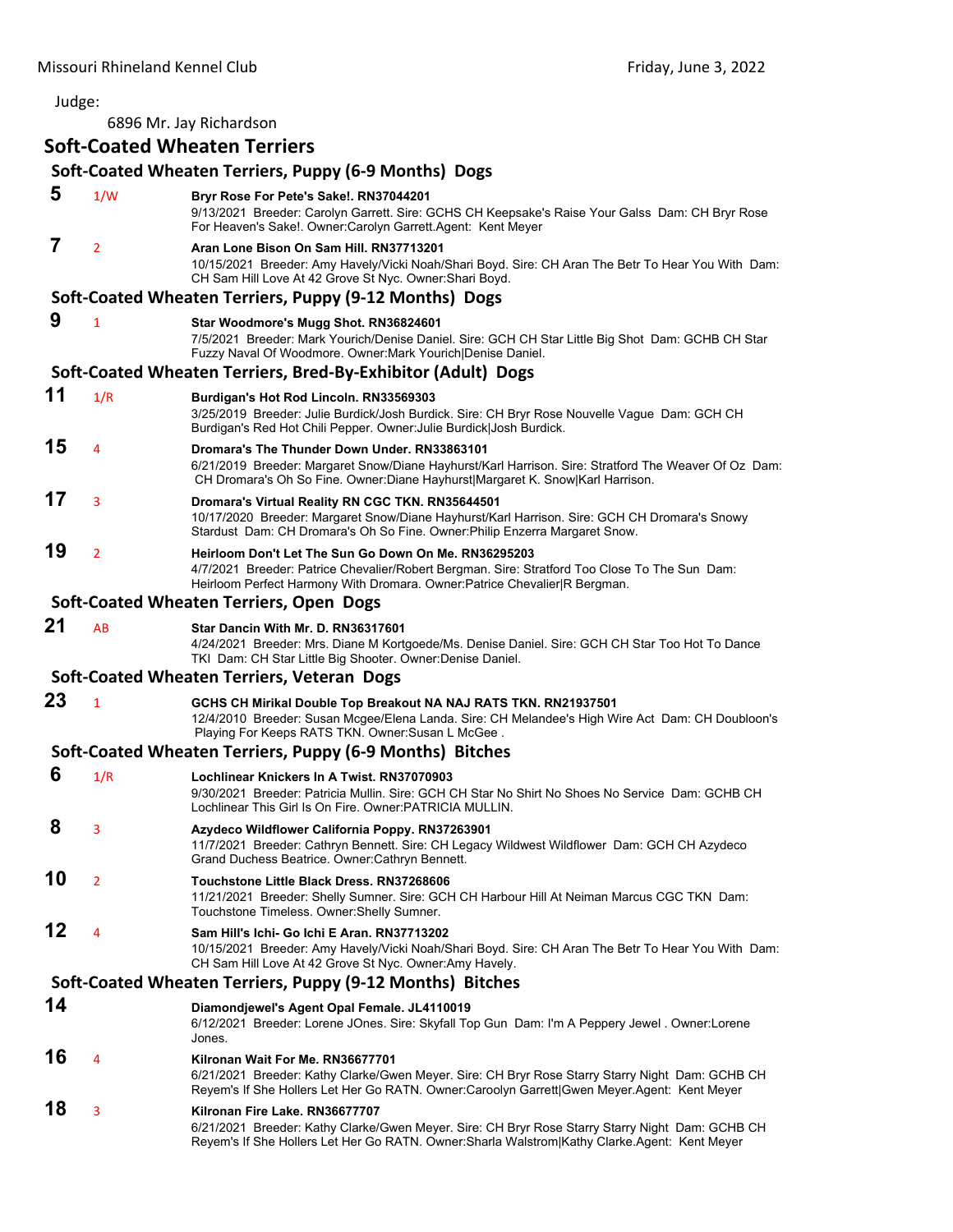| 20 | 1              | <b>Star Hot Shot. RN36824602</b><br>7/5/2021 Breeder: Mark Yourich/Denise Daniel. Sire: GCH CH Star Little Big Shot Dam: GCHB CH Star<br>Fuzzy Naval Of Woodmore. Owner: Denise Daniel Madelaine Evans.                                                                  |
|----|----------------|--------------------------------------------------------------------------------------------------------------------------------------------------------------------------------------------------------------------------------------------------------------------------|
| 22 | $\overline{2}$ | Heirloom I'Ve Got This!. RN36826201<br>7/18/2021 Breeder: Helen Reuben/Mort Rosenbaum/Patrice Chevalier/Robert Bergman. Sire: GCH CH<br>Larkhill Mackanme Prime Import Dam: CH Heirloom Bang-A-Boomerang. Owner:Patrice Chevalier Helen<br>Reuber R Bergman M Rosenbalm. |
|    |                | Soft-Coated Wheaten Terriers, 12-18 Months Bitches                                                                                                                                                                                                                       |
| 24 | 1/W/BW         | Doubloon's Extreme Speed. RN35948101<br>1/28/2021 Breeder: Elena Landa. Sire: GCHG CH Doubloon's Extreme Gamer BCAT Dam: Doubloon's<br>The Wind-Up. Owner: Elena Landa.                                                                                                  |
| 26 | 4              | Touchstone Twilight. RN36233701<br>3/31/2021 Breeder: Shelly Sumner. Sire: CH Bryr Rose Starry Starry Night Dam: Touchstone Timeless.<br>Owner: Shelly Sumner.                                                                                                           |
| 28 | 3              | Macphail Light Of Fanad. RN36452005<br>5/23/2021 Breeder: Sandra B Ross. Sire: GCHB CH Sundance's Lucky Rover Dam: GCH CH Macphail<br>From The Wild Side. Owner: Sandra B Ross Kati Marcelino.                                                                           |
| 32 | $\overline{2}$ | Orla Geragold Heather On The Moor. RN36819801<br>5/22/2021 Breeder: Nancy Draper. Sire: CH Geragold Desperado's Gold Dam: CH Orla River Shannon.<br>Owner: Nancy Draper Gerard Thompson.                                                                                 |
|    |                | Soft-Coated Wheaten Terriers, Bred-By-Exhibitor (Puppy) Bitches                                                                                                                                                                                                          |
| 34 | $\mathbf{1}$   | Stratford Let Down Your Hair, RN36645601<br>6/21/2021 Breeder: Ellen Mumm/Molly O'Connell. Sire: GCH CH Star No Shirt No Shoes No Service Dam:<br>CH Stratford Better By Design. Owner: Molly OConnell Ellen Mumm.                                                       |
|    |                | Soft-Coated Wheaten Terriers, Bred-By-Exhibitor (Adult) Bitches                                                                                                                                                                                                          |
| 36 | $\mathbf{1}$   | Touchstone With A Twist, RN31867003<br>2/28/2018 Breeder: Shelly Sumner. Sire: CH Sam Hill's Ps I Love You NAJ Dam: GCHB CH Touchstone<br>Spook-Tacular. Owner: Shelly Sumner.                                                                                           |
|    |                | Soft-Coated Wheaten Terriers, Open Bitches                                                                                                                                                                                                                               |
| 38 |                | Diamondjewel Luvs Secnd Chance. FU781833<br>10/1/2018 Breeder: Lorene Jones. Sire: Haldan Lightnining's Hand Dam: I'm A Peppery Jewel.<br>Owner:Lorene Jones.                                                                                                            |
| 40 |                | Touchstone Timeless, RN30416106<br>2/12/2017 Breeder: Shelly Sumner / . Sire: GCH CH Heirloom Nobody Does It Better CA Dam:<br>Touchstone Anticipation. Owner: Shelly Sumner.                                                                                            |
| 42 | 4              | Vermilionspringsong Tooralooralooral. RN32450401<br>3/22/2018 Breeder: Barbara Peterson. Sire: CH O'Lorcan's Mysterious Special Agent Dam: Vermilion's<br>Gitchi Gummi. Owner:Barb Peterson Roxanna Springer.Agent: Lisa Lopez                                           |
| 44 |                | Kilronan I Can't Tell You Why. RN33748801<br>6/12/2019 Breeder: Kathy Clarke/Gwen Meyer. Sire: GCH CH Keepsake's Wave Ryder Dam: GCHB CH<br>Reyem's If She Hollers Let Her Go RATN. Owner:Gwen Meyer Kathy Clarke.Agent: Kent Meyer                                      |
| 46 |                | Reyem's Dancing Queen Of Anamcara TKN. RN34333503<br>10/23/2019 Breeder: Gwen Meyer. Sire: GCHG CH J'Adores Stanley Cup Toews At Raelyn Dam:<br>Reyem's Catch A Tiger By Her Toe. Owner: Meggan Abboud. Agent: Kent Meyer                                                |
| 48 | 3              | Orla Kween Of Banba's Crown, RN34675001<br>1/15/2020 Breeder: Nancy Draper. Sire: CH Geragold Orla Finlandia Dam: CH Orla River Shannon.<br>Owner:Lori J Clark Nancy Draper Jorja Clark.                                                                                 |
| 50 | 1              | Frolic's Give Me A Chance, RN35768302<br>10/15/2020 Breeder: Cheryl Turner. Sire: GCH CH Frolic's It Was Up To Stiehl Dam: GCHB CH Frolic's<br>Caper To Coventry. Owner: Cheryl Turner.                                                                                  |
| 52 | $\overline{2}$ | Anamcara's Beauty For Ashes. RN36040102<br>8/4/2020 Breeder: Meggan Abboud/Gwen Meyer. Sire: GCHG CH Bryr Rose Phoenix Rising Dam: CH<br>Reyem's Anamcara Back To Reality TKN. Owner: Meggan Abboud Gwen Meyer. Agent: Kent Meyer                                        |
|    |                | Soft-Coated Wheaten Terriers, Veteran Bitches                                                                                                                                                                                                                            |
|    |                |                                                                                                                                                                                                                                                                          |

**54** 1/OS **GCHB CH Touchstone Spook-Tacular. RN23360201** OHBB/OHG2 10/31/2011 Breeder: Shelly Sumner. Sire: CH Reflections Here Comes The Son Dam: CH Touchstone Polka Dot. Owner:Shelly Sumner.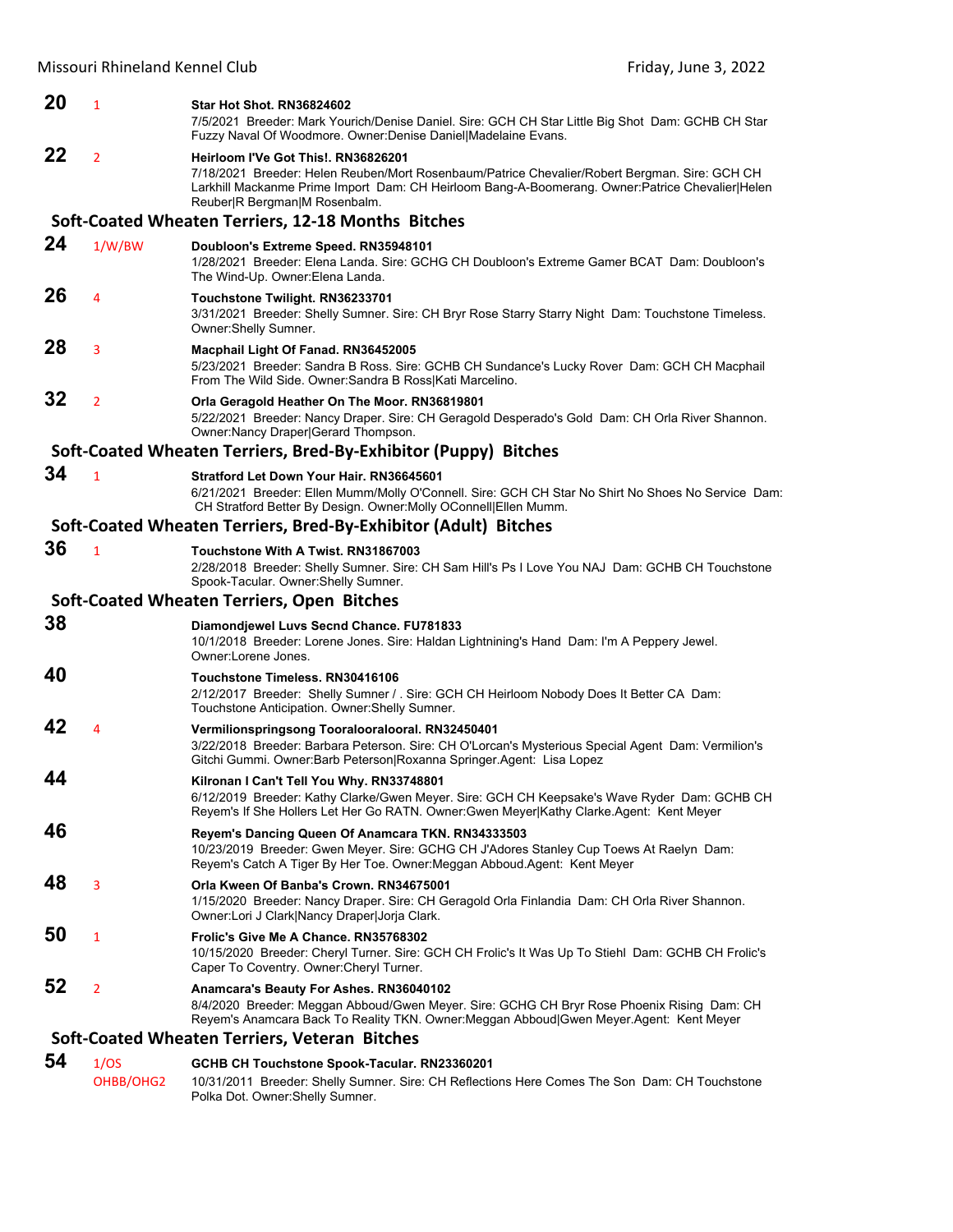|        |                     | Soft-Coated Wheaten Terriers, Best of Breed                                                                                                                                                                                                                                 |
|--------|---------------------|-----------------------------------------------------------------------------------------------------------------------------------------------------------------------------------------------------------------------------------------------------------------------------|
| 25     |                     | GCH CH Orla Acacia Blackwater River, RN30545801<br>2/15/2017 Breeder: Nancy Draper/Janet Snoddy. Sire: CH Acacia Orla Lil Fish Brandon Dam: CH<br>O'Lorcan's Mystery Writer's M.E. Confidante. Owner: Barbara Smith.                                                        |
| 27     | BB/G1/BIS           | GCHG CH Doubloon's Extreme Gamer BCAT, RN30567002                                                                                                                                                                                                                           |
|        | <b>Best Veteran</b> | 4/9/2017 Breeder: Elena Landa. Sire: CH Tara I Get Around Dam: GCHG CH Doubloon's Extreme Play.<br>Owner: Elena Landa  Albert Baker Knoll.                                                                                                                                  |
| 29     | <b>AOM</b>          | CH Tchoklat Living The Dream. RN31699901<br>8/10/2017 Breeder: T Clift. Sire: Ellora Gillians Gold Dam: Tchoklat Pleasant Surprise. Owner: Neil<br>OSullivan Gerard Thompson.                                                                                               |
| 30     |                     | Westwhind Sloane Ranger At Carillon. RN36531803<br>4/30/2021 Breeder: Marla Braun/Chuck Rodamer. Sire: GCH CH Whindancer's Marvelous Night For A<br>Moondance Dam: CH Spinner's Shake It Off At Westwind. Owner: Kathleen and Peter Gottschalk.                             |
| 31     |                     | Exeter's I Hope You Dance BCAT CGC TKN. RN31985602<br>2/25/2018 Breeder: cynthia a stokvis/Gwen Meyer. Sire: GCHB CH Sundance's Lucky Rover Dam: CH<br>Reyem's Diamonds And Gold At Exeter CGC. Owner: Julia Callaghan Cynthia Stokvis Gwen Meyer. Agent:<br>Sarah Perchick |
| 33     |                     | GCH CH Dromara's Snowy Stardust. RN33288601<br>12/12/2018 Breeder: Margaret Snow. Sire: CH Stratford Top Priority Dam: CH Dromara's My Wild Ginger.<br>Owner: Margaret Snow.                                                                                                |
| 35     | <b>AOM</b>          | GCH CH Star Too Hot To Dance TKI. RN33854801<br>6/21/2019 Breeder: Amy Martin-Piesz/David Piesz/Denise Daniel. Sire: CH Bradberry's One<br>Quintessential Love Story Dam: GCH CH Star Shut Up And Dance RN RATCHX TKI. Owner:Amy<br>Piesz Dave Piesz Denise Daniel.         |
| 37     |                     | CH Heirloom T&T's I Wish You More. RN35277301<br>8/7/2020 Breeder: Patrice Chevalier/Robert Bergman. Sire: CH Heirloom One Stroke Over The Line Dam:<br>Heirloom Perfect Harmony With Dromara. Owner: Patrice Chevalier Robert Bergman.                                     |
| 39     | <b>SEL</b>          | CH Frolic's Intrinsic. RN35768301<br>10/15/2020 Breeder: Cheryl Turner. Sire: GCH CH Frolic's It Was Up To Stiehl Dam: GCHB CH Frolic's<br>Caper To Coventry. Owner: Cheryl Turner.                                                                                         |
| 41     |                     | CH Lismore's The Elements Of Style. RN36377301<br>3/25/2021 Breeder: Meg Ryan. Sire: GCHG CH Lismore Mccormack's Dragon Song Dam: GCH CH<br>Lismore This Must Be The Place. Owner: Meg Ryan.                                                                                |
| 56     |                     | GCHP CH Moxxy Shandalee Hello Gorgeous. RN31548701<br>12/5/2017 Breeder: Mrs. Sue Goldberg/Harvey Goldberg/Dawn Sealy/Nancee Bailey. Sire: GCHS CH<br>Sundance My Beau's A Roxstar Dam: GCHG CH Shandalee Fireworks. Owner:Dawn Sealy.Agent: Laura<br>King                  |
| 58     | <b>SEL</b>          | CH Sam Hill's Songs About Jane. RN33700101<br>2/10/2019 Breeder: Amy Havely/Vicki Noah. Sire: CH Gelt P-38 Lightning Dam: CH Sam Hill's Check Yes<br>Or No. Owner: Amy Havely.                                                                                              |
| 60     | <b>AOM</b>          | GCH CH Rosheen Walking After Midnight. RN34964101<br>4/2/2020 Breeder: Melisa Lopez. Sire: GCH CH Whindancer's Fireworks After Midnight Dam: CH<br>Rosheen Happy-Go-Lucky. Owner: Lisa Lopez.                                                                               |
| 62     |                     | CH Stratford No Words Can Express It. RN35643101<br>10/5/2020 Breeder: Molly M O'Connell. Sire: CH Raclee Express West O'Andover CD Dam: CH Stratford<br>The Eyre Affair. Owner: Paula Radin James Anderson Molly O'Connell.                                                |
| 64     |                     | CH Kaler Caught In The Act. RN36032501<br>2/6/2021 Breeder: Karen Mueller/Denise Daniel. Sire: CH Lochlinear Fire And Rain Dam: CH Kaler Ice On<br>Ice. Owner: Karen Sue Mueller Pat Mullin.                                                                                |
| 66     |                     | CH Lismore A Wrinkle In Time, RN36377302<br>3/25/2021 Breeder: Meg Ryan. Sire: GCHG CH Lismore Mccormack's Dragon Song Dam: GCH CH<br>Lismore This Must Be The Place. Owner: Meg Ryan.                                                                                      |
| Judge: |                     |                                                                                                                                                                                                                                                                             |

100809 Mrs. Bergit Coady‐Kabel

# **Staffordshire Bull Terriers**

# **Staffordshire Bull Terriers, Best of Breed**

 **5** AB **GCH CH Bullseye King Of The Jungle. RN31355101** 10/10/2017 Breeder: Bonnie Cresse/Zane Smith. Sire: GCHS CH Red Samurai Dam: CH Bullseye Brynmawr Of Cresstock. Owner:Zane Smith Stacy Koren.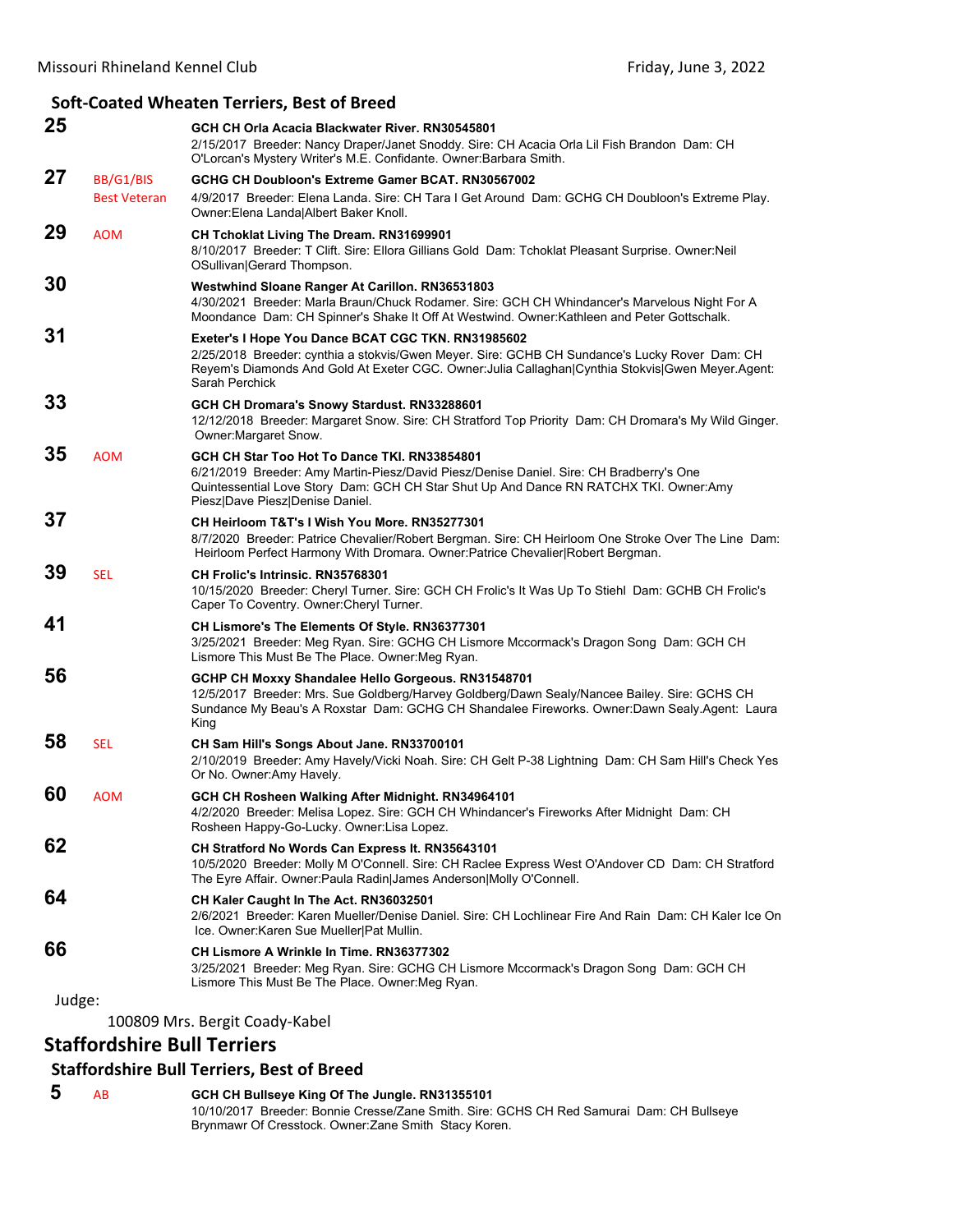100809 Mrs. Bergit Coady‐Kabel

# **Welsh Terriers**

# **Welsh Terriers, Open Bitches**

# **6** AB **Abbeyrose Black Raven At Rhiannon. RN35300001**

7/10/2020 Breeder: Mary Duafala/Pamela Allen/Judith Anspach. Sire: GCH CH Brynmawr Dream Big Dam: CH Abbeyrose Sweet Chaos. Owner:Mary Duafala|Judith Anspach|Robert Boyd|Patty Boyd.Agent: Leonardo Garcini

# **Welsh Terriers, Best of Breed**

# **5** AB **GCH CH Abbeyrose Black Chrome. RN34122301**

8/26/2019 Breeder: Mary Duafala/Judith Anspach/Pamela Allen. Sire: GCHS CH Abbeyrose Captain Jack Dam: CH Abbeyrose Black Pearl. Owner:Mary Duafala|J Anspach|P Allen|S Williams|R Williams|D Peters.Agent: Leonardo Garcini

Judge:

95639 Ms. Susan M. Napady

# **West Highland White Terriers**

# **West Highland White Terriers, Open Dogs**

 **7** AB **Spirit's Back N' The Saddle Again. RN35714101**

10/5/2020 Breeder: Jane E Sajban-Hey/DAWN L. MARTIN. Sire: Wildwoods T.N.T. Dam: Spirit's Legacy N' The Berkshire. Owner:Jane SajbanHey|Dawn Martin.Agent: Margery Good

# **9** 1/W/OS **Margie Munro's Finest Hour. RN36338403**

4/15/2021 Breeder: Henry Helgerson/Nicholi Flynn. Sire: GCH CH Margie Munro's Great Barrier Reef Dam: GCHG CH Margie Munro She's Full Of It. Owner:Dr Daniel Gillen|Nicholi Flynn |Hon Henry Helgerson.Agent: Leonardo Garcini

# **West Highland White Terriers, Best of Breed**

#### **6** BB **CH Borgo's Irnbru Malibu RATO. RN33483703** OHBB 3/11/2019 Breeder: Deborah Colvin Borgo. Sire: GCHG CH Ridgmar's Just Joking Around Dam: CH Borgo's Blown Away O'the Sutherland Clan CD BN RM RAE AX OAJ NF JE CA SWA SCE SEE SHDN RATM CZ8B. Owner:Christan Fowler Deborah Colvin Borgo.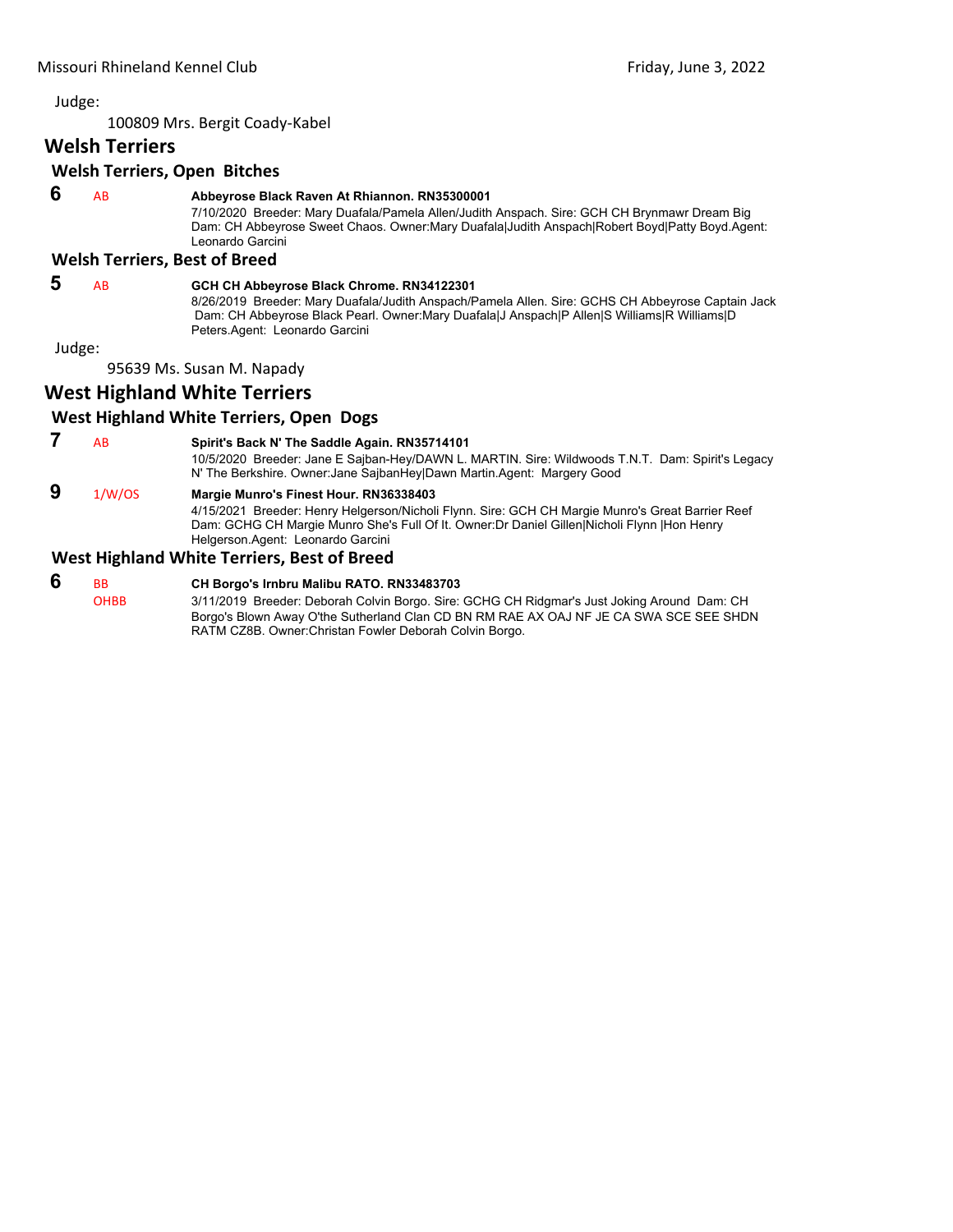27410 Mrs. Inge Semenschin

# **Biewer Terrier**

# **Biewer Terrier, Best of Breed**

| 5      | <b>BB</b>   | GCH CH Irish Jazzm Monplezir. TS42277402<br>10/27/2018 Breeder: I N Belova. Sire: Fler De Mari Truvey Zhenial Dam: Gran De Kuerro Yunessa.<br>Owner: Michele Lyons. Agent: Jody Paquette-Garcini                    |
|--------|-------------|---------------------------------------------------------------------------------------------------------------------------------------------------------------------------------------------------------------------|
|        | AB          | GCHB CH Windsong's Lightning Strykes Twice. TS47575101<br>8/16/2020 Breeder: DEBARAH BILLINGS. Sire: Windsong's When The Thunder Rolls CM2 Dam: Show<br>Kurazh Dakota Brown. Owner:RENEE POPKEY.Agent: DARYL MARTIN |
| 9      | <b>SEL</b>  | CH Zhadora-Lanset Leon. TS53318301                                                                                                                                                                                  |
|        | <b>OHBB</b> | 5/16/2021 Breeder: O A Sedina. Sire: Zhadora-Lanset Amorevole Cuore Indigo Dam: Zhadora-Lanset<br>Leranda Di. Owner: Carol Brinson.                                                                                 |
| Judge: |             |                                                                                                                                                                                                                     |

27410 Mrs. Inge Semenschin

# **Brussels Griffons**

# **Brussels Griffons, Open Bitches**

 **6** 1/W/BB **Russisch Geist American Woman. TS52058201**

8/19/2020 Breeder: Tatyana Kagalnitskaya. Sire: Kravitz Lenny Corsairey Casch Dam: Russisch Geist Olivetti. Owner:Miku Walker.Agent: Billy Huntington

Judge:

27410 Mrs. Inge Semenschin

# **Cavalier King Charles Spaniels**

# **Cavalier King Charles Spaniels, Open Dogs**

 **5** 2/R **Closeburn Brodie Douglas. TS32376304**

8/17/2016 Breeder: Nancy Maddox/Linda Fairchild. Sire: Harana Shakin Stevens Dam: Denham Moonstruck. Owner:Melanie Van Dyke|Christopher Skiles.

# **7** 1/W/OS **Allegro Sonata Hilton. TS52274701**

OHBB/OHG4 10/30/2020 Breeder: SVETLANA Kudryavtseva. Sire: Mad Max Du Chateau Noblesse Dam: Diana Forest Butterfly. Owner:Julie Roberts|Erica Dunlqf3y|Kalyn Erickson.

# **Cavalier King Charles Spaniels, Puppy (6‐9 Months) Bitches**

# **6** <sup>1</sup> **Millcreek's High Class Royal Princess Nadiya Of Rg. TS53547401**

9/13/2021 Breeder: Candice Di Marchi-Murphy. Sire: Yahoo Taurunum Angel'S Dam: Lullaby Taurunum Angel'S. Owner:Suann Dombrowicki.Agent: Christy Collins

# **8** <sup>2</sup> **Fox Creek Olivia Rose. TS53980201**

11/15/2021 Breeder: Debra Johnson. Sire: CH Valentyne The Irish Tenor Dam: Fox Creek Nina Rose. Owner:Debra Johnson.

# **Cavalier King Charles Spaniels, 12‐18 Months Bitches**

# **10** 1/W/BB/BW **Northpointe The Temptress. TS51231001**

5/4/2021 Breeder: Deborah Mitchum. Sire: GCH CH Northpointe On Safari Dam: GCH CH Northpointe Hedera Colchica. Owner:Deborah Mitchum.Agent: Tyler Mills

# **Cavalier King Charles Spaniels, Bred‐By‐Exhibitor (Adult) Bitches**

# **12** <sup>1</sup> **Fox Creek New Years Eve. TS45074601**

12/31/2019 Breeder: Debra Johnson. Sire: CH Fox Creek Hear Me Roar! Dam: Pascavale Lily Pad. Owner:Debra Johnson.

# **Cavalier King Charles Spaniels, American Bred Bitches**

**14** <sup>1</sup> **Riverwyn Sikeleli Blowing In The Wind. TS49500101** 6/12/2020 Breeder: Maggi Pivovar. Sire: CH Sikeleli Prince Charming Dam: Riverwyn Diamond Blaze. Owner:LAURA NEL.

# **Cavalier King Charles Spaniels, Open Bitches**

**16** <sup>2</sup> **Woftam Miss Betty Boop. TS44035401** 8/19/2019 Breeder: Mr. Lamont M Yoder/Charlene Yoder. Sire: CH Just Dressed To Impress Of Gilbrook Dam: CH Timsar Miss Trial. Owner:Lamont Yoder|Charlene Yoder.Agent: Laura King **18** 1/R **Northpointe Lion White Witch And Wardrobe. TS51230901** 5/3/2021 Breeder: Deborah Mitchum. Sire: GCHG CH Kbpride Scottish Warrior's The Lion CGC Dam: Northpointe Wind In The Willows. Owner:Deborah Mitchum.Agent: Tyler Mills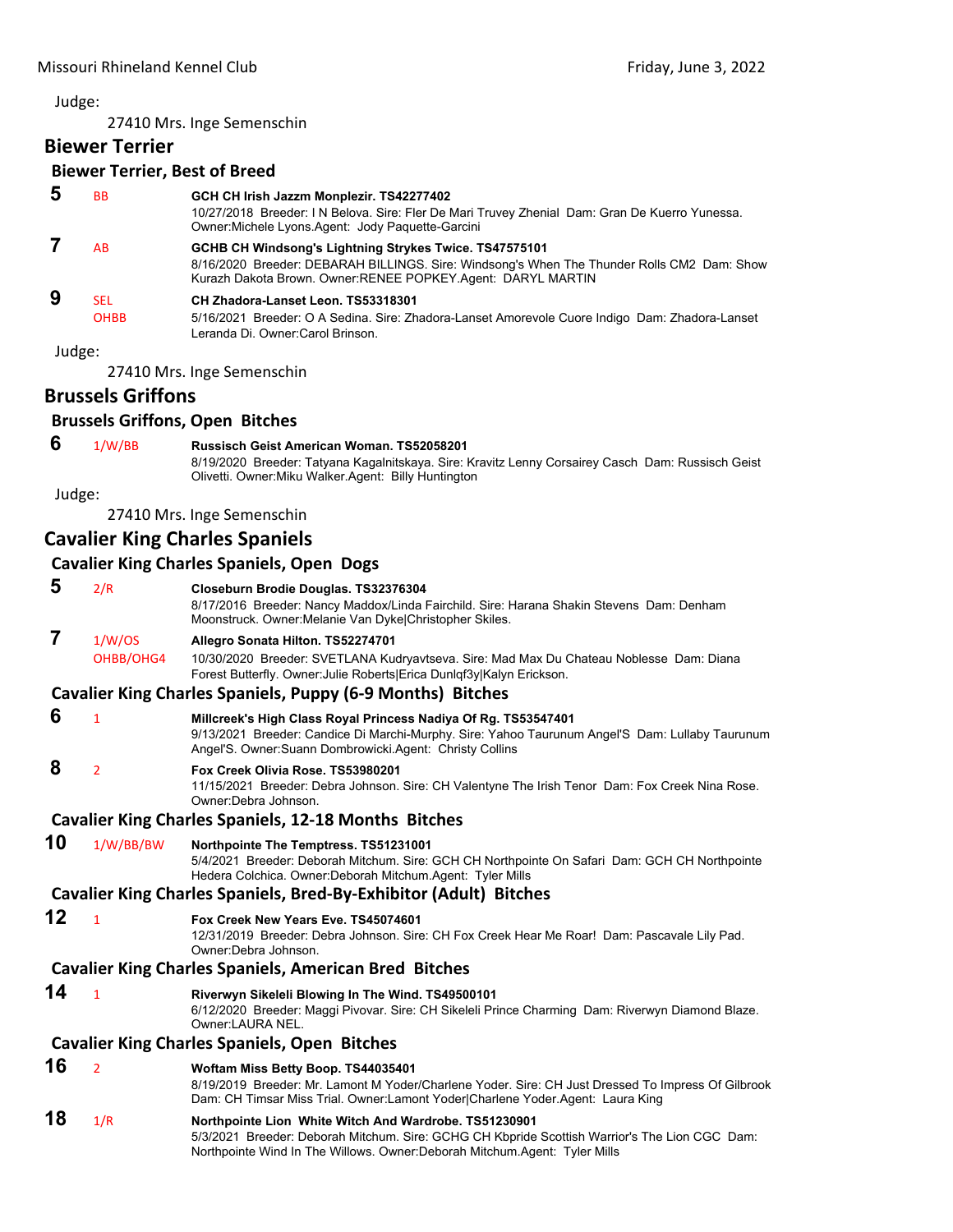|        |                               | <b>Cavalier King Charles Spaniels, Best of Breed</b>                                                                                                                                                                          |
|--------|-------------------------------|-------------------------------------------------------------------------------------------------------------------------------------------------------------------------------------------------------------------------------|
| 20     |                               | GCH CH Kean Liven The Dream. TS40990205<br>11/5/2018 Breeder: Liz Keane. Sire: Kean On This Dam: Kean Liven In Lala. Owner: Shawn Barton Liz<br>Keane.                                                                        |
| 22     | <b>SEL</b>                    | GCHB CH Kbpride Moon River. TS44657501<br>8/26/2019 Breeder: Gayle Reardon. Sire: Riverdale Of An Excellent Choice Dam: GCHS CH Kbpride La<br>Perle. Owner: Dr Gayle Reardon. Agent: Laura King                               |
| Judge: |                               |                                                                                                                                                                                                                               |
|        |                               | 27410 Mrs. Inge Semenschin                                                                                                                                                                                                    |
|        | <b>Chihuahuas (Long Coat)</b> |                                                                                                                                                                                                                               |
|        |                               | Chihuahuas (Long Coat), Puppy (9-12 Months) Dogs                                                                                                                                                                              |
| 5      | $\mathbf{1}$                  | Schroeder's Herbie The Love Bug. TS52269301<br>8/9/2021 Breeder: Donna Schroeder. Sire: GCHB CH Schroeder's Mini Cooper Dam: CH Schroeder's<br>Priscilla, Owner:Donna Schroeder,                                              |
|        |                               | <b>Chihuahuas (Long Coat), American Bred Dogs</b>                                                                                                                                                                             |
| 9      | 1/R                           | Schroeder's Dynamite Knight Rider. TS50760301<br>5/8/2021 Breeder: Donna Schroeder/Alicia Broyles. Sire: GCHB CH Schroeder's Mini Cooper Dam:<br>Schroeder's Vanilla Latte'. Owner:Patricia Golec.                            |
|        |                               | Chihuahuas (Long Coat), Open Dogs                                                                                                                                                                                             |
| 11     | $\overline{2}$                | Victory Shaq Attack. TS50686501<br>3/10/2021 Breeder: Kathryn V Hulstein. Sire: GCH CH Jasmin Noir Marvel Dam: Neo Fabulous Velvet<br>Victory. Owner: Terrence cook Mari cook. Runchana L deview                              |
| 15     | 1/W/BW                        | Glamour Praying For You Charlie. TS51718904<br>6/28/2021 Breeder: Sally Cathcart. Sire: S & T's All Gussied Up (Gus) Dam: S & T's Playing A Trick<br>(Trixie). Owner: Mona Miller Jennifer Pearce. Meryl Parreira             |
|        |                               | Chihuahuas (Long Coat), Puppy (6-9 Months) Bitches                                                                                                                                                                            |
| 6      | AB                            | <b>Bellastaff Taste The Rainbow, TS53630001</b><br>10/4/2021 Breeder: Gina Dattilo. Sire: GCH CH Knockout Liar Liar Dam: GCH CH Mar-El-To's Sweet<br>Like Chocolate. Owner: Gina Dattilo Christy Collins.                     |
|        |                               | Chihuahuas (Long Coat), Open Bitches                                                                                                                                                                                          |
| 10     | 1/W                           | Uneke's Remember Selena CDX, TS42285002<br>1/12/2019 Breeder: Jacob Jessee. Sire: Kinsey N Uneke's Straight Out Of Oz Dam: Uneke's Blood Reign.<br>Owner: Nancy muller.                                                       |
|        |                               | <b>Chihuahuas (Long Coat), Best of Breed</b>                                                                                                                                                                                  |
| 12     | <b>SEL</b>                    | GCHB CH Schroeder's Twilight Sparkle. TS42915402<br>4/24/2019 Breeder: Donna Schroeder. Sire: GCHB CH Schroeder's Mini Reese Dam: Schroeder's Pop<br>Art. Owner: Donna Schroeder.                                             |
| 14     | BВ                            | GCHP CH Bramver's Orohime. TS44904401                                                                                                                                                                                         |
|        |                               | 7/7/2018 Breeder: Chizuru Kadowaki, Sire: GCH CH Dartan N' Wincoo Ambassador Dam: Bramver's Ice<br>Beauty. Owner:Lori and Bill block. Runchana L Deview                                                                       |
| 17     | AB                            | GCHS CH Bellastaff The Candy Man Can. TS42627401<br>5/24/2019 Breeder: Gina Dattilo/Jennifer A Snyder. Sire: GCH CH Knockout Liar Liar Dam: GCH CH Mar-<br>El-To's Sweet Like Chocolate. Owner: Gina Dattilo Christy Collins. |
| 19     | <b>OS</b>                     | CH Tophat's Archangel. TS48199701                                                                                                                                                                                             |
|        | OHBB/OHG3                     | 8/30/2020 Breeder: Mr. James E Icenogle. Sire: GCHG CH Ouachitah Talisman Dam: GCH CH<br>Schroeder's Tophat Alpha Angel. Owner: James Icenogle.                                                                               |
| Judge: |                               |                                                                                                                                                                                                                               |
|        |                               | 27410 Mrs. Inge Semenschin                                                                                                                                                                                                    |
|        |                               | <b>Chihuahuas (Smooth Coat)</b>                                                                                                                                                                                               |
|        |                               | <b>Chihuahuas (Smooth Coat), Open Dogs</b>                                                                                                                                                                                    |
| 5      | AB                            | Companero Siberian Express. TS48516501<br>8/17/2020 Breeder: Karin Orman. Sire: CH Hear Me Roar S Lipetskih Ozer Dam: GCH CH Luxury Of<br>Nadin Alta Vista. Owner: Karin Orman.                                               |
|        |                               |                                                                                                                                                                                                                               |

# **Chihuahuas (Smooth Coat), Puppy (9‐12 Months) Bitches**

 **6** 1/W/OS **Lazy K's Tucker's Jillene. TS51489801** 6/15/2021 Breeder: Kathleen A Coulter/Stacey M Christy. Sire: GCH CH Sho-Me's Manuel@Jillis Dam: Lazy K Shadows Tucker. Owner:Kathleen Coulter|Stacey Christy.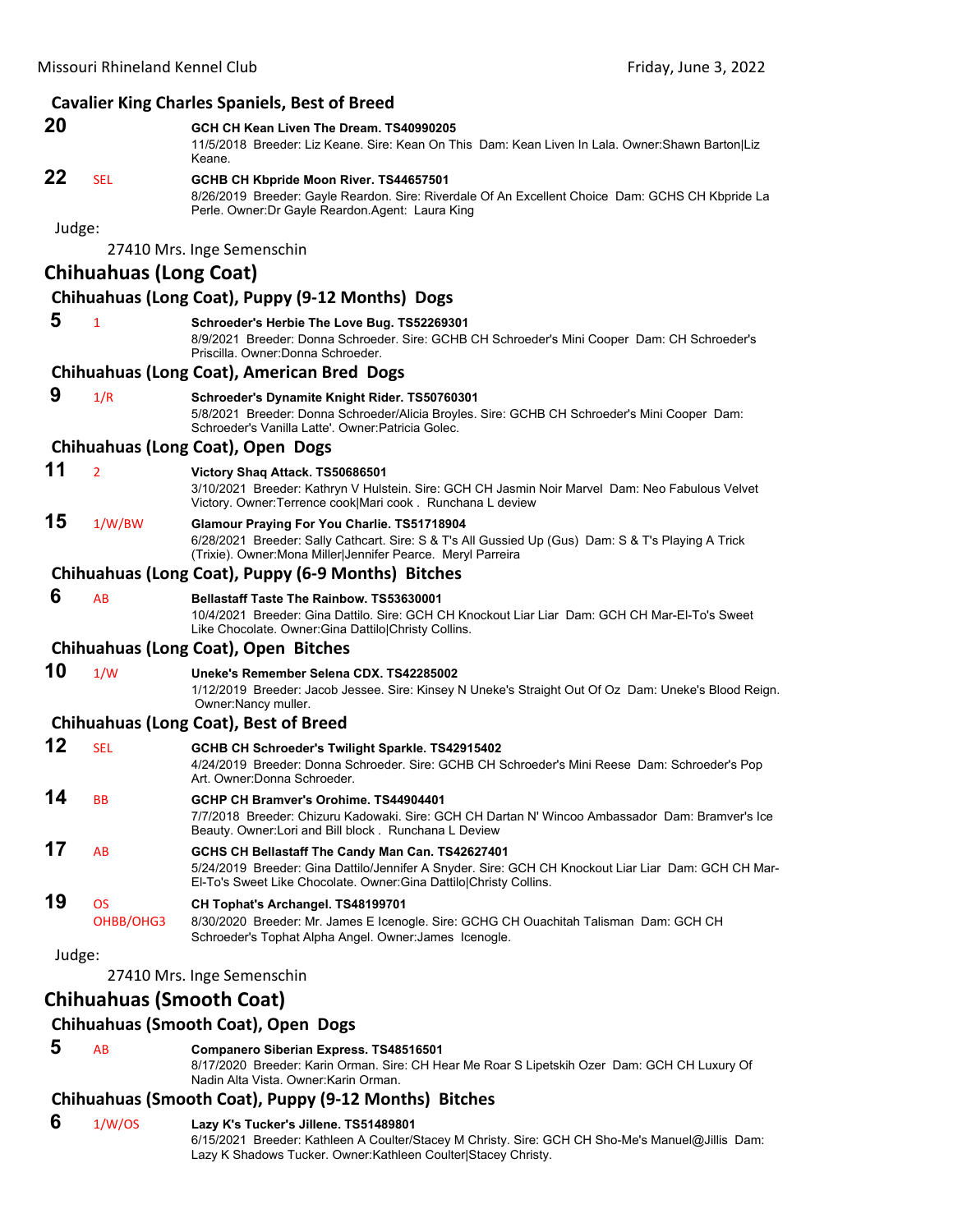# **8** 2/R **Lazy K's Tucker's My Mom Cook-E. TS51489802**

6/15/2021 Breeder: Kathleen A Coulter/Stacey M Christy. Sire: GCH CH Sho-Me's Manuel@Jillis Dam: Lazy K Shadows Tucker. Owner:Kathleen Coulter|Stacey Christy.

# **Chihuahuas (Smooth Coat), Bred‐By‐Exhibitor (Adult) Bitches**

# **12** <sup>1</sup> **Dynamite Rise Of Skywalker. TS45710403**

12/10/2019 Breeder: Patricia Golec. Sire: GCH CH Jen-Jeans Jedi Knight Dam: Schroeder's My Sharona. Owner:Patricia Golec.

#### **Chihuahuas (Smooth Coat), Best of Breed**

# **9** BB/G3 **GCHB CH Jen-Jeans Tophat Look At Me Now. TS40612102**

OHBB 10/23/2018 Breeder: Jean Pratt. Sire: GCHB CH Show Me's Stop And Stare Harmony Dam: Jen-Jeans Be Still My Heart. Owner:James Icenogle.

# **11** SEL **GCHB CH Sailor S Lipetskih Ozer. TS49594601**

12/10/2019 Breeder: D I Kostin. Sire: Belissimo Bravo Emperor Meiji Dam: I Love You Soo S Lipetskih Ozer. Owner:Tamera Lee.Agent: Nicole Denny

Judge:

27410 Mrs. Inge Semenschin

# **Chinese Cresteds**

# **Chinese Cresteds, Open Dogs**

 **5** 1/W/BW **Piedmont Kaylen's The Magician. TS47565604** 8/5/2020 Breeder: Barrie Drewitt-Barlow. Sire: GCHP CH Kaylen's General Kai Panda Dam: CH Worka Art - Delende Spellbound At Sunlit. Owner:Tara Richardson .

# **Chinese Cresteds, Puppy (6‐9 Months) Bitches**

 **6** 1/W **Edelweiss Miss Jackson If You Please. TS54402601** 11/7/2021 Breeder: Kathleen C Knoles. Sire: GCHB CH Edelweiss Hey Little Sister Shotgun Dam:

Edelweiss That's So Fetch. Owner:Kathy C Knoles.

# **Chinese Cresteds, Puppy (9‐12 Months) Bitches**

 **8** 1/R **Sunlit Lookie Lookie At Sunrise. TS51992301**

6/18/2021 Breeder: Ms. Tara Richardson/Amanda Rose. Sire: GCHB CH Dasha's Gay For The Stay Dam: Sunlit's Chouchou Bisou. Owner:Tara Richardson|Dawn Sutherland.

# **Chinese Cresteds, American Bred Bitches**

# **10** AB **Mountain View & Hampton Court Conjure The Storm. TS48454604**

10/30/2020 Breeder: Claire Abraham/Livia Krainer/Kelly Shupp/Victor Malzoni. Sire: GCHP CH Kaylen's General Kai Panda Dam: GCHS CH Hampton Court's Rachel Dawes. Owner:C Abraham|V Malzoni.Agent: Kelly Shupp

# **Chinese Cresteds, Open Bitches**

# **12** <sup>1</sup> **Sol'tanto Sambuka. BCU288004732**

9/22/2021 Breeder: Doroshkevich. Sire: Moon Harbour Ralf Dam: Sol'tanto Malibu. Owner:Kathy C Knoles|Janette Parker |Leslie Rofel.

#### **Chinese Cresteds, Best of Breed**

 **7** OS **GCHG CH Kaylen Let Ur Imagination Run Wild Cristal-Myangel. TS46800103** 5/7/2020 Breeder: Sandra Francis/Eduardo Baute/vincenzo zurlo/Kay Peiser. Sire: GCHP CH Kaylen's General Kai Panda Dam: CH Myangel-Cristall's Journey Of The Imagination. Owner:Kay Peiser|Virginia Dorris.Agent: Laura King **14** BB **GCHP CH Orenda Viva Jumpin' Little Juke Joint CAA FCAT2 ATT. TS36636102** OHBB/OHG2 10/20/2017 Breeder: Debi J Golden/Viva Wittler. Sire: CH Worka Art - Delende Indian Outlaw Dam: GCHS CH Viva Glitz And Glamour DCAT TKN. Owner:Debi J Golden|Vi Wittler. **16** SEL **GCHS CH Regal Redwood's Just A Little Pixie Dust. TS48163101** 7/16/2020 Breeder: Amanda Nocero/Norma M Feldman. Sire: CH Sunlit Worka Art's Guide To The Galaxy Dam: CH Carrera Sunlit's When He Hears Her Song. Owner:Norma Feldman|Amanda Norcero.Agent:

#### Judge:

27410 Mrs. Inge Semenschin

# **English Toy Spaniels (B & P C)**

# **English Toy Spaniels (B & P C), Best of Breed**

Madeline Buehler

 **7** BB **CH Breston' Divine Promise. TS35173402** OHBB 4/5/2017 Breeder: Mrs. Brenda Blackwell Riffey. Sire: CH Breston's Lord Piccadilly Cheri-A Wingo Dam: Harmony Holland Highland Piper. Owner:kristi hendrix.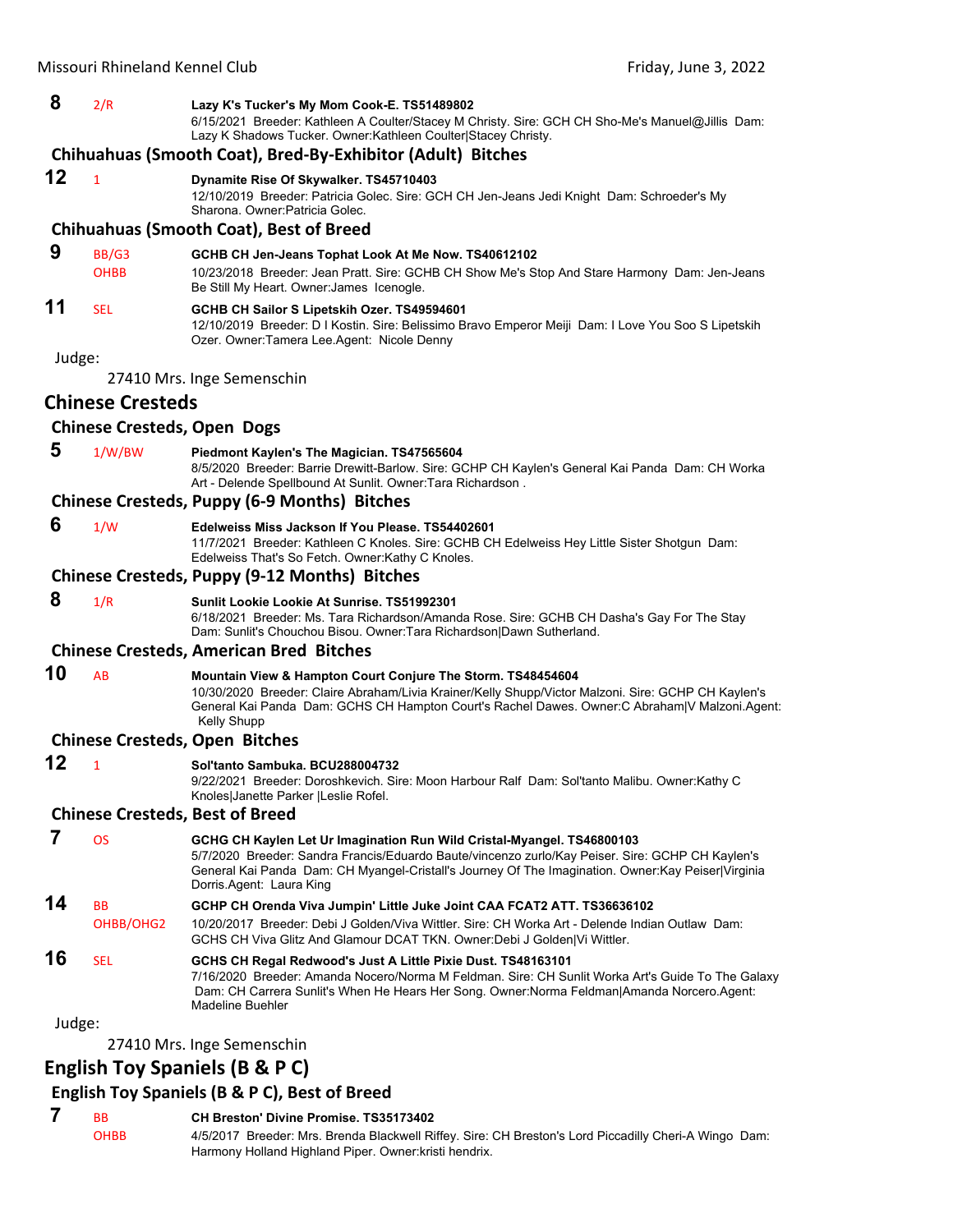27410 Mrs. Inge Semenschin

# **Havanese Havanese, Best of Breed**

| 5  | <b>OS</b>  | GCHB CH Asunray's Duly Noted. TS38458001<br>6/7/2018 Breeder: Marie Felmlee. Sire: CH Nirvana's Mini Cooper Dam: GCH CH Havakiss And Tell At<br>Asunray. Owner: Marie Felmlee Lucy Ellis.                                               |
|----|------------|-----------------------------------------------------------------------------------------------------------------------------------------------------------------------------------------------------------------------------------------|
| 6  | BB/G4      | GCH CH Marcosa's Essential Travel. TS45665401<br>2/20/2020 Breeder: Mary Anne Luke/Corinne Kolzow. Sire: GCHG CH Marcosa's Slip Slidin' Away Dam:<br>CH Payasa & Marcosa Crazy Little Thing. Owner: Corinne Kolzow.                     |
|    | <b>SEL</b> | CH Wyhaven's Gift Of Independence. TS51717503<br>7/4/2021 Breeder: EAnn Ingram/Betty Peplin. Sire: GCHB CH Luv Bug's Designed To Impress Dam: CH<br>Accent's Take A Bow At Wyhaven. Owner: Susie Butler E.Ann Ingram. Ellen Akers Perry |
| 8  | <b>SEL</b> | GCHB CH Sunsation Raised On Country Sunshine. TS45676504<br>3/20/2020 Breeder: Susan E Fagan. Sire: GCH CH Sunsation Easy Like Sunday Morning Dam: CH Ozark<br>Sun Somebody Fancy Of Sunsation. Owner: Susan Fagan Chelsay Grubb.       |
| 10 |            | CH Wyhaven's Miss Stars And Stripes. TS51717502<br>7/4/2021 Breeder: EAnn Ingram/Betty Peplin. Sire: GCHB CH Luv Bug's Designed To Impress Dam: CH<br>Accent's Take A Bow At Wyhaven. Owner: EAnn Ingram. Ellen Akers Perry             |
|    |            |                                                                                                                                                                                                                                         |

Judge:

27410 Mrs. Inge Semenschin

# **Italian Greyhounds**

# **Italian Greyhounds, 12‐18 Months Bitches**

 **8** 1/R **Caliente's Let's Party Toonight. TS49884105**

2/1/2021 Breeder: Patty S Montez. Sire: GCHB CH Caliente's The Ghost Rider Of Aivilo Dam: Caliente's All Hail The Queen. Owner:Sharon Ryan.

# **Italian Greyhounds, Bred‐By‐Exhibitor (Puppy) Bitches**

# **10** 1/W **Piason's Hot And Spicy. TS52629001**

9/27/2021 Breeder: Karen L Gibson/Sharon McKay. Sire: CH Piason Davinci D'Lorac Dam: GCH CH Andauer Too Darn Hot At Lorac. Owner:Sharon McKay|Gayle McCormick.

#### **Italian Greyhounds, Best of Breed**

| 5 | <b>BB</b>   | CH Lorac The Best Is Yet To Come At Raffinato RI CGC TKN, TS49467003                         |
|---|-------------|----------------------------------------------------------------------------------------------|
|   | <b>OHBB</b> | 1/6/2021 Breeder: Carol S Wiedmer/Karen L Gibson. Sire: GCH CH Piason's Blue Calypso D'Lorac |
|   |             | Dam: GCH CH Andauer Too Darn Hot At Lorac. Owner:cathy sutler.                               |
|   |             |                                                                                              |

# **14** OS **CH Resounding Fun And Games. TS40519902**

11/29/2018 Breeder: Susan Salladay. Sire: GCH CH Resounding Fa La La La La Dam: GCH CH Resounding Carmen Christi. Owner:Renee Cooper|Susan Salladay.

Judge:

27410 Mrs. Inge Semenschin

# **Japanese Chin**

# **Japanese Chin, 12‐18 Months Dogs**

# **5** 1/R **Montra Magic In The Air At Tsunami Mizumi. TS50401203**

12/17/2020 Breeder: BURK HUGHES/Victor H Cohen/Leanne Bertani/Joseph Berkau. Sire: Touche's Bourbon Ball Dam: Victory Rose Tint My World. Owner:Heidi Ludwig|Thelma Carlson.

# **Japanese Chin, Bred‐By‐Exhibitor (Puppy) Dogs**

# **7** <sup>1</sup> **Royalsilk Eye Of The Tiger Seburu Kimiko. TS52558101**

7/29/2021 Breeder: W Dean Schieler/David Gutierrez/Edestiny Lomeli. Sire: GCH CH Kimiko King De Corazones Dam: Royalsilk's Dream Weaver By Six Gems. Owner:EDestiny Lomeli|David Gutierrez|Dean Scheiler.

# **Japanese Chin, Bred‐By‐Exhibitor (Adult) Dogs**

# **9** 1/W **Tsunami What's In Your Wallet. TS49558101**

1/5/2021 Breeder: Thelma Carlson. Sire: CH Tsunami Naginata Musashi Dam: CH Tsunami's Code Red Jet Fuel. Owner:Thelma Carlson.

# **Japanese Chin, Best of Breed**

# **6** OS **CH Tsunami's Dripping In Finesse At Mizumi. TS51651901**

3/29/2021 Breeder: Thelma Carlson. Sire: CH Tsunami's Can Only Imagine Dam: Tsunami's Too Far This Time. Owner:Heidi Ludwig|Thelma Carlson.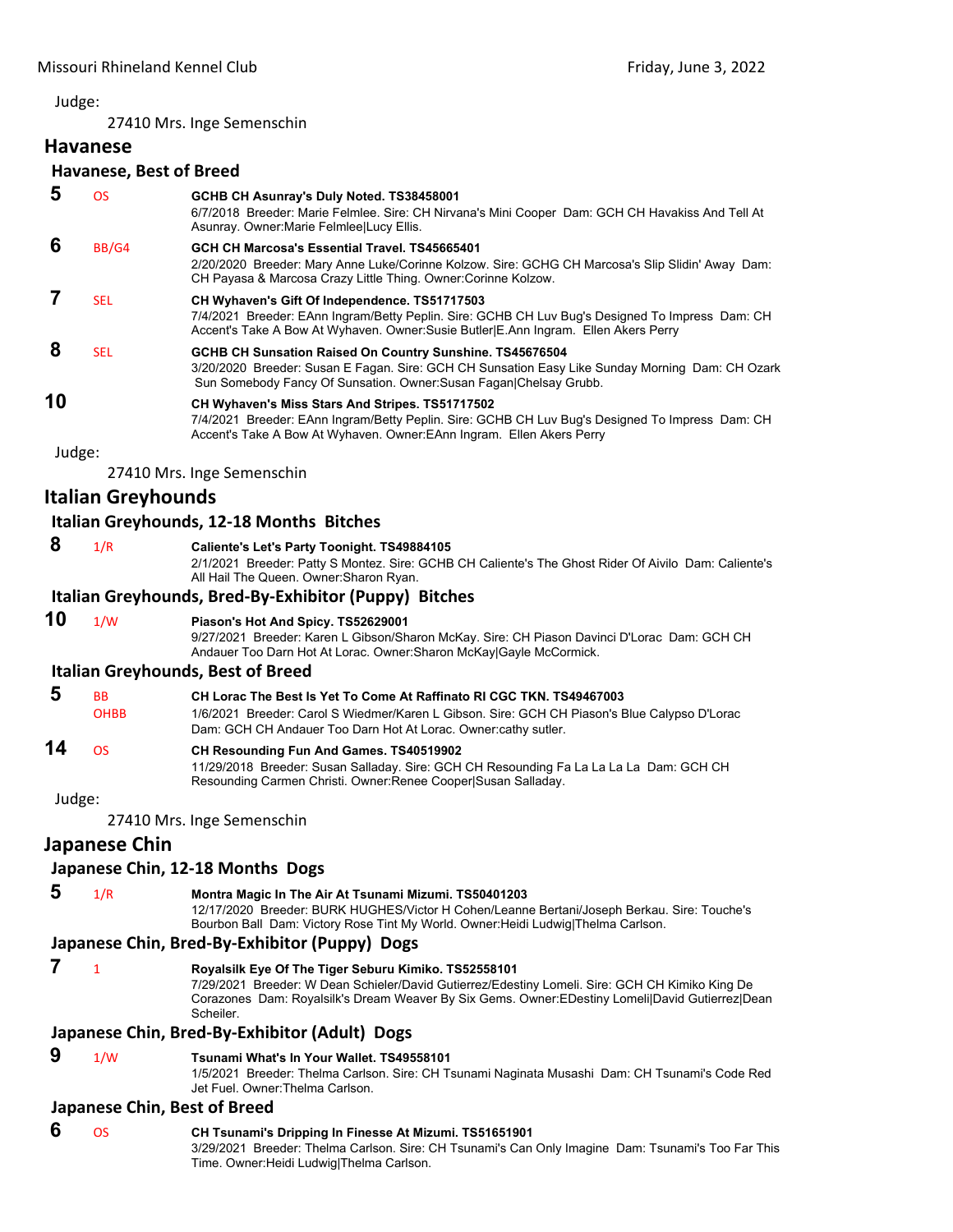| 11 |  | GCH CH Kimiko King De Corazones. TS43184701 |
|----|--|---------------------------------------------|
|----|--|---------------------------------------------|

OHBB 5/13/2019 Breeder: Edestiny Lomeli. Sire: CH Hin Satori Nevskiy Veter From Russia Dam: Touche's Magic School Bus. Owner:EDestiny Lomeli.

Judge:

27410 Mrs. Inge Semenschin

# **Maltese**

# **Maltese, 12‐18 Months Bitches**

# **6** AB **They're The Best Love In White. TS53857001**

12/13/2020 Breeder: Maxwell Santana marques. Sire: They're The Best Ganache Dam: They're The Best Prada. Owner:Susan Malzoni.Agent: Max Krainer

Judge:

27410 Mrs. Inge Semenschin

# **Manchester Terriers (Toy)**

# **Manchester Terriers (Toy), Puppy (6‐9 Months) Bitches**

 **6** 1/W **Sunkissed More Than A Woman. RN37345804** OHBB 11/11/2021 Breeder: Taylor Blankenship. Sire: GCH CH Sunkissed Wild & Free CGC Dam: GCHS CH Passport Sea Air. Owner:Taylor D. Blankenship.

#### **Manchester Terriers (Toy), Best of Breed**

# **8** BB **Rustic Lane Black N Tantalizing At Fwaggle. RN36538202**

5/15/2021 Breeder: Carolyn Horowitz/RENAE BLANKENSHIP/Taylor Blankenship/Amanda Kelly. Sire: GCH CH Rustic Lane Across The 8th Dimension @Fwaggle CGC Dam: CH Rustic Lane I'm So Sassy. Owner:Carolyn Horowitz|Amanda Kelly. Ellen Akers Perry

Judge:

27410 Mrs. Inge Semenschin

# **Miniature Pinschers**

#### **Miniature Pinschers, Open Dogs**

 **5** 1/W/BW/OS **C's Look Whose Winking. TS49281601**

9/19/2020 Breeder: Chris Stalhood. Sire: CH C's Teddy Winks To Impress Dam: CH C's Ruff Cut Diamond. Owner:Chris Stalhood.

# **Miniature Pinschers, Puppy (6‐9 Months) Bitches**

#### **6** 1/W **C's Talk Of The Town. TS54385801**

12/1/2021 Breeder: Chris Stalhood. Sire: CH C's Teddy Winks To Impress Dam: C's Night Strut'N Nickey. Owner:Marie Wall|Chris Stalhood.

#### **Miniature Pinschers, 12‐18 Months Bitches**

#### **8** 1/R **Ef Dr. Camille Saroyan. TS53575305**

5/21/2021 Breeder: Eva E Seals/Teri Seals. Sire: Shaw's Special Agent Seeley Booth CGC Dam: GCH CH Shaw's Dr. Temperance Brennan. Owner:Eva Seals|Teri Seals.

# **Miniature Pinschers, Best of Breed**

# **12** BB **CH Ef Christine Angela Booth. TS41426204**

OHBB 9/15/2018 Breeder: Eva E Seals/Teri L Seals. Sire: Shaw's Special Agent Seeley Booth CGC Dam: GCH CH Shaw's Dr. Temperance Brennan. Owner:Eva Seals|Teri Seals.

#### Judge:

27410 Mrs. Inge Semenschin

# **Papillons**

#### **Papillons, 12‐18 Months Dogs**

# **5** <sup>1</sup> **Deor Debonaire Duc D'Earl. TS49854501**

12/10/2020 Breeder: Deborah O'reilly. Sire: CH Danvers Racing The Wind CGC Dam: Gold Wings Calypso Queen RN CGCA TKI. Owner:Deborah O'reilly|Tobe Lemoine.

#### **Papillons, Bred‐By‐Exhibitor (Adult) Dogs**

 **9** 1/W **Fenice Crazy High Magic Gris Gris. TS53284802** 5/28/2021 Breeder: Ellen Akers-Perry/Matthew Perry. Sire: CH Fenice Astronomical Dam: CH Fenice Starz Voodoo Queen Of New Orleans. Owner:Ellen Akers Perry|Matthew Perry.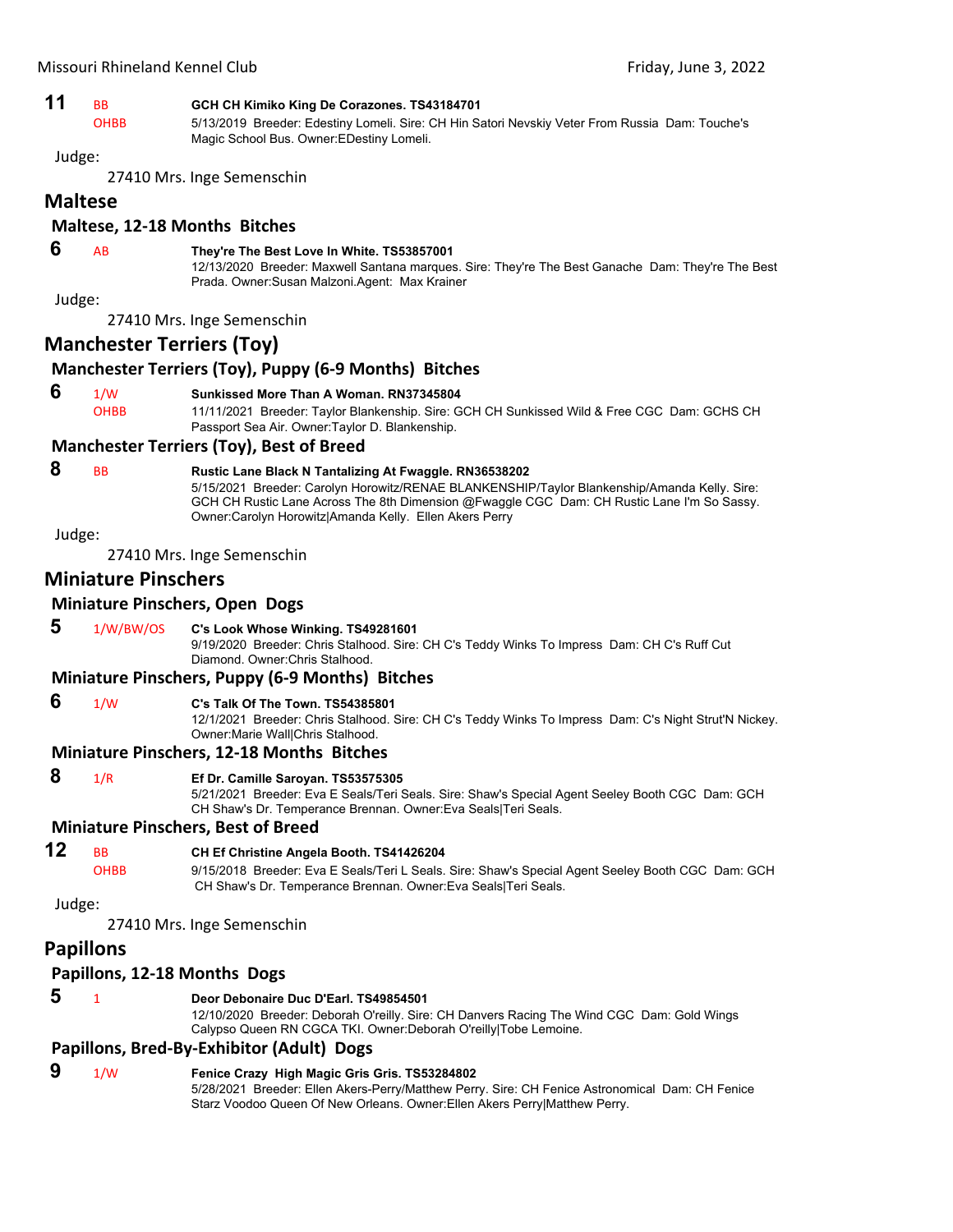| <b>Papillons, Open Dogs</b>                    |                                 |                                                                                                                                                                                                                                                                                         |
|------------------------------------------------|---------------------------------|-----------------------------------------------------------------------------------------------------------------------------------------------------------------------------------------------------------------------------------------------------------------------------------------|
| 11                                             | 1/R                             | Marquis Court's Prince Of Cloud City. TS50472101<br>11/17/2020 Breeder: Carolyn Hembree. Sire: CH Marquis Court's Shimmering Spendour Dam: Marquis<br>Court's Doing The Rumba. Owner: Nancy muller.                                                                                     |
|                                                |                                 | Papillons, Bred-By-Exhibitor (Adult) Bitches                                                                                                                                                                                                                                            |
| 6                                              | 1/W/BW                          | Loteki Heated Passion. TS52892402<br>5/12/2021 Breeder: Lou Ann King. Sire: GCH CH Loteki Crime Of Passion Dam: GCH CH Loteki In The<br>Heat Of The Night. Owner: Ms Lou Ann King.                                                                                                      |
|                                                | <b>Papillons, Open Bitches</b>  |                                                                                                                                                                                                                                                                                         |
| 8                                              | $\overline{2}$                  | Deor Invincible Star Power, TS43973003<br>9/19/2019 Breeder: Deborah O'Reilly. Sire: GCH CH Passionpaps Draco Invincible Dam: Gold Wings<br>Calypso Queen RN CGCA TKI. Owner: Deborah O'reilly.                                                                                         |
| 12                                             | 1/R                             | D'Angelis Furever Rbg. TS50595702<br>1/14/2021 Breeder: Patricia A Rust/Stephen L Roberts. Sire: CH D'Angelis Number One Encounter At<br>Farpoint Dam: D'Angelis Miracle Of Fatima. Owner:Patricia Rust.Agent: Ellen Akers-Perry                                                        |
|                                                | <b>Papillons, Best of Breed</b> |                                                                                                                                                                                                                                                                                         |
| 14                                             | <b>OS</b>                       | GCHS CH Kirin Fun And Games, TS46297004<br>2/3/2020 Breeder: Barbara Gossett. Sire: GCHB CH Nightfire's Unique But Real Dam: Goldenbay A Girl<br>Just Wants To Have Fun. Owner: Marilyn McNamara. Agent: Christa Cook                                                                   |
| 15                                             |                                 | GCHB CH Runway's Run Forrest Run AX MXJ OF CGC TKA. TS39080702<br>6/8/2018 Breeder: Julia King. Sire: GCH CH Draco Runway Triple Threat At Adaugeo Dam: CH Quillo 'N<br>Runway A Story In The Making. Owner: Brianna Bedrosian.                                                         |
| 18                                             | <b>SEL</b>                      | GCH CH Fenice There's A Delta For Every Epsilon In Starz CGC. TS51617101<br>7/25/2020 Breeder: Ellen Perry/Carol Anne Giles. Sire: Cassanova Fenice Vom Salamandertal Dam: CH<br>Coral Bay's One Last Wish. Owner:Kathy Mims. Ellen Akers Perry                                         |
| 19                                             |                                 | GCHG CH Fenice Boo-Dah In The Starz, TS40733401<br>7/13/2018 Breeder: Ellen Akers-Perry/Matthew Perry. Sire: GCHP2 CH Sir Newton CGC TKN Dam: CH<br>Fenice Sette Volte Bene. Owner: Kathy Mims ELLEN PERRY MATTHEW PERRY.                                                               |
| 21                                             | BB/G2                           | GCH CH Clearlake MgI-Isle Nestle Quik Of Vw. TS44929001<br>10/1/2019 Breeder: Elyse Vandemolen/Sharon Newcomb. Sire: GCHP CH Mgl-Isle Royal Ransom Of Vw<br>Dam: GCH CH Clearlake Wilmerdean. Owner:Sandra Stemmler B M Winthers RL Winthers C Peel E<br>Vandemolen.Agent: Judi Hartell |
| 23                                             | <b>SEL</b><br>OHBB/OHG1         | CH Loteki In The Midst Of A Derecho, TS48957302<br>8/9/2020 Breeder: Lou Ann King. Sire: CH Rorralore Zefiro Dam: CH Loteki In The Heat Of Passion.<br>Owner: Ms Lou Ann King.                                                                                                          |
| Judge:                                         |                                 |                                                                                                                                                                                                                                                                                         |
| 27410 Mrs. Inge Semenschin<br><b>Dokingoco</b> |                                 |                                                                                                                                                                                                                                                                                         |

# **Pekingese**

# **Pekingese, Best of Breed**

| -5 | <b>BB</b> | GCHS CH Avalon & Snopekes Happy Days. TS37887702                                                                                                                                      |
|----|-----------|---------------------------------------------------------------------------------------------------------------------------------------------------------------------------------------|
|    |           | 12/26/2017 Breeder: Louise Putzback/Donald Putzback. Sire: CH Snopekes Ace Of Spades Dam: CH<br>Jenkar's La Femme Nakita. Owner: Louise and Donald Putzback. Agent: Ellen Akers-Perry |
| -6 | <b>AR</b> | NICE NIKA IZ MIRA FRETTY. TS53923401<br>ORPOOO Dreader 17 MIDA FEDETTY Circ CUNDICE DDACON CANDY MANI Dem FODTUNE LOVE                                                                |

9/6/2020 Breeder: IZ MIRA FERETTY. Sire: SUNRISE DRAGON CANDY MAN Dam: FORTUNE LOVE IZ MIRA FERETTY. Owner:JULIE SOUCY.Agent: Ellen Akers-Perry Judge:

27410 Mrs. Inge Semenschin

# **Pomeranians**

# **Pomeranians, Puppy (9‐12 Months) Bitches**

| 8 | A <sub>R</sub> | Silhouette's Starburst, TS52669201                                                            |
|---|----------------|-----------------------------------------------------------------------------------------------|
|   |                | 7/6/2021 Breeder: Elizabeth Heckert, Sire: GCH CH Intime Poms In A Pinch Dam: CH Silhouette's |
|   |                | Starbuck. Owner: Haley Pursell. Agent: Ellen Akers-Perry                                      |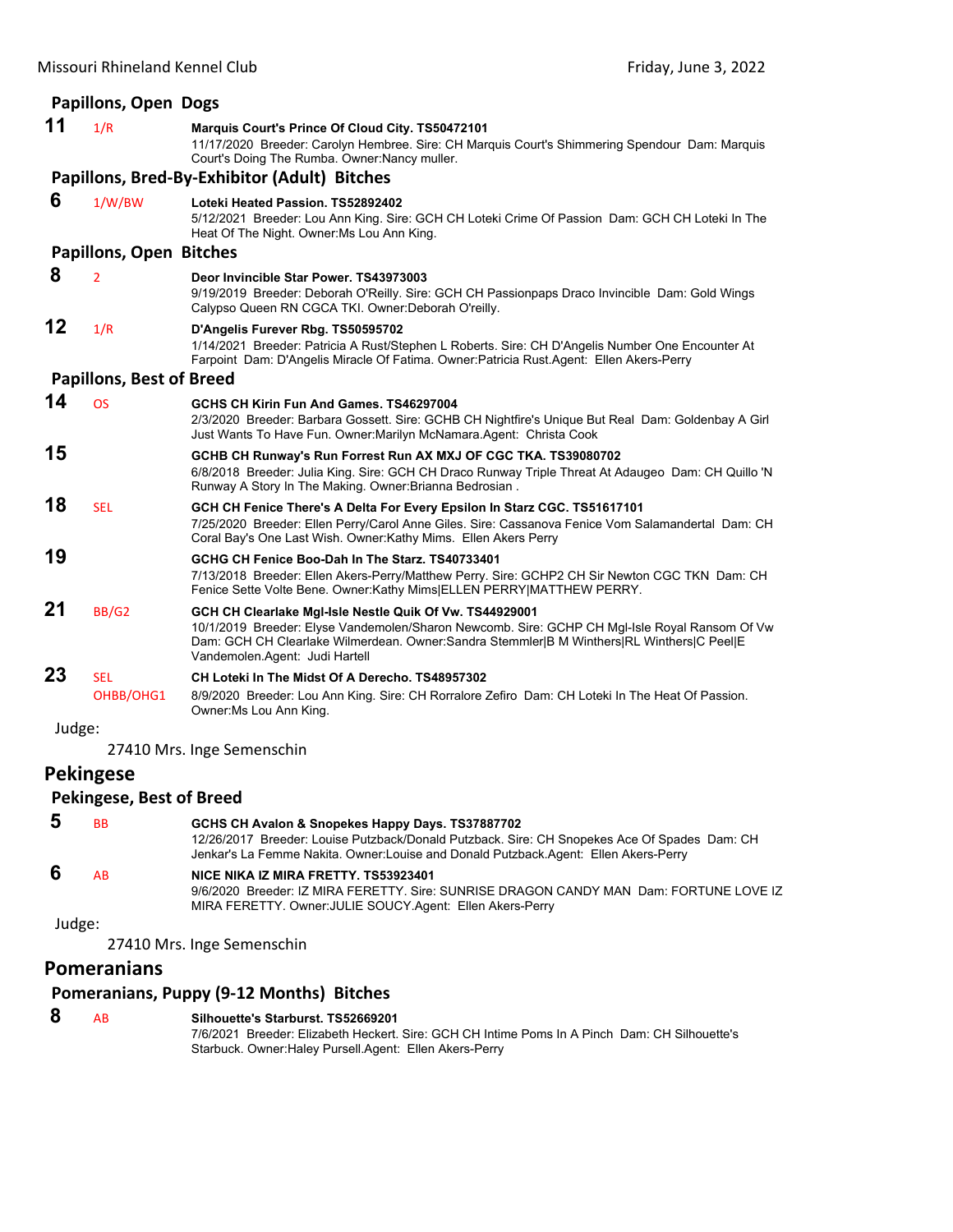6896 Mr. Jay Richardson

# **Poodles (Toy)**

# **Poodles (Toy), Puppy (6‐9 Months) Bitches**

# **6** 1/BB **Mystique Kastle Over The Rainbow. PR25003002**

10/20/2021 Breeder: douglas matney/louann smith. Sire: Kameo's Skywalker Of Mnj Dam: Kassel's Black Diamond Of Lavida. Owner:Douglas Matney Louann J matney|LouAnne Smith.Agent: Angel Lopez

Judge:

3209 Ms. Nancy Bodine

# **Pugs**

# **Pugs, Puppy (6‐9 Months) Dogs**

| 7  | 1/W                        | Wolfes Ridge King Of The North Mountain. TS54174001<br>10/11/2021 Breeder: Theresa Wolfe. Sire: CH Caper's Deja Vu One More Time! Dam: Velyurs De Offri<br>Pearl Angel. Owner: Theresa Wolfe Agent: Alexis Taylor                                                                |
|----|----------------------------|----------------------------------------------------------------------------------------------------------------------------------------------------------------------------------------------------------------------------------------------------------------------------------|
|    |                            | Pugs, Puppy (6-9 Months) Bitches                                                                                                                                                                                                                                                 |
| 6  | 1/R                        | Kngz Pageant Girl At Kamla. TS53547602<br>10/28/2021 Breeder: Karen Grueninger/Louise Tran/Leslie Kellerman/Betty Murray. Sire: CH Broughcastl<br>Bucket List At Kngz Dam: CH Kngz Bre-Z Oh What A Pretty Face At Poco. Owner: Karla Ure.                                        |
| 8  | $\overline{2}$             | Wolfes Ridge Shine Bright Like A Diamond. TS54174002<br>10/11/2021 Breeder: Theresa Wolfe. Sire: CH Caper's Deja Vu One More Time! Dam: Velyurs De Offri<br>Pearl Angel. Owner: Theresa Wolfe Agent: Alexis Taylor                                                               |
|    |                            | Pugs, Bred-By-Exhibitor (Puppy) Bitches                                                                                                                                                                                                                                          |
| 12 | 1/W                        | Boxwood's A Touch Of Coral Bay. TS53798506<br>11/5/2021 Breeder: Carol Anne Giles/Stephanie Buehler/MADELINE BUEHLER. Sire: CH Coral Bay's<br>Winsome Wild Card Dam: Boxwoods Tequila Tuesday @ Coral Bay. Owner: Stephanie Buehler and<br>Madeline Buehler CAROL ANNE GILES.    |
| 14 | $\overline{2}$             | Boxwood Coral Bay Rae Of Sunshine. TS53798508<br>11/5/2021 Breeder: Carol Anne Giles/Stephanie Buehler/MADELINE BUEHLER. Sire: CH Coral Bay's<br>Winsome Wild Card Dam: Boxwoods Tequila Tuesday @ Coral Bay. Owner: Stephanie Buehler and<br>Madeline Buehler Carol Anne Giles. |
|    | <b>Pugs, Best of Breed</b> |                                                                                                                                                                                                                                                                                  |
| 11 | <b>SEL</b>                 | GCHS CH Kabar's Riding The Wave At Toyland N Charmin. TS38785101<br>4/30/2018 Breeder: Karen Linda Winkel. Sire: GCH CH Plushy's Thorin The King Of Dwarf Warriors Dam:<br>CH Jasez 'N Kabar Leinenkugel Snowdrift. Owner: Neva Greenwald.                                       |
| 15 | BB/G1                      | GCHS CH Lordsett Banana Foster, TS41803601<br>9/26/2018 Breeder: Kataryna Ksiazek. Sire: Analog Titanium Dam: Zip Your Lips De Los Ninios.<br>Owner: Sarah Gilreath Madeline Buehler Stephanie Buehler.                                                                          |
| 17 |                            | GCH CH Harmony's Rollin' In The Dough. TS45770102<br>11/16/2019 Breeder: Susan Reinbold/Kristy Ratliff/Kevin Ratliff. Sire: CH Rose's Watchutalkinboutwillis<br>Dam: CH Harmony's Stinkin' Ritz. Owner: Alexis Taylor Susan Reinbold Aimee Wooten.                               |

- **20** SEL **GCHB CH Toyland N Charmin's Hot Pepper. TS35643801** 9/1/2017 Breeder: Neva F Greenwald/Michele Bearden/Robby Bearden. Sire: GCHG CH Charmin N Toylands It Don't Come Easy Dam: GCH CH Charmin's Raisin N The Sun. Owner:Neva Greenwald. **22** OS **GCHB CH Boxwood's Margarita Monday. TS42789101**
	- 5/1/2019 Breeder: Stephanie Buehler/Madeline Buehler. Sire: GCH CH Mianda's Prince Charming At Vanity Dam: GCHB CH Boxwood's Diamonds R A Girls Best Friend. Owner:Stephanie Buehler and Madeline Buehler|Sarah Gilreath|Carol Anne Giles.

Judge:

27410 Mrs. Inge Semenschin

# **Shih Tzu**

# **Shih Tzu, Puppy (9‐12 Months) Dogs**

 **7** 1/W/BB **Valentynes Remember The Time At Lohona. TS54239001** 6/10/2021 Breeder: Bradley Robertson. Sire: Lohoma Reaching For The Gold Dam: Lohona's Because You Loved Me. Owner: Ty Kasmann | Pamela Doughty.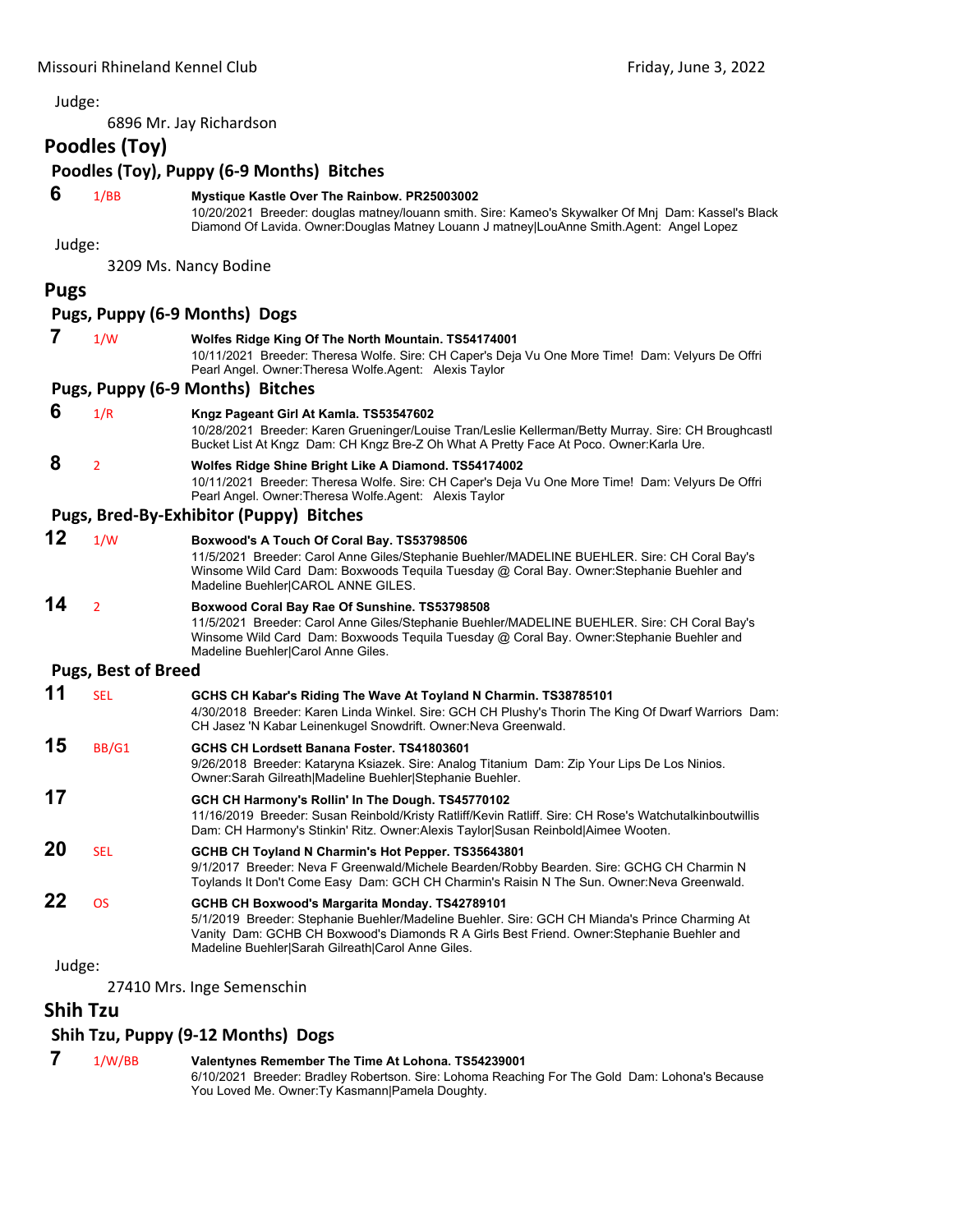|        |                           | 27410 Mrs. Inge Semenschin                                                                                                                                                                                                 |
|--------|---------------------------|----------------------------------------------------------------------------------------------------------------------------------------------------------------------------------------------------------------------------|
|        | <b>Toy Fox Terriers</b>   |                                                                                                                                                                                                                            |
|        |                           | Toy Fox Terriers, Bred-By-Exhibitor (Adult) Dogs                                                                                                                                                                           |
| 5      | $\mathbf{1}$              | Foxlace Farms I Walk The Line. TS42263601<br>4/30/2019 Breeder: Tamara Wallace/Jeff Wallace. Sire: CH Maldonfox Gimme All Your Lovin' At Foxlace<br>Dam: CH Wallaces Royalty Katie. Owner: tammy wallace.                  |
|        |                           | <b>Toy Fox Terriers, Open Dogs</b>                                                                                                                                                                                         |
| 7      | 1/W/BB/BW<br><b>OHBB</b>  | CH Maldonfox Gimme All Your Lovin' At Foxlace, TS30227901<br>4/16/2016 Breeder: Kelley F Maldon/Alex Maldon. Sire: CH Barbary's Lucky Number Eleven Dam: GCH<br>CH Maldonfox Which Way Is The Party. Owner: tammy wallace. |
| 9      | 3                         | Foxlace Farms Stand By Me. TS38069001<br>4/8/2018 Breeder: Tamara Wallace/Jeff Wallace. Sire: Maldonfox Sharp Dressed Man Dam: CH Wallaces<br>Royalty Katie. Owner tammy wallace.                                          |
| 11     | 2/R                       | Foxlace Brown Eyed Handsome Man. TS42263602<br>4/30/2019 Breeder: Tamara Wallace/Jeff Wallace. Sire: CH Maldonfox Gimme All Your Lovin' At Foxlace<br>Dam: CH Wallaces Royalty Katie. Owner: tammy wallace.                |
|        |                           | Toy Fox Terriers, Bred-By-Exhibitor (Adult) Bitches                                                                                                                                                                        |
| 6      | 1/W/OS                    | Foxlace Farms Warpaint's Run. TS44160502<br>10/11/2019 Breeder: Tamara Wallace. Sire: CH Maldonfox Gimme All Your Lovin' At Foxlace Dam: GCH<br>CH Foxlace Farms Simply Irresistible. Owner:tammy wallace.                 |
| Judge: |                           |                                                                                                                                                                                                                            |
|        |                           | 27410 Mrs. Inge Semenschin                                                                                                                                                                                                 |
|        | <b>Yorkshire Terriers</b> |                                                                                                                                                                                                                            |
|        |                           | <b>Yorkshire Terriers, Puppy (9-12 Months) Dogs</b>                                                                                                                                                                        |
| 5      | 1/W<br><b>OHBB</b>        | Tiverton's Jack Of Hearts. TS54316801<br>8/20/2021 Breeder: MaryAnn Condit. Sire: CH Sterling Wild Card O'marne Dam: Tiverton's Come Fly With<br>Me. Owner: Mary Ann Condit.                                               |
|        |                           | <b>Yorkshire Terriers, Puppy (6-9 Months) Bitches</b>                                                                                                                                                                      |
| 6      | $\mathbf{1}$              | Kw's Here's Looking At You Babe. TS53800102<br>11/15/2021 Breeder: Kathleen Wileman. Sire: CH Keks Boxxemia Gold Dam: Kw's Everything She Does<br>Is Majic. Owner: Kathleen Wileman.                                       |
|        |                           | <b>Yorkshire Terriers, Bred-By-Exhibitor (Adult) Bitches</b>                                                                                                                                                               |
| 8      | 1/W/BW/OS                 | Tiverton's The Sky's The Limit. TS51779401<br>4/24/2021 Breeder: Mary Ann Condit. Sire: GCHB CH Jonel's Here Comes Trouble Dam: CH Blue-<br>Fantasy's Shooting Star At Tiverton. Owner: Mary Ann Condit.                   |
|        |                           | <b>Yorkshire Terriers, Open Bitches</b>                                                                                                                                                                                    |
| 10     | 1/R                       | Madison Sharm De Lux. TS50524802                                                                                                                                                                                           |

6/20/2020 Breeder: O Bulavskaya. Sire: Kristly Dominik Dam: Magic Country Djane Eyre. Owner:Barbara Rorie King|David King.Agent: Ellen Perry

# **Yorkshire Terriers, Best of Breed**

# **7** BB **GCHG CH Noel Sharm De Lux. TS38250701**

8/17/2017 Breeder: O Bulavskaya. Sire: CH Pasodobl Sharm De Lux Dam: Magic Country Djane Eyre. Owner:Barbara Rorie King|David King.Agent: Ellen Perry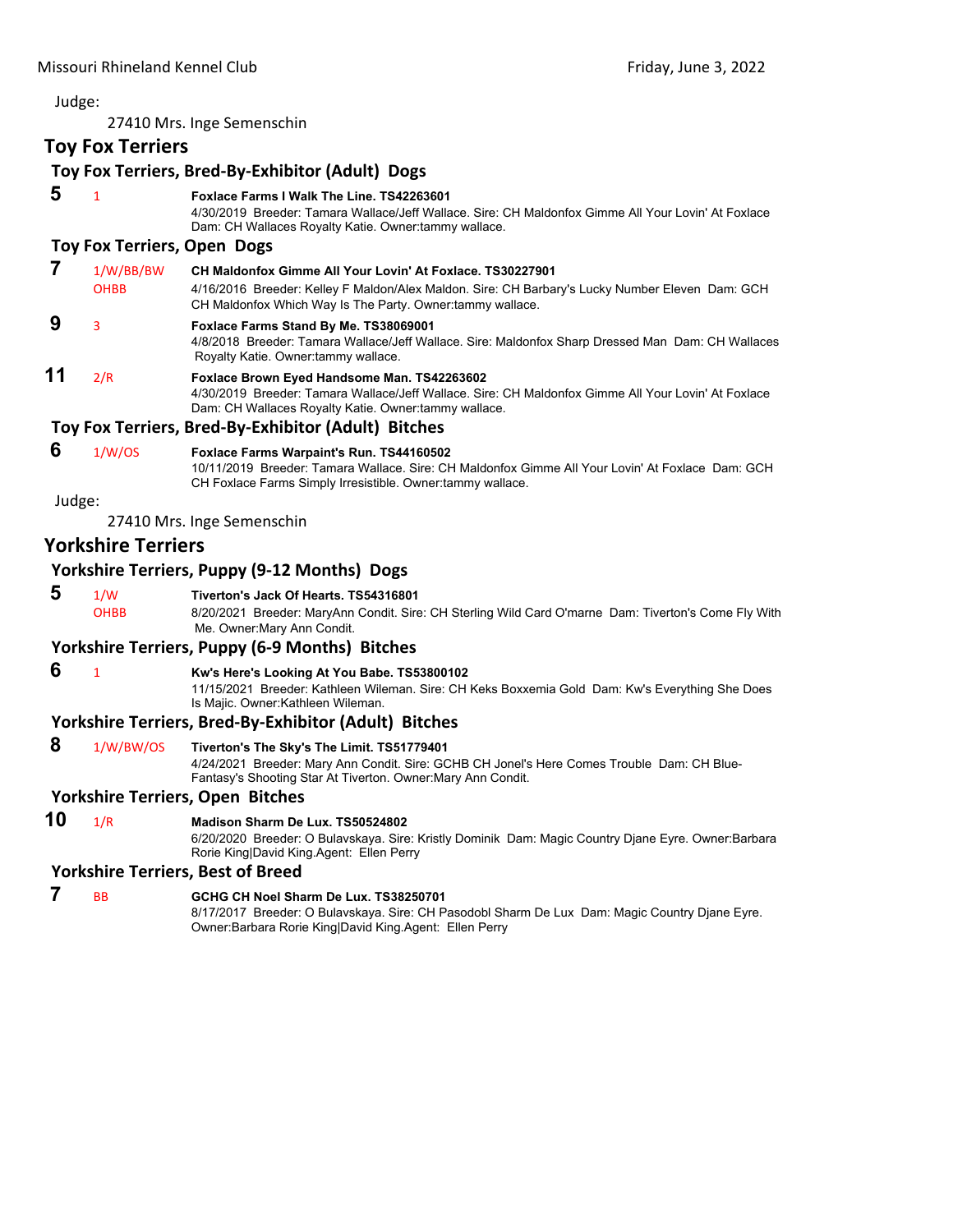6896 Mr. Jay Richardson

# **Bichons Frises**

# **Bichons Frises, American Bred Bitches**

| 6               | 1/W                                  | Doriann Gaylor's Busy Being Fabulous. NP63013503<br>9/23/2020 Breeder: Gail Antetomaso/Laurie Scarpa/AMANDA ANTETOMASO/Krista Fileccia. Sire: GCH<br>CH Doriann's Mr. Incredible Dam: CH Gaylors Less Monday More Summer. Owner: Michelle Brosdal Carol<br>Konik.Agent: Max Krainer              |
|-----------------|--------------------------------------|--------------------------------------------------------------------------------------------------------------------------------------------------------------------------------------------------------------------------------------------------------------------------------------------------|
|                 | <b>Bichons Frises, Open Bitches</b>  |                                                                                                                                                                                                                                                                                                  |
| 8               | AB                                   | Doriann's Some Like It Hot, NP51970601<br>8/19/2018 Breeder: Michelle Brosdal/Carol A Konik. Sire: CH Doriann's Here's Looking At You Kid Dam:<br>CH Doriann's Gentlemen Prefer Blondes. Owner: Michelle Brosdal Carol Konik. Agent: Max Krainer                                                 |
| 10              | 1/R                                  | Tiare's Blooms At Dawn, NP63445202<br>9/23/2020 Breeder: Sherry Swatek/Mike Swatek/Lorrie Carlton/Larry Leische D.V.M Sire: CH Kamians<br>Paralyzer Dam: CH Belle Creek's Sundance At Dawn. Owner: Michael Swatek Sherry Swatek.                                                                 |
|                 | <b>Bichons Frises, Best of Breed</b> |                                                                                                                                                                                                                                                                                                  |
| 5               | <b>BB</b>                            | GCHB CH Belle Creek's Born To Love Again. NP58399201<br>2/5/2020 Breeder: Lorrie L Carlton/Brenda Zoss/Lawrence A Letsche D.V.M Sire: CH Kamians Paralyzer<br>Dam: CH Belle Creek's Golden Girl. Owner:Nancy Brown G Brown Ellen Charles Susan Malzoni L Carlton L<br>Letsche Agent: Lisa Bettis |
| 12              | <b>OS</b>                            | <b>CH Doriann's Unconditional Luv. NP56570701</b><br>6/24/2019 Breeder: Michelle Brosdal/Carol Konik. Sire: CH Doriann's Captain Jack Sparrow Dam: GCH<br>CH Doriann's Public Display Of Perfection. Owner: Michelle Brosdal Carol Konik Dr Hillel Trope. Agent: Max<br>Krainer                  |
| Judge:          |                                      |                                                                                                                                                                                                                                                                                                  |
|                 |                                      | 6097 Mrs. Patti Widick Neale                                                                                                                                                                                                                                                                     |
|                 | <b>Boston Terriers</b>               |                                                                                                                                                                                                                                                                                                  |
|                 |                                      | <b>Boston Terriers, Open Under 15 lbs Bitches</b>                                                                                                                                                                                                                                                |
| 6               | 1/W/BB                               | Peja-Epoch Auld Lang Syne. NP54545101<br>12/31/2018 Breeder: Peggy D Jackson. Sire: Pejas Tennessee Titan Dam: Peja's Tom Boy By<br>Lumberjack. Owner: John H Ruess Peggy Jackson.                                                                                                               |
| 8               | AB                                   | Doo Dah's She Hung The Moon For Brookwood. NP58299904<br>1/3/2020 Breeder: Sheryll Frederick/Jim Frederick. Sire: GCH CH Doo Dah's Willy B. Mine Dam: GCH<br>CH Legend's Life In Technicolor For Doo Dah. Owner:Lee Ann Brooks Taylor Hansel Bethany Glenn Sheryll<br>Frederick.                 |
|                 |                                      | <b>Boston Terriers, Best of Breed</b>                                                                                                                                                                                                                                                            |
| 5               | OS                                   | GCHS CH Sgg Serengeti's Life Of The Party Jumanji. NP55982602<br>6/1/2019 Breeder: Lucille F Schoen. Sire: CH Flatroad's Gotta Bee Startin Somethin Dam: Hi-Lu's Nu<br>Celestial Stella. Owner: Scott Gray. Agent: Debra Mattingly                                                               |
| Judge:          |                                      |                                                                                                                                                                                                                                                                                                  |
|                 |                                      | 6896 Mr. Jay Richardson                                                                                                                                                                                                                                                                          |
| <b>Bulldogs</b> |                                      |                                                                                                                                                                                                                                                                                                  |
|                 |                                      | <b>Bulldogs, Puppy (6-9 Months) Dogs</b>                                                                                                                                                                                                                                                         |
| 5               | AB                                   | Casaarabal-Del Guayacan Fiordo. NP72648801<br>9/25/2021 Breeder: Carlos Campos/Fernando Arce/Hector Amaya. Sire: Wiwis Del Guayacan The<br>Warlock Dam: Font A Noses Periam, Owner: Susan Latcham.                                                                                               |
|                 |                                      | <b>Bulldogs, Puppy (9-12 Months) Dogs</b>                                                                                                                                                                                                                                                        |
| 7               | $\overline{2}$                       | Dog Gone's Youngblood At Jmg. NP68791504<br>7/15/2021 Breeder: Rachel Garde/Sandra Renfro. Sire: CH Dog Gone's I'm Still Standing Dam: CH Dog<br>Gone Poplarhill Mystical Gem. Owner: Jordan Glodich Rachel Garde.                                                                               |
| 9               | 1/W/BW                               | Poplarhill Capt Rockwell Torrey. NP68853303                                                                                                                                                                                                                                                      |
|                 | <b>OHBB</b>                          | 7/6/2021 Breeder: Sandra Renfro/Rachel Garde. Sire: GCH CH Dog Gone's Impressive Jack Dam:<br>GCHB CH Poplarhill Reap The Wild Wind. Owner: Sandra Renfro Johnson Renfro.                                                                                                                        |
|                 | <b>Bulldogs, 12-18 Months Dogs</b>   |                                                                                                                                                                                                                                                                                                  |
| 11              | 1/R                                  | Encore Vegas Vacation. NP65920501<br>4/2/2021 Breeder: Kevin Mason/Natalie Mason. Sire: CH Dunebrae Prime Time Dam: GCHS CH                                                                                                                                                                      |

Cherokee Legend Encore. Owner:Kevin Mason and Natalie Mason . Dennis O'Connor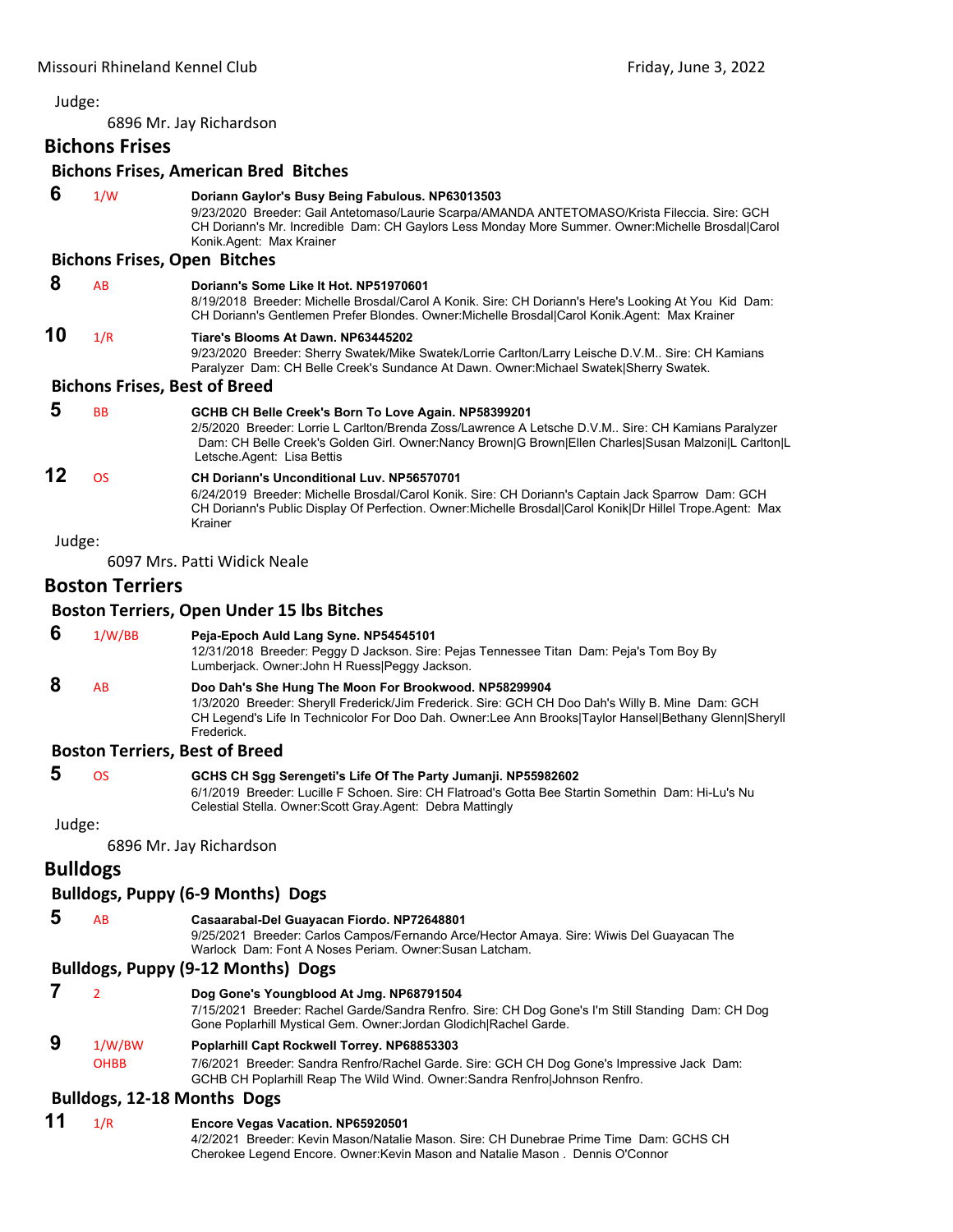|                                | <b>Bulldogs, Open Dogs</b>    |                                                                                                                                                                                                                                                                                      |  |
|--------------------------------|-------------------------------|--------------------------------------------------------------------------------------------------------------------------------------------------------------------------------------------------------------------------------------------------------------------------------------|--|
| 15                             | $\mathbf{1}$                  | Fults Scott's Rj. NP57539201<br>7/19/2019 Breeder: Karen D Scott/Joyce Fults. Sire: GCH CH Scott's Royal Flush Dam: Fult's Scott's Dot-<br>T. Owner: Joyce Fults.                                                                                                                    |  |
| 17                             | AB                            | Livin Free Bulldogs Sir Eddy. NP61772801<br>8/5/2020 Breeder: Mrs. Linda A Evans. Sire: GCH CH Lakewinds Alton Brown Dam: Livin Free Bulldogs<br>Isnt She Lovely. Owner: Linda Evans. Dennis OConnor                                                                                 |  |
| 19                             | AB                            | Pop-A-Top Tucky High Roller. NP64902802<br>12/19/2020 Breeder: Chris King/Joao Fernandes. Sire: GCHP CH B-Loved Nothing But Net Dam: CH Br<br>Tucky Pop-A-Top Let It Ride. Owner: Christopher Martin King.                                                                           |  |
| 21                             | AB                            | Magnus Bull's Dos Caras. NP71690001<br>7/26/2020 Breeder: Magnus Bulls. Sire: Magnus Bull's Comino Dam: Magnus Bull's Mama Coco.<br>Owner LUIS GUSTAVO SUAZO CABBALLERO.                                                                                                             |  |
|                                |                               | <b>Bulldogs, Puppy (6-9 Months) Bitches</b>                                                                                                                                                                                                                                          |  |
| 6                              | 1                             | Dog Gone's Too Good To Be True. NP71144201<br>10/14/2021 Breeder: Rachel Garde. Sire: CH Dog Gone's I'm Still Standing Dam: GCH CH Dog Gone's<br>Dream Come True. Owner: Rachel Garde.                                                                                               |  |
|                                |                               | <b>Bulldogs, Puppy (9-12 Months) Bitches</b>                                                                                                                                                                                                                                         |  |
| 8                              | AB                            | Artemis X-Treme, NP67926601<br>6/26/2021 Breeder: Diana Engeszer/Nancy Bullock/Crystal Bennett. Sire: Ib Legend Of J J Dam: CH<br>Artemis Sybil. Owner: Diana Engeszer.                                                                                                              |  |
| 10                             | 2/R                           | Dog Gone Poplarhill A Girl's Best Friend. NP68791501<br>7/15/2021 Breeder: Rachel Garde/Sandra Renfro. Sire: CH Dog Gone's I'm Still Standing Dam: CH Dog<br>Gone Poplarhill Mystical Gem. Owner: Rachel Garde Sandra Renfro.                                                        |  |
| 12                             | 1/W                           | Poplarhill In Harms Way. NP68853301<br>7/6/2021 Breeder: Sandra Renfro/Rachel Garde. Sire: GCH CH Dog Gone's Impressive Jack Dam:<br>GCHB CH Poplarhill Reap The Wild Wind. Owner: Sandra Renfro.                                                                                    |  |
|                                |                               | Bulldogs, 12-18 Months Bitches                                                                                                                                                                                                                                                       |  |
| 14                             | $\mathbf{1}$                  | Artemis Winter, NP64569002<br>12/14/2020 Breeder: Nancy Bullock/Diana Engeszer/Crystal Bennett. Sire: CH Artemis Quark Of Heritage<br>Dam: CH De Lemavos Bull Emily. Owner:Nancy Bullock   Diana Engeszer   Crystal Bennett.                                                         |  |
| 16                             | AB                            | Dog Gone's Merry And Bright. NP65037002<br>12/26/2020 Breeder: Rachel Garde. Sire: GCH CH Dog Gone's Elementary My Dear Watson CGC Dam:<br>GCH CH Dog Gone's Just A Dream. Owner:Susan Latcham Rachel Garde Susan Latcham.                                                           |  |
|                                |                               | <b>Bulldogs, Bred-By-Exhibitor (Puppy) Bitches</b>                                                                                                                                                                                                                                   |  |
| 18                             | AB                            | Little Ponds Fear The Fire. NP71300303<br>9/23/2021 Breeder: Ms. Elizabeth Karshner/Wendell Tinsley/Pat Tinsley/Daniel Karshner. Sire: GCHS CH<br>Little Ponds Kemosabe Dam: CH Karma's Strange Magic. Owner: Wendell Tinsley   Pat Tinsley   Elizabeth<br>Karshner Daniel Karshner. |  |
|                                |                               | <b>Bulldogs, American Bred Bitches</b>                                                                                                                                                                                                                                               |  |
| 20                             | 1                             | Millerbull's Something's Cooking. NP56345906<br>8/13/2019 Breeder: Shirley Mixis/Deb Lesslie/Randy Miller. Sire: GCH CH Enjoy Summon The Heros<br>Dam: CH Millerbull's Praire River Tsunami. Owner: Brian and Gina Clear. Agent: Debra Mattingly                                     |  |
|                                | <b>Bulldogs, Open Bitches</b> |                                                                                                                                                                                                                                                                                      |  |
| 22                             | AB                            | <b>Bull-Lane's Sarah Grace. NP61263503</b><br>7/21/2020 Breeder: LANE STROUD/Billy Byrd/Cindy Byrd. Sire: GCHG CH Exact Classic Tulsa Dam: CH<br>By-Buls Cherished Of Bull-Lane. Owner:Lane Stroud Billy Byrd Cindy Byrd.Agent: Debra Mattingly                                      |  |
| 24                             | AB                            | Dog Gone's Mia Number Won. NP64599602<br>9/10/2020 Breeder: Sandra Renfro/Rachel Garde. Sire: CH Dog Gone's Dream Big Dam: GCH CH Dog<br>Gone's Poplarhill Fiona. Owner: Susan Latcham.                                                                                              |  |
| <b>Bulldogs, Best of Breed</b> |                               |                                                                                                                                                                                                                                                                                      |  |
| 23                             | <b>OS</b>                     | CH Dog Gone's I'm Still Standing. NP55612002<br>5/18/2019 Breeder: Rachel Garde. Sire: Imperioushamitup & Trinity's Little Southern Saint Dam: GCH CH<br>Dog Gone's Morning Glory RN CGC. Owner: Rachel Garde.                                                                       |  |
| 26                             | BB/G1                         | GCHS CH Cherokee Legend Encore. NP56010602<br>6/11/2019 Breeder: Cody T Sickle/Sherry Hazelett/Connie A Chambers. Sire: GCH CH Cherokee Legend<br>Steele Dam: Cherokee Legend Ruby Begonia. Owner: Kevin Mason and Natalie Mason. Dennis O'Connor                                    |  |
| 28                             | AB                            | GCHB CH Karma's Simply Irresistible. NP63533001<br>9/16/2020 Breeder: Betsy A Leugers/Pat & Wendell Tinsley. Sire: GCH CH Cherokee Legend Steele<br>Dam: CH Karma's Betcha By Golly Wow. Owner: Wendell Tinsley Pat Tinsley Betsy Leugers.                                           |  |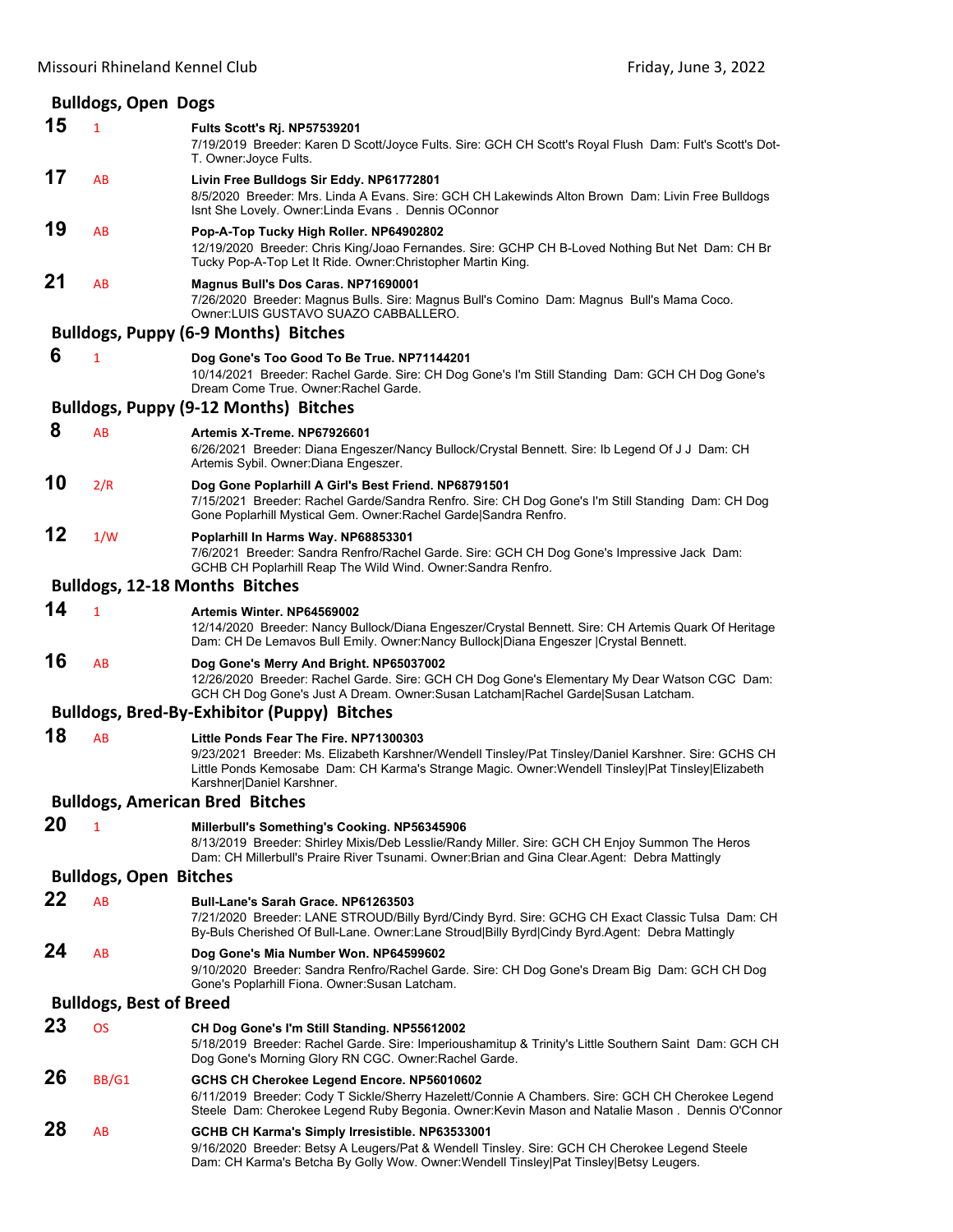6097 Mrs. Patti Widick Neale

#### **Chinese Shar‐Pei**

# **Chinese Shar‐Pei, Best of Breed**

#### **6** BB **GCHB CH B&G This Is The Way. NP56857001**

10/5/2019 Breeder: Galyna Maier/Rita Stevens. Sire: GCHB CH Good Fortune Ring Of Fire Dam: CH B&G Pure Of Spirit. Owner:Hilary Dulany|Anna Frandsen.

Judge:

6097 Mrs. Patti Widick Neale

# **Coton de Tulear**

#### **Coton de Tulear, Best of Breed**

# **6** BB/G3 **GCHS CH Mi-Toi's Sally Ride By Kanto Cotons. NP60849201**

5/30/2020 Breeder: Ms. Inga I Young/Luis Ortiz. Sire: GCHS CH Morninglow's Arthurian Legend Dam: GCH CH Mi-Toi's I'm Lost In You. Owner:Inga Young.Agent: Laura King

Judge:

6896 Mr. Jay Richardson

# **Dalmatians**

#### **Dalmatians, Best of Breed**

| -5 | AR.       | GCHG CH Finishline's Pleasure No Pressure Diamond C. NP41734703<br>10/8/2015 Breeder: Jeffry Bulger/Mrs. Elaine Ann Lindhorst. Sire: GCHS CH Diamond C'Ya At The<br>Finishline CD RN Dam: GCHB CH Centurion Of Anticipation Passion & Fire. Owner: Jeff Bulger. Agent:<br>Christa Cook |
|----|-----------|----------------------------------------------------------------------------------------------------------------------------------------------------------------------------------------------------------------------------------------------------------------------------------------|
|    | <b>DD</b> | CCU CU Het Bed Wetch Me Chine EDC BCAT DC CCC TVL ND40E40004                                                                                                                                                                                                                           |

#### **BB** GCH CH Hot Rod Watch Me Shine FDC BCAT DS CGC TKI. NP48546001

12/7/2017 Breeder: Donna Mitchell. Sire: GCH CH Satin'N Cimarron Up'N At'm Dam: GCH CH Centurion Anticipation Hotrod Trixie. Owner:Donna Mitchell.Agent: Carrie Rosenkoetter

Judge:

6097 Mrs. Patti Widick Neale

# **French Bulldogs**

# **French Bulldogs, Puppy (6‐9 Months) Dogs**

- **5** <sup>1</sup> **Divine's If You Have A Dream Chase It. NP72756704**
	- 10/9/2021 Breeder: Cassandra Rich/Heather Halperin. Sire: CH Aurora Borealis Max Abk Dam: Rich's Divine Ilegacy. Owner:Cassandra Rich|Diane Burkhardt Ersoy.

# **French Bulldogs, 12‐18 Months Dogs**

 **7** 1/W **Desertmagic N Bond's Native Dancer. NP65898504** 3/23/2021 Breeder: Ruth Spindler/Sammy Bond. Sire: GCHB CH Tricreek's True To My Heart Dam: GCH CH Bond's Desertmagic Social Climber. Owner:Pat Tripp|Ruth Spindler. **French Bulldogs, Open Dogs 9** <sup>2</sup> **Don At Angel Heart Valahus Kennel . CORA34981910** 4/30/2019 Breeder: Mihalache Radu. Sire: Another Day at Angel Heart Dam: Tiffany De La Coeur De La Mer. Owner:Amy Scott .Agent: Debra Mattingly **11** AB **Scott's Saint Nicolas. NP58422203** 12/25/2019 Breeder: Jan Lewis/Mario Castro. Sire: GCH CH Goldshield's Forjoy Habanero Of Phoenicia Dam: Forjoy Saxo's Mara Jade. Owner:Richard Scott.Agent: Debra Mattingly **17** AB **Lilypad's Flash Forward. NP63660802** 11/17/2020 Breeder: Ruby Sisk Kim R Broster Tina Sisk. Sire: Bridgecreeks Brown Eyed Handsome Man Dam: GCH CH Lilypad's You Talk Too Much. Owner:Jenna Klemp|Ruby Sisk. **19** 1/R **Knockdown's I Like Ike. NP68886902** 6/21/2021 Breeder: Kathy Delgrande/Rebecca Delgrande. Sire: GCH CH Goldshield's Catch A Dream De La Rive Gauche BN RI CGCA TKN Dam: GCH CH Knockdowns Ball Of Fire. Owner:Kathy Del Grande. Dennis OConnor

# **French Bulldogs, Puppy (9‐12 Months) Bitches**

#### **6** 1/W/BW/OS **Miracle House Ty 4 Being A Friend @Berryridge. NP70632206**

8/15/2021 Breeder: Melinda Miracle. Sire: CH Miracle House To Infinity... And Beyond Dam: CH Gold-Sierra Keep Going. Owner:Ann Viklund|Melindas Miracle|Max Viklund.Agent: Eileen Hackett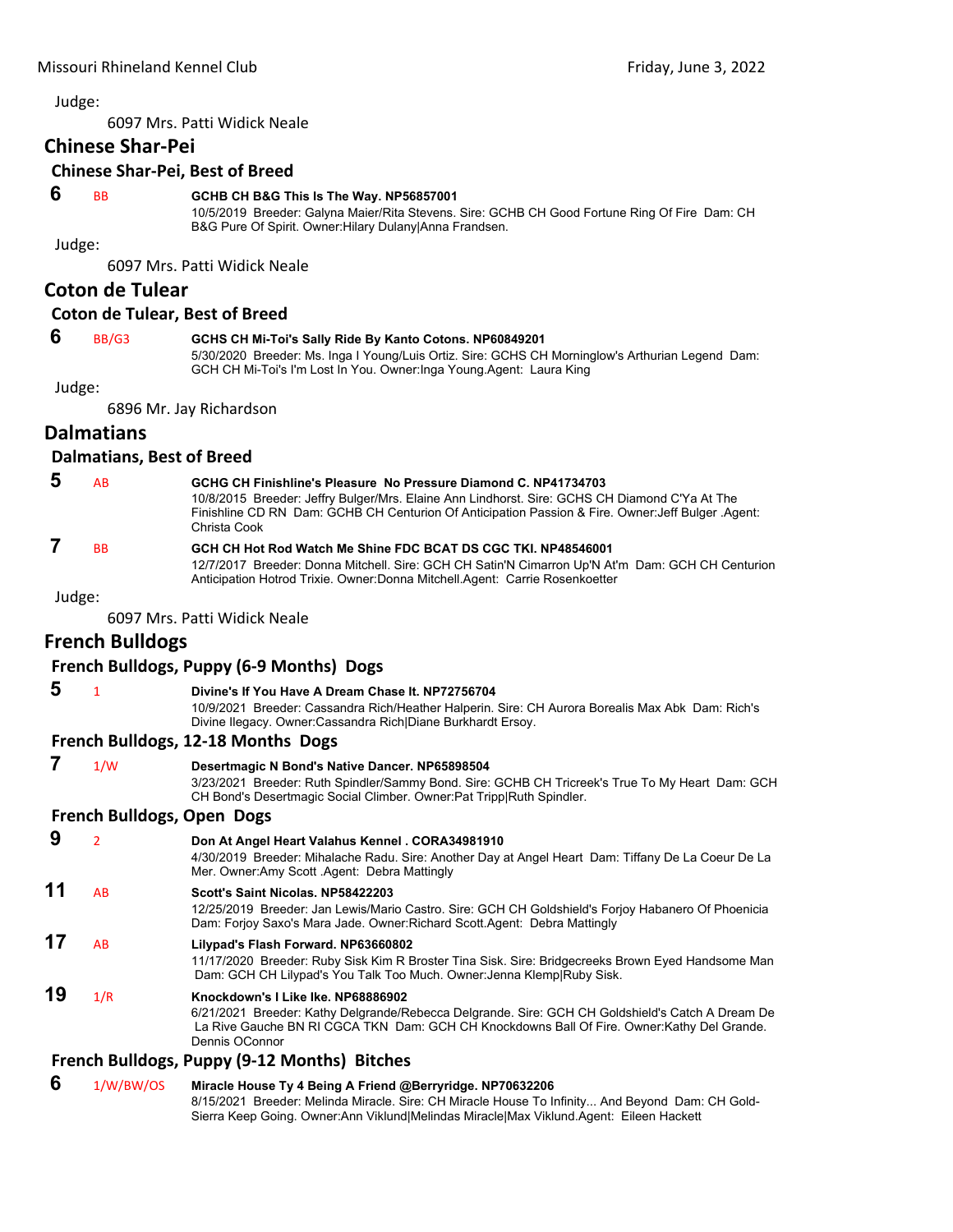|        |                                  | French Bulldogs, 12-18 Months Bitches                                                                                                                                                                                                                                                 |
|--------|----------------------------------|---------------------------------------------------------------------------------------------------------------------------------------------------------------------------------------------------------------------------------------------------------------------------------------|
| 8      | $\mathbf{1}$                     | Hallmark's United Beignet. NP67384001<br>5/25/2021 Breeder: Vivian Ayers/Diane Mcmurray. Sire: CH Rick Ly's Mark Kandu It For Hallmark Dam:<br>Hallmark's Kelsea!"Miss Me More", Owner:Steve Sneed.                                                                                   |
| 10     | $\overline{2}$                   | Piason & Scott's Ma Cherie, NP68705102<br>6/2/2021 Breeder: Sharon McKay/Karen D Scott. Sire: Scott's Saint Nicolas Dam: Piason & Scott's<br>Happy Hour. Owner: Sharon McKay.                                                                                                         |
|        |                                  | <b>French Bulldogs, Open Bitches</b>                                                                                                                                                                                                                                                  |
| 12     | <b>AB</b>                        | Precious Gem's Vencedora, NP48887901<br>12/10/2017 Breeder: Denise Pluta. Sire: Petit Benie Bull Ricky Dam: Precious Gems Whipped Cream<br>Pied. Owner: Lynn Seiber Lynsie Pierce Dustin Davis Cody Pulliam.                                                                          |
| 14     | AB                               | Goldshield's Ooey Gooey Butter Cake Of Windfall. NP60310805<br>6/18/2020 Breeder: Jeff Pyle/Michael Little/Perry Payson. Sire: CH Windfall's Le Seul Brutus Of Flatroad<br>Dam: CH Goldshield's Hail Mary For Highwood. Owner: Renee Doyle Steven Doyle   Perry Payson.               |
| 16     | 1/R                              | Goldshield's Reve Un Petit Reve De Moi Of Mystik. NP62402801<br>9/3/2020 Breeder: Perry Payson/Hilary Branscum. Sire: GCH CH Goldshield's Catch A Dream De La Rive<br>Gauche BN RI CGCA TKN Dam: GCH CH Goldshield's New Beginning Of Mystik. Owner: Hilary<br>Branscum Perry Payson. |
| 18     | AB                               | Weywood's Pantera. NP63553101<br>6/22/2020 Breeder: Gwenn Weyandt. Sire: GCHP CH Chaselands Mathew Moss Dam: CH Weywood's<br>Dark 'N' Stormy. Owner: Gwen Weyandt. Agent: Nicole Denny                                                                                                |
| 20     | $\overline{2}$                   | C'Est La Brie De La Rive Gauche. NP63590901<br>10/12/2020 Breeder: Ms. Vivianne Hulsey/Fernanda Barlow/Ms. Elizabeth Milam/Mr. Jack Milam. Sire:<br>GCHP CH Bandog's A League Of His Own At Tx-Star Dam: CH Creme Brulee De La Rive Gauche.<br>Owner: Elizabeth Milam   Jack Milam.   |
|        |                                  | <b>French Bulldogs, Best of Breed</b>                                                                                                                                                                                                                                                 |
| 21     |                                  | CH Bridgecreeks Let The Magic Begin CGC. NP56682601<br>7/11/2019 Breeder: Anita Pearce. Sire: CH Bridgecreeks With All Clarity Dam: Bridgecreeks Nm<br>Mountain Blizzard. Owner: Pat Tripp.                                                                                           |
| 23     | BB/G2                            | GCH CH Shady Oak Terhune Bobby Of Goldshield. NP60976803<br>5/16/2020 Breeder: Pam Kochuba/Perry Payson. Sire: CH Goldshield's Flash Gordon Of Mystik Dam:<br>Highwood's Fynn And Tonic. Owner: Sheila Bell Pam Kochuba Pery Payson. Joe T Caton                                      |
| 25     |                                  | CH Sweet-T-Bulls Bear's Black Gold. NP61041102<br>7/5/2020 Breeder: Della Grant/Jerry Grant. Sire: GCHB CH Sweet-T-Bulls Rickly's Never Enough Of Bear<br>Dam: GCH CH Sweet-T-Bulls Minnie Mouse. Owner: Shari Grant. Agent: Debra Mattingly                                          |
| 27     | <b>SEL</b>                       | CH Suirac Encore Our Little Rascal Of Airos, NP63213902<br>11/13/2020 Breeder: Christina M Soria. Sire: Adolf -Bull Jazz Dam: Airos Good Girl Gone Bad.<br>Owner: Martha Dobbins   Debbie Herrst   Shirley Knaack. Agent: Debra Mattingly                                             |
| Judge: |                                  |                                                                                                                                                                                                                                                                                       |
|        |                                  | 6097 Mrs. Patti Widick Neale                                                                                                                                                                                                                                                          |
|        | <b>Keeshonden</b>                |                                                                                                                                                                                                                                                                                       |
|        |                                  | Keeshonden, Bred-By-Exhibitor (Adult) Dogs                                                                                                                                                                                                                                            |
| 5      | 1/W/BB/BW<br>OHBB/OHG3           | Cliffhouse's The Peacemaker, NP58251303<br>11/1/2019 Breeder: Kathleen M Trieschmann. Sire: CH Cliff House's Jo-Lyn Special Edition Dam:<br>Cliffhouse's H@LI On High Heels. Owner:Kathleen M Trieschmann.                                                                            |
|        |                                  | Keeshonden, Bred-By-Exhibitor (Adult) Bitches                                                                                                                                                                                                                                         |
| 6      | 1/W/OS                           | Cliffhouse's Icey Hott. NP65248301<br>12/1/2019 Breeder: Kathleen M Trieschmann. Sire: CH Cliff House's Jo-Lyn Special Edition Dam: CH<br>Cliffhouse Jo-Lyn's Devil's Delite. Owner: Kathleen M Trieschmann.                                                                          |
|        | Keeshonden, Open Bitches         |                                                                                                                                                                                                                                                                                       |
| 8      | 1/R                              | Jo-Lyn's Cinderella At Cliffhouse. NP55900603<br>5/29/2019 Breeder: Janit L Johnson. Sire: CH Cliff House's Jo-Lyn Special Edition Dam: Jo-Lyn's Carrera.<br>Owner: Kathleen M Trieschmann.                                                                                           |
|        | <b>Keeshonden, Best of Breed</b> |                                                                                                                                                                                                                                                                                       |
| 7      | AB                               | GCHB CH Skyline Summerwind One Giant Leap. NP40065602<br>5/8/2015 Breeder: Susan Cullen/Kristen Cullen D.V.M Sire: CH Summerwind's Maximum Velocity Dam:                                                                                                                              |

CH Skyline's Natural Selection. Owner:Donna Smith Jean Gauchat Hargis Joshua Hargis.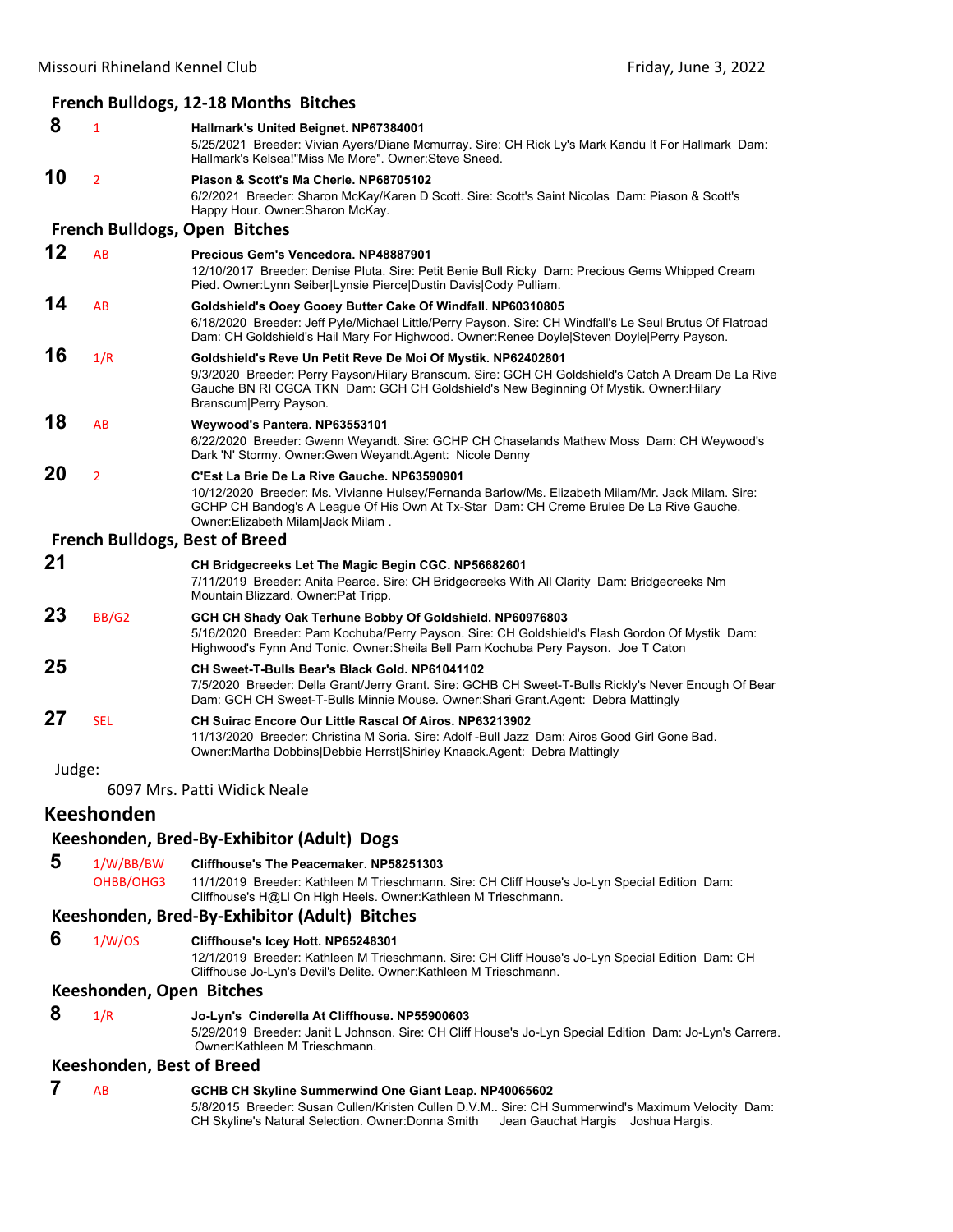6896 Mr. Jay Richardson

# **Lhasa Apsos**

# **Lhasa Apsos, Best of Breed**

 **5 CH Windwick Chic Choix Remington. NP59839401**

3/26/2020 Breeder: Sandy Sorth/Tom Sorth. Sire: CH Chic Choix Windwick Winchester Dam: CH Chic Choix Black Swan. Owner:Sandy Sorth |Tom Sorth.

 **7** SEL **GCHS CH Sir Adams My Kryptonite At Rosewood FDC CGC. NP63618101** 9/7/2020 Breeder: Melisa Powell/Kathy Miller/Julia Madelyn Powers/Julia Adams-Powers. Sire: CH Rosewood's Double Deuces Down Dam: CH Sir Adams Sabrina Duncan. Owner:Julia Powers|Kathy MIller|Sharon Adams|Julia Adams. Ellen Akers Perry  **9** BB **CH Riverview Hylan Shotru Red Alert. NP64114503**

12/10/2020 Breeder: Pauline Naumann/Pat Keen Fernandes/Joao Machado. Sire: GCHB CH Riverview Hylan Shotru Chase That Dream Dam: Hylan Shotru Riverview Absolute Truth. Owner:Pauline Naumann |Pat Keen Fernandes .

Judge:

6896 Mr. Jay Richardson

# **Lowchen**

# **Lowchen, Puppy (6‐9 Months) Dogs**

 **5** 1/W/BB **Cambio's Drop It Like It's Hot. NP72763902** OHBB/OHG2 11/22/2021 Breeder: Samantha Feeney. Sire: GCH CH Mosaic's Baby I'm A Star Dam: CH Chenoka Cambio's The Outsiders. Owner:Maddison Haffer.

# **Lowchen, Puppy (9‐12 Months) Dogs**

# **7** AB **Potrero Eternal Sunshine. NP71014801**

7/31/2021 Breeder: Alexia Rodriguez. Sire: CH Oh Heavens Dark Shadows Dam: Potrero's I Bealive. Owner:Rachel Paul|Alexia Rodriguez.

Judge:

6896 Mr. Jay Richardson

# **Poodles (Standard)**

# **Poodles (Standard), Puppy (9‐12 Months) Dogs**

| 5                                               | 4              | 1/W/BB/BW/G Loutercreek The Heart Of Rock & Roll. PR24406903                                                                                                                                                                                                                                    |  |
|-------------------------------------------------|----------------|-------------------------------------------------------------------------------------------------------------------------------------------------------------------------------------------------------------------------------------------------------------------------------------------------|--|
|                                                 |                | 8/12/2021 Breeder: Angie Louter/Kimberly Tyndall. Sire: GCHB CH Parkview Raise A Glass To Freedom<br>Dam: GCHS CH Loutercreek Candle In The Wind CD BN RA JH JHU FDC CAX BCAT ACT1 ACT1J SWA<br>RATN CGCA CGCU. Owner: Forrest Wylie Angie Louter   Oxana Beliaeva Agent: Jody Paquette-Garcini |  |
|                                                 | $\mathfrak{p}$ | Keomaki Nicky At Ksp. PR24861501<br>6/29/2021 Breeder: Mario Grujanovic/Olivera Grujanovic. Sire: Don Gaucho Mi Silencio Dam: Keomaki<br>Femme Fatale. Owner: Kim Baldwin. Agent: Tara Richardson                                                                                               |  |
|                                                 |                | Poodles (Standard), Novice Dogs                                                                                                                                                                                                                                                                 |  |
| 9                                               | 1/R            | Morleys Blue Hunting Trip RN BCAT CGCA ATT. PR19160601<br>5/1/2016 Breeder: Nell Johnston. Sire: Akashas On Cloud Nine Of Cascade Dam: Charnel's Silver Serena<br>Of Somerville. Owner: Alan R Morley Kim Morley.                                                                               |  |
|                                                 |                | Poodles (Standard), Bred-By-Exhibitor (Puppy) Dogs                                                                                                                                                                                                                                              |  |
| 11                                              | AB             | Targa Steal My Sunshine. PR24578901<br>7/4/2021 Breeder: Patricia Jason/Danielle Jason Sugai/Nicole J Sugai. Sire: GCHB CH Hillwood Purple<br>Rain Dam: CH Targa Sweet Sun. Owner: Patricia Jason   Danielle Jason Sugai   Nicole Jason Sugai.                                                  |  |
| Poodles (Standard), Puppy (9-12 Months) Bitches |                |                                                                                                                                                                                                                                                                                                 |  |
| 6                                               | 1              | River Run Cupid's Tinkerbell. PR24170004<br>6/18/2021 Breeder: Katie Eaton. Sire: GCHS CH Tarquin Huffish Piedmont's Starboy Dam: CH Deaux<br>Rey's Lady Liberty. Owner: Jennifer Jackson.                                                                                                      |  |
|                                                 |                | Poodles (Standard), 12-18 Months Bitches                                                                                                                                                                                                                                                        |  |
| 8                                               |                | Ksp It's A Goodelife Lilly. PR23860508                                                                                                                                                                                                                                                          |  |

3/1/2021 Breeder: Daron Goode. Sire: CH Brienwoods Magic Man Dam: CH Amore Bello Jelena. Owner:Kim Baldwin.Agent: Tara Richardson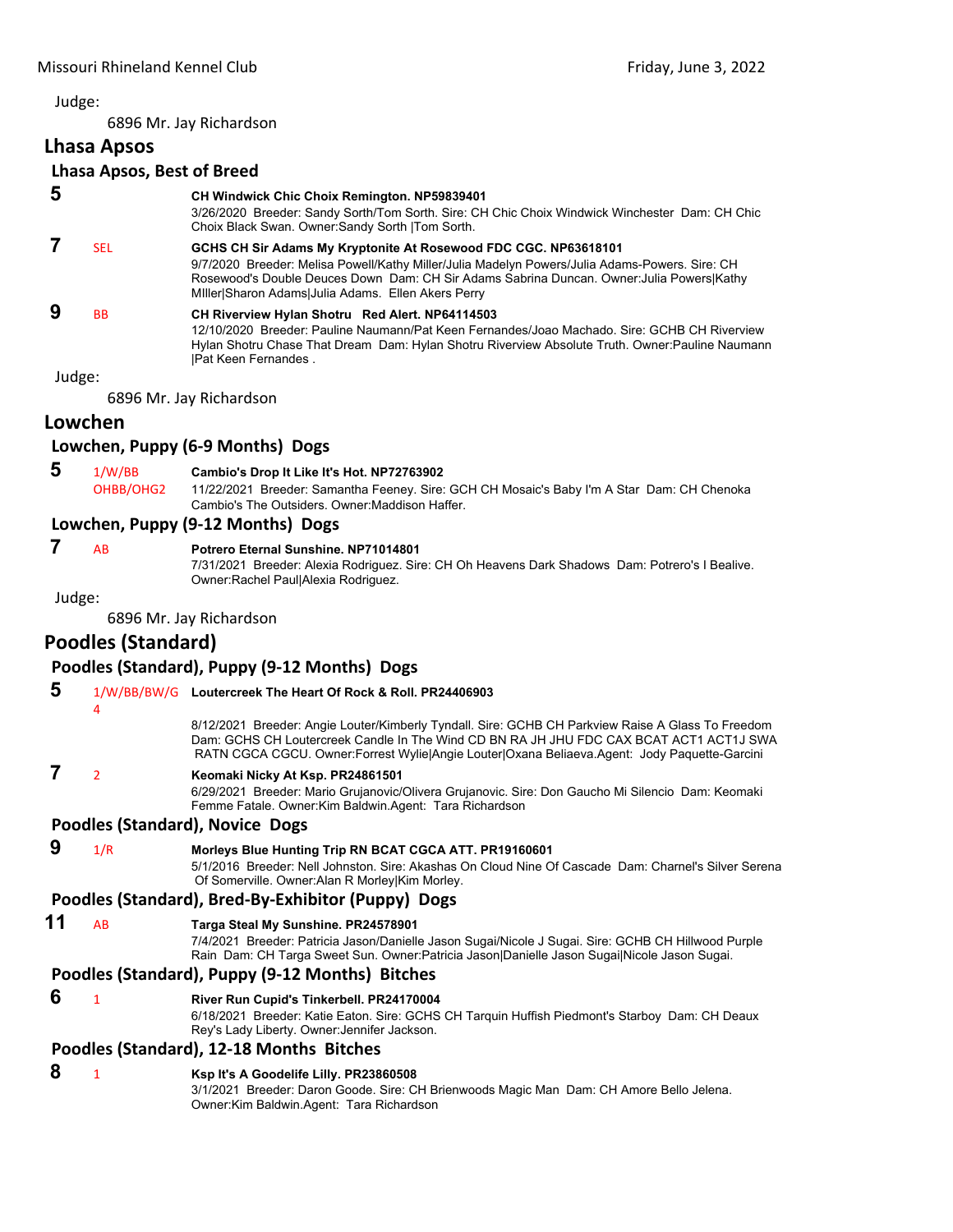| Poodles (Standard), Bred-By-Exhibitor (Adult) Bitches |  |  |  |
|-------------------------------------------------------|--|--|--|
|-------------------------------------------------------|--|--|--|

| 10 | AB                                | Targa Just What I Needed. PR22494101<br>11/10/2019 Breeder: Patricia Jason/Danielle Jason Sugai/Nicole J Sugai. Sire: CH Targa Stolen Dance<br>Dam: GCH CH Targa At Last. Owner: Patricia Jason Danielle Jason Sugai Nicole Jason Sugai.                                                                       |  |
|----|-----------------------------------|----------------------------------------------------------------------------------------------------------------------------------------------------------------------------------------------------------------------------------------------------------------------------------------------------------------|--|
|    |                                   | Poodles (Standard), American Bred Bitches                                                                                                                                                                                                                                                                      |  |
| 12 | $\mathbf{1}$                      | Morleys Icie Huntress RN BCAT ACT2J CGCA CGCU TKI ATT. PR22168006<br>10/4/2019 Breeder: Kim Morley. Sire: Goins Buzzlight Year (Buzz) Dam: Morleys Blue Hunting Halle Mae<br>CGC. Owner:Tammy Lynn Hawkins.                                                                                                    |  |
|    |                                   | Poodles (Standard), Open Bitches                                                                                                                                                                                                                                                                               |  |
| 14 | 2/R                               | Loutercreek 867-5309 Jenny RN JHU BCAT CGC TKN. PR21859901<br>6/23/2019 Breeder: Angie Louter. Sire: Poopla Stormn Blue Norman Of Howlynn RA SH SHUA OA OAJ<br>CGC Dam: GCH CH Loutercreek Nights In White Satin RA FDC CA BCAT ACT2 RATN CGCA CGCU<br>TKN. Owner: Angela Louter. Agent: Jody Paquette-Garcini |  |
| 16 | 1/W                               | Sharbelle Symphony In Lace. PR22712801<br>5/1/2020 Breeder: Raymond Stevens/Mrs. Sharon Renee Stevens. Sire: GCH CH Sharbelle Mont Blanc<br>Dam: GCH CH Sharbelle Chrysantemum. Owner: Ray and Sharon Stevens.                                                                                                 |  |
|    | Poodles (Standard), Best of Breed |                                                                                                                                                                                                                                                                                                                |  |
| 15 | <b>SEL</b>                        | CH Court Hill's Second Star To The Right. PR23816201<br>2/26/2021 Breeder: Dan Hoover. Sire: CH Harten's Wanderlust Dam: CH Court Hill's Pretty As She Goes<br>Of The Ranch. Owner: Samantha Inscore   Dan Hoover.                                                                                             |  |
| 17 | AB                                | CH Dawin One For The Money. PR24950401<br>8/3/2021 Breeder: Linda C Campbell. Sire: CH Kaylen's Once Upon A Time Dam: GCHB CH Dawin<br>Huffish In Hot Demand. Owner: Linda Campbell. Agent: Sarah Perchick                                                                                                     |  |
| 20 | <b>SEL</b>                        | GCHB CH Lakeridge Simply Irresistible Night. PR21206501<br>7/22/2018 Breeder: Debra Ferguson-Jones/Cathy Petrie/Dana Plonkey/Lindsay Gorder. Sire: GCHG CH<br>Lakeridge Simply Irresistible Dam: Lakeridge Valcopy Dreamcatcher. Owner: Samuel Kaplan Debra<br>Ferguson-Jones Agent: Tara Richardson           |  |
| 22 | <b>OS</b><br>OHBB/OHG1            | CH Dan Ds Light Up The Darkness CGCA. PR22232202<br>10/19/2019 Breeder: Danelle Senkbeil/Missy Smith. Sire: GCH CH Kissme Delovely Big Shot BCAT TKN<br>Dam: Brinwood Kissme She's Got The Look. Owner:Danelle Senkbeil Bonnie Winings.                                                                        |  |

6896 Mr. Jay Richardson

# **Schipperkes**

# **Schipperkes, Bred‐By‐Exhibitor (Puppy) Bitches**

 **8** AB **Victoria's Four On The Floor. NP73755702**

11/30/2021 Breeder: Dr Mary Kraus/Dara Wilcox/Michele Kasten. Sire: GCHG CH Daradan's On The Fast Track Dam: CH Victoria Chatelet Annie Get Your Gun BCAT. Owner:Michele Kasten.

# **Schipperkes, Best of Breed**

# **12** BB **GCHS CH Rivendel's Belle Of The Ball. NP55185301**

3/1/2019 Breeder: Amy Halterman/Laura Halterman. Sire: GCHB CH Delamer N Rivendel Catch My Drift Dam: CH Rivendel's Harley Quinn. Owner:Pat and Glenn King and Sandra Middelbrooks and Amy Halterman.Agent: Christa Cook

Judge:

6896 Mr. Jay Richardson

# **Tibetan Spaniels**

# **Tibetan Spaniels, Puppy (6‐9 Months) Dogs**

# **5** 1/W/BB **Toylands Life Of The Parti. NP74287502**

10/28/2021 Breeder: Barbara J Kulm. Sire: Toylands Me Soo Handsome Dam: Sadko Samotsvety Guermione Granger. Owner:Wendy Schwery|Eileen Hackett.

Judge:

6896 Mr. Jay Richardson

# **Xoloitzcuintli**

# **Xoloitzcuintli, Best of Breed**

#### **5** BB **GCH CH Huichol (Hernandez). NP41439301**

4/30/2015 Breeder: Alicia Hernandez Martinez. Sire: Mahahual (Arena) Dam: Malillani (Cortes). Owner:ANN HARRIS CHAFFIN.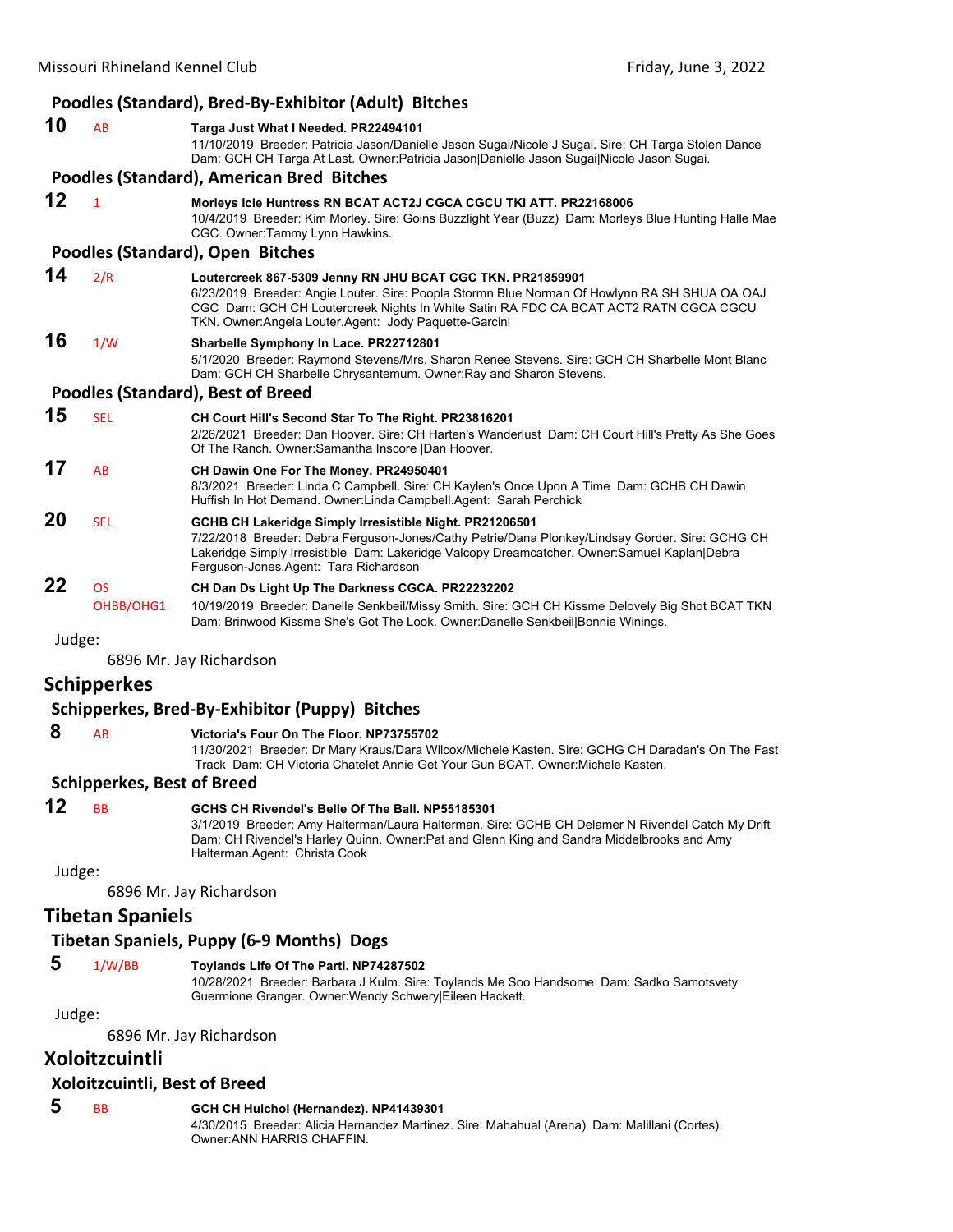Judge: 99925 Mrs. Betsey Orman **Australian Cattle Dogs Australian Cattle Dogs, Puppy (9‐12 Months) Dogs 5** 1/R **Willowbend's Captain Benjamin Franklin Pierce TKI. DN68660403** 8/20/2021 Breeder: Kristi Waters/John Via/Pam Gipson. Sire: Briarmoor Spurs And Latigo TKI Dam: GCH CH Briarmoor Stars Fell On London ACT2 ACT1J. Owner:Deb Wolf|Rick Wolf|Kristi Waters-Via. **Australian Cattle Dogs, Amateur Owner Handler Dogs 7** <sup>1</sup> **Stellar's Smokey Mountain CGC TKN. DN61653701** 3/29/2020 Breeder: Sarah Williams. Sire: Hopson's 007 Blazing Blue Legend Dam: Kuawarri Tilly. Owner:Allysun Williams |Karen Williams. **Australian Cattle Dogs, Bred‐By‐Exhibitor (Puppy) Dogs 9** 1/W **Willowbend's On Your Feet Soldier. DN68660401** 8/20/2021 Breeder: Kristi Waters/John Via/Pam Gipson. Sire: Briarmoor Spurs And Latigo TKI Dam: GCH CH Briarmoor Stars Fell On London ACT2 ACT1J. Owner:Kristi Waters Via . **Australian Cattle Dogs, Bred‐By‐Exhibitor (Puppy) Bitches 6** EX **Willowbend's Pursuit Of Happy Hour. DN68660402** 8/20/2021 Breeder: Kristi Waters/John Via/Pam Gipson. Sire: Briarmoor Spurs And Latigo TKI Dam: GCH CH Briarmoor Stars Fell On London ACT2 ACT1J. Owner:Kristi Waters Via |John Via . **Australian Cattle Dogs, Bred‐By‐Exhibitor (Adult) Bitches 8** 1/W **Littleflock More Than Conquerers. DN65646701** 2/1/2021 Breeder: Mrs. Gaye Lynn Grant. Sire: GCH CH Littleflock My Deliverer RN PT Dam: CH Littleflock Deep Calls To Deep. Owner:Gaye Grant. **Australian Cattle Dogs, Best of Breed 10** SEL **GCH CH Briarmoor Stars Fell On London ACT2 ACT1J. DN57519503** 3/12/2019 Breeder: Pam Gipson / . Sire: CH Austmans Time To Party Dam: Briarmoor's Yours Truly. Owner:Kristi Waters |John Via |Pam Gipson. **11** SEL **GCHB CH Littleflock Tougher Than Nails. DN46888406** OHBB/OHG2 8/15/2016 Breeder: Mrs. Gaye Lynn Grant. Sire: GCH CH Catalyst's Red Tail Hawk D'Ark Dam: GCH CH Littleflock Forget-Me-Not. Owner:Gaye Todd. **12** OS **GCH CH Royal's Luna Blu Mist. DN63278305** 5/21/2020 Breeder: Bob Peniston/Mandy Peniston. Sire: GCH CH Revolver Di Monte Tonico Dam: Royal's Purrah Love At First Sight. Owner:Christy Jones. **15** BB **GCHB CH Dinkidi's Wild Card. DN49855303** 6/6/2017 Breeder: Melissa Folks. Sire: CH Tagalongs Road House Dam: GCH CH Dinkidi's Lady Stoneheart. Owner:Jenna Mollman Willis.Agent: Billy Huntington **17 GCHS CH JDI Taylryder Ewe Bet I'm Serious TKN. DN57707904** 4/1/2019 Breeder: Sally W Fontenot/Debra Mintzer. Sire: GCHP CH Crossfire's Crash My Party Dam: GCHG CH Taylryder Seriously Worth The Wait At JDI TKN. Owner:Sally W Fontenot. Judge: 3209 Ms. Nancy Bodine **Australian Shepherds**

# **Australian Shepherds, Bred‐By‐Exhibitor (Adult) Dogs**

 **5** 1/R **Graffiti's Bentayga. DN66829001**

12/12/2020 Breeder: melanie hinkle/Vicki Wehrle/susan gilliam. Sire: GCH CH Mcmatt's Top Gun On The Big Screen CA DJ CGC TKN Dam: CH Lookouttrail's Come Away With Me. Owner:vicki wehrle|Melanie Hinkle .

# **Australian Shepherds, American Bred Dogs**

 **7** 1/W **Nitani's Mission Impossible. DN59072704**

7/29/2019 Breeder: Donalee M Mcelrath. Sire: GCHS CH Lk Michigan Journey Through Fire At Airam CGC Dam: CH Sazbrat Enamoured ACT2 TKN. Owner:Mirjam Senger.

# **Australian Shepherds, Open Red Dogs**

# **9** AB **Copperridge's Playing With Fire. DN63888001**

2/26/2020 Breeder: John Miller/Stephen Blanco. Sire: GCH CH Treestar Rmzcrk's I'm On Fire CGC TKN Dam: GCHB CH Empyrean N Copperridge's Black Is Beautiful. Owner:John Miller.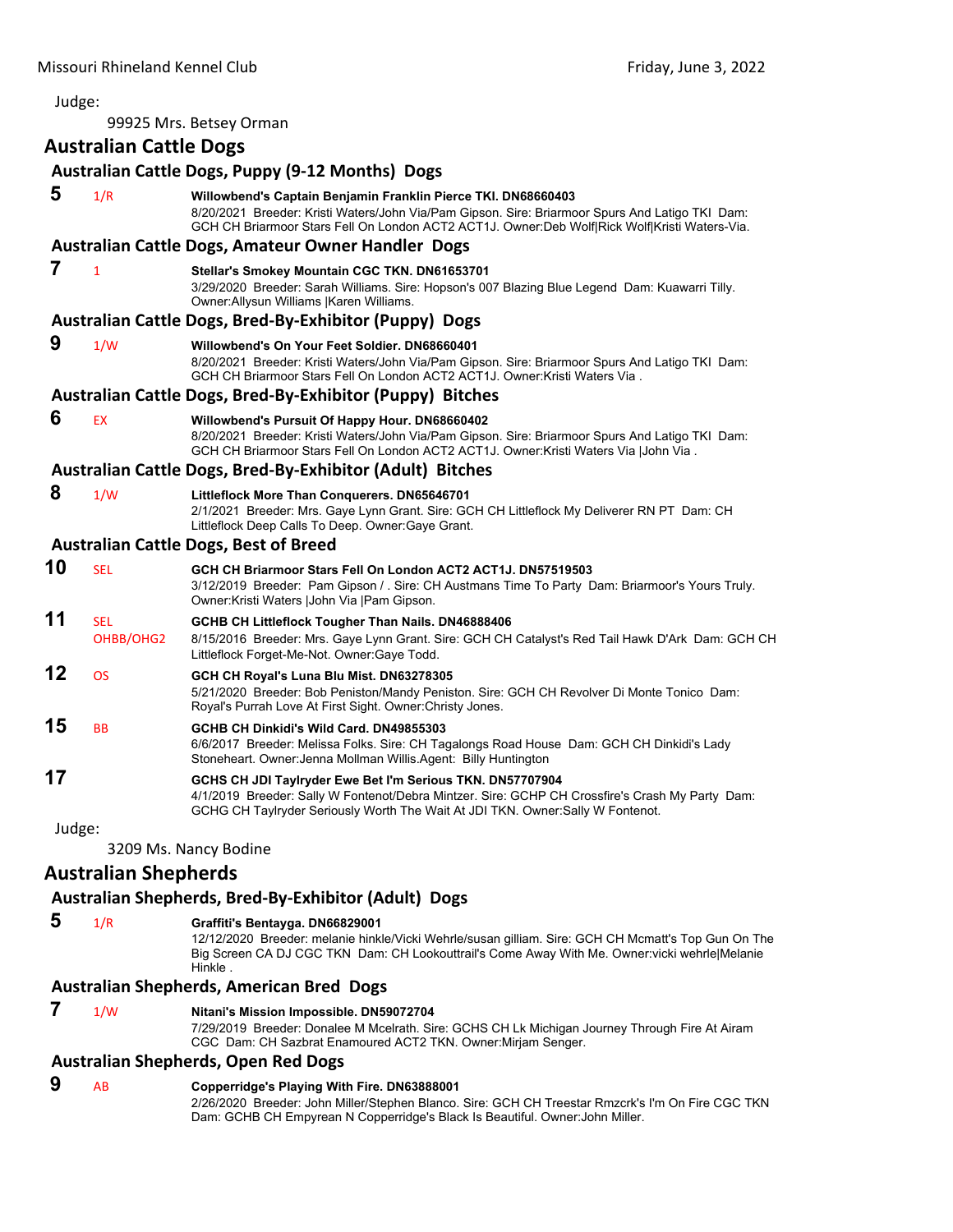# **Australian Shepherds, Best of Breed**

| 11 | AB                      | Lk Michigan's Promise Keeper. DN58301801<br>5/7/2019 Breeder: Marcie Boomsliter/Marcie Boomsliter/Rick Boomsliter. Sire: CH Lk Michigan's Red<br>Solo Cup CGC Dam: GCH CH Lk Michigan Special Attraction. Owner:SuAnne L Remley Marcie<br>Boomsliter & Rick Boomsliter.                                                       |
|----|-------------------------|-------------------------------------------------------------------------------------------------------------------------------------------------------------------------------------------------------------------------------------------------------------------------------------------------------------------------------|
|    |                         | <b>Australian Shepherds, Puppy (6-9 Months) Bitches</b>                                                                                                                                                                                                                                                                       |
| 6  | AB                      | Promise's Phoenix Rising. DN68913202<br>9/13/2021 Breeder: Mrs. SuAnne L Remley/Ginger Ray. Sire: Lk Michigan's Promise Keeper Dam: CH<br>Milliron R Sydney's Jewel. Owner: SuAnne L Remley David Remley.                                                                                                                     |
| 10 | $\mathbf{1}$            | Affinity Lf Moonlight Sonata. DN71136802<br>11/8/2021 Breeder: Cassie Kindle/Joan Meyer/Mattie Lively. Sire: Northbay Xsell Set The Tone Dam: CH<br>Affinitys Moon Over Manhattan. Owner: Mattie Lively Elsie Lively Cassie Kindle.                                                                                           |
|    |                         | <b>Australian Shepherds, 12-18 Months Bitches</b>                                                                                                                                                                                                                                                                             |
| 12 | AB                      | Copperridge's Tell Me Lies. DN67336701<br>4/1/2021 Breeder: John Miller/Stephen Blanco. Sire: CH Cedar Hill The Closer At Copperridge Dam:<br>GCHB CH Empyrean N Copperridge's Black Is Beautiful. Owner: John Miller.                                                                                                        |
|    |                         | Australian Shepherds, Bred-By-Exhibitor (Adult) Bitches                                                                                                                                                                                                                                                                       |
| 16 | AB                      | Copperridge's Com'N In Hot From Scarlet Oak. DN64734402<br>11/20/2020 Breeder: Kelly Smith/John Miller. Sire: CH Calais Carolina First In Flight Dam: CH<br>Copperridge's Indecent Proposal. Owner: John Miller.                                                                                                              |
|    |                         | <b>Australian Shepherds, Open Blue Merle Bitches</b>                                                                                                                                                                                                                                                                          |
| 18 | $\overline{2}$          | Sentikki Ruffles N Lavander Of Malpaso. LV902720<br>10/4/2020 Breeder: Inga Cerbule Mirjam Senger. Sire: Stormridge's Bag Of Chips Dam: Malpaso's<br>Traces Of Red. Owner: Mirjam Senger.                                                                                                                                     |
| 20 | AB                      | Lk Michigan Legacy's Lovely Rita. DN53969603<br>6/9/2018 Breeder: Marcie Boomsliter/Marcie Boomsliter/Suzanne T Ritter. Sire: Lk Michigan's Mirror<br>Image Dam: Legacy's Cielo Azul. Owner: SuAnne L Remley.                                                                                                                 |
| 22 | 1/W/BW                  | Rr Bella The Ball, DN64201403<br>10/7/2020 Breeder: Mr. RICK P. ROGERS/Ms. JENNIFER MCCOURT. Sire: GCHG CH Spring Fevers<br>Wanna Dance Dam: CH Shimrin's Limited Edition RN CGC. Owner: Rick Rogers. Agent: Kara Janiszak                                                                                                    |
| 24 | $\mathbf{1}$            | Skyecove's Wanna Be Me. DN52672804<br>1/23/2018 Breeder: Julianne Wiseman. Sire: CH Skyecove's Touch The Wind Dam: Skyecove's Cloud<br>Dancer. Owner: Shaina Duncan. Agent: Kara Janiszak                                                                                                                                     |
| 28 | 1/R                     | Serendipity Kick Some Sash. DN66034601<br>12/2/2020 Breeder: Clare Cox/Erin Aufox. Sire: CH Serendipity Sticker Shock Dam: GCH CH Serendipity<br>Suits Me. Owner: Heather Daugherty Clare Cox Amber Becker Briscoe.                                                                                                           |
|    |                         | <b>Australian Shepherds, Best of Breed</b>                                                                                                                                                                                                                                                                                    |
| 15 | <b>SEL</b><br>OHBB/OHG1 | GCHS CH Halo Cyan's Leader Of 300. DN43836008<br>7/31/2015 Breeder: Angel Lea King/Janet Cline. Sire: CH Clemwoods One For The Road Dam: CH Halo<br>Cyan's Art Of Seduction. Owner: Jeffery M King Angel Lea King.                                                                                                            |
| 17 | AB                      | Bks The Secret's Out. DN54259001<br>5/4/2018 Breeder: Wendy Schwery/Eileen Hackett. Sire: CH Morning Mist Jive Talkin Dam: GCH CH<br>Bayshore's Best Kept Secret At Stonehaven. Owner: Wendy Schwery Eileen Hackett.                                                                                                          |
| 19 |                         | CH Lifetime's Born From Magma RI BCAT CGC. DN54876707<br>7/10/2018 Breeder: Kara Kristen Butler/Ashlyn Reeves/Jaci Nix. Sire: CH Cedar Hill Thorn In Your Side<br>Dam: Rr Shadow's Star Player BN RA. Owner:Madison Reeves Ashlyn Reeves Michelle Reeves.                                                                     |
| 21 | <b>BB/G2</b>            | GCHS CH Copperridge's Wortha Risk On Riverlook FDC BCAT CGC. DN55429708<br>8/22/2018 Breeder: Stephen Blanco/Jas Hanigan/John Miller/Sheree Miller. Sire: GCHG CH<br>Copperridge's One Time Offer Dam: GCHB CH Empyrean N Copperridge's Black Is Beautiful. Owner: Niki<br>Gilland. Kara Jansizak                             |
| 26 | <b>OS</b>               | Bluerain's A Piece Of Heaven RN FDC BCAT CGC TKN VHMA. DN61953504<br>4/28/2020 Breeder: Michelle Ambrosius/Gary Roberson/alexandra rivera. Sire: GCHS CH Ninebark Boldly<br>Go Dam: CH Jnd's Storms A Brewing At Bluerain RI FDC ACT1 CGCA TKN. Owner: Michelle<br>Ambrosius Gary Roberson Lizzy Fishler.Agent: Kara Janiszak |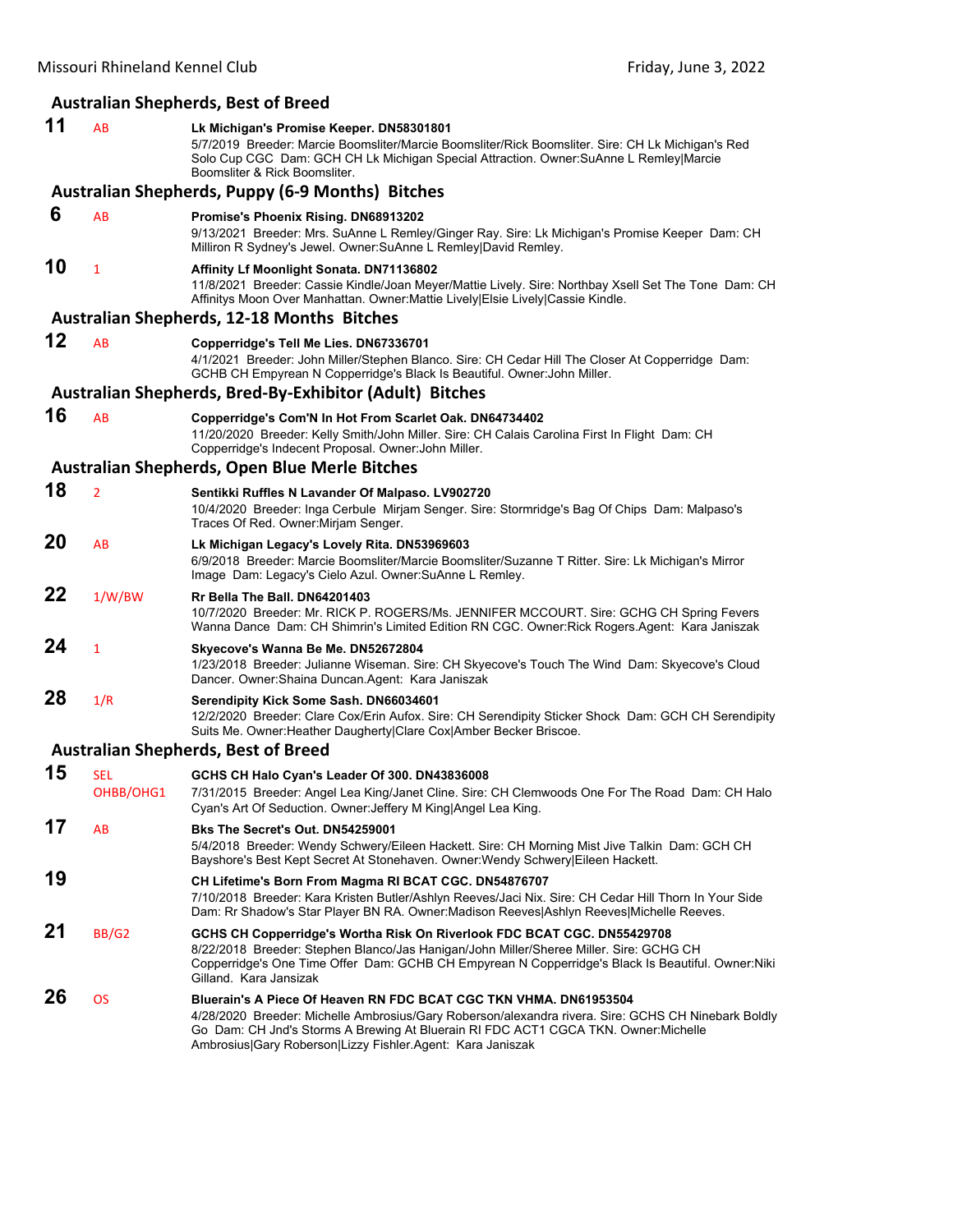99925 Mrs. Betsey Orman

# **Bearded Collies**

#### **Bearded Collies, Open Dogs**

# **5** AB **Bimisii Michael's Diamond. DN59700601**

2/5/2019 Breeder: Michal Radic. Sire: Nacelnik Od Emy Destinove Dam: Rampepurda Od Emy Destinove. Owner:Laurie Lo.

Judge:

3209 Ms. Nancy Bodine

# **Beauceron**

#### **Beauceron, Puppy (6‐9 Months) Dogs**

| 1/W/OS |  |
|--------|--|

#### **Sircle Of Life Of Prairie Crest. DN68641306**

9/20/2021 Breeder: Adrienne Scott/Elaine Wallace. Sire: Loudjo Du Mont Des Croisettes Dam: CH Opulence Of Prairie Crest. Owner:Adrienne Scott.Agent: Laura King

#### **Beauceron, Open Dogs**

# **7** 1/R **Oh For Flock's Sake De Haute Crete CGCA CGCU TKN. DN54242306**

5/20/2018 Breeder: Amelia Foreman/Mr. Alex Zeilmann. Sire: GCH DC Loki Du Chateau Rocher BN HSDs HXAds HSAsM NA CGCA CGCU Dam: GCH CH Hey Zeus Look At Me De La Valle Kathadin RN CGCA CGCU. Owner:Ashtyn Chamberlain |Amelia Foreman .

# **Beauceron, Puppy (6‐9 Months) Bitches**

 **6** 1/R **Summer's End Of Prairie Crest At Riverstyx. DN68641309** 9/20/2021 Breeder: Adrienne Scott/Elaine Wallace. Sire: Loudjo Du Mont Des Croisettes Dam: CH

Opulence Of Prairie Crest. Owner:Ashtyn Chamberlain .

# **Beauceron, Open Bitches**

 **8** 1/W/BB/BW **Saffron Rose Of Prairie Crest. DN67632001** 5/7/2021 Breeder: ADRIENNE SCOTT. Sire: Loudjo Du Mont Des Croisettes Dam: CH Marquise D Alien Des Monts Du Lac. Owner:Adrienne Scott.Agent: Laura King

Judge:

3209 Ms. Nancy Bodine

# **Belgian Laekenois**

# **Belgian Laekenois, Open Dogs**

# **5** 1/W/BB **Prosecco D'Luxueux. DN60771601**

10/8/2019 Breeder: Deborah Wade. Sire: Opium Comme La Legende D'Eroudur Dam: Galadriel V. Moned. Owner:Pepe Anastas.

Judge:

3209 Ms. Nancy Bodine

# **Belgian Malinois**

# **Belgian Malinois, Best of Breed**

| -5 | <b>RR</b>   | <b>GCH CH Alouette's Colton Carrillo CGC TKN, DN59434802</b>                                     |
|----|-------------|--------------------------------------------------------------------------------------------------|
|    | <b>OHBB</b> | 9/12/2019 Breeder: Kathy Greenwood. Sire: GCH CH Alouette's Righteous Raider Dam: Taliesin Dixie |
|    |             | Deja Vu. Owner: Lisa Brazill Kathy Greenwood.                                                    |

Judge:

3209 Ms. Nancy Bodine

# **Belgian Sheepdogs**

# **Belgian Sheepdogs, Best of Breed**

 **5** BB/G3 **GCHG CH Dojo's You Shook Me All Night Long. DN52606701** 1/19/2018 Breeder: Ms. donna hayes/Sherri Swabb. Sire: CH Dojo's Eastwoods Dusty Trail Dam: GCHB CH Sarron Dancin' All Night Long. Owner:Donna Hayes.Agent: Erin Criqui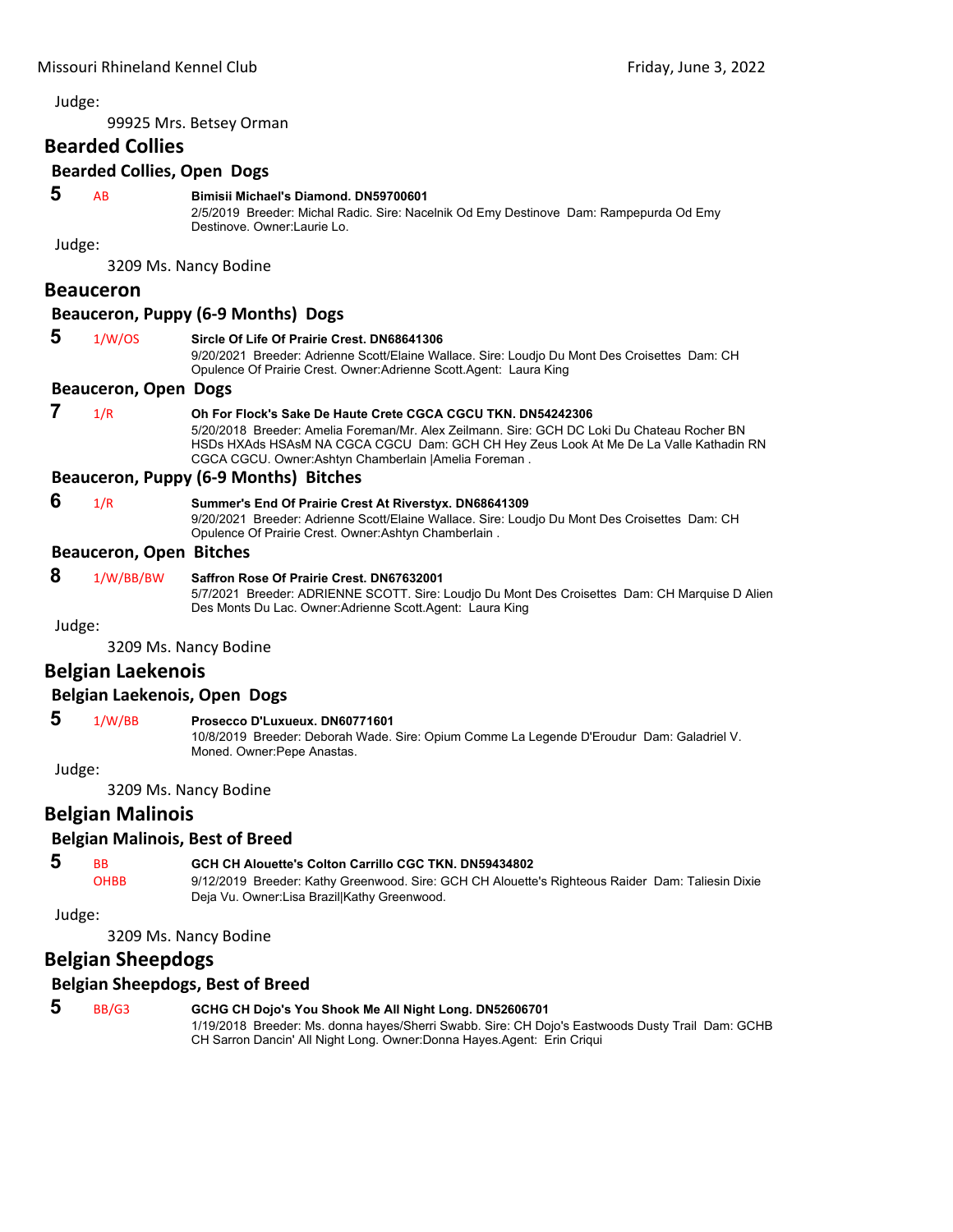99925 Mrs. Betsey Orman

# **Berger Picards**

# **Berger Picards, Best of Breed**

# **5** BB **GCHG CH Double D's Magical Mystery Tour. DN47924602**

9/27/2016 Breeder: Deanna Donohue/Rick Donohue/Billie Green. Sire: GCH CH Alpha Natura Bacchus CM2 CA Dam: CH Double D's It's All About Me CM. Owner:Mark Hainline|Barbara Hainline|Deanna Donohue|Billie Green.Agent: Phil Booth

Judge:

99925 Mrs. Betsey Orman

# **Border Collies**

#### **Border Collies, Bred‐By‐Exhibitor (Adult) Dogs**

# **5** 1/R **Solachi Drops Of Jupiter CGC. DN59032302**

6/12/2019 Breeder: Jenna Klemp/Stephanie Fimmen. Sire: CH Heronwood N Riveredge Name Your Price At Solachi HSAs AXP OJP Dam: CH Solachi Hot Headed Mess HSAs HXAds. Owner:Stephanie Fimmen|Jenna Klemp.

# **Border Collies, Open Dogs**

 **7** 1/W/BB/BW **Merrinda Life is a Highway . 3100386078**

1/7/2019 Breeder: Lyn Allshorn . Sire: SUP. CH. TRUCHARM GET YOUR MOTOR RUNNIN Dam: SUP. CH. MERRINDA WHOS THAT GIRL. Owner:Lyn Allshorn . Nacho Calvo

- **9** <sup>3</sup> **OTCH9 HC AGCH MACH5 RACH Norwood Color Me Zayne UDX9 OGM RM3 RAE3 HSAd HSBd. DN47196203** 9/6/2016 Breeder: Joyce Norris/Janice A Miller. Sire: MACH Grand Oakes Texas Two-Step MXC MJC OF Dam: HC MACH Norwood's Crazy About Ewe UDX8 OGM VER RAE HSAds HSBd HIAs HIBd HXDs HXAdMsM HXBdM MXG MJS. Owner:Kimberly Berkley.
- **11** <sup>2</sup> **RACH Bb's It's Not Personal It's Strictly Business CDX PCDX BN RM3 RAE2 HT NA NF BCAT DN57671304** 5/5/2019 Breeder: Dawne E Bosier/Julie D Bosier. Sire: CH Hobbiton's Hit The Ground Runnin PT Dam: CH Bb's Going Places NAP NJP CGC. Owner:Connie Brown|Ashley Brown|Julie Bosier.

#### **Border Collies, Puppy (9‐12 Months) Bitches**

# **6** 1/W/OS **Mcqueen's Linq. DN67500403**

6/6/2021 Breeder: Ms. Melinda Clark. Sire: Majestic Tattle On Ewe BCAT CGC TKN Dam: Mcqueen's Magnificent Seven DS CGCA CGCU TKP. Owner:Mary Fuller.Agent: Eileen Hackett

# **Border Collies, Bred‐By‐Exhibitor (Adult) Bitches**

# **10** <sup>1</sup> **Solachi Pocket Change. DN59032301**

6/12/2019 Breeder: Jenna Klemp/Stephanie Fimmen. Sire: CH Heronwood N Riveredge Name Your Price At Solachi HSAs AXP OJP Dam: CH Solachi Hot Headed Mess HSAs HXAds. Owner:Jenna Klemp|Matthew Varner|Stephanie Fimmen.

# **Border Collies, Open Bitches**

| 8 <sub>2</sub> | Czechmate Don't Stop Me Now CD BN RE TDX ACT2 ACT2J SWE SBM SHDN CGC TKI. DN56823406   |
|----------------|----------------------------------------------------------------------------------------|
|                | 1/16/2019 Breeder: Lisa M Pruka. Sire: OTCH9 HC AGCH MACH5 RACH Norwood Color Me Zayne |
|                | UDX9 OGM RM3 RAE3 HSAd HSBd HXAd HXBd MXC PDS MJC Dam: Czechmate Decidedly CD RA       |
|                | HSAds HSBds HIAs TKI. Owner: Linda Hinsman.                                            |

# **12** 1/R **Shoreland's Jasmine In My Mind. DN61829804**

3/18/2020 Breeder: Mrs. Suzanne M Mayborne. Sire: CH Jollypaws Royal Retribution Dam: Shoreland's The Blues Rock. Owner:Suzanne Mayborne.Agent: Sarah Krickeberg

# **Border Collies, Best of Breed**

**16** AB **CH Solachi Hot Headed Mess HSAs HXAds. DN38539601** 12/24/2013 Breeder: Jenna Klemp. Sire: Astra Taz HSAs Dam: GCH CH Brittemar's Att'A Girl RN HSAsc HSBd OA OAJ. Owner:Jenna Klemp.

#### Judge:

3209 Ms. Nancy Bodine

# **Bouviers des Flandres**

# **Bouviers des Flandres, Open Bitches**

# **6** AB **Limerick Once Upon A Time. DN64980002**

11/18/2020 Breeder: Dr. Penelope Ogden/Dr. William Ogden/Kent Meyer/Gwen Meyer. Sire: GCHS CH Limerick's Shakespeare Dam: CH Limerick's Shenanigans. Owner:Dr P Ogden|W Ogden|K Meyer|G Meyer.Agent: Kent Meyer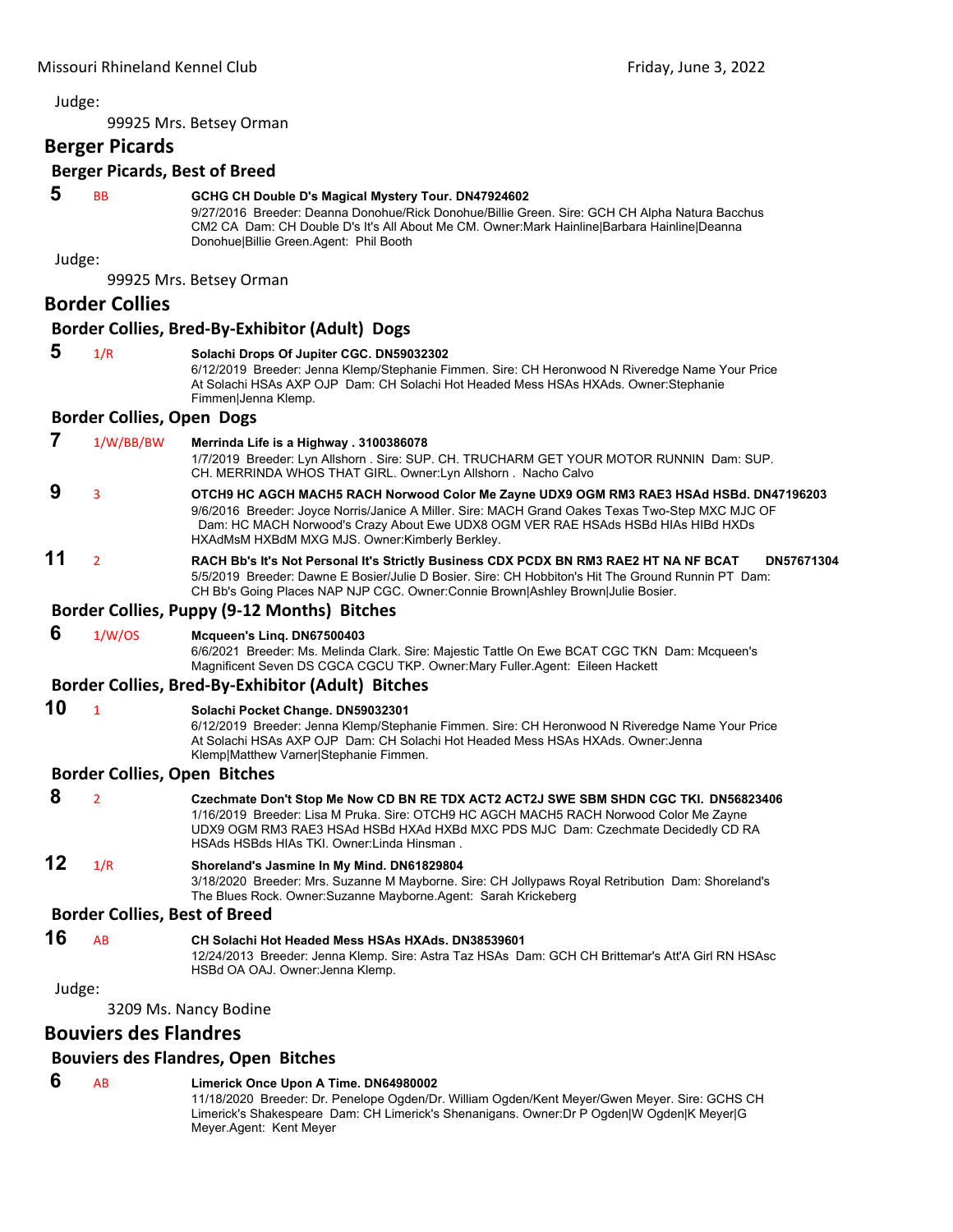#### **Bouviers des Flandres, Best of Breed**

# **5** BB **GCH CH Bb's Patriot's Pride Of The Sea. DN48199604**

11/22/2016 Breeder: Arden E Shaw/C A Humphrey. Sire: GCHB CH Romeo's Jacque Jeremiah CGC Dam: Bb's Maximum Moxie Du Rana. Owner:Roberta Nesbitt.Agent: Billy Huntington

# Judge:

3209 Ms. Nancy Bodine

# **Canaan Dogs**

# **Canaan Dogs, Puppy (6‐9 Months) Dogs**

 **5** AB **D&J Ha'Aretz Salute To Flynn. DN68455304**

9/19/2021 Breeder: Donna Davison/Jackie Davison. Sire: CH Kansas Late Day Sharav BN RN THDN CGC TKN Dam: CH D&J Ha'Aretz Josie BCAT TKN. Owner:Donna L Davison|Jackie Davison .

#### **Canaan Dogs, Puppy (6‐9 Months) Bitches**

 **6** 1/R **D&J Ha'Aretz Tanner. DN68550401**

9/9/2021 Breeder: Donna Davison/Jackie Davison. Sire: GCH CH River Rock Unanimous Decision FCAT TKN Dam: CH D&J Ha'Aretz Helen BCAT TKN. Owner:Donna L Davison|Jackie Davison .

#### **Canaan Dogs, Bred‐By‐Exhibitor (Adult) Bitches**

# **8** 1/W **D&J Ha'Aretz Sarah. DN65552901**

OHBB 12/23/2020 Breeder: Donna Davison/Jackie Davison. Sire: Atzmai Beshetach Dam: CH D&J Ha'Aretz Thelma Lou BCAT. Owner:Donna L Davison|Jackie Davison .

#### **Canaan Dogs, Best of Breed**

# **12** BB **GCHB CH Pleasant Hill Regal Ladonna Of Eastland. DN59609104**

6/26/2019 Breeder: Donna Dodson/Annette Israel/Cynthia Dodson/David Golden. Sire: GCHB CH Kochav Mazel Tov Lil Roy Me Toro Dam: Pleasant Hill Galya. Owner:Keith Shank|Cheryl Shank.Agent: Laura King

#### Judge:

3209 Ms. Nancy Bodine

# **Cardigan Welsh Corgis**

#### **Cardigan Welsh Corgis, Puppy (6‐9 Months) Bitches**

 **6** 1/W/BB **Foggy Bottom's Here For The Parti @ Solo-K TKN. DN69799404** OHBB 11/2/2021 Breeder: Cindy McDonald/Meredith McDonald. Sire: GCH CH Foggy Bottom Wdrs I Aim To Misbehave BN RN CGC Dam: Samhain's Tylwyth Teg. Owner:Kimberlee Cook|Cindy McDonald.

# **Cardigan Welsh Corgis, Bred‐By‐Exhibitor (Puppy) Bitches**

# **8** AB **Rainbow N Shelshire's Be Sweet. DN69857703**

11/21/2021 Breeder: Kari Smith/Kathy Rasmussen/Elizabeth S. Macnair/Shelly Shirey. Sire: GCH CH Rochar's Ruler Of The Roost At Shelshire Dam: GCH CH Rainbow's Cookie Monster. Owner:Kari Adams|Shelly Shirey.

#### Judge:

99925 Mrs. Betsey Orman

# **Collies (Rough)**

# **Collies (Rough), Open Sable & White Dogs**

 **7** 2/R **Vanguard Rainbow What's The Name Of Game. DN55535802**

7/21/2018 Breeder: Mary M Landes/Debbie Holland. Sire: CH Fantasys Finding Fame Dam: GCH CH Rainbow's One Sassy Fantasy. Owner:Carole Ervin|Mary Landes.

# **9** 1/W/BW **Glasgowhill's Legacy Of Twin Pine. DN56100105**

11/19/2018 Breeder: Mr. Steven W Clark / . Sire: CH Annsdale's Twin Pine Booms Like Thunder Dam: Twin Pine Sandy's Amazing Grace. Owner:Terrie Koehne|Tara Meyer .

# **Collies (Rough), Bred‐By‐Exhibitor (Adult) Bitches**

 **6** 1/W/OS **Sandmoor Princess Leia TKN. DN46820801** 7/4/2016 Breeder: Kathy A Gaume/Doris V Gaume. Sire: GCH CH Lisara's The Force Awakens Dam: Sandmoor Duchess Of Earl TKN. Owner:Kathy Gaume|Doris Gaume.

# **Collies (Rough), Open Sable & White Bitches**

#### **8** 1/R **Milas Chocolate Latte Of Green Acres. DN58060305**

4/6/2019 Breeder: Ms. Lynn Hyman Butler/Lotta Hedman. Sire: CH Milas Walk The Line Dam: CH Milas Look Again. Owner:Linda Mabus.

# **10** AB **Kandy's Miss Congeniality. DN45978504**

4/12/2016 Breeder: Margaret Hines. Sire: GCH CH Kandy's Dark Knight At Happy Hills Dam: GCH CH Kandy's Just Plain Jane. Owner:sam j hall|Margaret Hines.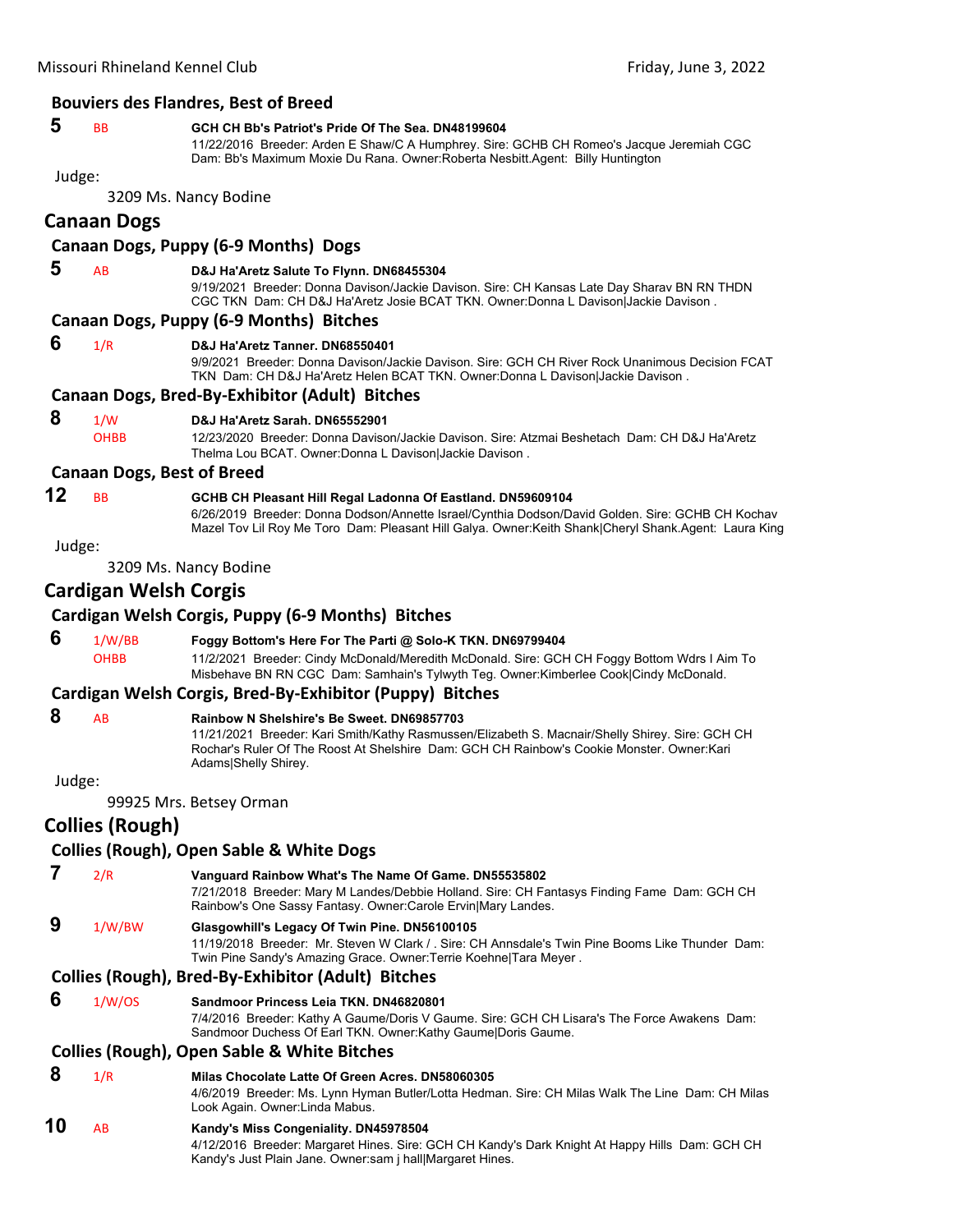# **Collies (Rough), Best of Breed**

# **11** BB **CH Sandmoor I'm The Guy. DN46820805**

OHBB 7/4/2016 Breeder: Kathy A Gaume/Doris V Gaume. Sire: GCH CH Lisara's The Force Awakens Dam: Sandmoor Duchess Of Earl TKN. Owner:Kathy Gaume|Doris Gaume.

#### Judge:

99925 Mrs. Betsey Orman

# **Collies (Smooth)**

# **Collies (Smooth), Bred‐By‐Exhibitor (Puppy) Dogs**

 **5** 1/W/OS **Ton Mohr Highland Fog. DN68551203**

8/23/2021 Breeder: Ms. Lola Leland. Sire: GCH CH Jereco Lisara's Chunky Monkey Dam: GCH CH Ceilidh's Ton Mohr Highland Frost CGC. Owner:Lola Leland.

# **Collies (Smooth), Bred‐By‐Exhibitor (Puppy) Bitches**

 **6** 1/W/BB/BW **Ton Mohr Highland Mist. DN68551204**

8/23/2021 Breeder: Ms. Lola Leland. Sire: GCH CH Jereco Lisara's Chunky Monkey Dam: GCH CH Ceilidh's Ton Mohr Highland Frost CGC. Owner:Lola Leland.

# **Collies (Smooth), Best of Breed**

# **8** AB **GCH CH Happy Hills Holly Berry. DN45165602**

12/15/2015 Breeder: Sam J Hall. Sire: GCH CH Kandy's Son Of A Gun CD CGC Dam: GCH CH Happy Hills Little Bit Of Kandy. Owner:sam j hall.

Judge:

99925 Mrs. Betsey Orman

# **Finnish Lapphunds**

# **Finnish Lapphunds, Puppy (6‐9 Months) Dogs**

 **7** <sup>1</sup> **Taylormade Sugarok How U Doin'. DN68676605**

9/13/2021 Breeder: Alexis Taylor/Linda Marden/Linda Marden. Sire: CH Lecibsin Suoritus Dam: CH Sugarok Northern Lights Aurora. Owner:Alexis Taylor.

# **Finnish Lapphunds, Bred‐By‐Exhibitor (Adult) Dogs**

**15** 1/R **Wyntre Auggie Reifler. DN67767602**

4/30/2021 Breeder: Jessica Loy/Linda Marden/Linda Marden/Justin Crawford. Sire: GCHS CH Sugarok Island Boy HT CGC Dam: GCH CH Sugarok Wyntre Wish. Owner:Jessica Loy|Sandra Reifler.

# **Finnish Lapphunds, Open Dogs**

| 17 |                | Polargold Brave The Darkness RN HSAd TKN. DN46577605<br>6/28/2016 Breeder: Cecile Toth/Ms. Lisa Rose Toth. Sire: GCH CH Sugarok Eminent Domain Dam: GCH<br>CH Sugarok Fashion Statement. Owner: Constantine LaPasha Robin LaPasha.           |
|----|----------------|----------------------------------------------------------------------------------------------------------------------------------------------------------------------------------------------------------------------------------------------|
| 19 |                | Sugarok Grand Slam. DN54337704<br>2/21/2018 Breeder: Linda Marden/Linda Marden. Sire: CH Sugarok As Good As It Gets OA OAJ NF CGC<br>Dam: GCHB CH Finnadian Arkadia BCAT, Owner: Deborah Peltz.                                              |
| 21 | 4              | Bearspaw Category Is Cream. DN58629002<br>4/2/2019 Breeder: Nicole Prokopishyn/Elizabeth Prokopishyn/Taina Friman. Sire: Peikkovuoren Wando Of<br>Bp Dam: CH Peikkovuoren Mussukka. Owner: Andrea Meyer and Frederick Meyer Frederick Meyer. |
| 23 | $\overline{2}$ | Nordicsol Born To Love You. DN59116803<br>7/23/2019 Breeder: Kendra Hutch. Sire: Shacal Mihkku Of Tabanyaruu Dam: GCHB CH Starfyre Sugarok<br>Spirit In The Night CD CGC. Owner: Donna Payne.                                                |
| 25 | 1/W            | Midnight White Hakuna Matata. DN62348201<br>2/17/2020 Breeder: Liane Tofani/Linda Marden/Linda Marden. Sire: Dagolas Naavaparta Dam: CH<br>Sugarok Diamond In The Sky. Owner: Liane Tofani   Chris Winslow  Sierra Winslow.                  |
| 27 | $\overline{3}$ | Nordicsol Sugarok Wildfire Whiz-Bang. DN62456504<br>4/30/2020 Breeder: Kendra Hutch/Linda Marden/Linda Marden. Sire: GCH CH Sugarok Field Of Gold<br>CGCA CGCU Dam: CH Sugarok Devil In Disguise CGC TKI. Owner:Scott Carpenter.             |
| 31 | AB             | Sugarok Blast From The Past. DN66118004<br>11/26/2020 Breeder: Donna Staton/Linda Marden/Linda Marden. Sire: Lapinlumon Hauska Herkko Dam:<br>Sugarok Ashwood Chocolate Truffle. Owner:Misti Moore Linda Marden.                             |

# **Finnish Lapphunds, Puppy (6‐9 Months) Bitches**

 **6** <sup>1</sup> **Naekina's Once Upon A Time At Tulikettu. DN69432101** 10/24/2021 Breeder: Gregory Vereen/Catherine Brillinger. Sire: CH Calaban's Johnny Come Lately Dam: CH Calaban's Black Swan. Owner:CAITLIN COSGROVE.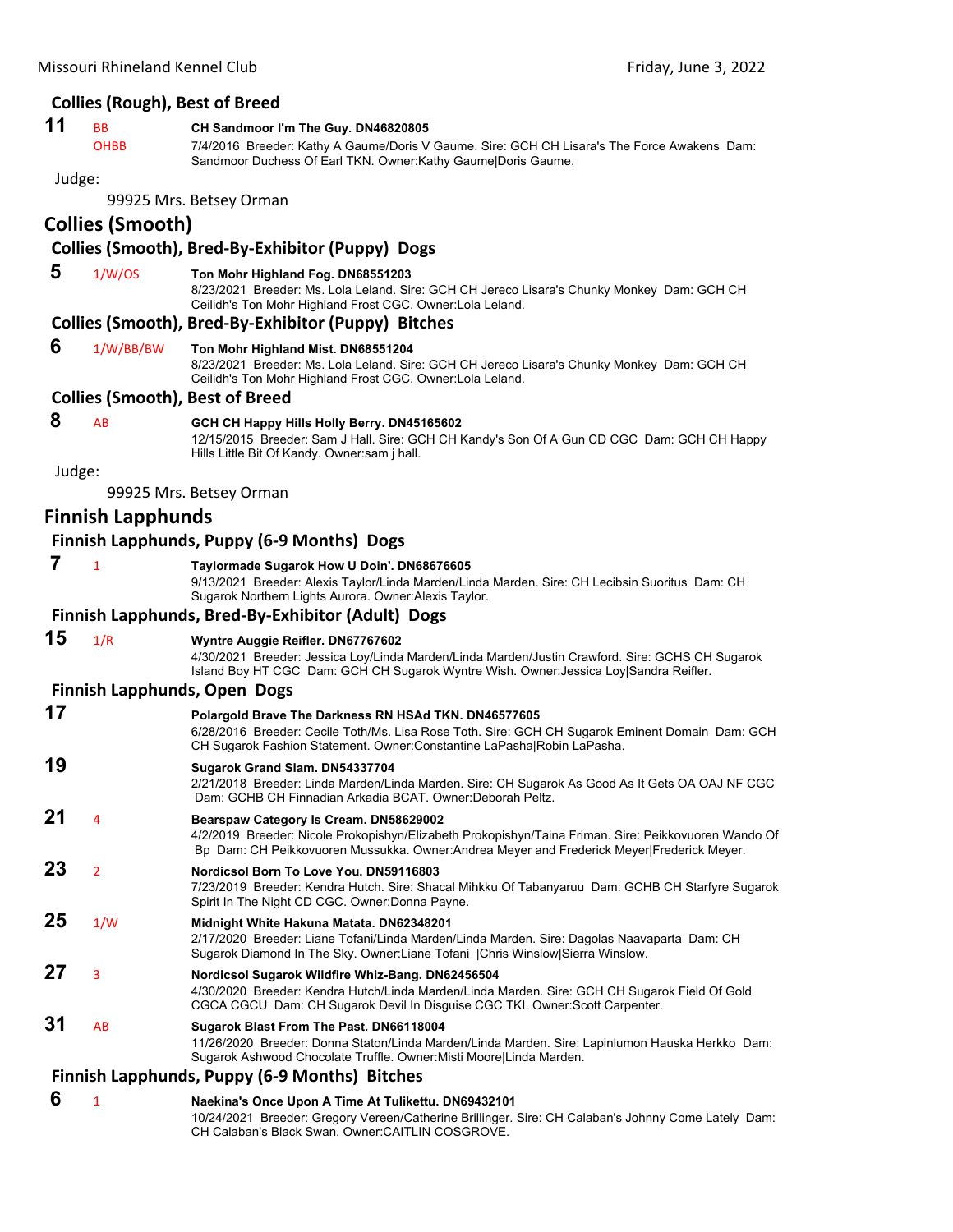| 8  | $\overline{2}$ | Journey V.D. Peellappies. DN70081101<br>9/8/2021 Breeder: Nanda Thoer. Sire: Stenseitens Okkomokiainen Dam: Atwizy. Owner: Katelyn<br>Wensel Kendra Hutch.                                                                                               |
|----|----------------|----------------------------------------------------------------------------------------------------------------------------------------------------------------------------------------------------------------------------------------------------------|
|    |                | <b>Finnish Lapphunds, 12-18 Months Bitches</b>                                                                                                                                                                                                           |
| 10 | $\overline{2}$ | Wyntre Valkyrie Of Thunderpaws. DN68447302<br>4/15/2021 Breeder: Jessica Loy/Justin Crawford/Cheryl Loy. Sire: Eisenfest Flynn Rider Dam: GCH CH<br>Wyntre On Fyre. Owner: Vivian Young Rhieanna Young.                                                  |
| 12 | $\mathbf{1}$   | Tabanyaruu Zini Treya. DN69089401<br>3/2/2021 Breeder: Liz Mowatt. Sire: Tabanyaruu Salo Malachi Dam: Tabanyaruu Tuukka Ruuletti.<br>Owner:Donna Payne.                                                                                                  |
|    |                | Finnish Lapphunds, Bred-By-Exhibitor (Puppy) Bitches                                                                                                                                                                                                     |
| 18 | 1/W/BW         | Midnight Island Sugarok Sweetart. DN69994901<br>11/18/2021 Breeder: Jacquelyn Barbour/Linda Marden/Linda Marden. Sire: CH Lecibsin Suoritus Dam:<br>GCH CH Sugarok Lovin Midknight To First Light. Owner: Jacquelyn Barbour Linda Marden.                |
|    |                | Finnish Lapphunds, Bred-By-Exhibitor (Adult) Bitches                                                                                                                                                                                                     |
| 20 | $\overline{2}$ | Faerywind Touch The Sky TKI. DN65940001<br>2/27/2021 Breeder: Maria Swarts. Sire: GCH CH Starfyre Sugarok As You Wish RATS CGC TKE Dam:<br>CH Sugarok Devil In Disguise CGC TKI. Owner: Maria Swarts.                                                    |
| 22 | 1/R            | Wyntre Diamonds Are Furever. DN68447304<br>4/15/2021 Breeder: Jessica Loy/Justin Crawford/Cheryl Loy. Sire: Eisenfest Flynn Rider Dam: GCH CH<br>Wyntre On Fyre. Owner: Jessica Loy Justin Crawford.                                                     |
|    |                | Finnish Lapphunds, Open Bitches                                                                                                                                                                                                                          |
| 26 | $\mathbf{1}$   | Starfyre Sugarok Wish Upon A Star CGC TKI. DN52566604<br>12/13/2017 Breeder: Dr. Marti Foschini/Linda Marden/Linda Marden. Sire: Sugarok Celebrate Dam: CH<br>Sugarok Dolley Madison CGC TKN VHMA. Owner: Dr Marti Foschini.                             |
| 30 | $\overline{2}$ | <b>Sugarok Nordicsol Everlasting Dream. DN62456506</b><br>4/30/2020 Breeder: Kendra Hutch/Linda Marden/Linda Marden. Sire: GCH CH Sugarok Field Of Gold<br>CGCA CGCU Dam: CH Sugarok Devil In Disguise CGC TKI. Owner: Andrea Meyer and Frederick Meyer. |
| 32 | 3              | Wyntre Sea Of Jade. DN64524605<br>9/18/2020 Breeder: Jessica Loy/Justin Crawford/Cheryl Loy. Sire: GCHS CH Peikkovuoren Talviturkki RN<br>Dam: GCH CH Wyntre On Fyre. Owner:Sara Albertson Jarrett Lawrence Jessica J Loy.                               |
|    |                | <b>Finnish Lapphunds, Best of Breed</b>                                                                                                                                                                                                                  |
| 36 | <b>OS</b>      | CH Sugarok Devil In Disguise CGC TKI. DN52311104<br>10/21/2017 Breeder: Linda Marden/Linda Marden/Connie Burnet. Sire: GCHS CH Peikkovuoren<br>Talviturkki RN Dam: GCH CH Dagolas Arripurri. Owner: Maria Swarts.                                        |
| 38 | <b>SEL</b>     | GCH CH Wyntre Sunrise Ruby At Taylormade. DN64524603<br>9/18/2020 Breeder: Jessica Loy/Justin Crawford/Cheryl Loy. Sire: GCHS CH Peikkovuoren Talviturkki RN<br>Dam: GCH CH Wyntre On Fyre. Owner: Alexis Taylor Linda Marden.                           |
| 39 | ВB<br>OHBB     | Lapinkaunis I Want It All. DK05197<br>1/28/2020 Breeder: Kirsten Holebaek. Sire: Lapinlumon Xuperi Dam: Lapinkaunis Tholie.<br>Owner: Jacquelyn Barbour Daniel Nash.                                                                                     |
| 41 |                | CH Sugarok Happy Muskateer RI. DN38223102<br>8/6/2013 Breeder: Linda Marden/Linda Marden. Sire: GCH CH Lapinlumon Xukulaku Dam: GCH CH<br>Sugarok Angelina Jolie. Owner: Deborah Peltz.                                                                  |
| 43 |                | GCHB CH Sugarok The Dark Knight. DN42570702<br>2/13/2015 Breeder: Linda Marden/Linda Marden. Sire: GCH CH Sugarok Year Of The Dragon Dam:<br>GCHB CH Sugarok Minarai. Owner:Linda Guelker Jackie Longseth.                                               |
| 45 |                | GCHS CH Peikkovuoren Talviturkki RN. DN48982501<br>3/16/2013 Breeder: Taina Miettinen/Friman Ari Miettinen. Sire: Lecibsin Macce Dam: Peikkovuoren<br>Xumuturkki. Owner: Linda Marden. Agent: Ellen Perry                                                |
| 47 |                | GCH CH Starfyre Sugarok As You Wish RATS CGC TKE. DN52566602<br>12/13/2017 Breeder: Dr. Marti Foschini/Linda Marden/Linda Marden. Sire: Sugarok Celebrate Dam: CH<br>Sugarok Dolley Madison CGC TKN VHMA. Owner: Maria Swarts.                           |
| 49 |                | GCHS CH Wyntre The King's Mirror CGC TKN. DN54022104<br>5/13/2018 Breeder: Jessica Loy/Justin Crawford. Sire: GCHS CH Dagolas Opponalle CA BCAT Dam:<br>CH Sugarok Black Diamond. Owner: Alexis Taylor Jessica Loy. Agent: Ellen Perry                   |
| 51 |                | CH Nordicsol A Laugh A Minute TKA. DN56819302<br>1/18/2019 Breeder: Kendra Hutch. Sire: GCH CH Sugarok Field Of Gold CGCA CGCU Dam: GCHB CH<br>Starfyre Sugarok Spirit In The Night CD CGC. Owner: Jennifer Ticsay.                                      |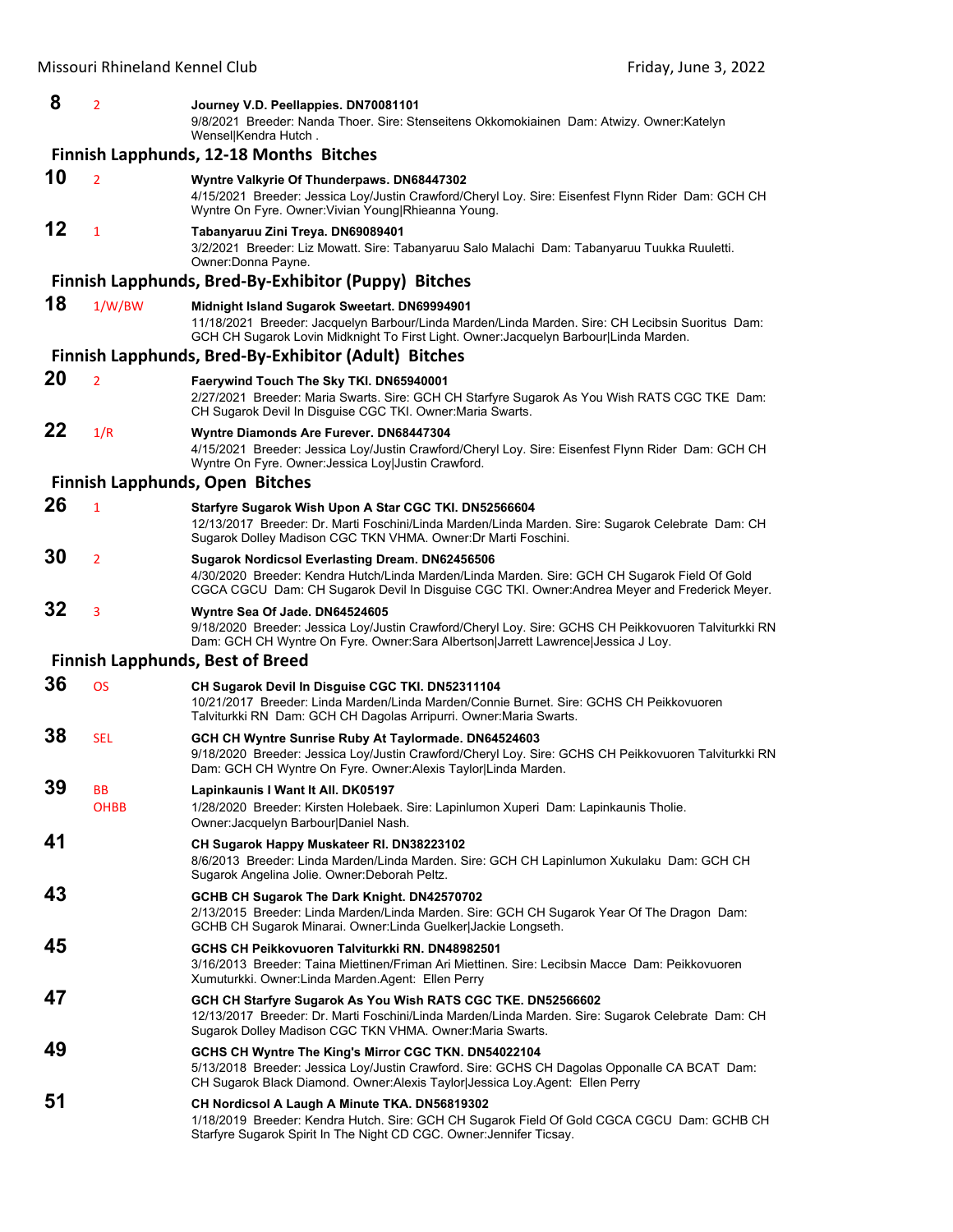| 53 |      | CH Sugarok One Knight In Paris. DN58273302                                                                                                                                                        |
|----|------|---------------------------------------------------------------------------------------------------------------------------------------------------------------------------------------------------|
|    |      | 5/12/2019 Breeder: Dawn Pecora/Linda Marden/Linda Marden. Sire: GCHB CH Sugarok The Dark Knight<br>Dam: CH Sugarok Paris At First Light RN HSAds ACT1J TKN. Owner: Linda Guelker Jackie Longseth. |
| 55 |      | CH Nordicsol Sugarok Legolas Puffskein CGC TKI. DN62456502                                                                                                                                        |
|    |      | 4/30/2020 Breeder: Kendra Hutch/Linda Marden/Linda Marden. Sire: GCH CH Sugarok Field Of Gold<br>CGCA CGCU Dam: CH Sugarok Devil In Disguise CGC TKI. Owner: Katelyn Wensel.                      |
| 57 | SEL. | CH Nordicsol Party's Over Jango. DN65404609                                                                                                                                                       |
|    |      | 12/4/2020 Breeder: Kendra Hutch, Sire: Shadagrace Because I'm Happy Dam: CH Expected Tihkusade<br>Tabanyaruu. Owner:Kayla Sha Marc Aguilar Erika David.                                           |

3209 Ms. Nancy Bodine

# **German Shepherd Dogs**

#### **German Shepherd Dogs, Bred‐By‐Exhibitor (Puppy) Dogs**

 **5** 1/W **Caradoc's Never Count Me Out RN. DN67995805** 6/12/2021 Breeder: Blake Williams/Jason McCune/Stacey Williams. Sire: CH Winsome's Bearlake Shelton Dam: Caradoc's Something To Talk About RN CGC TKN. Owner:Blake Williams|Jason McCune|Stacey Sucky.

#### **German Shepherd Dogs, American Bred Dogs**

# **7** 1/R **Guardian's Thief Of My Heart V Rochill Lauguin. DN56293402**

10/12/2018 Breeder: Jayne M Faupl/Laura Shearin/Julia Foster. Sire: GCH CH Charbo Jalyn's Xtortionist V Tanbark Lauguin Dam: Guardians Go4the Gold Rochill. Owner:LAURA SHEARIN|Jayne M Faupl.Agent: Kara Janiszak

# **German Shepherd Dogs, Open Bitches**

 **6** 1/W/BW/OS **Winsome's Beartter Late Than Never. DN63158201**

6/22/2020 Breeder: Frank J. Fasano/KRISTINE M. FASANO. Sire: GCH CH Kennelwood's Secret Agent Man RN CGC Dam: CH Winsome's Vegas Showstopbear. Owner:Paul Upton Sr.Agent: Blake Williams

#### **German Shepherd Dogs, Best of Breed**

# **9** BB **Windborne's "No Surrender. DN59002903**

6/14/2019 Breeder: Carolyn J. Edwards. Sire: GCHS CH Lacomtesse Lucifer Morningstar Dam: Fire N' Ice Of Windborne. Owner:Carolyn Edwards|Daniel Edwards|Giuseppe Mazzamuto.Agent: Blake Williams

Judge:

3209 Ms. Nancy Bodine

# **Icelandic Sheepdogs**

# **Icelandic Sheepdogs, Puppy (9‐12 Months) Dogs**

#### **5** AB **Vali's Heart And Soul. DN68307902**

7/18/2021 Breeder: Leighanne Dauro. Sire: GCHS CH Isneista Alspora Snati Of Bayshore Dam: GCH CH Vali's Study In Scarlet. Owner:Leighanne Dauro Carla Maclay|Carla Maclay.

# **Icelandic Sheepdogs, 12‐18 Months Dogs**

# **7** AB **Vinlands Tryggur. DN65186101**

12/23/2020 Breeder: James L Hansen. Sire: GCH CH Hidow Sweetness Overload RN CA BCAT ACT1 CGC TKN Dam: Vinlands Ulfbehrta Kit. Owner:James Hansen.Agent: Neal Wells

# **9** <sup>1</sup> **Vali's Tuesday Afternoon At Pismo Beach RN CGC. DN65738002** 12/9/2020 Breeder: Leighanne Dauro. Sire: GCHS CH Isneista Alspora Snati Of Bayshore Dam: GCH CH Caradoc's Vali Singin' In The Rain. Owner:Leighanne Dauro|Cindy Iken.

- **11** <sup>4</sup> **Stassa Snjoskafla Kelinn Leesson. DN65974802**
	- 2/16/2021 Breeder: Jennifer Sanders. Sire: GCHG CH Vinlands Leifur RN CAA CGC Dam: GCHG CH Stefsstells Ingalo Isabella. Owner:Jennifer Quigley|Brandon Quigley.

# **17** <sup>2</sup> **Caradoc's Captain Crunch. DN67580302**

4/9/2021 Breeder: Rachel Kelly/Blake Williams. Sire: CH Caradoc's Line In The Sand Dam: CH Caradoc's The Story Of A Lady. Owner:Emily Wolf|Stacey Sucky|Blake Williams.

# **19** <sup>3</sup> **Caradoc's That's The Spirit. DN68002703**

5/3/2021 Breeder: Stacey Sucky/Blake Williams. Sire: Caradoc's Night Game Dam: CH Mceremons Gou Roka CGC. Owner:Colin Russi|Stacey Sucky.

# **Icelandic Sheepdogs, Bred‐By‐Exhibitor (Adult) Dogs**

**21** <sup>2</sup> **Purplesage Blackberry Bramble BCAT SCN SIN. DN58299803** 4/25/2019 Breeder: Crystal Allison. Sire: CH Snaetinda Nokkvi TKN Dam: CH Koltinna Maria Fra Stassa NA OAJ BCAT. Owner:Carla Brown|Crystal Allison .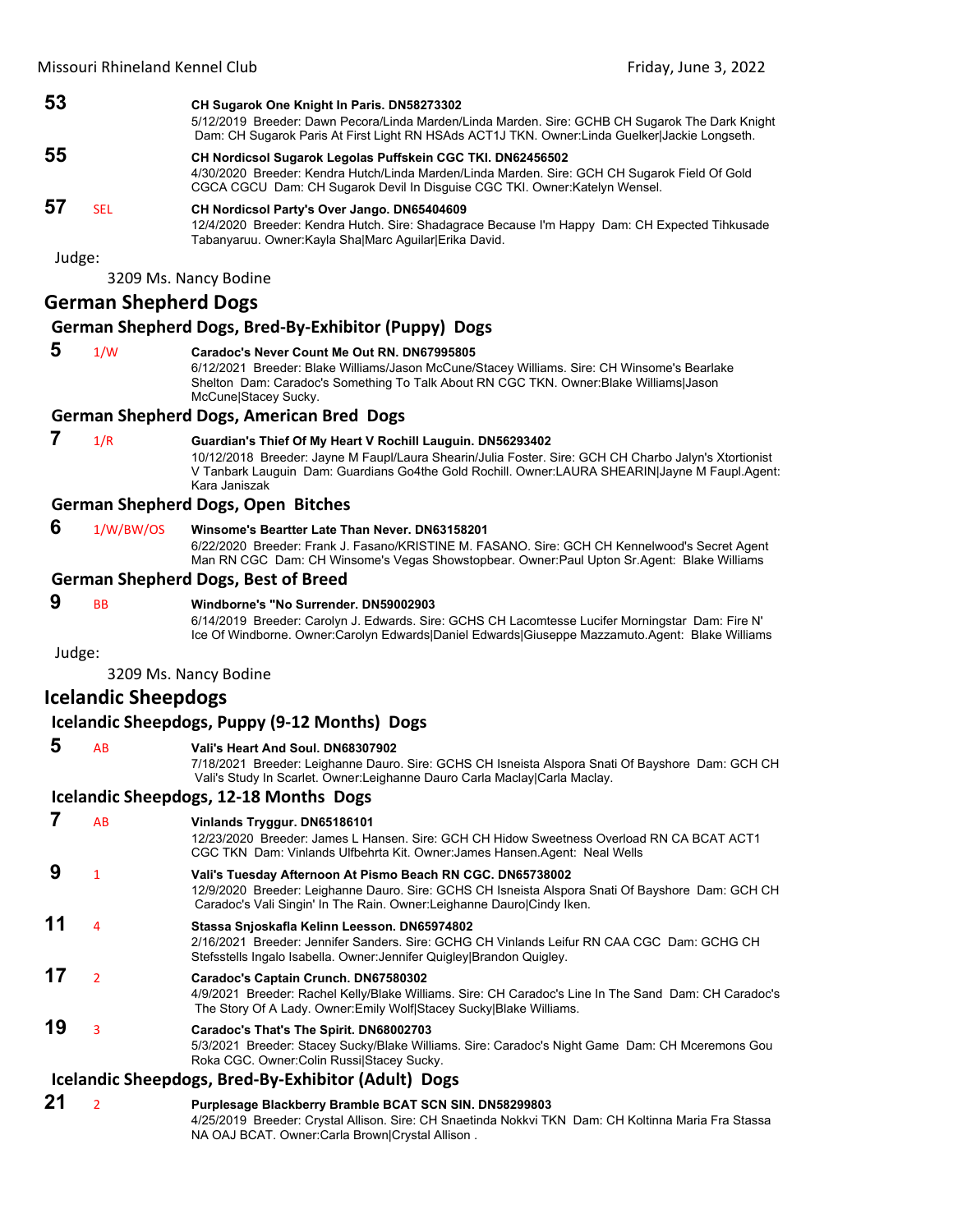| 23 | 1/R            | Stassa Kinningur. DN58606101<br>7/28/2019 Breeder: Jennifer Sanders. Sire: GCH CH Myvatns Gothi ATT Dam: GCHG CH Stefsstells<br>Ingalo Isabella. Owner: Jennifer Sanders.                                                                                                               |
|----|----------------|-----------------------------------------------------------------------------------------------------------------------------------------------------------------------------------------------------------------------------------------------------------------------------------------|
| 25 |                | Gypsy Wind's Wild Bill Hickok. DN62929102                                                                                                                                                                                                                                               |
|    |                | 6/24/2020 Breeder: Ms. R. Karen Barnes/Jacob & Erika Rey. Sire: CH Haustlita's Kappi Dam: GCH CH<br>Gypsy Wind's Latte. Owner: R Barnes.                                                                                                                                                |
| 27 | 3              | Red Cedar Tri-Star Sevy. DN62971707<br>6/23/2020 Breeder: Sheryl Thelen/Gabi Vannini. Sire: GCH CH Stubborn Elm's Oskasteina Skiptingur<br>CDX BN GO RM RAE PT FDC MX MXB MXJ MJB XF T2B CAA DCAT Dam: Tri-Star Hroi Hottur Alia RN<br>CGC TKN. Owner:Gabrielle Vannini Barbara Bishop. |
| 29 | AB             | Haustlita's Daydream Believer. DN65372302<br>1/4/2021 Breeder: Joan C Dow. Sire: GCHS CH Havi Aus Vinkona Dam: GCH CH Lavandels Haustlita<br>Morgunstjarna. Owner: Joan C Dow.                                                                                                          |
| 31 |                | Caradoc's Cocoa Puffs. DN67580301<br>4/9/2021 Breeder: Rachel Kelly/Blake Williams. Sire: CH Caradoc's Line In The Sand Dam: CH Caradoc's<br>The Story Of A Lady. Owner: Rachel Kelly   Blake Williams.                                                                                 |
| 33 | 4              | Caradoc's You're Crazy If You Don't Play The Ace SCN. DN68002701<br>5/3/2021 Breeder: Stacey Sucky/Blake Williams. Sire: Caradoc's Night Game Dam: CH Mceremons Gou<br>Roka CGC. Owner:Stacey Sucky Blake Williams.                                                                     |
|    |                | <b>Icelandic Sheepdogs, Open Dogs</b>                                                                                                                                                                                                                                                   |
| 35 | AB             | Caradoc's Night Game. DN50446201<br>2/5/2017 Breeder: Stacey Sucky / Blake Williams / . Sire: GCHS CH Enska Puck Of Caradoc BN RN NA<br>NAJ CGC Dam: CH Caradoc's Wicked CGC. Owner:Dan and Heidi Love Stacey Sucky Blake Williams.                                                     |
| 37 | $\overline{2}$ | Stubborn Elm's Ovaent Blessun Bjarki RN CA BCAT ACT1 ACT2J CGC. DN56550801<br>5/11/2018 Breeder: Amber Weston. Sire: Runamuck Himna Perseifur Dam: Pineridgice Kolblaeja.<br>Owner: Brittany Slane Marie Lister.                                                                        |
| 39 | 3              | Asgard's Thor's Mjolnir. DN59249804<br>7/27/2019 Breeder: Debbie Ostrander. Sire: CH Mori-Bjorn Av Isheim Dam: Asgard's Randi Fra Stassa.<br>Owner:Carri Lindblom-Borisch Debbie Ostrander Kyle Paulson.                                                                                |
| 41 | 1/W            | Vali's Caradoc Triple Threat. DN62954502<br>5/19/2020 Breeder: Leighanne Dauro/Stacey Sucky. Sire: GCH CH Lavandels Thorri CGC TKN Dam:<br>GCH CH Caradoc's Vali Singin' In The Rain. Owner: Stacey Sucky Blake Williams.                                                               |
|    |                | Icelandic Sheepdogs, Puppy (6-9 Months) Bitches                                                                                                                                                                                                                                         |
| 6  | 1              | Caradoc's Vali Fait Accompli. DN69335404<br>9/16/2021 Breeder: Stacey Sucky/Blake Williams/Leighanne Dauro. Sire: GCH CH Lavandels Thorri CGC<br>TKN Dam: CH Caradoc's Wicked CGC. Owner:Leighanne Dauro.                                                                               |
|    |                | <b>Icelandic Sheepdogs, 12-18 Months Bitches</b>                                                                                                                                                                                                                                        |
| 8  | 3              | Haustlitas Thora Of Valheim. DN65372301<br>1/4/2021 Breeder: Joan C Dow. Sire: GCHS CH Havi Aus Vinkona Dam: GCH CH Lavandels Haustlita<br>Morgunstjarna. Owner: Valerie Maros.                                                                                                         |
| 10 | 1              | Vali's Tawny Monday Sky At Thunderpaw. DN65738001<br>12/9/2020 Breeder: Leighanne Dauro. Sire: GCHS CH Isneista Alspora Snati Of Bayshore Dam: GCH CH<br>Caradoc's Vali Singin' In The Rain. Owner:Susan Quinn Joseph Quinn Leighanne Dauro.                                            |
| 12 | $\overline{2}$ | Caradoc's Snap! Crackle! Pop!. DN67580303<br>4/9/2021 Breeder: Rachel Kelly/Blake Williams. Sire: CH Caradoc's Line In The Sand Dam: CH Caradoc's<br>The Story Of A Lady. Owner: Stacey Sucky Blake Williams.                                                                           |
|    |                | Icelandic Sheepdogs, Bred-By-Exhibitor (Adult) Bitches                                                                                                                                                                                                                                  |
| 14 | 1/W            | Purplesage Heart Song BCAT. DN58299801<br>4/25/2019 Breeder: Crystal Allison. Sire: CH Snaetinda Nokkvi TKN Dam: CH Koltinna Maria Fra Stassa<br>NA OAJ BCAT. Owner: Crystal Allison.                                                                                                   |
| 16 | 3              | Vittetoes Njola Keplersdottir CGC. DN58593202<br>6/12/2019 Breeder: Judi Vittetoe. Sire: CH Runamuck Stornufraethingur Kepler BN RA BCAT CGC TKN<br>Dam: Vittetoes Kyssa Keilirsdottir. Owner: Judi Vittetoe.                                                                           |
| 18 | AB             | Caradoc's Follow The Money. DN63966903<br>5/12/2020 Breeder: Stacey Sucky/Blake Williams. Sire: GCH CH Caradoc's Heaven Help Us RN CGC<br>Dam: CH Mceremons Gou Roka CGC. Owner:Stacey Sucky Blake Williams.                                                                            |
| 20 | 2              | Caradoc's Thunder And Lightning. DN64036704<br>7/23/2020 Breeder: Stacey Sucky/Blake Williams. Sire: GCH CH Caradoc's Heaven Help Us RN CGC<br>Dam: CH Caradoc's Wicked CGC. Owner:Stephany Smith Stacey Sucky Blake Williams.                                                          |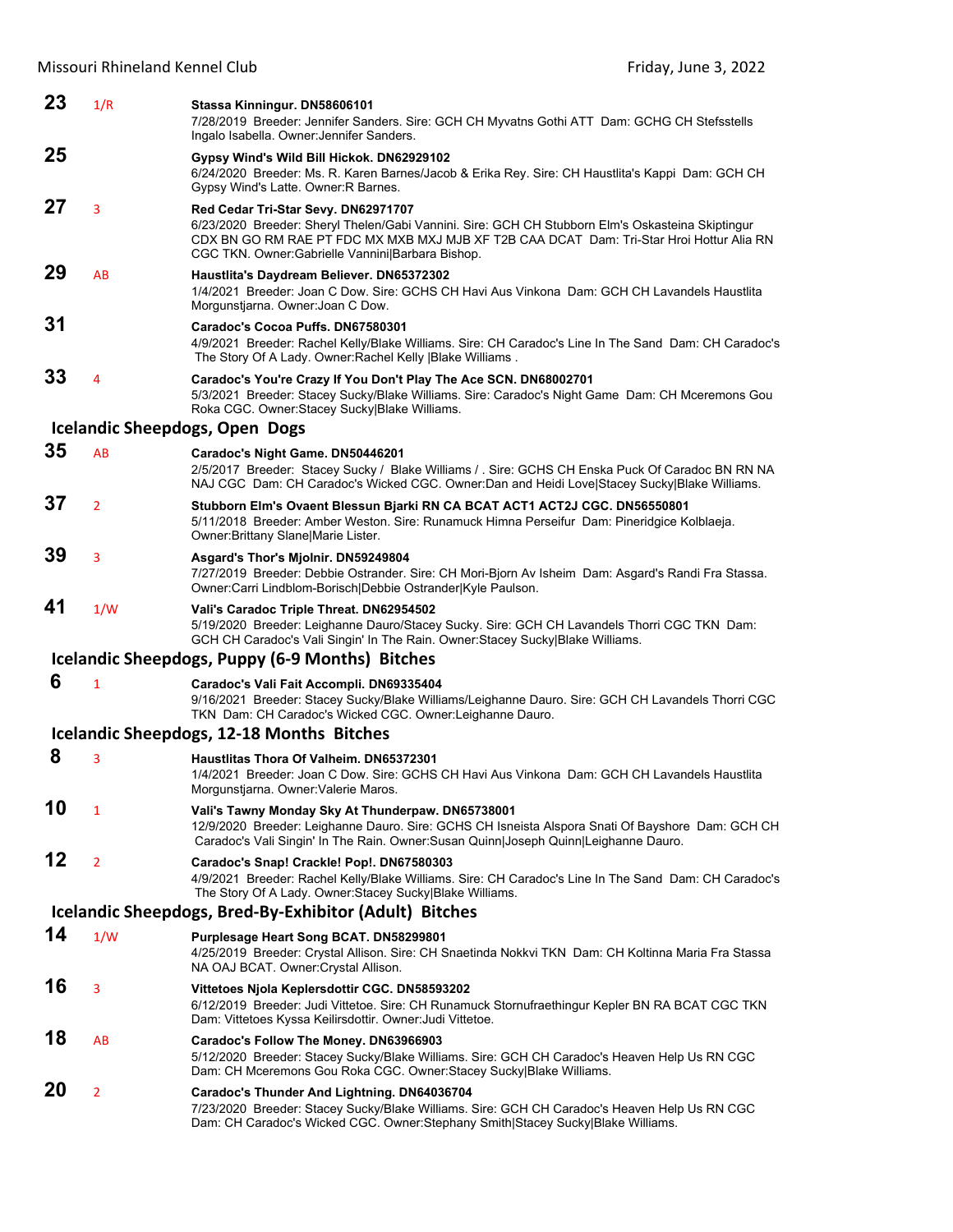| <b>Icelandic Sheepdogs, American Bred Bitches</b> |                         |                                                                                                                                                                                                                                                                                                                       |
|---------------------------------------------------|-------------------------|-----------------------------------------------------------------------------------------------------------------------------------------------------------------------------------------------------------------------------------------------------------------------------------------------------------------------|
| 22                                                | $\mathbf{1}$            | Red Cedar Tri-Star Long Walk To Pemberley CGC TKN. DN62971701<br>6/23/2020 Breeder: Sheryl Thelen/Gabi Vannini. Sire: GCH CH Stubborn Elm's Oskasteina Skiptingur<br>CDX BN GO RM RAE PT FDC MX MXB MXJ MJB XF T2B CAA DCAT Dam: Tri-Star Hroi Hottur Alia RN<br>CGC TKN. Owner: Gabrielle Vannini.                   |
|                                                   |                         | <b>Icelandic Sheepdogs, Open Bitches</b>                                                                                                                                                                                                                                                                              |
| 24                                                | AB                      | Vinlands Ulfbehrta Kit, DN41872402<br>2/15/2015 Breeder: James L Hansen. Sire: CH Kross Gola Kelinn MX MXJ OF Dam: GCH CH Vinland's<br>Totty RN CGC. Owner: James Hansen. Agent: Neal Wells                                                                                                                           |
| 28                                                | 1/R                     | Red Cedar Thrymheim Elsa RI CA FCAT2 CGC ATT. DN55955104<br>10/25/2018 Breeder: Cathy Lallemand/Gabi Vannini. Sire: GCH CH Stubborn Elm's Oskasteina Skiptingur<br>CDX BN GO RM RAE PT FDC MX MXB MXJ MJB XF T2B CAA DCAT Dam: Thrymheim's Lagertha RN<br>CGC TKN ATT. Owner: Kathryn Ryan.                           |
| 30                                                | AB                      | Stassa Stjarna. DN58606102<br>7/28/2019 Breeder: Jennifer Sanders. Sire: GCH CH Myvatns Gothi ATT Dam: GCHG CH Stefsstells<br>Ingalo Isabella. Owner: Jennifer Sanders.                                                                                                                                               |
|                                                   |                         | <b>Icelandic Sheepdogs, Best of Breed</b>                                                                                                                                                                                                                                                                             |
| 52                                                |                         | CH Caradoc's Cross The Line CGC TKN, DN52019301<br>9/4/2017 Breeder: Stacey Sucky/Blake Williams. Sire: GCHS CH Isneista Alspora Snati Of Bayshore<br>Dam: CH Caradoc's Wicked CGC. Owner:Stacey Sucky Blake Williams.                                                                                                |
| 56                                                |                         | GCH CH Thrymheim's Katla Of The Forest. DN57189901<br>3/23/2019 Breeder: Cathy Lallemand. Sire: Asti-Una's Valdemar Ljosi CGC Dam: CH Thrymheim's Dofria.<br>Owner: Valerie Maros.                                                                                                                                    |
| 58                                                | <b>SEL</b>              | GCH CH Vali's Study In Scarlet. DN58124901<br>4/11/2019 Breeder: Leighanne Dauro. Sire: CH Hasten Heartbreaker Dam: GCH CH Caradoc's Vali<br>Singin' In The Rain. Owner: Leighanne Dauro.                                                                                                                             |
| 59                                                | <b>SEL</b><br>OHBB/OHG4 | GCHB CH Runamuck Himna Arkturus NA NAJ CGC, DN35771003<br>12/17/2012 Breeder: Elizabeth Harvey. Sire: GCH CH Tofra Kelikatur Dam: Gaefa Fra Raudu<br>Hanastodum. Owner: Maiya McAuliffe.                                                                                                                              |
| 61                                                |                         | GCHB CH Haustlita's Here Comes The Sun. DN38703501<br>12/10/2013 Breeder: Joan C Dow. Sire: GCHS CH Isneista Fjari Dam: CH Lavandels Elsa. Owner: Joan C<br>Dow Brooke Adams. Kari Adams                                                                                                                              |
| 62                                                |                         | GCH CH Red Cedar Thrymheim Heart Of A Dying Star TKI. DN58648202<br>6/21/2019 Breeder: Cathy Lallemand/Gabi Vannini. Sire: GCH CH Stubborn Elm's Oskasteina Skiptingur<br>CDX BN GO RM RAE PT FDC MX MXB MXJ MJB XF T2B CAA DCAT Dam: Thrymheim's Lagertha RN<br>CGC TKN ATT. Owner:Gabrielle Vannini Janie Muennink. |
| 64                                                |                         | CH Red Cedar Tri-Star Lunar Optimist TKA VSWB. DN62971705<br>6/23/2020 Breeder: Sheryl Thelen/Gabi Vannini. Sire: GCH CH Stubborn Elm's Oskasteina Skiptingur<br>CDX BN GO RM RAE PT FDC MX MXB MXJ MJB XF T2B CAA DCAT Dam: Tri-Star Hroi Hottur Alia RN<br>CGC TKN. Owner: Audrey Fellows.                          |
| 65                                                |                         | GCHG CH Woodland Realm's Red Sky At Night RN OA OAJ NF ACT1 DN. DN45374401<br>2/8/2016 Breeder: Crystal Sadler. Sire: GCH CH Lavandels Thorri CGC TKN Dam: CH Brosandi Svara<br>Snorrasdottir. Owner: Michelle Ridenour Tina Turley-Kocab.                                                                            |
| 67                                                |                         | GCHB CH Vittetoes Kolatari Keilirsson, DN45504204<br>3/30/2016 Breeder: Judi Vittetoe. Sire: Istjarnar Keilir Dam: Audurs Hestia NJP CGC. Owner:Patty<br>Etzkorn.                                                                                                                                                     |
| 68                                                |                         | GCH CH Pikatti's Hjarta Hildur. DN63493602<br>7/21/2020 Breeder: Jenifer Brimmer. Sire: Stokk-Sels Bjorn Bangsi TKI Dam: CH Mombaccus Valykrja<br>TKI. Owner:Kathy McGriff.Agent: Neal Wells                                                                                                                          |
| 69                                                |                         | GCHB CH Tri-Star Hroi Hottur Roy FDC NAP. DN47742203<br>9/6/2016 Breeder: Sheryl Thelen. Sire: GCHB CH Bjarkarkots Hroi Hottur Luke PT MX AXJ MXP5 MXPS<br>MJP4 MJPB PAX OF Dam: CH Haugardsminde's Sma. Owner:Loren Dribinsky.                                                                                       |
| 70                                                | <b>OS</b>               | CH Pikatti's Hjarta Hrafntinna BCAT. DN63493604<br>7/21/2020 Breeder: Jenifer Brimmer. Sire: Stokk-Sels Bjorn Bangsi TKI Dam: CH Mombaccus Valykrja<br>TKI. Owner: Heather Kovis.                                                                                                                                     |
| 72                                                |                         | CH Pikatti's Hjarta Hrefna RN BCAT CGC. DN63493606<br>7/21/2020 Breeder: Jenifer Brimmer. Sire: Stokk-Sels Bjorn Bangsi TKI Dam: CH Mombaccus Valykrja<br>TKI. Owner: Kayla Stilger Jenifer Brimmer.                                                                                                                  |
| 74                                                |                         | GCH CH Bayshore Notorious Rbg. DN65495501<br>8/15/2020 Breeder: J Frank Baylis. Sire: CH Bayshore Baldur Of Isneista Dam: GCH CH Lukehaven<br>Freyja Of Isneista. Owner: Ricki Johnson Frank J Baylis.                                                                                                                |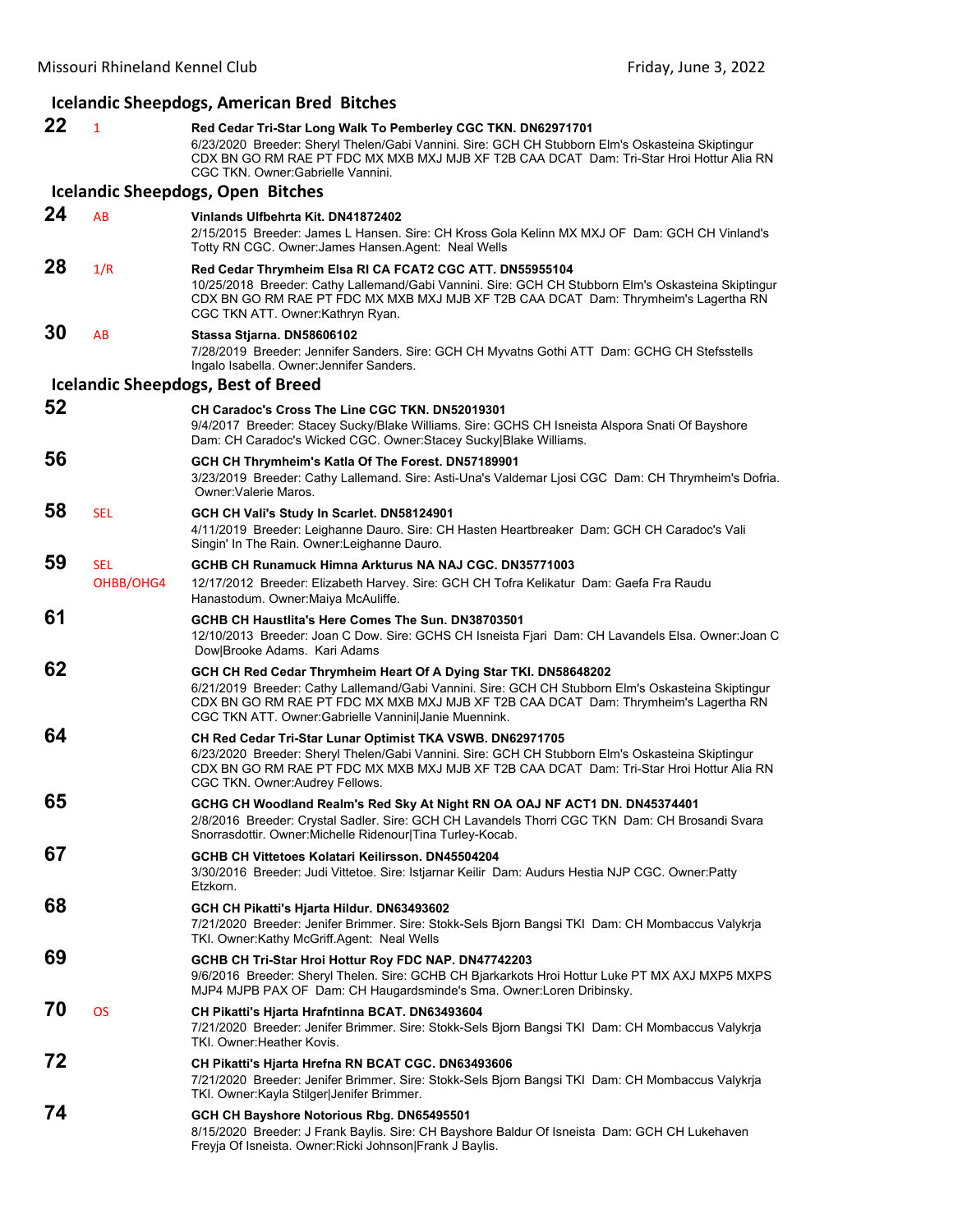| 77                                                        |                | GCH CH Caradoc's Hook Line & Sinner BN RN DCAT SIN SEN DS DJ AJ CGC TKN. DN52307401<br>12/5/2017 Breeder: Stacey Sucky/Blake Williams/Amy Brandt. Sire: GCH CH Stubborn Elm's Oskasteina<br>Skiptingur CDX BN GO RM RAE PT FDC MX MXB MXJ MJB XF T2B CAA DCAT Dam: GCH CH<br>Mceremons Rose Garden BN RA NA NAJ OAP OJP CGC. Owner: Heather Kovis Stacey Sucky Blake<br>Williams. |
|-----------------------------------------------------------|----------------|-----------------------------------------------------------------------------------------------------------------------------------------------------------------------------------------------------------------------------------------------------------------------------------------------------------------------------------------------------------------------------------|
| 79                                                        |                | GCH CH Pikatti's Destined For Valholl, DN53627302<br>5/19/2018 Breeder: Jenifer Brimmer. Sire: CH Hidow Stassa Bersi Leesson Dam: CH Stokk-Sels Laufey<br>RN BCAT CGC TKI. Owner:Chris Wood Kim Wood Jennifer Sanders.Agent: Nick Grubb                                                                                                                                           |
| 81                                                        |                | GCH CH Aurvandil's To Boldly Go Trauster RN FDC DCAT ACT1J CGCU TKN. DN55770102<br>11/19/2018 Breeder: Suzanne Terrant. Sire: GCHB CH Hidow Thrymheim's Tryggur HT CAX2 BCAT<br>THDA RATN CGCA TKN Dam: GCHG CH Vinlands Kippa Jane RI FDC CAA BCAT ACT1 THDN RATN<br>CGCA TKN, Owner: Dr Suzanne Terrant, Joe T Caton                                                            |
| 83                                                        |                | CH Red Cedar Thrymheim Ragnarok RN CA BCAT SCN TKN. DN55955103<br>10/25/2018 Breeder: Cathy Lallemand/Gabi Vannini. Sire: GCH CH Stubborn Elm's Oskasteina Skiptingur<br>CDX BN GO RM RAE PT FDC MX MXB MXJ MJB XF T2B CAA DCAT Dam: Thrymheim's Lagertha RN<br>CGC TKN ATT. Owner: Aryn Ping Gabrielle Vannini.                                                                  |
| 85                                                        | BB/G1          | GCHS CH Havi Aus Vinkona, DN56975001<br>2/22/2017 Breeder: Manuela Dossinger. Sire: Kersins Vaskur Dam: Mceremons Kiva. Owner: Valerie<br>Maros Agent: Danielle Frykman                                                                                                                                                                                                           |
| 87                                                        |                | GCH CH Vali's Double Or Nothing BCAT CGC. DN62954501<br>5/19/2020 Breeder: Leighanne Dauro/Stacey Sucky. Sire: GCH CH Lavandels Thorri CGC TKN Dam:<br>GCH CH Caradoc's Vali Singin' In The Rain. Owner: Lisa Murner Leighanne Dauro. Agent: Hunter<br>Calvelage                                                                                                                  |
| 89                                                        |                | Tri-Star Mceremon's No Mo Money. DN67378002<br>6/13/2021 Breeder: Sheryl Thelen. Sire: Asti-Una's Valdemar Ljosi CGC Dam: CH Tri-Star Gemma.<br>Owner: Penny kelley.                                                                                                                                                                                                              |
| Judge:                                                    |                |                                                                                                                                                                                                                                                                                                                                                                                   |
|                                                           |                | 3209 Ms. Nancy Bodine                                                                                                                                                                                                                                                                                                                                                             |
|                                                           |                | <b>Miniature American Shepherds</b>                                                                                                                                                                                                                                                                                                                                               |
|                                                           |                | Miniature American Shepherds, Puppy (6-9 Months) Dogs                                                                                                                                                                                                                                                                                                                             |
| 5                                                         | $\mathbf{1}$   | Mockingbirds Hillbilly. DN69814502<br>11/3/2021 Breeder: Karey Marrs. Sire: GCH CH Mockingbirds Rusty Nail Dam: Mockingbirds Picture Me<br>Fancy. Owner: Patricia Adams.                                                                                                                                                                                                          |
|                                                           |                | Miniature American Shepherds, Puppy (9-12 Months) Dogs                                                                                                                                                                                                                                                                                                                            |
| 7                                                         | 1/W            | Sherwood N Woodridge Come Back As A Country Boy TKN. DN68537502                                                                                                                                                                                                                                                                                                                   |
|                                                           |                | 9/2/2021 Breeder: Milinda Riester/Sheila Hoskins. Sire: GCHG CH Woodridge Hit Me Like A Hurricane<br>Dam: CH Woodridge Candy Corn Kisses RN FDC DCAT ACT1 CGCA TKI ATT. Owner: Sheila Hoskins<br> Milinda Riester Bill Riester Gary Hoskins.                                                                                                                                      |
|                                                           |                | <b>Miniature American Shepherds, Open Dogs</b>                                                                                                                                                                                                                                                                                                                                    |
| 9                                                         | 1/R            | Mockingbirds Jacks Or Better. DN63883001<br>9/7/2020 Breeder: Karey Marrs. Sire: CH Mockingbirds Taking The High Road Dam: Mockingbirds Snow<br>Angel. Owner: Patricia Adams.                                                                                                                                                                                                     |
|                                                           |                | Miniature American Shepherds, Puppy (6-9 Months) Bitches                                                                                                                                                                                                                                                                                                                          |
| 6                                                         | 1              | Ashland's Talk Of The Town. DN69915701<br>10/11/2021 Breeder: Ashley Badgett. Sire: GCH CH Ashland's It's Party Time Dam: Ashland's Love Note.<br>Owner: Ashley Badgett.                                                                                                                                                                                                          |
| Miniature American Shepherds, Puppy (9-12 Months) Bitches |                |                                                                                                                                                                                                                                                                                                                                                                                   |
| 8                                                         | $\overline{2}$ | Fuzzbottom Victorian Glass. DN67438004<br>6/13/2021 Breeder: Ms. Patricia Ann Adams. Sire: Goodheart's I Wanna Be A Cowboy Dam: Mollie P<br>Fuzzbottom. Owner: Patricia Adams. Agent: Billy HUNTINGTON                                                                                                                                                                            |
| 10                                                        | 1/W/BW         | Blue Elk's Let Freedom Ring. DN67557207<br>7/4/2021 Breeder: Allyson Senek. Sire: GCHB CH Legacy's Double Play Dam: GCHB CH Blue Elks<br>Amazing Grace. Owner: Roberto Pedrosa.                                                                                                                                                                                                   |

# **Miniature American Shepherds, 12‐18 Months Bitches**

#### **14** <sup>2</sup> **Woodridge My Girl. DN65027801**

12/21/2020 Breeder: Sheila Hoskins/Gary Hoskins. Sire: Mountain Cross Just For Kix With Woodridge Dam: GCHB CH Woodridge Peaches And Cream. Owner:Sheila Hoskins .

# **16** <sup>1</sup> **Expressions' Sweet Spot. DN65778803**

1/11/2021 Breeder: Kimberly R Humburg. Sire: CH Legacy's Over The Moon ACT1 Dam: CH Legacy's In The Zone. Owner:Kimberly R Humburg .Agent: Billy Huntington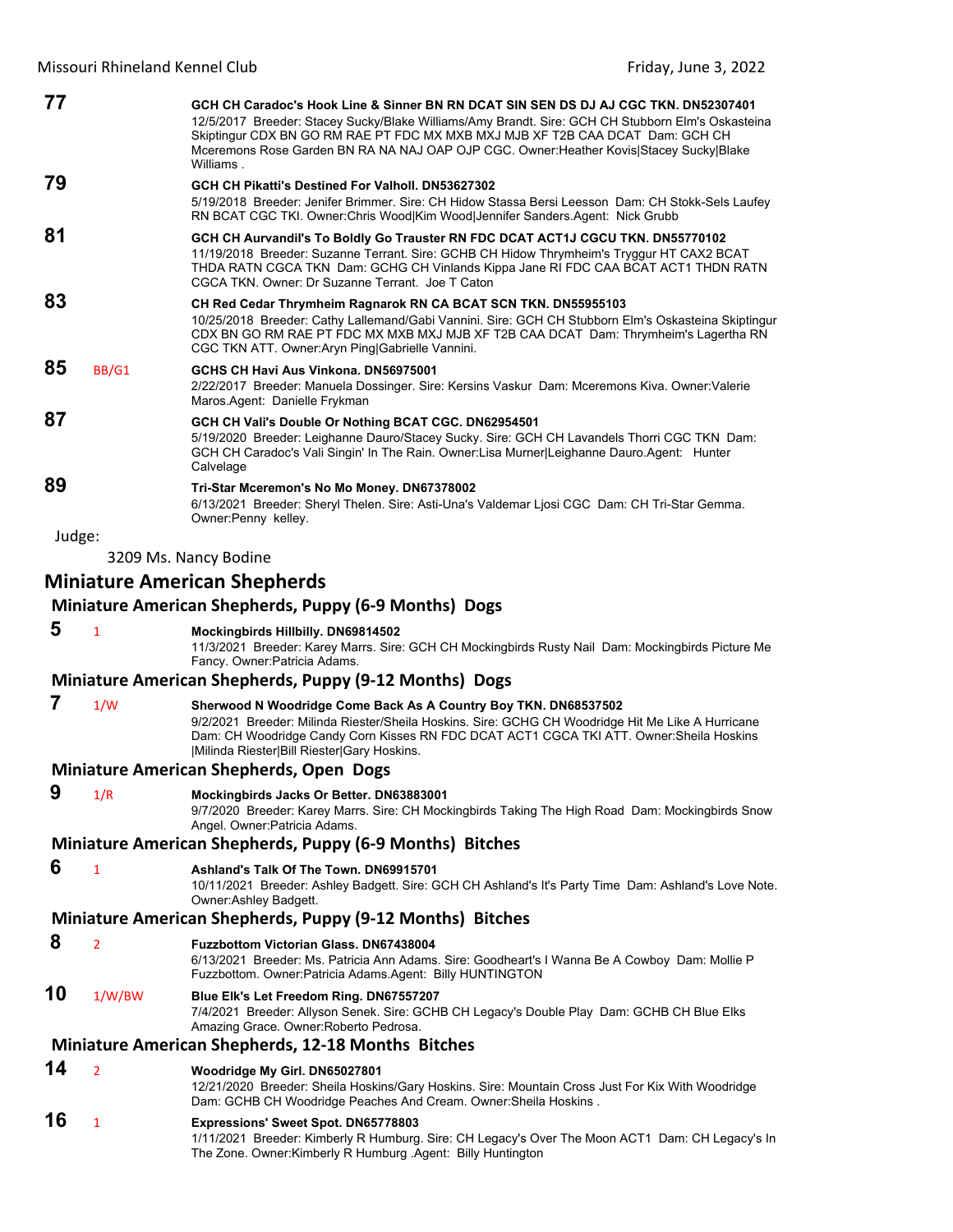|        | ויוואסטעור ומחווכוסווט ולכוחוכו כוטט | 111001,30110.3,2022                                                                                                                                                                                                                         |
|--------|--------------------------------------|---------------------------------------------------------------------------------------------------------------------------------------------------------------------------------------------------------------------------------------------|
| 18     | 3                                    | Mockingbirds Wisteria. DN66538507<br>3/13/2021 Breeder: Karey Marrs. Sire: GCH CH Mockingbirds Rusty Nail Dam: Mockingbirds Picture Me<br>Fancy. Owner: KAREY MARRS.                                                                        |
|        |                                      | Miniature American Shepherds, Bred-By-Exhibitor (Puppy) Bitches                                                                                                                                                                             |
| 20     | $\mathbf{1}$                         | Mockingbirds Pip Squeek. DN69247105<br>11/4/2021 Breeder: Karey Marrs. Sire: GCHS CH Mockingbirds Rebel Of Carrollsell Dam: Mockingbirds<br>Class Act. Owner: KAREY MARRS.                                                                  |
|        |                                      | <b>Miniature American Shepherds, American Bred Bitches</b>                                                                                                                                                                                  |
| 24     | 1/R                                  | Carrollsells Lady Dressed In Red. DN62414102<br>4/25/2020 Breeder: Brenda L Carroll. Sire: GCHS CH Mockingbirds Rebel Of Carrollsell Dam: CH la Cali<br>Rose Of Carrollsell. Owner: Patricia Adams.                                         |
|        |                                      | <b>Miniature American Shepherds, Open Bitches</b>                                                                                                                                                                                           |
| 28     | 1                                    | Asturias-Let's Get The Party Started BCAT. DN60447601<br>9/14/2019 Breeder: Carol Brinson. Sire: GCH CH Woodridge Shotgun Rider Dam: GCH CH Caliburn's It's<br>All About Me. Owner: Carol Brinson.                                          |
| 30     | 2                                    | Alta Don't Mess With Perfection. DN64992201<br>10/7/2020 Breeder: Valerie Nilsson. Sire: CH Alta There's Jingle In My Pocket of Shyrox Dam: GCHG CH<br>Alta Oceana Siren Of The Sea. Owner: Valerie Nilsson. Agent: Kara Janiszak           |
|        |                                      | <b>Miniature American Shepherds, Best of Breed</b>                                                                                                                                                                                          |
| 11     | <b>SEL</b><br>OHBB/OHG3              | GCHG CH Woodridge Hit Me Like A Hurricane. DN51758901<br>7/24/2017 Breeder: Sheila K Hoskins. Sire: GCH CH Woodridge Shotgun Rider Dam: CH Ashland's Key<br>To The Future. Owner: Sheila Hoskins   Gary Hoskins.                            |
| 12     |                                      | Cadallies Just A Lil Bit. DN69302001<br>8/14/2021 Breeder: Marnie Powell. Sire: CH Cadallies Just N The Nick Of Time Dam: Westwind N<br>Cadallies Montana Sky TKN. Owner: Marnie Powell. Agent: Rachel Hanna                                |
| 15     |                                      | GCHS CH Twoj's Neon Moon FDC DCAT TKN ATT. DN58113803<br>5/3/2019 Breeder: Jackie Parisek/Morgan Parisek. Sire: CH Gordonview Eddie Bauer Dam: CH<br>Moonbaby's Can't Keep A Secret. Owner: Sheila Hoskins   Marcia Smith   Sheila Hoskins. |
| 17     | BB/G4                                | GCHG CH Blue Elk Beginning Of An Icon. DN60146203<br>11/24/2019 Breeder: Allyson Senek. Sire: GCH CH Ashland's It's Party Time Dam: Blue Elks Chosen One.<br>Owner: Billy Huntington.                                                       |
| 34     | <b>SEL</b>                           | GCHS CH Two J's Eye On The Horizon @ Dynasty CGC TKI. DN56039704<br>11/19/2018 Breeder: Mrs. Jackie Parisek. Sire: GCH CH Peaceful Acres Opportunity Knocks Dam: CH<br>Moonbaby's Best Kept Secret. Owner: Kim Johnson Taylor Blankenship.  |
| 36     | AB                                   | CH Ashland's Fuel The Flame, DN63841601<br>7/3/2020 Breeder: Ashley Badgett. Sire: GCH CH Ashland's It's Party Time Dam: Ashland's Love Note.<br>Owner:Ashley Badgett.                                                                      |
| 38     | <b>OS</b>                            | GCHS CH Alta Oceans Symphony Of The Seas. DN64992202<br>10/7/2020 Breeder: Valerie Nilsson. Sire: CH Alta There's Jingle In My Pocket of Shyrox Dam: GCHG CH<br>Alta Oceana Siren Of The Sea. Owner: Valerie Nilsson Agent: Kara Janiszak   |
| Judge: |                                      |                                                                                                                                                                                                                                             |
|        |                                      | 3209 Ms. Nancy Bodine                                                                                                                                                                                                                       |
| Mudi   |                                      |                                                                                                                                                                                                                                             |
|        | <b>Mudi, Best of Breed</b>           |                                                                                                                                                                                                                                             |

 **6** BB **CH Datolya Of The Sporty Heroes CM DCAT. DN60727401**

OHBB 5/3/2019 Breeder: Adam-Bokeny Bernadett. Sire: Kiralytelki Zsugas Dam: Diny Bestagility. Owner:Theresa Stilger|Kayla Stilger.

Judge:

3209 Ms. Nancy Bodine

# **Polish Lowland Sheepdogs**

# **Polish Lowland Sheepdogs, Open Dogs**

# **5** 1/W/OS **Ponwood's Woody. DN68860601**

1/1/2019 Breeder: Wolfgang Stamp/Barbara Bruns. Sire: Ponwood's Ustinov Dam: Lora Via Rivendall. Owner:Wolfgang Stamp|Barbara Bruns.Agent: Jody Paquette-Garcini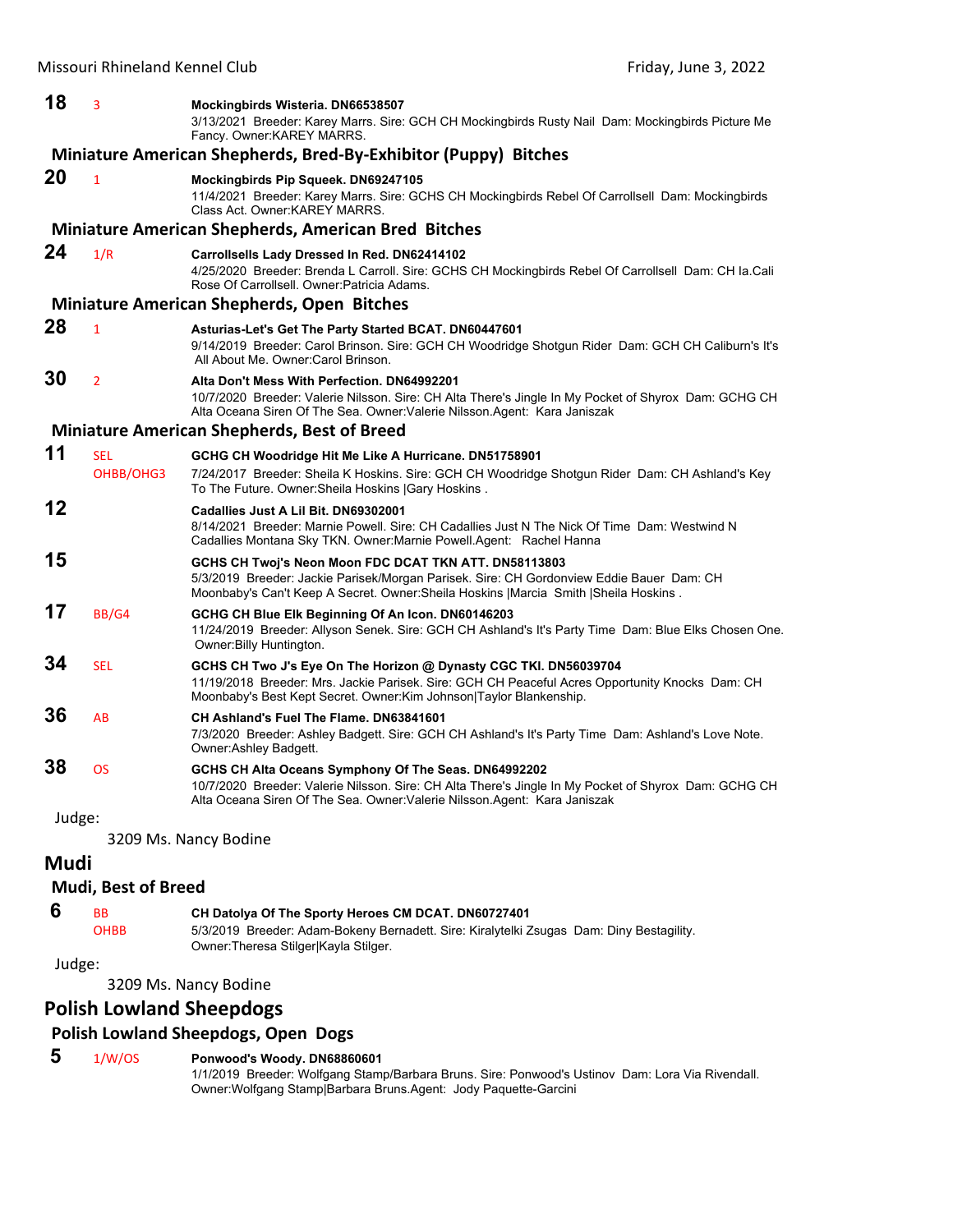|        |                           | <b>Polish Lowland Sheepdogs, Best of Breed</b>                                                                                                                                                                                                                                                   |
|--------|---------------------------|--------------------------------------------------------------------------------------------------------------------------------------------------------------------------------------------------------------------------------------------------------------------------------------------------|
| 6      | <b>SEL</b>                | GCHG CH Stonebrook Never Say Never To Tramperus. DN49583005<br>4/16/2017 Breeder: Beverly Wilson/Martin Cabral/Donna Busby/Barbara Lynch. Sire: CH Swan Crest's<br>Silver Lining @ Stonebrook Dam: GCH CH Stonebrook's Lady Godiva. Owner: Magdalena Hirata M<br>Korzeniowska.Agent: Lisa Bettis |
| 7      | AB                        | CH Swancrest Sign Of Zorro. DN66218501<br>4/2/2021 Breeder: Magdalena D Hirata/Margaret Korzeniowska. Sire: GCHG CH Swan Crest The Power<br>Of Love Eternal Dam: CH Polska Dumna Panienka Van Het Goralenhof. Owner: Magdalena Hirata. Agent:<br>Lisa Bettis                                     |
| 8      | AB                        | GCHB CH Swan Crest Windy City Darling Lilly. DN56702905<br>2/12/2019 Breeder: Magdalena D Hirata/Margaret Korzeniowska. Sire: CH Grzeczny Dziechcinek Dam:<br>CH Polska Dumna Panienka Van Het Goralenhof. Owner:Magdalena Hirata Margaret Korzeniowska.Agent:<br>Lisa Bettis                    |
| 10     | BB                        | GCH CH Snowhill's Dulin Southern Jasmine. DN60935902<br>1/9/2020 Breeder: Kristine Kim/Jay Kim. Sire: GCHS CH Just Hajko Agrest CGC Dam: GCH CH<br>Stonebrook's Glamour Girl. Owner:Martin Dulin Janet Dulin Kristine Kim. Danielle Goodland-Rose                                                |
| Judge: |                           | 99925 Mrs. Betsey Orman                                                                                                                                                                                                                                                                          |
| Pumi   |                           |                                                                                                                                                                                                                                                                                                  |
|        | Pumi, Best of Breed       |                                                                                                                                                                                                                                                                                                  |
| 5      | AB                        | CH Mayalu's Eternal Laughter CDX RN AX AXJ BCAT. DN47786502<br>11/25/2016 Breeder: Ms. Karen Beattie Massey. Sire: Mayalu's Ares MX MXJ MJB NF Dam: Akinnaz<br>Knixa CM BN RA OA OAJ CA. Owner: JoAnne Vogt Karen Beattie-Massey.                                                                |
| Judge: |                           |                                                                                                                                                                                                                                                                                                  |
|        |                           | 3209 Ms. Nancy Bodine                                                                                                                                                                                                                                                                            |
|        | <b>Shetland Sheepdogs</b> |                                                                                                                                                                                                                                                                                                  |
|        |                           | <b>Shetland Sheepdogs, Puppy (9-12 Months) Dogs</b>                                                                                                                                                                                                                                              |
| 5      | 1/W/OS                    | Homespun The Beekeeper's Apprentice TKI. DN67522601<br>6/17/2021 Breeder: Julie Iverson. Sire: CH Blue Heavens Black Ops Dam: Homespun Heirloom.<br>Owner: Angela Evers.                                                                                                                         |
|        |                           | Shetland Sheepdogs, Bred-By-Exhibitor (Puppy) Dogs                                                                                                                                                                                                                                               |
| 7      | $\mathbf{1}$              | Symphany That's What I Like. DN69973701<br>7/1/2021 Breeder: Amber Landry / . Sire: CH Bellarose Holly Bluff How Do Ya Like Me Now Dam:<br>Symphany Love & Loyalty. Owner: Amber Landry.                                                                                                         |
|        |                           | Shetland Sheepdogs, Bred-By-Exhibitor (Adult) Dogs                                                                                                                                                                                                                                               |
| 9      | AB                        | Saranac Transcending Boundaries HT AX AXJ TKI. DN57375401<br>3/20/2019 Breeder: Therese Poirier/Anne P Foreman. Sire: GCHB CH Grandgables Turn On The Charm<br>Dam: GCH CH MACH2 Jana Saranac Sound Of Music MXG MJB2 XF. Owner:Theresa Poirier Anne<br>Foreman.                                 |
|        |                           | Shetland Sheepdogs, Open Sable & White Dogs                                                                                                                                                                                                                                                      |
| 11     | 1/R                       | Saranac Symphonic Sound CD RE AX AXJ NF TKE. DN50461204<br>4/25/2017 Breeder: Therese Poirier/Anne P Foreman. Sire: GCHS CH Jesstar Patagonia Dam: GCH CH<br>MACH2 Jana Saranac Sound Of Music MXG MJB2 XF. Owner:Angela Evers.                                                                  |
|        |                           | Shetland Sheepdogs, Puppy (6-9 Months) Bitches                                                                                                                                                                                                                                                   |
| 6      | $\mathbf{1}$              | Casino Change Of Fortune. DN69647203<br>11/9/2021 Breeder: Lori Schulz. Sire: Saranac Transcending Boundaries HT AX AXJ TKI Dam: Casino<br>Lady Luck. Owner:Lori Schulz Cheryl Owen.                                                                                                             |
|        |                           | Shetland Sheepdogs, Puppy (9-12 Months) Bitches                                                                                                                                                                                                                                                  |
| 8      | $\mathbf{1}$              | Casino She's Got Game. DN67978708<br>6/26/2021 Breeder: Lori Schulz. Sire: GCH CH Kensil's Proven Trouble Dam: CH Casino's Foreign<br>Currency HT. Owner:Lori Schulz.                                                                                                                            |
|        |                           |                                                                                                                                                                                                                                                                                                  |

# **Shetland Sheepdogs, 12‐18 Months Bitches**

#### **10** 1/W/BB/BW **Aspenleaf's Play'N My Song. DN67709702** 4/15/2021 Breeder: Kelly Davidson/Mitchell Davidson. Sire: GCH CH Solange Emoji Dam: Aspenleaf's Playful Design. Owner:Amber Landry.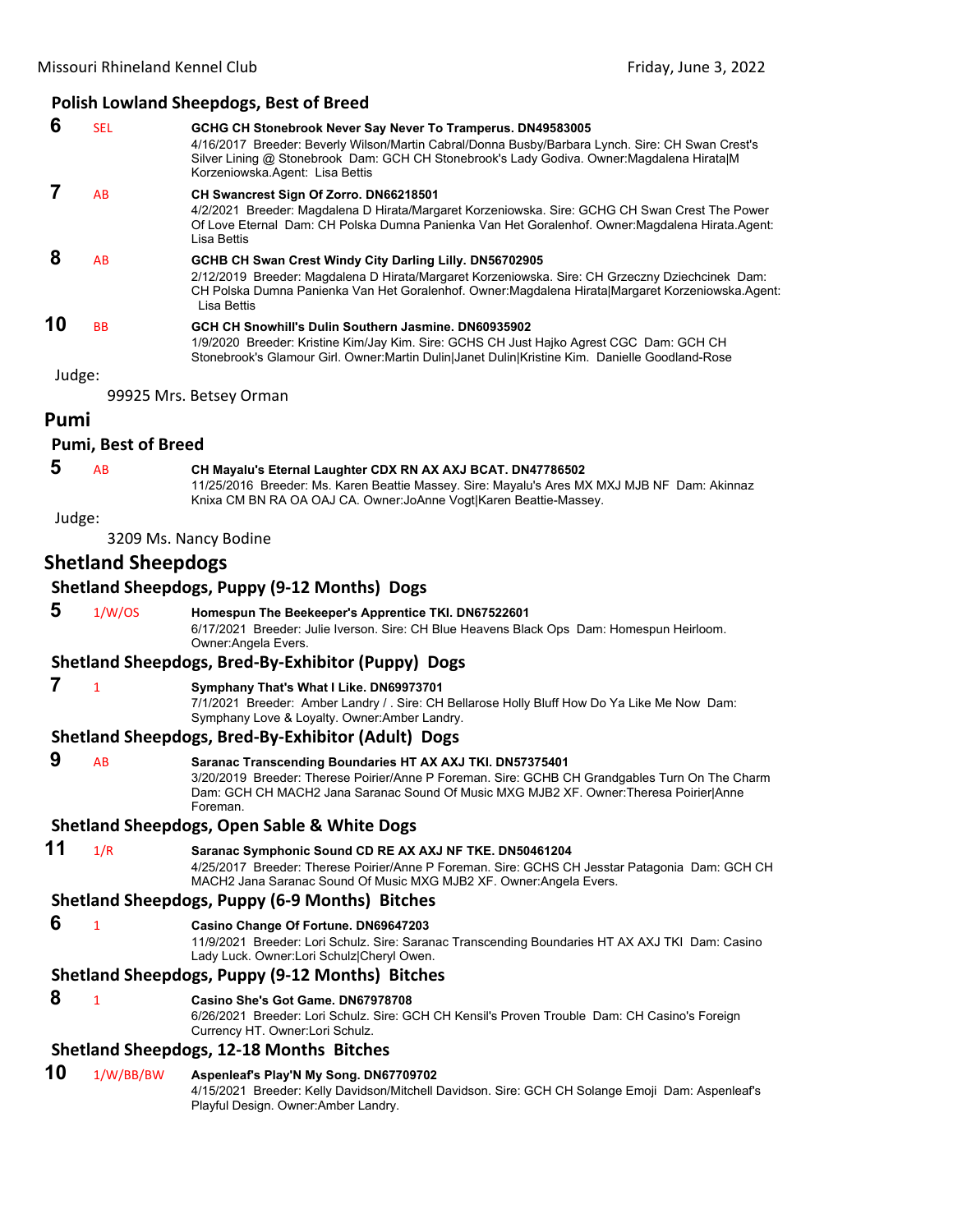# **Shetland Sheepdogs, American Bred Bitches**

| 12     | AB                                            | Woodruff I've Got Rhythm NAJ CGC. DN42149701<br>3/20/2015 Breeder: Amy Stoub. Sire: CH Karmuns Final Word II Dam: CH Woodruff Little Bitta Bling.<br>Owner:Amy Stoub.Agent: Kara Janiszak                                                                                                                                                                      |
|--------|-----------------------------------------------|----------------------------------------------------------------------------------------------------------------------------------------------------------------------------------------------------------------------------------------------------------------------------------------------------------------------------------------------------------------|
|        |                                               | <b>Shetland Sheepdogs, Open Sable &amp; White Bitches</b>                                                                                                                                                                                                                                                                                                      |
| 14     | AB                                            | Woodruff Rhapsody In Bling. DN57995801<br>4/16/2019 Breeder: Amy Stoub. Sire: Woodruff Panorama RA NAJ CGC Dam: Woodruff I've Got Rhythm<br>NAJ CGC. Owner:Amy Stoub.Agent: Kara Janiszak                                                                                                                                                                      |
| 16     | 1/R                                           | Rivermyst A Wizards Touch At Kindle. DN70137401<br>4/18/2020 Breeder: Dawn E MacDonald/Rosanne D MacQuarrie. Sire: Rivermyst Seeker At Kindle Dam:<br>Redpine's Gentle Ginny. Owner: Sue O'Neill.                                                                                                                                                              |
| Judge: |                                               |                                                                                                                                                                                                                                                                                                                                                                |
|        |                                               | 3209 Ms. Nancy Bodine                                                                                                                                                                                                                                                                                                                                          |
|        | <b>Norrbottenspets</b>                        |                                                                                                                                                                                                                                                                                                                                                                |
|        |                                               | Norrbottenspets, Misc Puppy 9-12 Months Dogs                                                                                                                                                                                                                                                                                                                   |
| 5      | 1/MOS                                         | Maplesong-Red Cedar Movin' Right Along. HP63793201<br>8/2/2021 Breeder: Karen Riggin/Gabi Vannini/Piper O'Donnell. Sire: Sjelle N Vikingheaven Woody CM<br>Dam: Red Cedar-Hrafna Full Of Strange Promise. Owner:Tyler Jansen Piper O'Donnell.                                                                                                                  |
|        |                                               | Norrbottenspets, Misc Puppy 9-12 Months Bitches                                                                                                                                                                                                                                                                                                                |
| 6      | 1/MBB/BIM                                     | Maplesong-Red Cedar Look At Me At Liberty. HP63793203<br>8/2/2021 Breeder: Karen Riggin/Gabi Vannini/Piper O'Donnell. Sire: Sjelle N Vikingheaven Woody CM<br>Dam: Red Cedar-Hrafna Full Of Strange Promise. Owner:Donna Bennett Karen Riggins.                                                                                                                |
|        |                                               | Norrbottenspets, Misc Bred-By Exhibitor (Adult) Bitches                                                                                                                                                                                                                                                                                                        |
| 8      | AB                                            | Maplesong & Sjelle Dream Out Loud. HP62716003<br>3/25/2021 Breeder: Susan Lundebjerg/Karen Riggin/Piper O'Donnell. Sire: Koivunevan Irish Coffee CM<br>Dam: Vikingheaven Hocuspocus At Sjelle CM. Owner:Karen Riggin Piper O'Donnell Susan Lundebjerg.                                                                                                         |
|        |                                               | Norrbottenspets, Misc Open Bitches                                                                                                                                                                                                                                                                                                                             |
| 10     | $\mathbf{1}$                                  | Maplesong-Red Cedar Defying Gravity. HP61702902<br>10/9/2020 Breeder: Karen Riggin/Gabi Vannini/Piper O'Donnell. Sire: Sjelle N Vikingheaven Woody CM<br>Dam: Red Cedar-Hrafna Full Of Strange Promise. Owner:Leah Hartlep Gabi Vannini Karen Riggin.                                                                                                          |
|        | <b>Junior Showmanship</b><br>Jr (Open Junior) |                                                                                                                                                                                                                                                                                                                                                                |
| 15     | 1                                             | CH Beaconfield Bellagio Bella Bella. SS11147502. Setters (Gordon)<br>10/21/2018 Breeder: Ronet Murray. Sire: GCHG CH Hillock Beaconfield Bellagio Dam: GCH CH Fairray<br>Circus Circus. Owner: Ronet Murray Spring Krickeburg.                                                                                                                                 |
| 16     | 2                                             | Zenithtopwinn Keeping The Dream Alive Hajisilvrlea. SS27139504. Vizslas<br>5/16/2021 Breeder: Karen Carnahan/Donna Stein/Mr. Robert E Stein/Gayle Taber. Sire: GCHG CH<br>Pagliacci Kizmar Wicked Suspense At Zenith JH RATN CGC TKN Dam: GCH CH Topwinn's Take A<br>Chance On Me Of Zenith. Owner:Gerry Thornton Eva Broseus Lea Anne Broseus Karen Carnahan. |
| 17     | 3                                             | GCH CH Foxshire Unauthorized Access With Turcoys BCAT. RN33638802. Fox Terriers (Smooth)<br>3/27/2019 Breeder: Christine Martin/Dawn Gallo. Sire: CH Cheltenham Casino Royal Dam: CH Turcoys<br>West Meade Good Girl Gone Bad. Owner:Kalyn Erickson Erica Dunlavey Jaime Taylor Christine Martin.                                                              |
|        | Jr (Open Intermediate)                        |                                                                                                                                                                                                                                                                                                                                                                |
| 19     | <b>AB</b>                                     | GCH CH Starlite's Shine Of A Thousand Spotlights. HP58474704. Salukis<br>5/25/2019 Breeder: Mrs. Tina J Turley-Kocab/Mr. Mark S Kocab/Mary Grace Kocab/Lisa Sangregorio.<br>Sire: GCHP2 CH Starlite's Made Of The Best Stuff On Earth CD BN RA FDC JC TKA Dam: CH Lia Abia<br>Starlite Avaparsa JC. Owner: Mary Grace Kacah   Tina Kocah   Mark Kocah.         |
| 20     | $\overline{2}$                                | Cartonero De Las Canteras. WS74190002. Dogo Argentinos<br>1/25/2021 Breeder: Mariela Taborda. Sire: Jaimito De Las Canteras Dam: Angel De Las Canteras.<br>Owner: Kristin Winter.                                                                                                                                                                              |
| 22     | 3                                             | Orla Kween Of Banba's Crown, RN34675001, Soft-Coated Wheaten Terriers<br>1/15/2020 Breeder: Nancy Draper. Sire: CH Geragold Orla Finlandia Dam: CH Orla River Shannon.<br>Owner:Lori J Clark Nancy Draper Jorja Clark.                                                                                                                                         |
| 23     | 1                                             | GCH CH Crosscreek's Vibrant Festival Prince Fredrich BN RI BCAT CGCA CGCU TKN. SS16006501. Brittanys<br>12/4/2019 Breeder: Barbara J Pepin D.V.M./Wayne C Pepin. Sire: CH Castle's I Can Dance Dam: CH<br>Sanbar's True Colors. Owner: Abigail E Engler.                                                                                                       |